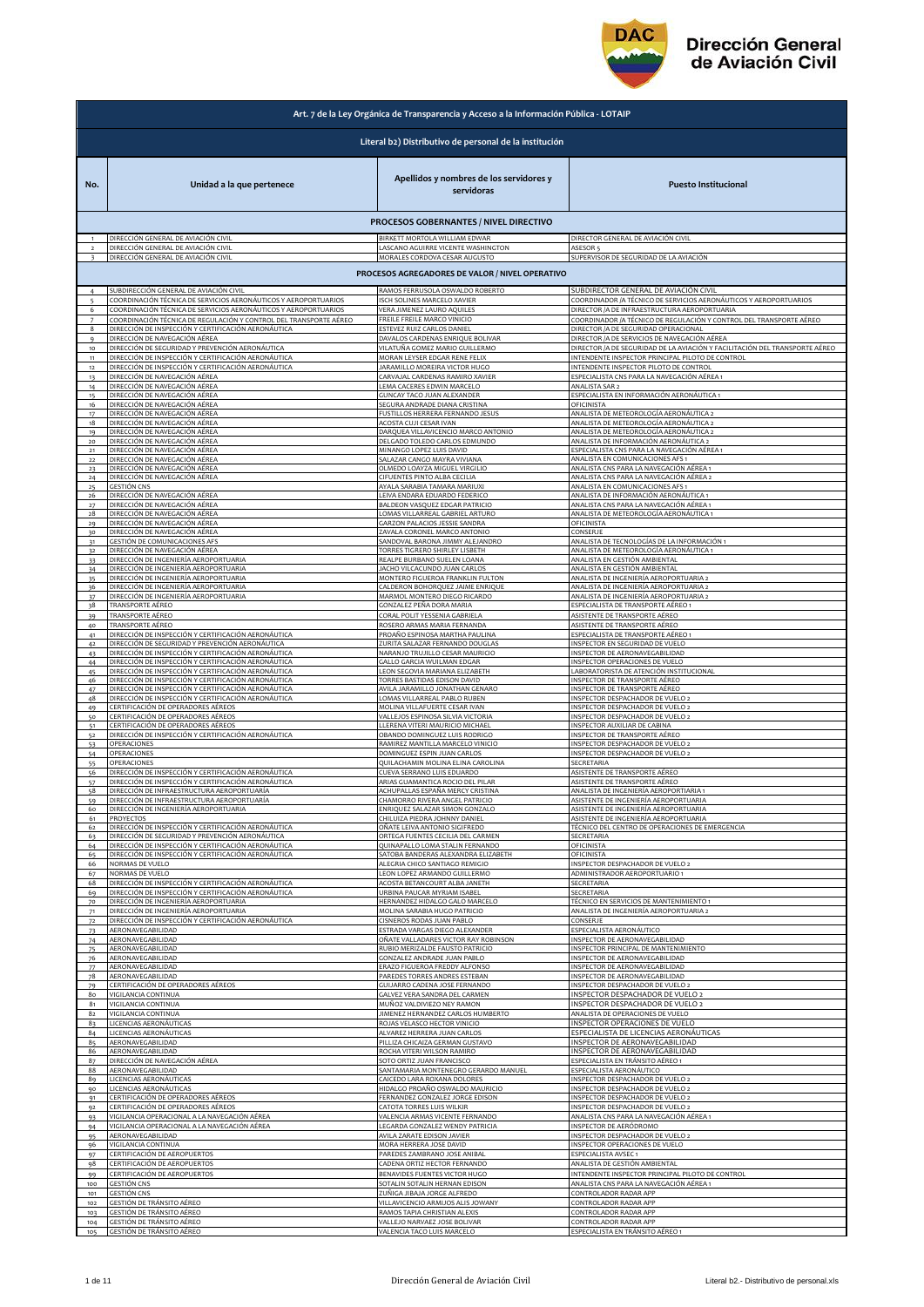

|                 | Art. 7 de la Ley Orgánica de Transparencia y Acceso a la Información Pública - LOTAIP     |                                                              |                                                                          |
|-----------------|-------------------------------------------------------------------------------------------|--------------------------------------------------------------|--------------------------------------------------------------------------|
|                 |                                                                                           | Literal b2) Distributivo de personal de la institución       |                                                                          |
| No.             | Unidad a la que pertenece                                                                 | Apellidos y nombres de los servidores y<br>servidoras        | <b>Puesto Institucional</b>                                              |
| 106             | SEGURIDAD DE LA AVIACIÓN                                                                  | RUEDA ROSERO KARINA ESTEFANIA                                | SUPERVISOR DE SEGURIDAD DE LA AVIACIÓN                                   |
| 107             | SEGURIDAD DE LA AVIACIÓN                                                                  | AGUIRRE CARRERA LISSET ALEXANDRA                             | SUPERVISOR DE SEGURIDAD DE LA AVIACIÓN                                   |
| 108             | SEGURIDAD DE LA AVIACIÓN                                                                  | PAZ Y MIÑO ANALUISA MARCO RODRIGO                            | SUPERVISOR DE SEGURIDAD DE LA AVIACIÓN                                   |
| 109             | SEGURIDAD DE LA AVIACIÓN                                                                  | MIRANDA ORELLANA BORIS DANILO                                | AGENTE DE SEGURIDAD DE LA AVIACIÓN                                       |
| 110             | SEGURIDAD DE LA AVIACIÓN                                                                  | TORRES ZAMBRANO ALFREDO NICOLAS                              | AGENTE DE SEGURIDAD DE LA AVIACIÓN                                       |
| 111             | SEGURIDAD DE LA AVIACIÓN                                                                  | ZAVALA OÑA CRISTINA MAGDALENA                                | AGENTE DE SEGURIDAD DE LA AVIACIÓN                                       |
| 112             | SEGURIDAD DE LA AVIACIÓN                                                                  | DOMINGUEZ SUAREZ JULIO DENNYS                                | AGENTE DE SEGURIDAD DE LA AVIACIÓN                                       |
| 113             | SEGURIDAD DE LA AVIACIÓN                                                                  | PINCHA TOAPANTA JORGE ANIBAL                                 | AGENTE DE SEGURIDAD DE LA AVIACIÓN                                       |
| 114             | SEGURIDAD DE LA AVIACIÓN                                                                  | CHUSIN VILLALBA CARLOS ARTURO                                | AGENTE DE SEGURIDAD DE LA AVIACIÓN                                       |
| 115             | SEGURIDAD DE LA AVIACIÓN                                                                  | ROMERO ROSALES CRISTIAN RODOLFO                              | SUPERVISOR DE SEGURIDAD DE LA AVIACIÓN                                   |
| 116             | GESTIÓN DE METEOROLOGÍA AERONÁUTICA                                                       | ORBE VELASTEGUI NIKITH ALEXANDER                             | ANALISTA DE METEOROLOGÍA AERONÁUTICA 2                                   |
| 117             | CERTIFICACIÓN DE OPERADORES AÉREOS<br>DIRECCIÓN DE INSPECCIÓN Y CERTIFICACIÓN AERONÁUTICA | SANTOS ASTUDILLO GENOVEVA LEONOR                             | INSPECTOR OPERACIONES DE VUELO<br>ANALISTA DE INGENIERÍA AEROPORTUARIA 1 |
| 118<br>119      | DIRECCIÓN DE INSPECCIÓN Y CERTIFICACIÓN AERONÁUTICA                                       | FUERTES PAZMIÑO DIEGO ORLANDO<br>MONTERO FIGUEROA IRMA JANET | ESPECIALISTA DE TRANSPORTE AÉREO 1                                       |
| 120             | DIRECCIÓN DE CERTIFICACIÓN DOCUMENTACIÓN Y ARCHIVO                                        | CERON CHAFUELAN WILLIAM RONALD<br>PROCESOS DESCONCENTRADOS   | ANALISTA DOCUMENTACIÓN Y ARCHIVO 2                                       |
| 121             | INSPECCIÓN Y CERTIFICACIÓN AERONÁUTICA RII                                                | JATIVA CUASPUD HECTOR CRISTOBAL                              | INTENDENTE INSPECTOR PILOTO DE CONTROL                                   |
| 122             | INSPECCIÓN Y CERTIFICACIÓN AERONÁUTICA RII                                                | PUGA BENALCAZAR CARLOS PATRICIO                              | INTENDENTE INSPECTOR PILOTO DE CONTROL                                   |
| 123             | INSPECCIÓN Y CERTIFICACIÓN AERONÁUTICA RII                                                | ILLESCAS SANCHEZ VICENTE XAVIER                              | INTENDENTE INSPECTOR PILOTO DE CONTROL                                   |
| 124             | INSPECCIÓN Y CERTIFICACIÓN AERONÁUTICA RII                                                | PEÑAHERRERA CARRERA FAUSTO GABRIEL                           | INTENDENTE INSPECTOR PILOTO DE CONTROL                                   |
| 125             | <b>AEROPUERTO SHELL</b>                                                                   | CRUZ MONTENEGRO DIOGENES PAUL                                | INTENDENTE INSPECTOR PILOTO DE CONTROL                                   |
| 126             | AEROPUERTO SHELL<br>INSPECCIÓN Y CERTIFICACIÓN AERONÁUTICA RI                             | SILVA ESPINOSA RAFAEL GENARO                                 | INTENDENTE INSPECTOR PILOTO DE CONTROL                                   |
| 127             | JUZGADO DE INFRACCIONES AERONÁUTICAS RI                                                   | TERAN ANGULO HUGO ANIBAL                                     | INSPECTOR OPERACIONES DE VUELO                                           |
| 128             |                                                                                           | REYES CORDERO SANDRA MARIA DEL MAR                           | ESPECIALISTA EN INFRACCIONES AERONÁUTICAS                                |
| 129             | COORDINACIÓN ADMINISTRATIVA                                                               | HERNANDEZ JACOME YASMINA GUADALUPE                           | ANALISTA FINANCIERO 2                                                    |
| 130             | AEROPUERTO COCA                                                                           | TERAN ANGULO GERMAN OSWALDO                                  | ANALISTA DE INFORMACIÓN AERONÁUTICA 1                                    |
| 131             | AEROPUERTO QUITO                                                                          | LEON JATIVA ELIANA BEATRIZ                                   | OFICINISTA                                                               |
| 132             | AEROPUERTO QUITO                                                                          | CARRION CUEVA MARIANA DE JESUS                               | SECRETARIA                                                               |
| 133             | AEROPUERTO QUITO                                                                          | HERNANDEZ JATIVA MARIA GABRIELA                              | ASISTENTE DE TRANSPORTE AÉREO                                            |
| 134             | AEROPUERTO QUITO                                                                          | COX RICARDO NAPOLEON                                         | CONTROLADOR RADAR APP                                                    |
| 135             | AEROPUERTO SHELL                                                                          | ANDRADE TORRES ROBERTO ALFREDO                               | INSPECTOR DESPACHADOR DE VUELO 2                                         |
| 136             | SEGURIDAD Y PREVENCIÓN AERONÁUTICA RI                                                     | BARRIGA DE LA VEGA DARWIN FRANCISCO                          | ESPECIALISTA AVSEC 1                                                     |
| 137             | INSPECCIÓN Y CERTIFICACIÓN AERONÁUTICA RII                                                | VERDEZOTO VERDEZOTO JOE LUIS                                 | INSPECTOR DESPACHADOR DE VUELO 2                                         |
| 138             | AEROPUERTO DE GUAYAQUIL                                                                   | ASPIAZU CALDERON ALLYSON YAZMIN                              | INSPECTOR DE AERÓDROMO                                                   |
| 139             | NAVEGACIÓN AÉREA RI                                                                       | PAREDES SILVA JOSE LUIS                                      | ESPECIALISTA EN COMUNICACIONES AFS 1                                     |
| 140             | RECURSOS HUMANOS RII                                                                      | RADA LAURIDO JOHANNA PERPETUA                                | ANALISTA DE RECURSOS HUMANOS 2                                           |
| 141             | NAVEGACIÓN AÉREA RI                                                                       | GRANDE CONDOR FRANKLIN GONZALO                               | GUARDIÁN                                                                 |
|                 | NAVEGACIÓN AÉREA RI                                                                       | BOADA MONGE ANIBAL RODOLFO                                   | CONTROLADOR RADAR APP                                                    |
| 142<br>143      | NAVEGACIÓN AÉREA RI                                                                       | RUALES NEIRA JUAN CARLOS<br>MEJIA ISCH HUGO ERNESTO          | ANALISTA EN COMUNICACIONES AFS 2                                         |
| 144             | NAVEGACIÓN AÉREA RI                                                                       | REYES GALLARDO JORGE ALEJANDRO                               | CONTROLADOR DE AERÓDROMO 2                                               |
| 145             | NAVEGACIÓN AÉREA RI                                                                       |                                                              | ANALISTA EN COMUNICACIONES AFS 1                                         |
| 146             | NAVEGACIÓN AÉREA RIII                                                                     | ORBE VELASTEGUI JOSE TULIO                                   | ANALISTA DE METEOROLOGÍA AERONÁUTICA 1                                   |
| 147             | AEROPUERTO NUEVA LOJA                                                                     | SUAREZ LOPEZ EDISON RAUL                                     | INSPECTOR DESPACHADOR DE VUELO 1                                         |
| 148             | NAVEGACIÓN AÉREA RI                                                                       | CAMPOS VARGAS FRANKLIN PATRICIO                              | ANALISTA EN COMUNICACIONES AFS 1                                         |
| 149             | CAPACITACIÓN INTERNACIONAL                                                                | LEIVA RAMOS JUAN CARLOS                                      | INSPECTOR DE SEGURIDAD DE LA AVIACIÓN                                    |
| 150             | <b>AEROPUERTO SHELL</b>                                                                   | HARO SANCHEZ WILLIAMS GERMAN                                 | AGENTE DE SEGURIDAD DE LA AVIACIÓN                                       |
| 151             | AEROPUERTO SHELL                                                                          | YEDRA MACHADO MARGOTH VICTORIA                               | CONTROLADOR DE AERÓDROMO 1                                               |
| 152             | AEROPUERTO TAISHA                                                                         | BONILLA ANDRADE LESLY GABRIELA                               | CONTROLADOR DE AERÓDROMO 1                                               |
| 153             | CAPACITACIÓN INTERNACIONAL                                                                | GUERRA RENGIFO JUAN FRANCISCO                                | ANALISTA DE METEOROLOGÍA AERONÁUTICA 2                                   |
| 154             | NAVEGACIÓN AÉREA RI                                                                       | SUAREZ LEON DARWIN FRANCISCO                                 | CONTROLADOR RADAR APP                                                    |
| 155             | AEROPUERTO CUENCA                                                                         | RIVERA PEREZ RODRIGO FERNANDO                                | ANALISTA DE METEOROLOGÍA AERONÁUTICA 1                                   |
| 156             | AEROPUERTO QUITO                                                                          | NUÑEZ CHACON JAVIER ALBERTO                                  | ANALISTA DE METEOROLOGÍA AERONÁUTICA 1                                   |
|                 | CAPACITACIÓN NACIONAL                                                                     | TULCAN ORMAZA IVAN ALFREDO                                   | CONTROLADOR RADAR APP                                                    |
| 157             | AEROPUERTO QUITO                                                                          | VEINTIMILLA CORTEZ LUIS EDUARDO                              | INSPECTOR DESPACHADOR DE VUELO 2                                         |
| 158             | INSPECCIÓN Y CERTIFICACIÓN AERONÁUTICA RI                                                 | FIALLOS PAZMIÑO EDGAR PATRICIO                               | INSPECTOR DESPACHADOR DE VUELO 2                                         |
| 159             | INSPECCIÓN Y CERTIFICACIÓN AERONÁUTICA RI                                                 | BARREZUETA MACIAS FREDDY AUSBERTO                            | ESPECIALISTA EN INGENIERÍA AEROPORTUARIA                                 |
| 160             | SERVICIO DE SALVAMENTO Y EXTINCIÓN DE INCENDIOS (SSEI)                                    | PEÑAFIEL ARIAS GUSTAVO DARIO                                 | BOMBERO AERONÁUTICO                                                      |
| 161<br>162      | AEROPUERTO QUITO                                                                          | GRIJALVA NOROÑA FREDDY EDGARDO                               | ANALISTA DE INFORMACIÓN AERONÁUTICA 1                                    |
| 163             | AEROPUERTO TENA                                                                           | PEREZ HARO JAIME ROLANDO                                     | ANALISTA DE METEOROLOGÍA AERONÁUTICA 1                                   |
| 164             | RECURSOS HUMANOS RII                                                                      | AVENDAÑO ARIAS ANA MERCEDES                                  | ENFERMERA DE ATENCIÓN INSTITUCIONAL                                      |
| 166             | AEROPUERTO QUITO                                                                          | QUISHPE FUERTES MAURICIO RAFAEL                              | ANALISTA DE INFORMACIÓN AERONÁUTICA 1                                    |
|                 | AEROPUERTO DE GUAYAOUIL                                                                   | MORA VIVAR MARIO FERNANDO                                    | ANALISTA DE INFORMACIÓN AERONÁUTICA 1                                    |
| 167             | SEGURIDAD Y PREVENCIÓN AERONÁUTICA RII                                                    | ROMERO IMAICELA GILBERTO MANUEL                              | CONTROLADOR RADAR APP                                                    |
| 168             | FINANCIERO RI                                                                             | GARCES MANCHENO PATRICIO ENRIQUE                             | ANALISTA FINANCIERO 3                                                    |
| 16 <sub>9</sub> | <b>FINANCIERO RI</b>                                                                      | GODOY GUALPAZ VIOLETA DEL ROSARIO                            | ASISTENTE FINANCIERO                                                     |
| 170             | NAVEGACIÓN AÉREA RI                                                                       | MEJILLON ENRIQUEZ ROBERT ALBERTO                             | CONTROLADOR DE AERÓDROMO 2                                               |
| 171             | AEROPUERTO QUITO                                                                          | ARCOS PEREZ JONI CAMILO                                      | CONTROLADOR RADAR APP                                                    |
| 172             | NAVEGACIÓN AÉREA RI                                                                       | CABRERA YEPEZ JUAN VICENTE                                   | CONTROLADOR RADAR APP                                                    |
| 173             | NAVEGACIÓN AÉREA RI                                                                       | ZURITA AGUILAR DANILO FABIAN                                 | CONTROLADOR RADAR APP                                                    |
| 174             | NAVEGACIÓN AÉREA RII                                                                      | GORDILLO TIRADO MAX LEONARDO                                 | CONTROLADOR RADAR APP                                                    |
| 175             | AEROPUERTO QUITO                                                                          | BONILLA FRAGA EDDY XAVIER                                    | CONTROLADOR RADAR APP                                                    |
| 176             | NAVEGACIÓN AÉREA RI                                                                       | SANGUINO SUAREZ KLEVER FERNANDO                              | CONTROLADOR RADAR APP                                                    |
| 177             | AEROPUERTO QUITO                                                                          | CARVAJAL CASTRO WASHINGTON AMILCAR                           | CONTROLADOR RADAR APP                                                    |
| 178             | AEROPUERTO QUITO                                                                          | JARAMILLO OJEDA RICHARD IVAN                                 | CONTROLADOR RADAR APP                                                    |
| 179             | NAVEGACIÓN AÉREA RI                                                                       | MENDEZ GUERRERO MARCO PATRICIO                               | CONTROLADOR RADAR APP                                                    |
| 180             | AEROPUERTO QUITO                                                                          | LANDETA MUÑOZ LENIN TITO                                     | CONTROLADOR RADAR APP                                                    |
| 181             | NAVEGACIÓN AÉREA RI                                                                       | MOLINA SIMBAÑA CARLOS VINICIO                                | CONTROLADOR RADAR APP                                                    |
| 182             | AEROPUERTO MANTA                                                                          | ZAMBRANO LOPEZ ADRIANO RAFAEL                                | ADMINISTRADOR AEROPORTUARIO 3                                            |
| 183             | AEROPUERTO DE GUAYAQUIL                                                                   | BALON ANASTACIO CESAR ANTONIO                                | CONTROLADOR RADAR APP                                                    |
| 184             | AEROPUERTO DE GUAYAQUIL                                                                   | REGATO CHANG FERNANDO ARTURO                                 | CONTROLADOR RADAR APP                                                    |
| 185             | AEROPUERTO DE GUAYAQUIL                                                                   | CORONADO MARTINEZ ALEJANDRO ANDRES                           | CONTROLADOR RADAR APP                                                    |
| 186             | AEROPUERTO DE GUAYAQUIL                                                                   | ULLOA LARA EDGAR OSWALDO                                     | CONTROLADOR RADAR APP                                                    |
| 187             | AEROPUERTO DE GUAYAQUIL                                                                   | JURADO RIVERA SANTIAGO GIOVANNY                              | CONTROLADOR RADAR APP                                                    |
| 188             | AEROPUERTO DE GUAYAQUIL                                                                   | LUZARDO REMACHE JUAN CARLOS                                  | CONTROLADOR RADAR APP                                                    |
| 189             | AEROPUERTO DE GUAYAQUIL                                                                   | ESPINOZA VERGARA JOHN GENARO                                 | CONTROLADOR RADAR APP                                                    |
| 190             | AEROPUERTO DE GUAYAQUIL                                                                   | FREIRE NAVAS ELMER GIOVANNI                                  | CONTROLADOR RADAR APP                                                    |
| 191             | AEROPUERTO DE GUAYAQUIL                                                                   | ESPINOZA MURILLO DENNY ALEX                                  | CONTROLADOR RADAR APP                                                    |
| 192             | AEROPUERTO DE GUAYAQUIL                                                                   | MONTES CHUNGA EDUARDO MARCELO                                | CONTROLADOR RADAR APP                                                    |
| 193             | AEROPUERTO DE GUAYAQUIL                                                                   | POALASIN NARVAEZ JUAN FERNANDO                               | CONTROLADOR RADAR APP                                                    |
| 194             | AEROPUERTO DE GUAYAQUIL                                                                   | ROMERO VEINTIMILLA JORGE BOLIVAR                             | CONTROLADOR RADAR APP                                                    |
| 195             | AEROPUERTO MANTA                                                                          | YASELGA MANCHENO RAUL IVAN                                   | CONTROLADOR RADAR APP                                                    |
| 196             | AEROPUERTO DE GUAYAQUIL                                                                   | PINARGOTE VASQUEZ CLEMENTE CRISTOBAL                         | CONTROLADOR RADAR APP                                                    |
| 197             | AEROPUERTO DE GUAYAQUIL                                                                   | <b>GUZMAN RUIZ LUIS ALFONSO</b>                              | CONTROLADOR RADAR APP                                                    |
| 198             | AEROPUERTO DE GUAYAQUIL                                                                   | PORTERO IGLESIAS JUAN CARLOS                                 | CONTROLADOR RADAR APP                                                    |
| 199             | AEROPUERTO DE GUAYAQUIL                                                                   | LEON FRANCO LUIS CARLOS                                      | CONTROLADOR RADAR APP                                                    |
| 200             | AEROPUERTO DE GUAYAQUIL                                                                   | FRANCO YCAZA HARRY GABRIEL                                   | CONTROLADOR RADAR APP                                                    |
| 201             | AEROPUERTO DE GUAYAQUIL                                                                   | PUENTE SILVA HERNAN RICARDO                                  | CONTROLADOR RADAR APP                                                    |
| 202             | AEROPUERTO DE GUAYAQUIL                                                                   | MEJIA MARTINEZ MARCO VINICIO                                 | CONTROLADOR RADAR APP                                                    |
| 203             | AEROPUERTO DE GUAYAQUIL                                                                   | RENDON MALDONADO EDUARDO ALFREDO                             | CONTROLADOR RADAR APP                                                    |
| 204             | AEROPUERTO DE GUAYAQUIL                                                                   | ESPINOZA ARELLANO EUGENIO ERASMO                             | CONTROLADOR RADAR APP                                                    |
| 205             | AEROPUERTO DE GUAYAQUIL                                                                   | TARIRA VELIZ LUIS CESAREO                                    | CONTROLADOR RADAR APP                                                    |
| 206             | AEROPUERTO DE GUAYAQUIL                                                                   | LEON VALLEJO JUAN CARLOS                                     | CONTROLADOR DE APROXIMACIÓN NO RADAR                                     |
| 207             | AEROPUERTO DE GUAYAQUIL                                                                   | ZHUNIO SARMIENTO MANUEL DAVID                                | ANALISTA DE METEOROLOGÍA AERONÁUTICA 1                                   |
| 208             | AEROPUERTO MANTA                                                                          | IMBAQUINGO ERAZO MAURICIO RAFAEL                             | CONTROLADOR DE APROXIMACIÓN NO RADAR                                     |
| 209             | AEROPUERTO DE GUAYAQUIL                                                                   | DAVILA VIERA EMMA MARIA                                      | CONTROLADOR DE APROXIMACIÓN NO RADAR                                     |
| $210\,$         | AEROPUERTO DE GUAYAQUIL                                                                   | RECALDE BAEZ PAULO CESAR                                     | CONTROLADOR DE APROXIMACIÓN NO RADAR                                     |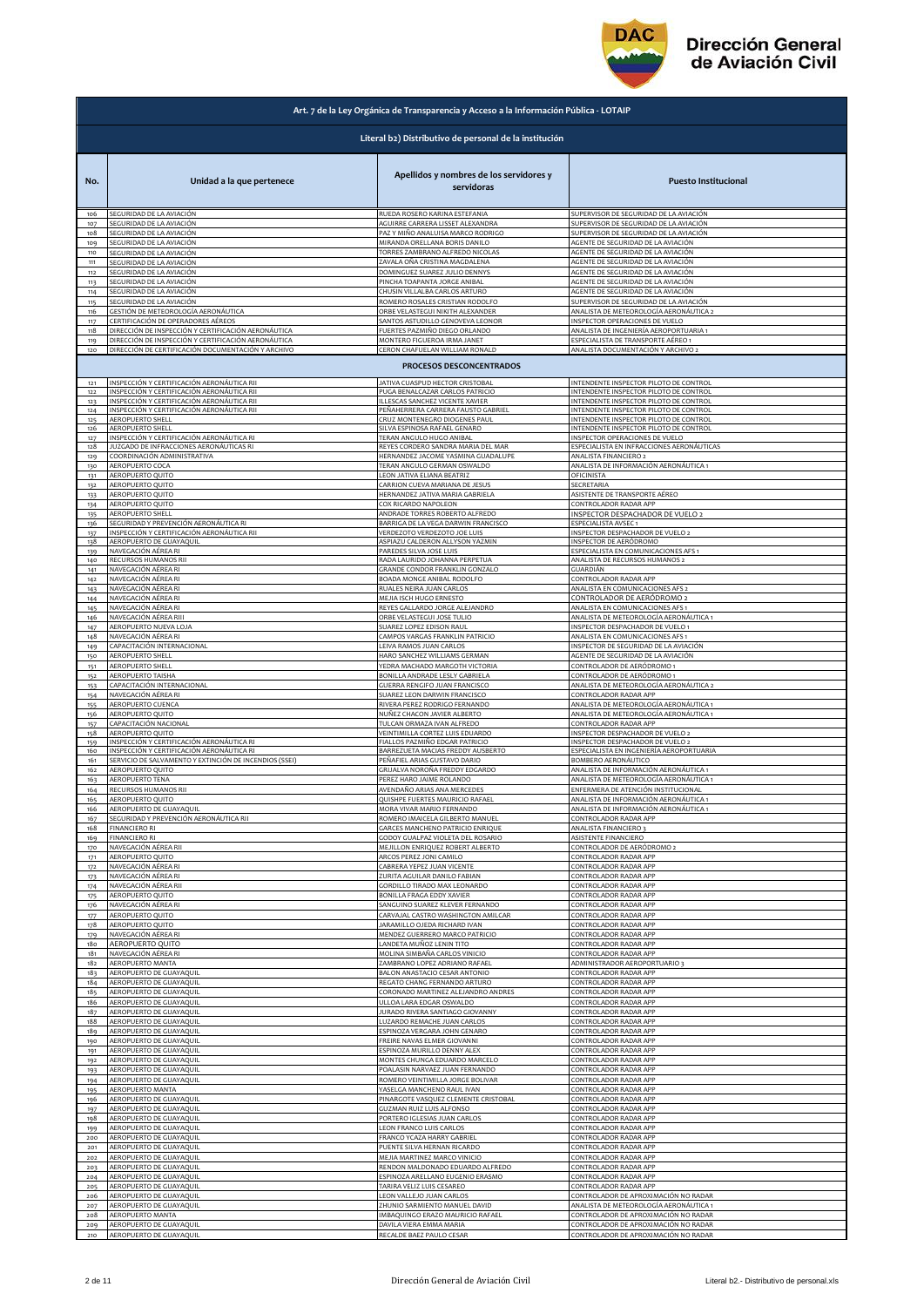

|            | Art. 7 de la Ley Orgánica de Transparencia y Acceso a la Información Pública - LOTAIP |                                                                        |                                                                            |  |
|------------|---------------------------------------------------------------------------------------|------------------------------------------------------------------------|----------------------------------------------------------------------------|--|
|            | Literal b2) Distributivo de personal de la institución                                |                                                                        |                                                                            |  |
| No.        | Unidad a la que pertenece                                                             | Apellidos y nombres de los servidores y<br>servidoras                  | <b>Puesto Institucional</b>                                                |  |
| 211        | AEROPUERTO DE GUAYAQUIL                                                               | RAMIREZ PEREDO NATHALIE KRISTEL                                        | CONTROLADOR DE APROXIMACIÓN NO RADAR                                       |  |
| 212        | AEROPUERTO DE GUAYAQUIL                                                               | SANDOVAL PUGA SUSAN YOLANDA                                            | CONTROLADOR DE APROXIMACIÓN NO RADAR                                       |  |
| 213        | AEROPUERTO TACHINA (ESMERALDAS)                                                       | GUERRERO PORRAS FELIPE SEBASTIAN                                       | CONTROLADOR DE APROXIMACIÓN NO RADAR                                       |  |
| 214        | AEROPUERTO NUEVA LOJA                                                                 | TROYA HERRERA ANGEL MAURICIO                                           | CONTROLADOR DE APROXIMACIÓN NO RADAR                                       |  |
| 215        | AEROPUERTO NUEVA LOJA                                                                 | GUILCA BARRIGAS WALTER JOSELITO                                        | CONTROLADOR DE APROXIMACIÓN NO RADAR                                       |  |
| 216        | <b>AEROPUERTO SHELL</b>                                                               | PINEIDA LAZO WILLIAN SANDRO                                            | CONTROLADOR DE APROXIMACIÓN NO RADAR                                       |  |
| 217        | <b>AEROPUERTO SHELL</b>                                                               | GRANDA SARANGO ALVARO HERNAN                                           | CONTROLADOR DE APROXIMACIÓN NO RADAR                                       |  |
| 218        | AEROPUERTO SHELL                                                                      | SOLANO VALLEJO WENDY MAYRA                                             | CONTROLADOR DE APROXIMACIÓN NO RADAR                                       |  |
| 219        | AEROPUERTO SHELL                                                                      | OÑATE LOPEZ LUIS BERNARDO                                              | CONTROLADOR DE APROXIMACIÓN NO RADAR                                       |  |
| 220        | AEROPUERTO SHELL<br>AEROPUERTO SHELL                                                  | YANDUN AGUILAR MARLON FERNANDO                                         | CONTROLADOR DE APROXIMACIÓN NO RADAR<br>AGENTE DE SEGURIDAD DE LA AVIACIÓN |  |
| 221<br>222 | AEROPUERTO SAN CRISTÓBAL                                                              | MARTINEZ RODRIGUEZ ALEXANDRA KATHERINE<br>RAMIREZ DUARTE FABIAN ARTURO | CONTROLADOR DE APROXIMACIÓN NO RADAR                                       |  |
| 223        | AEROPUERTO SAN CRISTÓBAL                                                              | MACIAS ROJAS JOSE LUIS                                                 | CONTROLADOR DE APROXIMACIÓN NO RADAR                                       |  |
| 224        | AEROPUERTO BALTRA                                                                     | MURILLO ARMIJOS JUAN FRANCISCO                                         | CONTROLADOR DE APROXIMACIÓN NO RADAR                                       |  |
| 225        | :APACITACIÓN NACIONAL                                                                 | ARTEAGA MEDRANO RAFAEL ELICEO                                          | ESPECIALISTA TÉCNICO DE CAPACITACIÓN AERONÁUTICA                           |  |
| 226        | <b><i>AEROPUERTO LATACUNGA</i></b>                                                    | VALLEJO MOSQUERA DARWIN AURELIO                                        | ADMINISTRADOR AEROPORTUARIO 3                                              |  |
| 227        | AEROPOUERTO NUEVA LOJA                                                                | TORRES RAZA WILSON STALIN                                              | ADMINISTRADOR AEROPORTUARIO 2                                              |  |
| 228        | ADMINISTRATIVO RII                                                                    | JADAN LOZANO EGMA ROSARIO                                              | ANALISTA ADMINISTRATIVO 3                                                  |  |
| 229        | <b>FINANCIERO RI</b>                                                                  | SISALEMA MASAQUIZA MARIA TERESA                                        | ANALISTA FINANCIERO 2                                                      |  |
|            | NAVEGACIÓN AÉREA RI                                                                   | PONCE VELASTEGUI EDGAR ALAN                                            | CONTROLADOR DE AERÓDROMO 2                                                 |  |
| 230<br>231 | AEROPUERTO QUITO                                                                      | BETANCOURT CHICA EDISON ARMANDO                                        | CONTROLADOR DE AERÓDROMO 2                                                 |  |
| 232        | AEROPUERTO QUITO                                                                      | GARZON ULLAGUARI MAYRA MIRELLA                                         | CONTROLADOR DE AERÓDROMO 2                                                 |  |
| 233        | <b>AEROPUERTO OUITO</b>                                                               | CLAVIJO VILLAVICENCIO EDWIN GONZALO                                    | ANALISTA CNS PARA LA NAVEGACIÓN AÉREA 1                                    |  |
| 234        | NAVEGACIÓN AÉREA RI                                                                   | CURAY PANCHI CRISTIAN EDUARDO                                          | CONTROLADOR DE AERÓDROMO 2                                                 |  |
| 235        | <b>AEROPUERTO QUITO</b>                                                               | PASQUEL GALINDO JUAN CARLOS                                            | CONTROLADOR DE AERÓDROMO 2                                                 |  |
| 236        | <b>AEROPUERTO MANTA</b>                                                               | LLIVE TITUAÑA DANY SANTIAGO                                            | CONTROLADOR DE AERÓDROMO 2                                                 |  |
| 237        | <b>AEROPUERTO QUITO</b>                                                               | ALVAREZ LARA LILIANA PATRICIA                                          | CONTROLADOR DE AERÓDROMO 2                                                 |  |
| 238        | AEROPUERTO DE GUAYAQUIL                                                               | POZO CORREA CARLOS DAVID                                               | CONTROLADOR DE AERÓDROMO 2                                                 |  |
|            | <b>AEROPUERTO DE GUAYAQUIL</b>                                                        | PEREZ VERA FRANKLIN                                                    | TÉCNICO CNS PARA LA NAVEGACIÓN AÉREA                                       |  |
| 239<br>240 | AEROPUERTO DE GUAYAQUIL                                                               | CARRERA BURBANO DAVID ISMAEL                                           | CONTROLADOR DE AERÓDROMO 1                                                 |  |
| 241        | AEROPUERTO QUITO                                                                      | RUIZ CRUZ JONATHAN FERNANDO                                            | CONTROLADOR DE AERÓDROMO 2                                                 |  |
| 242        | NAVEGACIÓN AÉREA RI                                                                   | RECALDE VIVERO ALDO MARTIN                                             | CONTROLADOR DE AERÓDROMO 2                                                 |  |
| 243        | AEROPUERTO QUITO                                                                      | YACHIMBA OBANDO ANGEL HERMEL                                           | CONTROLADOR DE AERÓDROMO 2                                                 |  |
| 244        | AEROPUERTO QUITO                                                                      | HERRERA ZAPATA WALTER JERRY                                            | CONTROLADOR DE AERÓDROMO 2                                                 |  |
| 245        | AEROPUERTO QUITO                                                                      | MARCHAN CHUMAÑA JEANNETH DE LOS ANGELES                                | CONTROLADOR DE AERÓDROMO 2                                                 |  |
| 246        | AEROPUERTO QUITO                                                                      | SALAZAR TAPIA EDISON PATRICIO                                          | CONTROLADOR DE AERÓDROMO 2                                                 |  |
| 247        | AEROPUERTO QUITO                                                                      | ALDAS PINZON EVELYN LIZETH                                             | CONTROLADOR DE AERÓDROMO 2                                                 |  |
| 248        | NAVEGACIÓN AÉREA RI                                                                   | CONTRERAS CORNEJO MARIA ALEXANDRA                                      | ESPECIALISTA CNS PARA LA NAVEGACIÓN AÉREA 1                                |  |
| 249        | INSPECCIÓN Y CERTIFICACIÓN AERONÁUTICA RII                                            | GUZMAN KURE GIOVANNI JOSE                                              | MÉDICO ESPECIALISTA DE ATENCIÓN INSTITUCIONAL                              |  |
| 250        | <b>AEROPUERTO QUITO</b>                                                               | HERRERA BASTIDAS ANDRES FERNANDO                                       | CONTROLADOR DE AERÓDROMO 2                                                 |  |
| 251        | <b>AEROPUERTO SHELL</b>                                                               | TAMAYO ESCOBAR MILTON FERNANDO                                         | ONTROLADOR DE AERÓDROMO 2                                                  |  |
| 252        | AEROPUERTO LATACUNGA                                                                  | DEFAZ MAFLA GUIDO BOLIVAR                                              | ONTROLADOR DE AERÓDROMO 2                                                  |  |
| 253        | AEROPUERTO LATACUNGA                                                                  | REYES CASILLAS ROSAURA MARGARITA                                       | ANALISTA CNS PARA LA NAVEGACIÓN AÉREA 1                                    |  |
| 254        | AEROPUERTO MANTA                                                                      | GAVILANES CARREÑO WILSON FABRICIO                                      | CONTROLADOR DE AERÓDROMO 2                                                 |  |
| 255        | AEROPUERTO MANTA                                                                      | LEON JATIVA MONICA CECILIA                                             | CONTROLADOR DE AERÓDROMO 2                                                 |  |
| 256        | AEROPUERTO QUITO                                                                      | JACOME AGUILAR TELMO FABRICIO                                          | CONTROLADOR DE AERÓDROMO 2                                                 |  |
| 257        | AEROPUERTO MANTA                                                                      | VERA GARCIA JOSE JULIAN                                                | CONTROLADOR DE AERÓDROMO 2                                                 |  |
| 258        | AEROPUERTO MANTA                                                                      | MARIÑO SALAN DAVID JONATHAN                                            | CONTROLADOR DE AERÓDROMO 2                                                 |  |
| 259        | <b>AEROPUERTO DE GUAYAQUIL</b>                                                        | MONTALVO PINARGOTE HOLGER VIVIE                                        | ONTROLADOR DE AERÓDROMO 2                                                  |  |
| 260        | AEROPUERTO DE SANTA ROSA                                                              | RENDON SANCHEZ RAUL RODRIGO                                            | CONTROLADOR DE APROXIMACIÓN NO RADAR                                       |  |
| 261        | <b>AEROPUERTO DE GUAYAQUIL</b>                                                        | BONILLA GALINDO RAMIRO DAVID                                           | CONTROLADOR DE AERÓDROMO 2                                                 |  |
| 262        | INSPECCIÓN Y CERTIFICACIÓN AERONÁUTICA RII                                            | ORTEGA CAICEDO CHARLES AMADO                                           | MÉDICO ESPECIALISTA DE ATENCIÓN INSTITUCIONAL                              |  |
| 263        | AEROPUERTO DE GUAYAQUIL                                                               | QUIÑONEZ MONTAÑO MELGAR EDISON                                         | CONTROLADOR DE AERÓDROMO 2                                                 |  |
| 264        | <b>AEROPUERTO DE GUAYAQUIL</b>                                                        | OPEZ VERA INGRID PAOLA                                                 | CONTROLADOR DE AERÓDROMO 2                                                 |  |
| 265        | AEROPUERTO DE GUAYAQUIL                                                               | ORTEGA CRUZ DANIEL ANDRES                                              | CONTROLADOR DE AERÓDROMO 2                                                 |  |
| 266        | NAVEGACIÓN AÉREA RII                                                                  | NEIRA ALEJANDRO JOHNNY WINSTON                                         | CONTROLADOR DE AERÓDROMO 2                                                 |  |
| 267        | AEROPUERTO DE GUAYAQUIL                                                               | MENDEZ ARIAS KARLA MIRELLA                                             | CONTROLADOR DE AERÓDROMO 2                                                 |  |
| 268        | AEROPUERTO DE GUAYAQUIL                                                               | SANTANA HUNGRIA ANGELICA GABRIELA                                      | CONTROLADOR DE AERÓDROMO 2                                                 |  |
| 269        | AEROPUERTO DE GUAYAQUIL<br>AEROPUERTO DE GUAYAQUIL                                    | TORAL LUA ARELIS VICTORIA<br>SAMANIEGO DELGADO VICTOR ISRAEL           | CONTROLADOR DE AERÓDROMO 2                                                 |  |
| 270<br>271 | <b>AFROPLIERTO DE GLIAVAOUL</b>                                                       | <b>FVALLOS LOPEZ HERNAN XAVIER</b>                                     | CONTROLADOR DE AERÓDROMO 2<br>ONTROLADOR DE AERÓDROMO                      |  |
| 272        | INSPECCIÓN Y CERTIFICACIÓN AERONÁUTICA RII                                            | PATIÑO LOPEZ EDUARDO ARTURO                                            | MÉDICO CERTIFICADOR                                                        |  |
| 273        | AEROPUERTO DE GUAYAQUIL                                                               | AGUIRRE FREIRE JESSICA GABRIELA                                        | :ONTROLADOR DE AERÓDROMO 2                                                 |  |
| 274        | AEROPUERTO QUITO                                                                      | CRUZ DIAZ LEONARDO FERNANDO                                            | CONTROLADOR DE AERÓDROMO 2                                                 |  |
| 275        | <b>AEROPUERTO SHELL</b>                                                               | EON SORIA DIEGO ALEJANDRO                                              | ONTROLADOR DE AERÓDROMO 2                                                  |  |
| 276        | TECNOLOGÍAS DE LA INFORMACIÓN Y COMUNICACIÓN RI                                       | RODAS VALLADARES ROBERTO PATRICIO                                      | ANALISTA DE TECNOLOGÍAS DE LA INFORMACIÓN 2                                |  |
| 277        | AEROPUERTO QUITO                                                                      | CEVALLOS ARCOS FERNANDO ANIBAL                                         | INSPECTOR DE AERONAVEGABILIDAD                                             |  |
| 278        | COORDINACIÓN ADMINISTRATIVA                                                           | VILLACRES CARRILLO HUGO EDUARDO                                        | ANALISTA FINANCIERO 2                                                      |  |
| 279        | INGENIERÍA AEROPORTUARIA RI                                                           | MAITA CASTILLO ORLANDO WILSON                                          | ANALISTA DE INGENIERÍA AEROPORTUARIA 2                                     |  |
| 280        | INSPECCIÓN Y CERTIFICACIÓN AERONÁUTICA RII                                            | SANCHEZ CARTAGENA ROBERTO EDWIN                                        | INSPECTOR DE AERONAVEGABILIDAD<br>ADMINISTRADOR AEROPORTUARIO1             |  |
| 281        | AEROPUERTO RIOBAMBA                                                                   | ALMACHE TUBON MARIO ENRIQUE                                            | PSICÓLOGO CLÍNICO DE ATENCIÓN INSTITUCIONAL                                |  |
| 282        | INSPECCIÓN Y CERTIFICACIÓN AERONÁUTICA RII                                            | PACHECO SANCHEZ NESTOR ALFREDO                                         |                                                                            |  |
| 283        | AEROPUERTO DE GUAYAQUIL                                                               | GUZMAN RUIZ FRANCISCO JAVIER                                           | ESPECIALISTA EN INFORMACIÓN AERONÁUTICA 1                                  |  |
| 284        | RECURSOS HUMANOS RII                                                                  | ASTUDILLO ACOSTA LUCETTY ALEXANDRA                                     | PERIODISTA 2                                                               |  |
| 285        | TECNOLOGÍAS DE LA INFORMACIÓN Y COMUNICACIÓN RII                                      | LOPEZ CHIQUITO MARIA CELIA                                             | ANALISTA DE TECNOLOGÍAS DE LA INFORMACIÓN 2                                |  |
| 286        | <b>FINANCIERO RII</b>                                                                 | HERRERA CASTILLO WILSON SEBASTIAN                                      | ANALISTA FINANCIERO 2                                                      |  |
| 287        | EGURIDAD Y PREVENCIÓN AERONÁUTICA RII                                                 | <b>FLORES MONTENEGRO EDISON FERNANDO</b>                               | INSPECTOR EN SEGURIDAD DE VUELO                                            |  |
| 288        | ADMINISTRATIVO FINANCIERO                                                             | MACIAS PILLIGUA EVELIN CYNTHIA                                         | ANALISTA FINANCIERO 2                                                      |  |
| 289        | AEROPUERTO DE GUAYAQUIL                                                               | DEFAZ MAFLA EDISON GUILLERMO                                           | INSPECTOR DE AERONAVEGABILIDAD                                             |  |
| 290        | NSPECCIÓN Y CERTIFICACIÓN AERONÁUTICA RII                                             | RUALES NEIRA MARCO FRANCISCO                                           | INSPECTOR DE AERONAVEGABILIDAD                                             |  |
| 291        | SEGURIDAD Y PREVENCIÓN AERONÁUTICA RII                                                | BORJA ERAZO PAUL ALFONSO                                               | INSPECTOR EN SEGURIDAD DE VUELO                                            |  |
|            | INSPECCIÓN Y CERTIFICACIÓN AERONÁUTICA RII                                            | BAEZ ARMAS SEGUNDO NOLASCO                                             | INSPECTOR DE AERONAVEGABILIDAD                                             |  |
| 292<br>293 | AEROPUERTO QUITO                                                                      | MARIÑO FIGUEROA MERY PIEDAD                                            | ESPECIALISTA AVSEC 1                                                       |  |
| 294        | AEROPUERTO QUITO                                                                      | ANGUETA RAMIREZ JUAN CARLOS                                            | ANALISTA DE METEOROLOGÍA AERONÁUTICA 2                                     |  |
| 295        | NAVEGACIÓN AÉREA RI                                                                   | CASTRO BARBA DIEGO ANDRES                                              | ANALISTA SAR 1                                                             |  |
| 296        | NAVEGACIÓN AÉREA RI                                                                   | FLORES YUGSI JAIME VINICIO                                             | ANALISTA SAR 1                                                             |  |
| 297        | NAVEGACIÓN AÉREA RI                                                                   | CAZA TITUAÑA GONZALO ADONIS                                            | ANALISTA DE METEOROLOGÍA AERONÁUTICA 2                                     |  |
| 298        | DIRECCIÓN ESCUELA TÉCNICA DE AVIACIÓN CIVIL                                           | GONZALEZ MOYA VINICIO GUILLERMO                                        | INSTRUCTOR TÉCNICO DE CAPACITACIÓN AERONÁUTICA                             |  |
| 299        | <b>AEROPUERTO QUITO</b>                                                               | LAGOS VARGAS EDISON                                                    | ANALISTA DE METEOROLOGÍA AERONÁUTICA 2                                     |  |
| 300        | AEROPUERTO TACHINA (ESMERALDAS)                                                       | GAVELA MORA MARCOS ANTONIO                                             | ADMINISTRADOR AEROPORTUARIO 2                                              |  |
| 301        | AEROPUERTO QUITO                                                                      | RUALES QUELAL ELVIS HUMBERTO                                           | ANALISTA DE INFORMACIÓN AERONÁUTICA 2                                      |  |
| 302        | AEROPUERTO QUITO                                                                      | MONCAYO DIAZ FAUSTO BENIGNO                                            | INTENDENTE INSPECTOR PRINCIPAL PILOTO DE CONTROL                           |  |
| 303        | AEROPUERTO QUITO                                                                      | DALGO LARREA JOSE LUIS                                                 | SUPERVISOR DE SEGURIDAD DE LA AVIACIÓN                                     |  |
| 304        | AEROPUERTO QUITO                                                                      | TORRES BASTIDAS BYRON ORLANDO                                          | ESPECIALISTA EN OPERACIONES DE CERTIFICACIÓN                               |  |
| 305        | AEROPUERTO DE GUAYAQUIL                                                               | GRIJALVA JOHNSON HECTOR FERNANDO                                       | INSPECTOR DE AERÓDROMO                                                     |  |
| 306        | AEROPUERTO DE GUAYAQUIL                                                               | VALENZUELA DOMINGUEZ FREDDY OSWALDO                                    | INSPECTOR DE AERÓDROMO                                                     |  |
| 307        | AEROPUERTO DE GUAYAQUIL                                                               | SANTI REINOSO EDGAR RAMIRO                                             | INSPECTOR DE SEGURIDAD DE LA AVIACIÓN                                      |  |
| 308        | AEROPUERTO DE GUAYAQUIL                                                               | SEVILLA CALDERON SANTIAGO MAURICIO                                     | ANALISTA DE METEOROLOGÍA AERONÁUTICA 2                                     |  |
| 309        | AEROPUERTO DE GUAYAQUIL                                                               | TORRES MORAN KAREN JAZMIN                                              | ASISTENTE DE TRANSPORTE AÉREO                                              |  |
| 310        | NAVEGACIÓN AÉREA RI                                                                   | PAREDES RIVERA VICENTE CELIANO                                         | ANALISTA DE METEOROLOGÍA AERONÁUTICA 1                                     |  |
| 311        | NAVEGACIÓN AÉREA RI                                                                   | VACA GUAICHA FRANKLIN EUCLIDES                                         | ANALISTA CNS PARA LA NAVEGACIÓN AÉREA 1                                    |  |
| 312        | NAVEGACIÓN AÉREA RI                                                                   | RAMIREZ ALVARO JUAN ELIAS                                              | ANALISTA DE METEOROLOGÍA AERONÁUTICA 1                                     |  |
| 313        | <b>AEROPUERTO QUITO</b>                                                               | HIDALGO ORTIZ IVAN ALEXANDER                                           | ANALISTA DE METEOROLOGÍA AERONÁUTICA 1                                     |  |
|            | NAVEGACIÓN AÉREA RI                                                                   | DE LA TORRE ESPINOSA ALIS YALILE                                       | ANALISTA CNS PARA LA NAVEGACIÓN AÉREA 1                                    |  |
| 314<br>315 | AEROPUERTO QUITO                                                                      | SIMBAÑA CONDOR CESAR EFRAIN                                            | ANALISTA DE METEOROLOGÍA AERONÁUTICA 1                                     |  |
| 316        | AEROPUERTO QUITO                                                                      | ORBE CARDENAS WILMER PATRICIO                                          | ANALISTA DE INFORMACIÓN AERONÁUTICA 1                                      |  |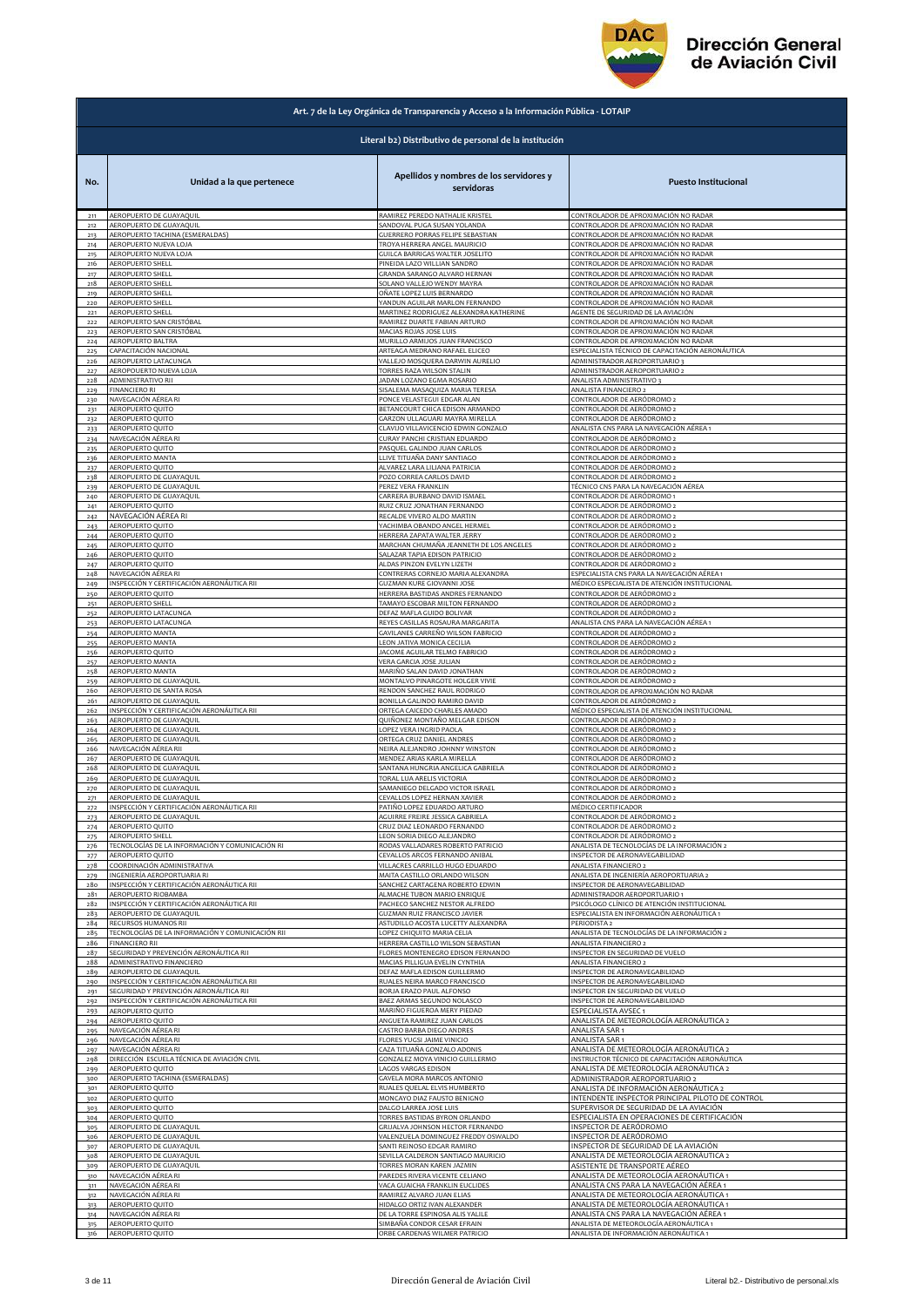

## **Dirección General** de Aviación Civil

|                   | Art. 7 de la Ley Orgánica de Transparencia y Acceso a la Información Pública - LOTAIP |                                                                                                          |                                                                                                                      |  |
|-------------------|---------------------------------------------------------------------------------------|----------------------------------------------------------------------------------------------------------|----------------------------------------------------------------------------------------------------------------------|--|
|                   | Literal b2) Distributivo de personal de la institución                                |                                                                                                          |                                                                                                                      |  |
| No.               | Unidad a la que pertenece                                                             | Apellidos y nombres de los servidores y<br>servidoras                                                    | <b>Puesto Institucional</b>                                                                                          |  |
| 317               | AEROPUERTO QUITO                                                                      | FLORES TAMAYO JORGE FERNANDO                                                                             | ANALISTA DE INFORMACIÓN AERONÁUTICA 1                                                                                |  |
| 318               | AEROPUERTO QUITO                                                                      | LLIVE TITUAÑA LORENA SOLEDAD                                                                             | ANALISTA DE INFORMACIÓN AERONÁUTICA 1                                                                                |  |
| 319               | AEROPUERTO DE GUAYAQUIL                                                               | HOLGUIN ROMERO ELVIS JUNIOR                                                                              | ANALISTA CNS PARA LA NAVEGACIÓN AÉREA 1                                                                              |  |
| 320               | AEROPUERTO DE GUAYAQUIL                                                               | LOAIZA BERMEO CRISTIAN FERNANDO                                                                          | CONTROLADOR DE AERÓDROMO 1                                                                                           |  |
| 321               | <b>AEROPUERTO QUITO</b>                                                               | LARA GALLARDO DANIEL EDUARDO                                                                             | CONTROLADOR DE AERÓDROMO 1                                                                                           |  |
| 322               | AEROPUERTO QUITO                                                                      | CHAVEZ SIERRA MARCELO CLIMACO                                                                            | ANALISTA EN COMUNICACIONES AFS 1                                                                                     |  |
| 323               | NAVEGACIÓN AÉREA RI                                                                   | GUEVARA SUASNAVAS FREDDY HERNAN                                                                          | ANALISTA CNS PARA LA NAVEGACIÓN AÉREA 1                                                                              |  |
| 324               | <b>APACITACIÓN NACIONAL</b>                                                           | CLAVIJO MONTEROS MARCO FERNANDO                                                                          | ANALISTA CNS PARA LA NAVEGACIÓN AÉREA 1                                                                              |  |
| 325               | AEROPUERTO QUITO                                                                      | SANTACRUZ ANDRADE RUBEN MARCELO                                                                          | ANALISTA CNS PARA LA NAVEGACIÓN AÉREA 1                                                                              |  |
| 326               | NAVEGACIÓN AÉREA RI                                                                   | TORRES MORALES ERNESTO ROLANDO                                                                           | ANALISTA EN COMUNICACIONES AFS 1                                                                                     |  |
| 327               | INSPECCIÓN Y CERTIFICACIÓN AERONÁUTICA RI                                             | CEVALLOS RUBIO SANTIAGO PAUL                                                                             | ANALISTA EN COMUNICACIONES AFS 1                                                                                     |  |
| 328               | AEROPUERTO SAN CRISTÓBAL                                                              | ECHEVERRIA MARTINEZ WLADIMIR ABDON                                                                       | ANALISTA DE METEOROLOGÍA AERONÁUTICA 1                                                                               |  |
| 329               | AEROPUERTO QUITO                                                                      | SALAZAR CANGO CARMEN ALEJANDRA                                                                           | ANALISTA DE INFORMACIÓN AERONÁUTICA 1                                                                                |  |
| 330               | <b>AEROPUERTO CUENCA</b>                                                              | RODAS MANCHENO CESAR ALEJANDRO                                                                           | CONTROLADOR DE APROXIMACIÓN NO RADAR                                                                                 |  |
| 331               | AEROPUERTO CUENCA                                                                     | LEON BERNAL MILTON AUGUSTO                                                                               | ANALISTA CNS PARA LA NAVEGACIÓN AÉREA 1                                                                              |  |
| 332               | NAVEGACIÓN AÉREA RI                                                                   | GALVEZ CHAMORRO CARLOS ALBERTO                                                                           | ANALISTA EN COMUNICACIONES AFS                                                                                       |  |
| 333               | NAVEGACIÓN AÉREA RI                                                                   | PALLO DE LA CUEVA HERNAN MAURICIO                                                                        | ANALISTA DE METEOROLOGÍA AERONÁUTICA 1                                                                               |  |
| 334               | AEROPUERTO QUITO                                                                      | FREIRE ROSERO JUAN RAMIRO                                                                                | ANALISTA DE METEOROLOGÍA AERONÁUTICA 1                                                                               |  |
| 335               | <b>AEROPUERTO QUITO</b>                                                               | ERAZO VINUEZA CARLOS CIVILINO                                                                            | ANALISTA DE METEOROLOGÍA AERONÁUTICA 1                                                                               |  |
| 336               | AEROPUERTO LATACUNGA                                                                  | JACHO CAYO WILMA PIEDAD                                                                                  | ANALISTA DE INFORMACIÓN AERONÁUTICA 1                                                                                |  |
| 337               | NAVEGACIÓN AÉREA RI                                                                   | RUBIO HIDALGO JORGE VINICIO                                                                              | ANALISTA EN COMUNICACIONES AFS 1                                                                                     |  |
| 338               | AEROPUERTO QUITO                                                                      | MORALES CALVOPIÑA SANDY FERNANDA                                                                         | ANALISTA DE INFORMACIÓN AERONÁUTICA 1                                                                                |  |
| 339               | AEROPUERTO LATACUNGA                                                                  | OLIVO SARABIA EDGAR LEONARDO                                                                             | ANALISTA CNS PARA LA NAVEGACIÓN AÉREA 1                                                                              |  |
| 340               | AEROPUERTO LATACUNGA                                                                  | GUALPA MAMARANDI ANGEL MESIAS                                                                            | ANALISTA CNS PARA LA NAVEGACIÓN AÉREA 1                                                                              |  |
| 341               | NAVEGACIÓN AÉREA RI                                                                   | YAZBEK SARMIENTO DARWIN MANOLO                                                                           | ANALISTA EN COMUNICACIONES AFS 1                                                                                     |  |
| 342               | NAVEGACIÓN AÉREA RI                                                                   | OCAÑA DAVALOS MILTON GIOVANNY                                                                            | ANALISTA EN COMUNICACIONES AFS 1                                                                                     |  |
| 343               | GESTIÓN CNS                                                                           | OCAÑA ESPIN GERARDO ALEJANDRO                                                                            | ANALISTA CNS PARA LA NAVEGACIÓN AÉREA 1                                                                              |  |
| 344               | NAVEGACIÓN AÉREA RI                                                                   | NIETO TOAPANTA NESTOR ROGELIO                                                                            | ANALISTA CNS PARA LA NAVEGACIÓN AÉREA 1                                                                              |  |
| 345               | AEROPUERTO QUITO                                                                      | MARTINEZ PULLES PIEDAD AIDA                                                                              | ANALISTA CNS PARA LA NAVEGACIÓN AÉREA 1                                                                              |  |
| 346               | <b>AEROPUERTO LATACUNGA</b>                                                           | CULQUI PANCHI SIMON EDUARDO                                                                              | ANALISTA CNS PARA LA NAVEGACIÓN AÉREA 1                                                                              |  |
| 347               | NAVEGACIÓN AÉREA RI                                                                   | JARAMILLO BONE XAVIER GUSTAVO                                                                            | ANALISTA DE INFORMACIÓN AERONÁUTICA 1                                                                                |  |
| 348               | AEROPUERTO QUITO                                                                      | BAZANTES CHICO DANILO EDUARDO                                                                            | ANALISTA DE INFORMACIÓN AERONÁUTICA 1                                                                                |  |
| 349               | AEROPUERTO CUENCA                                                                     | CARRILLO CRESPO LORENA MARIUXI                                                                           | CONTROLADOR DE AERÓDROMO 1                                                                                           |  |
| 350               | NAVEGACIÓN AÉREA RI                                                                   | PIEDRA RAMIREZ EDWIN MAURICIO                                                                            | ANALISTA CNS PARA LA NAVEGACIÓN AÉREA 1                                                                              |  |
| 351               | AEROPUERTO QUITO                                                                      | FLORES LLANOS ZOILA ELOIZA                                                                               | ANALISTA CNS PARA LA NAVEGACIÓN AÉREA 1                                                                              |  |
| 352               | AEROPUERTO QUITO                                                                      | SAENZ REVELO ANGELA BELEN                                                                                | ANALISTA DE INFORMACIÓN AERONÁUTICA 1                                                                                |  |
| 353               | AEROPUERTO QUITO                                                                      | TOAPANTA BANDA BAYRON ALEXANDER                                                                          | ANALISTA CNS PARA LA NAVEGACIÓN AÉREA 1                                                                              |  |
| 354               | AEROPUERTO QUITO                                                                      | PACHECO GONZALEZ ANDRES ENRIQUE                                                                          | ANALISTA CNS PARA LA NAVEGACIÓN AÉREA 1                                                                              |  |
| 355               | <b>AEROPUERTO QUITO</b>                                                               | HERRERA FERNANDEZ JORGE PATRICIO                                                                         | ESPECIALISTA AVSEC 2                                                                                                 |  |
| 356               | DIRECCIÓN DE SERVICIOS DE NAVEGACIÓN AÉREA                                            | MEJIA PEÑAHERRERA EDGAR ROBERTO                                                                          | SUPERVISOR DE OPERACIONES DE COMBUSTIBLE DE AVIACIÓN                                                                 |  |
| 357               | DIRECCIÓN DE SERVICIOS DE NAVEGACIÓN AÉREA                                            | DAVALOS BERNIS FREDDY RENATO                                                                             | SUPERVISOR DE OPERACIONES DE COMBUSTIBLE DE AVIACIÓN                                                                 |  |
| 358               | <b>AEROPUERTO QUITO</b>                                                               | HERRERA ZAPATA OLGER MARCELO                                                                             | ANALISTA DE INFORMACIÓN AERONÁUTICA 1                                                                                |  |
| 359               | AEROPUERTO QUITO                                                                      | SANTAMARIA CASTILLO MARIA BELEN                                                                          | ANALISTA CNS PARA LA NAVEGACIÓN AÉREA 1                                                                              |  |
| 360               | NAVEGACIÓN AÉREA RI                                                                   | DAVALOS ALBUJA WINSOR JUNIOR                                                                             | ANALISTA EN COMUNICACIONES AFS 1                                                                                     |  |
| 361               | NAVEGACIÓN AÉREA RI                                                                   | PAZOS DUQUE LOTARIO ERNESTO                                                                              | ANALISTA EN COMUNICACIONES AFS 1                                                                                     |  |
| 362               | NAVEGACIÓN AÉREA RI                                                                   | PAEZ CHANGOTASIG MARTHA ISABEL                                                                           | ANALISTA CNS PARA LA NAVEGACIÓN AÉREA 1                                                                              |  |
| 363               | AEROPUERTO QUITO                                                                      | SUAREZ JARAMILLO HECTOR FERNANDO                                                                         | ANALISTA DE INFORMACIÓN AERONÁUTICA 1                                                                                |  |
| 364               | NAVEGACIÓN AÉREA RI                                                                   | GALLARDO GALLARDO LAURO FRANCISCO                                                                        | ANALISTA CNS PARA LA NAVEGACIÓN AÉREA 1                                                                              |  |
| 365               | AEROPUERTO COCA                                                                       | BAEZ SANTIANA DIEGO FERNANDO                                                                             | CONTROLADOR DE AERÓDROMO 1                                                                                           |  |
| 366               | AEROPUERTO LA TOMA (LOJA)                                                             | ALTAMIRANO ACURIO RAUL MAURICIO                                                                          | CONTROLADOR DE AERÓDROMO 1                                                                                           |  |
| 367               | AEROPUERTO LA TOMA (LOJA)                                                             | RIVAS MORA TERESA DE JESUS                                                                               | ANALISTA DE METEOROLOGÍA AERONÁUTICA 1                                                                               |  |
| 368               | AEROPUERTO LA TOMA (LOJA)                                                             | ROMERO IBARRA SANTIAGO VINICIO                                                                           | ANALISTA CNS PARA LA NAVEGACIÓN AÉREA 1                                                                              |  |
| 369               | AEROPUERTO LA TOMA (LOJA)                                                             | CORREA GUAMAN JUAN OSWALDO                                                                               | INSPECTOR DESPACHADOR DE VUELO 2                                                                                     |  |
| 370               | AEROPUERTO LA TOMA (LOJA)                                                             | VERDESOTO LEMA MARCO ANTONIO                                                                             | ANALISTA DE METEOROLOGÍA AERONÁUTICA 1                                                                               |  |
| 371<br>372        | AEROPUERTO LA TOMA (LOJA)<br>AEROPUERTO DE GUAYAQUIL<br>AEROPUERTO DE GUAYAQUIL       | ROMERO IBARRA DELFOS REMIGIO<br>LOYOLA ALAMA SILVIA ALEXANDRA<br>RIVADENEIRA LAGOS NATHALY HAYMETH       | INSPECTOR DESPACHADOR DE VUELO 2<br>CONTROLADOR DE AERÓDROMO 1<br>SECRETARIA                                         |  |
| 373<br>374<br>375 | AEROPUERTO DE GUAYAQUIL<br>AEROPUERTO CUENCA                                          | MOROCHO TINOCO JHONNY FRANCISCO<br>CAMPOVERDE PATIÑO JUAN CARLOS                                         | TÉCNICO CNS PARA LA NAVEGACIÓN AÉREA<br>CONTROLADOR DE AERÓDROMO 1                                                   |  |
| 376               | AEROPUERTO CUENCA                                                                     | NIVICELA PULLA MAYRA PATRICIA                                                                            | INSPECTOR DE AERÓDROMO                                                                                               |  |
| 377               | AEROPUERTO RIOBAMBA                                                                   | CISNEROS INCA I II IANA PATRICIA                                                                         | ANALISTA DE METEOROLOGÍA AERONÁUTICA 1                                                                               |  |
| 378               | AEROPUERTO DE GUAYAOU                                                                 | MEJIA ZAMBRANO JEAN PAUL                                                                                 | CONTROLADOR DE AERÓDROMO 1                                                                                           |  |
| 379               | AEROPUERTO LATACUNGA                                                                  | ULLOA LARA LUIS RODRIGO                                                                                  | ANALISTA DE METEOROLOGÍA AERONÁUTICA 1                                                                               |  |
| 380               | AEROPUERTO LATACUNGA                                                                  | VARGAS PAZMIÑO JOSE ABELARDO                                                                             | ANALISTA DE METEOROLOGÍA AERONÁUTICA 1                                                                               |  |
| 381               | AEROPUERTO LATACUNGA                                                                  | TOBAR BERRAZUETA PAULINA FRANCISCA                                                                       | ANALISTA DE INFORMACIÓN AERONÁUTICA 1                                                                                |  |
| 382<br>383        | AEROPUERTO QUITO<br>AEROPUERTO LATACUNGA<br>AEROPUERTO LATACUNGA                      | QUISHPE OÑA CARLOS ALBERTO<br>PASOCHOA NUÑEZ TEOFILO EDUARDO<br>JIMENEZ GARCIA BYRON RODRIGO             | ANALISTA DE INFORMACIÓN AERONÁUTICA 1<br>ANALISTA DE INFORMACIÓN AERONÁUTICA 1<br>CONTROLADOR DE AERÓDROMO 2         |  |
| 384<br>385<br>386 | AEROPUERTO LATACUNGA<br>AEROPUERTO LATACUNGA                                          | MARTINEZ SEGOVIA MYRIAM ELENA<br>MARTINEZ SEGOVIA ALBA JEANETTE                                          | ANALISTA DE INFORMACIÓN AERONÁUTICA 1<br>INSPECTOR DESPACHADOR DE VUELO 2                                            |  |
| 387               | AEROPUERTO LATACUNGA                                                                  | CUNALATA CORDOVA CARLOS DAVID                                                                            | INSPECTOR DESPACHADOR DE VUELO 2                                                                                     |  |
| 388               | AEROPUERTO SHELL                                                                      | VILLACIS GUERRON LENIN ANIBAL                                                                            | ANALISTA DE INFORMACIÓN AERONÁUTICA 1                                                                                |  |
| 389               | AEROPUERTO LATACUNGA                                                                  | BUENAÑO GONZALEZ GLORIA IRENE                                                                            | ANALISTA DE INFORMACIÓN AERONÁUTICA 1                                                                                |  |
| 390               | AEROPUERTO SHELL                                                                      | RIOS TORO MARIA GABRIELA                                                                                 | INSPECTOR DESPACHADOR DE VUELO 2                                                                                     |  |
| 391               | AEROPUERTO LATACUNGA                                                                  | MIRANDA GUEVARA RICHARD PAUL                                                                             | ANALISTA CNS PARA LA NAVEGACIÓN AÉREA 1                                                                              |  |
| 392               | GESTIÓN OPERATIVA EMPRESARIAL                                                         | FLORES SARZOSA EDWIN REMBERTO                                                                            | OPERADOR DE DESPACHO DE COMBUSTIBLES                                                                                 |  |
| 393<br>394        | AEROPUERTO TULCÁN<br>AEROPUERTO TULCÁN                                                | ROSERO VILLARREAL JEFFERSON OMAR<br>VILLARREAL MEDINA SEGUNDO MANUEL<br>FIERRO MONTENEGRO JULIO EDIBERTO | ANALISTA DE METEOROLOGÍA AERONÁUTICA 1<br>INSPECTOR DESPACHADOR DE VUELO 2<br>ANALISTA DE METEOROLOGÍA AERONÁUTICA 1 |  |
| 395<br>396<br>397 | AEROPUERTO TULCÁN<br>AEROPUERTO TULCÁN<br><b><i>AEROPUERTO CUENCA</i></b>             | BOLAÑOS JACOME SIXTO BAYARDO<br>CARRANCO PIEDRA JAIME VICENTE                                            | CONTROLADOR DE AERÓDROMO 1<br>ANALISTA CNS PARA LA NAVEGACIÓN AÉREA 1                                                |  |
| 398               | <b>AEROPUERTO CUENCA</b>                                                              | ENCALADA BRAVO PABLO DAVID                                                                               | ANALISTA CNS PARA LA NAVEGACIÓN AÉREA 1                                                                              |  |
| 399               | AEROPUERTO CUENCA                                                                     | MENDEZ GOMEZ ANA ELIZABETH                                                                               | CONTROLADOR DE AERÓDROMO 1                                                                                           |  |
| 400               | AEROPUERTO MANTA                                                                      | INTRIAGO ALCIVAR JORGE LUIS                                                                              | CONTROLADOR DE AERÓDROMO 1                                                                                           |  |
| 401               | AEROPUERTO MANTA                                                                      | ZAPATA PARRAGA MARIANO DARIO                                                                             | CONTROLADOR DE AERÓDROMO 1                                                                                           |  |
| 402               | AEROPUERTO MANTA                                                                      | ZAMBRANO PARRALES JOHANNA LISSETTE                                                                       | CONTROLADOR DE AERÓDROMO 2                                                                                           |  |
| 403               | AEROPUERTO MANTA                                                                      | LASCANO CALDERON KARINA ISABEL                                                                           | ANALISTA DE INFORMACIÓN AERONÁUTICA 1                                                                                |  |
| 404               | AEROPUERTO MANTA                                                                      | OCAMPO INTRIAGO JOSE OLIVER                                                                              | ANALISTA DE METEOROLOGÍA AERONÁUTICA 1                                                                               |  |
| 405               | AEROPUERTO MANTA                                                                      | BRITO DILLON EDUARDO VINICIO                                                                             | ANALISTA DE METEOROLOGÍA AERONÁUTICA 1                                                                               |  |
| 406               | AEROPUERTO MANTA                                                                      | ORTEGA ZAMBRANO LUIS LEONARDO                                                                            | ANALISTA DE METEOROLOGÍA AERONÁUTICA 1                                                                               |  |
| 407               | AEROPUERTO MANTA                                                                      | ALMEIDA ALBUJA WILSON GERARDO                                                                            | ANALISTA DE METEOROLOGÍA AERONÁUTICA 1                                                                               |  |
| 408               | AEROPUERTO CUENCA                                                                     | ORDOÑEZ SANCHEZ CARLOS ALBERTO                                                                           | CONTROLADOR DE AERÓDROMO 1                                                                                           |  |
| 409               | <b>AEROPUERTO MANTA</b>                                                               | ZAPATA MENESES FRANKLIN GEOVANNY                                                                         | ANALISTA DE METEOROLOGÍA AERONÁUTICA 1                                                                               |  |
| 410               | AEROPUERTO MANTA                                                                      | PAZOS HEREDIA JAVIER DARIO                                                                               | INSPECTOR DESPACHADOR DE VUELO 2                                                                                     |  |
| 411               | AEROPUERTO MANTA                                                                      | ALMEIDA ALBUJA BYRON GUSTAVO                                                                             | ANALISTA CNS PARA LA NAVEGACIÓN AÉREA 1                                                                              |  |
| 412               | AEROPUERTO MANTA                                                                      | BONILLA SUAREZ JORGE JAVIER                                                                              | ANALISTA DE METEOROLOGÍA AERONÁUTICA 1                                                                               |  |
| 413               | AEROPUERTO MANTA                                                                      | CHANCAY PACHECO ROBERTH ANTONIO                                                                          | ANALISTA DE INFORMACIÓN AERONÁUTICA 1                                                                                |  |
| 414               | AEROPUERTO MANTA                                                                      | CAIZA GUACHAMIN LUIS RIGOBERTO                                                                           | ANALISTA DE INFORMACIÓN AERONÁUTICA 1                                                                                |  |
| 415               | AEROPUERTO DE GUAYAQUIL                                                               | MAZON MARTILLO MARIO FERNANDO                                                                            | ANALISTA DE INFORMACIÓN AERONÁUTICA 1                                                                                |  |
| 416               | INSPECCIÓN Y CERTIFICACIÓN AERONÁUTICA RII                                            | ESPARZA ESTEVEZ EDWIN LENIN                                                                              | INSPECTOR OPERACIONES DE VUELO                                                                                       |  |
| 417               | INSPECCIÓN Y CERTIFICACIÓN AERONÁUTICA RII                                            | CAICEDO JIMENEZ CRISTIAN MAURICIO                                                                        | INSPECTOR DESPACHADOR DE VUELO 2                                                                                     |  |
| 418               | INSPECCIÓN Y CERTIFICACIÓN AERONÁUTICA RII                                            | CASTRO ESPINOZA GINA GLENDA                                                                              | FISIOTERAPISTA DE ATENCIÓN INSTITUCIONAL                                                                             |  |
| 419               | AEROPUERTO DE GUAYAQUIL                                                               | POLIT CHACON FERNANDO GUILLERMO                                                                          | ANALISTA DE INFORMACIÓN AERONÁUTICA 1                                                                                |  |
| 420               | AEROPUERTO DE GUAYAQUIL                                                               | QUINDE MUÑOZ WASHINGTON WILFRIDO                                                                         | ANALISTA CNS PARA LA NAVEGACIÓN AÉREA 1                                                                              |  |
| 421               | AEROPUERTO DE GUAYAQUIL                                                               | GAVILANEZ SECAIRA JAVIER ENRIQUE                                                                         | ANALISTA CNS PARA LA NAVEGACIÓN AÉREA 1                                                                              |  |
| 422               | AEROPUERTO DE GUAYAQUIL                                                               | TAPIA YAGUAL NANCY KARINA                                                                                | ANALISTA CNS PARA LA NAVEGACIÓN AÉREA 1                                                                              |  |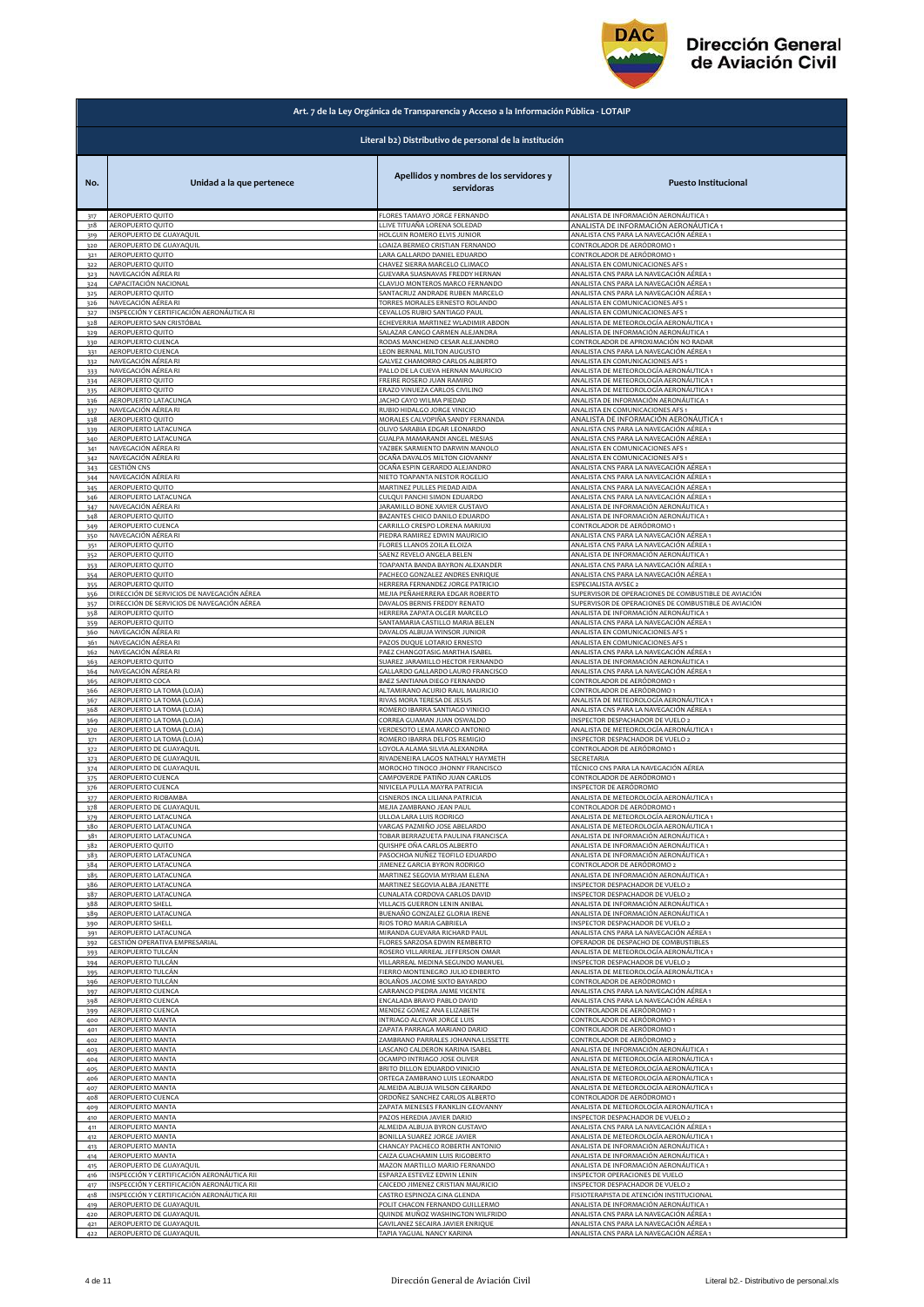

|            | Art. 7 de la Ley Orgánica de Transparencia y Acceso a la Información Pública - LOTAIP |                                                        |                                                                      |
|------------|---------------------------------------------------------------------------------------|--------------------------------------------------------|----------------------------------------------------------------------|
|            |                                                                                       | Literal b2) Distributivo de personal de la institución |                                                                      |
| No.        | Unidad a la que pertenece                                                             | Apellidos y nombres de los servidores y<br>servidoras  | <b>Puesto Institucional</b>                                          |
| 423        | AEROPUERTO DE GUAYAQUIL                                                               | ULLOA PEREZ SEGUNDO NEPTALI                            | ANALISTA EN COMUNICACIONES AFS 1                                     |
| 424        | INSPECCIÓN Y CERTIFICACIÓN AERONÁUTICA RII                                            | SOTO VERA LAURA PATRICIA                               | INSPECTOR DESPACHADOR DE VUELO :                                     |
| 425        | AEROPUERTO DE GUAYAQUIL                                                               | ESPINOZA ROSADO MARIA DE FATIMA                        | ANALISTA CNS PARA LA NAVEGACIÓN AÉREA 1                              |
| 426        | AEROPUERTO DE GUAYAQUIL                                                               | CASTILLO DEL PEZO EFREN ANTONIO                        | ANALISTA CNS PARA LA NAVEGACIÓN AÉREA 1                              |
| 427        | AEROPUERTO DE GUAYAQUIL                                                               | CALLE FLORES KATHERINE MICHELLE                        | CONTROLADOR DE AERÓDROMO 1                                           |
| 428        | AEROPUERTO DE GUAYAQUIL                                                               | TEJENA CASTILLO OSCAR OSWALDO                          | ANALISTA CNS PARA LA NAVEGACIÓN AÉREA 1                              |
| 429        | AEROPUERTO DE GUAYAQUIL                                                               | BERMEO MINCHALA EDGAR PATRICIO                         | ANALISTA CNS PARA LA NAVEGACIÓN AÉREA 1                              |
| 430        | AEROPUERTO DE GUAYAQUIL                                                               | UVIDIA ANDRADE VERONICA ROSARIO                        | ANALISTA CNS PARA LA NAVEGACIÓN AÉREA 1                              |
| 431        | AEROPUERTO DE GUAYAQUIL                                                               | RAMOS LEON JHON ISMAEL                                 | ANALISTA DE INFORMACIÓN AERONÁUTICA 1                                |
| 432        | AEROPUERTO DE GUAYAQUIL                                                               | ROMAN BARRAGAN GABRIELA VERONICA                       | ANALISTA DE METEOROLOGÍA AERONÁUTICA 1                               |
| 433        | AEROPUERTO DE GUAYAQUIL                                                               | SOLORZANO ROMERO DIEGO MAURICIO                        | ANALISTA DE METEOROLOGÍA AERONÁUTICA 2                               |
| 434        | AEROPUERTO DE GUAYAQUIL                                                               | POZO TATES FRANKLIN RODRIGO                            | ANALISTA DE INFORMACIÓN AERONÁUTICA 1                                |
| 435        | AEROPUERTO DE GUAYAQUIL                                                               | CASTILLO RIVERA JULIANA MAGALY                         | ANALISTA DE METEOROLOGÍA AERONÁUTICA 1                               |
| 436        | AEROPUERTO DE GUAYAQUIL                                                               | LOZA GAVILANES IVAN ANDRES                             | CONTROLADOR DE AERÓDROMO 1                                           |
| 437        | AEROPUERTO DE GUAYAQUIL                                                               | PUENTE SILVA JHON ANTONIO                              | ANALISTA DE INFORMACIÓN AERONÁUTICA 1                                |
| 438        | AEROPUERTO DE GUAYAQUIL                                                               | VELASTEGUI ALVARADO MARIA ALEXANDRA                    | CONTROLADOR DE AERÓDROMO 1                                           |
| 439        | AEROPUERTO DE GUAYAQUIL                                                               | BARCHI RODRIGUEZ ALVARO RODRIGO                        | CONTROLADOR DE AERÓDROMO 1                                           |
|            | AEROPUERTO DE GUAYAQUIL                                                               | MOSQUERA MORQUECHO PATRICIO ARTURO                     | ANALISTA CNS PARA LA NAVEGACIÓN AÉREA 1                              |
| 440<br>441 | AEROPUERTO DE GUAYAQUIL                                                               | PINOS CHANCAY JOSE ANTONIO                             | ANALISTA DE INFORMACIÓN AERONÁUTICA 1                                |
| 442        | ADMINISTRATIVO FINANCIERO                                                             | SALAS COLOMA ISABEL ANGELA                             | ANALISTA FINANCIERO 1                                                |
| 443        | AEROPUERTO DE GUAYAQUIL                                                               | MARTINEZ MARTINEZ CELSO FABIAN                         | ANALISTA DE INFORMACIÓN AERONÁUTICA 1                                |
| 444        | NAVEGACIÓN AÉREA RII                                                                  | PEREZ VELEZ JESSICA PETITA                             | ANALISTA EN COMUNICACIONES AFS 1                                     |
| 445        | AEROPUERTO DE GUAYAQUIL                                                               | PEÑA SAN LUCAS JUAN CARLOS                             | INSPECTOR DE SEGURIDAD DE LA AVIACIÓN                                |
| 446        | AEROPUERTO DE GUAYAQUIL                                                               | ALOMOTO CATOTA EDUARDO XAVIER                          | ANALISTA DE METEOROLOGÍA AERONÁUTICA 1                               |
| 447        | AEROPUERTO DE GUAYAQUIL                                                               | BAYAS FERNANDEZ CESAR JAVIER                           | ANALISTA DE INFORMACIÓN AERONÁUTICA 1                                |
| 448        | AEROPUERTO DE GUAYAQUIL                                                               | RAMIREZ GUEVARA NELSON RAUL                            | ANALISTA DE INFORMACIÓN AERONÁUTICA 1                                |
| 449        | AEROPUERTO DE GUAYAQUIL                                                               | MIRANDA GUEVARA MIGUEL ANGEL                           | ANALISTA CNS PARA LA NAVEGACIÓN AÉREA 1                              |
| 450        | AEROPUERTO DE GUAYAQUIL                                                               | RECALDE SANCHEZ JOSE VICENTE                           | ANALISTA DE INFORMACIÓN AERONÁUTICA 1                                |
| 451        | INSPECCIÓN Y CERTIFICACIÓN AERONÁUTICA RII                                            | MURRIETA OQUENDO SOLANGE CATHERINE                     | INSPECTOR DESPACHADOR DE VUELO 2                                     |
| 452        | INSPECCIÓN Y CERTIFICACIÓN AERONÁUTICA RII                                            | MALDONADO VIVANCO CESAR LENIN                          | ESPECIALISTA CNS PARA LA NAVEGACIÓN AÉREA 1                          |
| 453        | AEROPUERTO DE GUAYAQUIL                                                               | ARIAS JURADO LUIS ALBERTO                              | ANALISTA DE INFORMACIÓN AERONÁUTICA 1                                |
| 454        | AEROPUERTO DE GUAYAQUIL                                                               | ARGUDO GUZMAN BORIS JOSE                               | ANALISTA DE INFORMACIÓN AERONÁUTICA 1                                |
| 455        | AEROPUERTO DE GUAYAQUIL                                                               | VITERI MACIAS STEVEN RONALD                            | ANALISTA DE INFORMACIÓN AERONÁUTICA 1                                |
| 456        | AEROPUERTO DE GUAYAQUIL                                                               | ROSERO MEJIA ANDREA NATHALY                            | CONTROLADOR DE AERÓDROMO 1                                           |
| 457        | AEROPUERTO DE GUAYAQUIL                                                               | ARTEAGA MONTENEGRO JORGE LUIS                          | CONTROLADOR DE AERÓDROMO 1                                           |
| 458        | AEROPUERTO DE GUAYAQUIL                                                               | GRANDA ENCALADA ANTONIO FIDEL                          | INSPECTOR DESPACHADOR DE VUELO 2                                     |
| 459        | <b>FINANCIERO RII</b>                                                                 | PLAZA GUEVARA VERONICA LISSETTE                        | ANALISTA FINANCIERO 1                                                |
| 460        | AEROPUERTO DE GUAYAQUIL                                                               | APOLO CAICEDO VICTOR HUGO                              | ANALISTA DE INFORMACIÓN AERONÁUTICA 1                                |
| 461        | INSPECCIÓN Y CERTIFICACIÓN AERONÁUTICA RII                                            | VALVERDE YEPEZ MYRIAM JEANNET                          | ANALISTA DE SEGUROS AERONÁUTICOS ·                                   |
| 462        | AEROPUERTO DE GUAYAQUIL                                                               | CEDEÑO OVIEDO JORGE ADRIAN                             | ANALISTA DE INFORMACIÓN AERONÁUTICA 1                                |
|            | AEROPUERTO DE GUAYAQUIL                                                               | MORENO DELGADO MARCO GUILLERMO                         | ANALISTA CNS PARA LA NAVEGACIÓN AÉREA 1                              |
| 463<br>464 | AEROPUERTO DE GUAYAQUIL                                                               | DUCHI SILVA WALTER EGIDIO                              | ANALISTA CNS PARA LA NAVEGACIÓN AÉREA 1                              |
| 465        | AEROPUERTO DE GUAYAQUIL                                                               | JARAMILLO HEREDIA CHRISTIAN EDUARDO                    | ANALISTA DE INFORMACIÓN AERONÁUTICA 1                                |
| 466        | AEROPUERTO DE GUAYAQUIL                                                               | VILLACRES VALAREZO ALISON ANDREA                       | CONTROLADOR DE AERÓDROMO 1                                           |
| 467        | AEROPUERTO DE GUAYAQUIL                                                               | ORTIZ CONTRERAS WILSON DANIEL                          | CONTROLADOR DE AERÓDROMO 1                                           |
| 468        | AEROPUERTO MANTA                                                                      | CORONADO MARTINEZ MARIA FERNANDA                       | CONTROLADOR DE AERÓDROMO 1                                           |
| 469        | AEROPUERTO TACHINA (ESMERALDAS)                                                       | QUIÑONEZ CHANCAY CRISTIAN RENAN                        | ANALISTA DE METEOROLOGÍA AERONÁUTICA 1                               |
| 470        | AEROPUERTO TACHINA (ESMERALDAS)                                                       | EGAS GARCIA EDGAR EDUARDO                              | ANALISTA DE METEOROLOGÍA AERONÁUTICA 1                               |
| 471        | AEROPUERTO TULCÁN                                                                     | VENEGAS RECALDE EDWIN ULISES                           | CONTROLADOR DE AERÓDROMO 1                                           |
| 472        | AEROPUERTO DE SANTA ROSA                                                              | JIMENEZ ORTIZ EDISON JOWAR                             | INSPECTOR DESPACHADOR DE VUELO 2                                     |
| 473        | AEROPUERTO DE SANTA ROSA                                                              | ALMEIDA GUDIÑO CHRISTIAN GUSTAVO                       | ANALISTA DE METEOROLOGÍA AERONÁUTICA 1                               |
| 474        | NAVEGACIÓN AÉREA RII                                                                  | ALARCON FAJARDO ROBERTO CARLOS                         | ADMINISTRADOR AEROPORTUARIO 1                                        |
| 475        | AEROPUERTO DE GUAYAQUIL                                                               | MEJIA RICAURTE GABRIELA CAROLINA                       | CONTROLADOR DE AERÓDROMO 1                                           |
| 476        | NAVEGACIÓN AÉREA RI                                                                   | CONDOR SIMBAÑA EDGAR RAMIRO                            | ANALISTA DE INFORMACIÓN AERONÁUTICA 1                                |
| 477        | AEROPUERTO COCA                                                                       | GUALOTUÑA GUEVARA FREDDY ALBERTO                       | ANALISTA DE METEOROLOGÍA AERONÁUTICA 1                               |
| 478        | NAVEGACIÓN AÉREA RI                                                                   | RIOS TORO OSCAR GABRIEL                                | CONTROLADOR DE AERÓDROMO 1                                           |
|            | AEROPUERTO SHELL                                                                      | MASABANDA GUANCHA ALEXANDRA ELIZABETH                  | CONTROLADOR DE AERÓDROMO 1                                           |
| 479<br>480 | AEROPUERTO COCA                                                                       | PACHECO JARAMILLO OSCAR ALEXANDER                      | ANALISTA DE INFORMACIÓN AERONÁUTICA 1                                |
| 481        | AEROPUERTO NUEVA LOJA                                                                 | CHUGA ENRIQUEZ MARCO ANTONIO                           | ANALISTA DE METEOROLOGÍA AERONÁUTICA 1                               |
| 482        | AEROPUERTO QUITO                                                                      | GALVEZ NICOLALDE DANIEL MAURICIO                       | ANALISTA DE METEOROLOGÍA AERONÁUTICA 1                               |
| 483        | AEROPUERTO NUEVA LOJA                                                                 | PEREZ YEPEZ JOHNNY SILVERIO                            | INSPECTOR DESPACHADOR DE VUELO 2                                     |
| 484        | AEROPUERTO NUEVA LOJA                                                                 | CAZA ZAGAL ANDREA SARAHI                               | CONTROLADOR DE AERÓDROMO 1                                           |
| 485        | <b>AEROPUERTO SHELL</b>                                                               | CUNALATA CORDOVA EDWIN SANTIAGO                        | CONTROLADOR DE AERÓDROMO 1                                           |
| 486        | <b>AEROPUERTO SHELI</b>                                                               | FLORES RODRIGUEZ NELSON IVAN                           | CONTROLADOR DE AERÓDROMO 1                                           |
| 487        | AEROPUERTO SHELI<br><b>AEROPUERTO SHELL</b>                                           | SALAN TORRES PAUL ISRAEL                               | CONTROLADOR DE AERÓDROMO 1                                           |
| 488        | AEROPUERTO SHELI                                                                      | SOLORZANO SOLORZANO MARIO GONZALO                      | ANALISTA DE METEOROLOGÍA AERONÁUTICA 1                               |
| 489        |                                                                                       | CABRERA VIVANCO FREDY BOLIVAR                          | ANALISTA DE INFORMACIÓN AERONÁUTICA 1                                |
| 490        | AEROPUERTO SHELL                                                                      | CISNEROS FONSECA MIGUEL ANGEL                          | ANALISTA CNS PARA LA NAVEGACIÓN AÉREA 1                              |
| 491        | AEROPUERTO SHELL                                                                      | ANDINO GAVIDIA JOHNNY FABRICIO                         | INSPECTOR DESPACHADOR DE VUELO 2                                     |
| 492        | <b>AEROPUERTO SHELL</b>                                                               | RAMOS NAVEDA EDISON GIOVANNY                           | ANALISTA DE INFORMACIÓN AERONÁUTICA 1                                |
| 493        | <b>AEROPUERTO SHELL</b>                                                               | TAMAYO ESCOBAR MAYRA ALEJANDRA                         | CONTROLADOR DE AERÓDROMO 1                                           |
| 494        | AEROPUERTO SHELL                                                                      | ANDINO GAVIDIA PAOLA ODERAY                            | ANALISTA DE INFORMACIÓN AERONÁUTICA 1                                |
| 495        | <b>AEROPUERTO SHELL</b>                                                               | ORTIZ JARA LENIN GUALBERTO                             | ANALISTA DE METEOROLOGÍA AERONÁUTICA 1                               |
| 496        | <b>AEROPUERTO SHELL</b>                                                               | MONTENEGRO CAJAMARCA PATRICIO RAMIRO                   | CONTROLADOR DE AERÓDROMO 1<br>ANALISTA DE METEOROLOGÍA AERONÁUTICA 1 |
| 497        | <b>AEROPUERTO SHELL</b>                                                               | PACHECO ESPIN DANIELA FERNANDA                         | BOMBERO AERONÁUTICO                                                  |
| 498        | <b>AEROPUERTO SHELI</b>                                                               | NARANJO CABRERA JAIME PATRICIO                         |                                                                      |
| 499        | <b>FINANCIERO RIII</b>                                                                | VALLADOLID NOA NANCY JAQUELINE                         | ANALISTA FINANCIERO 1                                                |
| 500        | AEROPUERTO SHELL                                                                      | OCAÑA CHUGA JOHANA PAOLA                               | CONTROLADOR DE AERÓDROMO 1                                           |
| 501        | AEROPUERTO TENA                                                                       | QUIÑONEZ CEDILLO JAIME ANTONIO                         | ANALISTA DE METEOROLOGÍA AERONÁUTICA 1                               |
| 502        | AEROPUERTO SHELL                                                                      | QUISHPI ZISA JAIME FERNANDO                            | BOMBERO AERONÁUTICO                                                  |
| 503        | AEROPUERTO SHELL                                                                      | LINTON MUÑOZ ALVARO VLADIMIR                           | BOMBERO AERONÁUTICO                                                  |
|            | <b>FINANCIERO RIII</b>                                                                | QUICHIMBO VINTIMILLA JOSE DIEGO                        | ANALISTA FINANCIERO 1                                                |
| 504<br>505 | <b>AEROPUERTO TENA</b>                                                                | VARGAS COELLO HENRY JULIER                             | CONTROLADOR DE AERÓDROMO 1                                           |
| 506        | AEROPUERTO MACAS                                                                      | DELGADO ROMERO MARCO VINICIO                           | INSPECTOR DESPACHADOR DE VUELO 2                                     |
| 507        | AEROPUERTO LATACUNGA                                                                  | GUERRERO NARANJO PABLO ALEX                            | ANALISTA DE METEOROLOGÍA AERONÁUTICA 1                               |
| 508        | <b>AEROPUERTO SHELL</b>                                                               | BATALLAS ESCOBAR LORENA DEL PILAR                      | CONTROLADOR DE AERÓDROMO 1                                           |
| 509        | AEROPUERTO MACAS                                                                      | REVELO CESAR WLADIMIR                                  | INSPECTOR DESPACHADOR DE VUELO 2                                     |
| 510        | AEROPUERTO MACAS                                                                      | NETO REINOSO RODRIGO GERARDO                           | ANALISTA DE METEOROLOGÍA AERONÁUTICA 1                               |
| 511        | AEROPUERTO MACAS                                                                      | VELASTEGUI PARRA MAURICIO JAVIER                       | ANALISTA CNS PARA LA NAVEGACIÓN AÉREA 1                              |
| 512        | <b>AEROPUERTO SHELL</b>                                                               | CISNEROS GUZMAN FREDY ARMANDO                          | CONTROLADOR DE AERÓDROMO 1                                           |
| 513        | AEROPUERTO MACAS                                                                      | MONTENEGRO MEJIA CARLOS EDUARDO                        | ANALISTA DE METEOROLOGÍA AERONÁUTICA 1                               |
| 514        | AEROPUERTO SHELL                                                                      | PAREDES CASTRO RAUL ISRAEL                             | CONTROLADOR DE AERÓDROMO 1                                           |
| 515        | AEROPUERTO TAISHA                                                                     | PAVON JARAMILLO AIDA ELIZABETH                         | CONTROLADOR DE AERÓDROMO 1                                           |
| 516        | AEROPUERTO SAN CRISTÓBAL                                                              | VALENCIA VEGA TANIA LORENA                             | CONTROLADOR DE AERÓDROMO 1                                           |
| 517        | AEROPUERTO SAN CRISTÓBAL                                                              | OCHOA BUSTOS CHARLIE JAVIER                            | CONTROLADOR DE AERÓDROMO 1                                           |
| 518        | AEROPUERTO SAN CRISTÓBAL                                                              | RAMIREZ VALLE JOSE ANGEL                               | ANALISTA DE METEOROLOGÍA AERONÁUTICA 1                               |
| 519        | AEROPUERTO DE GUAYAQUIL                                                               | ROMERO IBARRA FELIPE PATRICIO                          | CONTROLADOR RADAR APP                                                |
| 520        | AEROPUERTO DE ISABELA                                                                 | JACOME CRUZ RAUL VICENTE                               | INSPECTOR DESPACHADOR DE VUELO 2                                     |
| 521        | AEROPUERTO BALTRA                                                                     | CHANGO ALGUIAR ELSA MARINA                             | ANALISTA DE INFORMACIÓN AERONÁUTICA 1                                |
| 522        | AEROPUERTO BALTRA                                                                     | GUERRERO CULQUICONDOR AMPARITO ELIZABETH               | ANALISTA DE INFORMACIÓN AERONÁUTICA 1                                |
| 523        | AEROPUERTO BALTRA                                                                     | AYALA ANDRADE CARLOS ANDRES                            | CONTROLADOR DE AERÓDROMO 1                                           |
| 524        | AEROPUERTO BALTRA                                                                     | SALAZAR NEIRA ANDRES GABRIEL                           | CONTROLADOR DE AERÓDROMO 1                                           |
| 525        | AEROPUERTO QUITO                                                                      | ABRIL MAYORGA HERNAN PATRICIO                          | TÉCNICO CNS PARA LA NAVEGACIÓN AÉREA                                 |
| 526        | AEROPUERTO QUITO                                                                      | VASQUEZ NAUPARI HECTOR ENRIQUE                         | TÉCNICO CNS PARA LA NAVEGACIÓN AÉREA                                 |
| 527        | INSPECCIÓN Y CERTIFICACIÓN AERONÁUTICA RI                                             | MAITA BARRERA AIDA PAULINA                             | ENFERMERA DE ATENCIÓN INSTITUCIONAL                                  |
| 528        | AEROPUERTO LA TOMA (LOJA)                                                             | RIOS MAGALI GIENITT                                    | SUPERVISOR DE SEGURIDAD DE LA AVIACIÓN                               |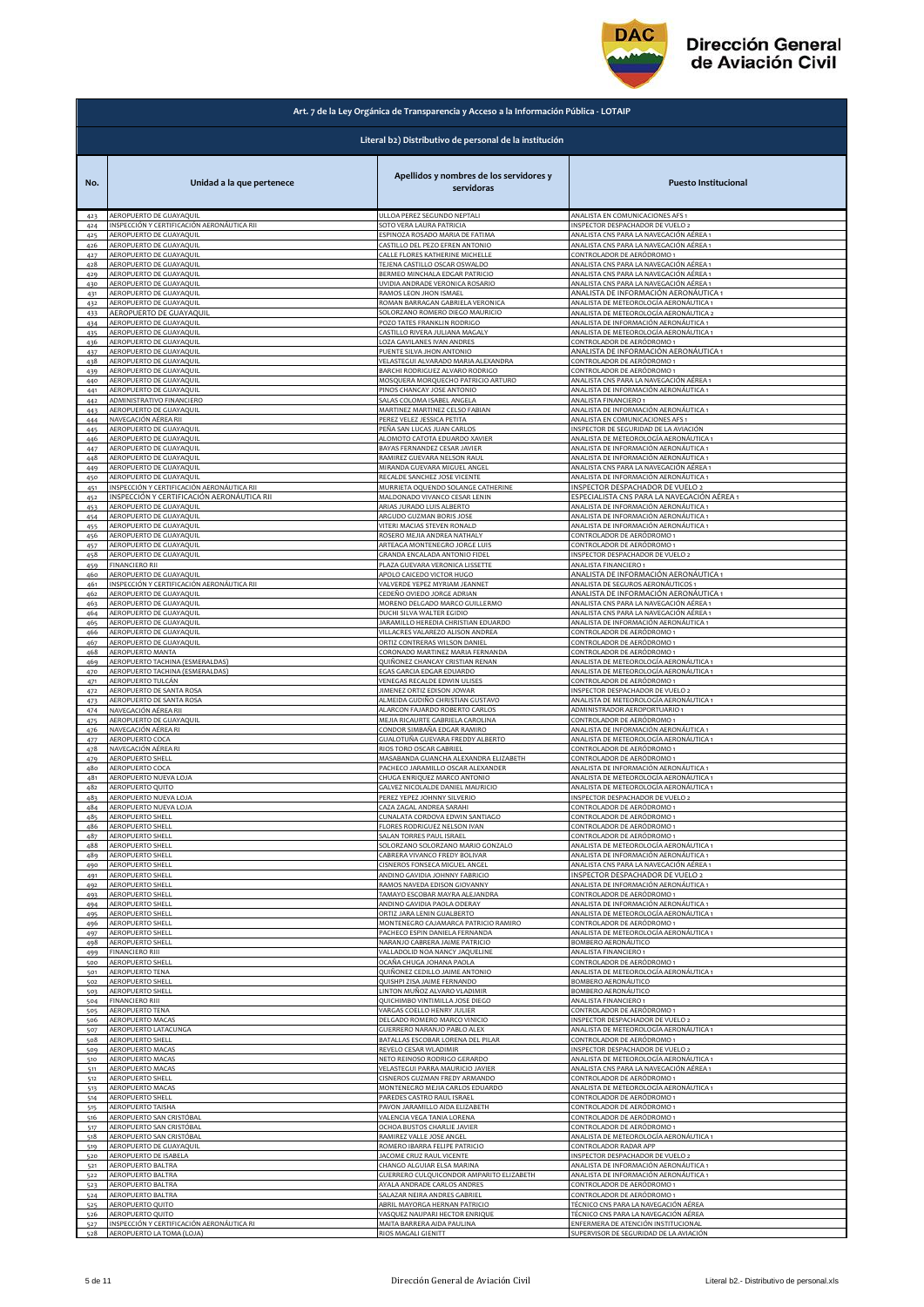

|            | Art. 7 de la Ley Orgánica de Transparencia y Acceso a la Información Pública - LOTAIP |                                                                          |                                                                                |
|------------|---------------------------------------------------------------------------------------|--------------------------------------------------------------------------|--------------------------------------------------------------------------------|
|            |                                                                                       | Literal b2) Distributivo de personal de la institución                   |                                                                                |
| No.        | Unidad a la que pertenece                                                             | Apellidos y nombres de los servidores y<br>servidoras                    | <b>Puesto Institucional</b>                                                    |
| 529        | AEROPUERTO TULCÁN                                                                     | VIVAS BOLAÑOS EDWIN ALIRIO                                               | SUPERVISOR DE SEGURIDAD DE LA AVIACIÓN                                         |
| 530        | <b>AEROPUERTO MANTA</b>                                                               | HOLGUIN BRIONES GONZALO PACATO                                           | SUPERVISOR DE SEGURIDAD DE LA AVIACIÓN                                         |
| 531        | AEROPUERTO DE GUAYAQUIL                                                               | HUERTA PINARGOTE ASTER GUSTAVO ENRIQUE                                   | TÉCNICO CNS PARA LA NAVEGACIÓN AÉREA                                           |
| 532        | AEROPUERTO DE GUAYAQUIL                                                               | APOLO GARBOA SANDRA KATUSKA                                              | SUPERVISOR DE SEGURIDAD DE LA AVIACIÓN                                         |
| 533        | AEROPUERTO DE GUAYAQUIL                                                               | BURGOS LOPEZ MAURICIO DAVID                                              | TÉCNICO CNS PARA LA NAVEGACIÓN AÉREA                                           |
| 534        | INSPECCIÓN Y CERTIFICACIÓN AERONÁUTICA RII                                            | SALTOS DOMINGUEZ VILMA NARCISA                                           | ENFERMERA DE ATENCIÓN INSTITUCIONAL                                            |
| 535        | AEROPUERTO TACHINA (ESMERALDAS)                                                       | ANDRADE CUESTA ANTONIO JOSE                                              | SUPERVISOR DE SEGURIDAD DE LA AVIACIÓN                                         |
| 536        | AEROPUERTO DE SANTA ROSA                                                              | TENESACA ROMERO LIONEL ORLANDO                                           | SUPERVISOR DE SEGURIDAD DE LA AVIACIÓN                                         |
| 537        | AEROPUERTO DE SANTA ROSA                                                              | RIVERA ORDOÑEZ JUNIOR IVAN                                               | TÉCNICO CNS PARA LA NAVEGACIÓN AÉREA                                           |
| 538        | AEROPUERTO COCA                                                                       | SALAZAR CANDO HOLGUER VINICIO<br>VITERI NORIEGA MARIO FROILAN            | SUPERVISOR DE SEGURIDAD DE LA AVIACIÓN<br>TÉCNICO CNS PARA LA NAVEGACIÓN AÉREA |
| 539<br>540 | <b>AEROPUERTO SHELL</b><br>AEROPUERTO MACAS                                           | ALARCON JARAMILLO MANUEL FACUNDO                                         | SUPERVISOR DE SEGURIDAD DE LA AVIACIÓN                                         |
| 541        | FINANCIERO RI                                                                         | JUMBO CUMBICOS MARIA FERNANDA                                            | ASISTENTE FINANCIERO                                                           |
| 542        | DIRECCIÓN ADMINISTRATIVA                                                              | CABEZAS MENA AMPARITO DEL ROCIO                                          | ASISTENTE FINANCIERO                                                           |
| 543        | AEROPUERTO QUITO                                                                      | TORRES SUAREZ PIEDAD SILVANA                                             | ASISTENTE DE TRANSPORTE AÉREO                                                  |
| 544        | AEROPUERTO QUITO                                                                      | ABARCA ROSILLO MARIA PAULINA                                             | ASISTENTE DE TRANSPORTE AÉREO                                                  |
| 545        | AEROPUERTO QUITO                                                                      | AMORES CASTRO HECTOR LEONARDO                                            | ANALISTA DE INFORMACIÓN AERONÁUTICA 1<br>INSPECTOR DESPACHADOR DE VUELO 2      |
| 546        | AEROPUERTO QUITO                                                                      | VITERI CORRALES ROCIO ALEJANDRA                                          | ASISTENTE DE TRANSPORTE AÉREO                                                  |
| 547        | AEROPUERTO DE GUAYAQUIL                                                               | <b>ESTRELLA OCHOA KARLINA TATIANA</b>                                    |                                                                                |
| 548        | FINANCIERO RI                                                                         | LARREA NAVARRETE ERIKA GERMANIA                                          | ASISTENTE FINANCIERO                                                           |
| 549        | ADMINISTRATIVO R1                                                                     | ARIAS PEREZ HUGO HIPOLITO                                                | CHOFER                                                                         |
| 550        | <b>FINANCIERO RI</b>                                                                  | ULLOA RAMOS PAUL ANIBAL                                                  | ASISTENTE FINANCIERO                                                           |
| 551        | COORDINACIÓN ADMINISTRATIVA                                                           | TERAN CEVALLOS MARCOS DAVID                                              | ASISTENTE DE TECNOLOGÍAS DE LA INFORMACIÓN                                     |
| 552        | AEROPUERTO QUITO                                                                      | ERAZO CUASAPAZ MARISOL TAMARA                                            | ASISTENTE DE TRANSPORTE AÉREO                                                  |
|            | AEROPUERTO DE GUAYAQUIL                                                               | CAZARES CEVALLOS JOSE DARIO                                              | AGENTE DE SEGURIDAD DE LA AVIACIÓN                                             |
| 553<br>554 | AEROPUERTO QUITO                                                                      | SANTANA RODRIGUEZ JORGE ANIBAL                                           | ASISTENTE DE TRANSPORTE AÉREO                                                  |
| 555        | <b>FINANCIERO RI</b>                                                                  | GUZMAN SALAZAR MIGUEL ANGEL                                              | ASISTENTE FINANCIERO                                                           |
| 556        | AEROPUERTO MACAS                                                                      | CHUQUI MERINO RICARDO MARIO                                              | AGENTE DE SEGURIDAD DE LA AVIACIÓN                                             |
| 557        | AEROPUERTO NUEVA LOJA                                                                 | MIHALACHE GUAITA CARLA                                                   | AGENTE DE SEGURIDAD DE LA AVIACIÓN                                             |
| 558        | AEROPUERTO NUEVA LOJA                                                                 | PAREDES DURAN ROSARIO ALEJANDRA                                          | AGENTE DE SEGURIDAD DE LA AVIACIÓN                                             |
| 559        | AEROPUERTO LA TOMA (LOJA)                                                             | JIMENEZ MOTOCHE MARIA EUGENIA                                            | AGENTE DE SEGURIDAD DE LA AVIACIÓN                                             |
| 560        | AEROPUERTO LA TOMA (LOJA)                                                             | CORREA PARDO OSCAR GEOVANY                                               | AGENTE DE SEGURIDAD DE LA AVIACIÓN                                             |
| 561        | AEROPUERTO LATACUNGA                                                                  | VARGAS CARRERA JOSE BAYRON                                               | AGENTE DE SEGURIDAD DE LA AVIACIÓN                                             |
|            | AEROPUERTO LATACUNGA                                                                  | SAMPEDRO VASQUEZ KARINA SOLEDAD                                          | AGENTE DE SEGURIDAD DE LA AVIACIÓN                                             |
| 562<br>563 | AEROPUERTO SHELL                                                                      | BALSECA TORRES DARWIN MEDARDO                                            | AGENTE DE SEGURIDAD DE LA AVIACIÓN                                             |
| 564        | AEROPUERTO TULCÁN                                                                     | <b>GUERRON GUERRON PATRICIA</b>                                          | AGENTE DE SEGURIDAD DE LA AVIACIÓN                                             |
| 565        | AEROPUERTO TULCÁN                                                                     | PALACIOS GUERRON FELIX OSWALDO                                           | AGENTE DE SEGURIDAD DE LA AVIACIÓN                                             |
| 566        | AEROPUERTO CUENCA                                                                     | TELLO CEDILLO MARIA JOSE                                                 | ASISTENTE DE TRANSPORTE AÉREO                                                  |
| 567        | AEROPUERTO CUENCA                                                                     | BRITO VASQUEZ ALVARO MODESTO                                             | INSPECTOR DESPACHADOR DE VUELO 1                                               |
| 568        | AEROPUERTO MANTA                                                                      | GAVILANEZ GRANIZO FAUSTO ALEXANDER                                       | AGENTE DE SEGURIDAD DE LA AVIACIÓN                                             |
| 569        | AEROPUERTO MANTA                                                                      | CORONEL CORONEL JULIO ALEJANDRO                                          | INSPECTOR DESPACHADOR DE VUELO 1                                               |
| 570        | <b>AEROPUERTO MANTA</b>                                                               | ALVEAR LOZANO VICTOR IVAN                                                | AGENTE DE SEGURIDAD DE LA AVIACIÓN                                             |
| 571        | AEROPUERTO MANTA                                                                      | BARCIA ALAVA JOSELO NOEL                                                 | AGENTE DE SEGURIDAD DE LA AVIACIÓN                                             |
| 572        | AEROPUERTO MANTA                                                                      | BONILLA ESCUDERO RAQUEL ANTONIETA                                        | ASISTENTE DE TRANSPORTE AÉREO                                                  |
| 573        | AEROPUERTO MANTA                                                                      | BARCIA LEON ANGEL ENRIQUE                                                | AGENTE DE SEGURIDAD DE LA AVIACIÓN                                             |
| 574        | AEROPUERTO MANTA                                                                      | CEDEÑO VELEZ LEONARDO ALEXANDER                                          | ANALISTA CNS PARA LA NAVEGACIÓN AÉREA 1                                        |
| 575        | AEROPUERTO SAN VICENTE                                                                | MUÑOZ RODRIGUEZ MARIA DEL ROCIO                                          | AGENTE DE SEGURIDAD DE LA AVIACIÓN                                             |
| 576        | ADMINISTRATIVO FINANCIERO                                                             | ANDRADE BARBA HOMERO ANTONIO                                             | ASISTENTE DE RECURSOS HUMANOS                                                  |
| 577        | AEROPUERTO DE GUAYAQUIL                                                               | ECHEVERRIA CONTRERAS DIGNA AMALIA                                        | ASISTENTE DE TRANSPORTE AÉREO                                                  |
| 578        | AEROPUERTO DE GUAYAQUIL                                                               | CEDEÑO PROAÑO LILIAN DEL ROCIO                                           | ASISTENTE DE TRANSPORTE AÉREO                                                  |
| 579        | <b>INANCIERO RII</b>                                                                  | QUIMIS QUIMIS ROBERT FELIPE                                              | ASISTENTE FINANCIERO                                                           |
| 580        | ADMINISTRATIVO FINANCIERO                                                             | MEJIA GARCIA MARCOS ALFREDO                                              | ASISTENTE FINANCIERO                                                           |
| 581        | ADMINISTRATIVO FINANCIERO                                                             | CRUZ ALVEAR JUAN RAMON                                                   | ASISTENTE FINANCIERO                                                           |
| 582        | <b>FINANCIERO RII</b>                                                                 | SANTAMARIA ZAVALA ALEXANDRA ELIZABETH                                    | ASISTENTE FINANCIERO                                                           |
| 583        | AEROPUERTO DE GUAYAQUIL                                                               | FIGUEROA QUIMI MILTON CAYETANO                                           | ASISTENTE DE TRANSPORTE AÉREO                                                  |
| 584        | AEROPUERTO DE GUAYAQUIL                                                               | VELIZ ROSADO MAGNO GUSTAVO                                               | ASISTENTE DE TRANSPORTE AÉREO                                                  |
| 585        | TECNOLOGÍAS DE LA INFORMACIÓN Y COMUNICACIÓN RII                                      | SCHLOBOHM EGAS HANS DIETER                                               | ANALISTA DE TECNOLOGÍAS DE LA INFORMACIÓN 1                                    |
| 586        | TECNOLOGÍAS DE LA INFORMACIÓN Y COMUNICACIÓN                                          | CHIRIBOGA ANDRADE JORGE GONZALO                                          | ANALISTA DE TECNOLOGÍAS DE LA INFORMACIÓN 1                                    |
| 587        | TECNOLOGÍAS DE LA INFORMACIÓN Y COMUNICACIÓN RII                                      | INTRIAGO HENRIQUEZ DARWIN ERWIN                                          | ASISTENTE DE TECNOLOGÍAS DE LA INFORMACIÓN                                     |
| 588        | AEROPUERTO DE GUAYAQUIL                                                               | CARRILLO GUAMANQUISPE CLEVER MAURICIO<br>MORALES ARALLIO DENICE ANARELLE | ASISTENTE DE TRANSPORTE AÉREO                                                  |
| 580        | AFROPUFRTO DE GUAYAOUII                                                               | OBA ESPINOZA KATTY DEL ROCIO                                             | ASISTENTE DE TRANSPORTE AÉREC                                                  |
| 590        | <b>FINANCIERO RII</b>                                                                 |                                                                          | ASISTENTE FINANCIERO                                                           |
| 591        | AEROPUERTO DE GUAYAQUIL                                                               | CARRERA MOLINA GEOVANNY HUMBERTO                                         | ASISTENTE DE TRANSPORTE AÉREO                                                  |
| 592        | AEROPUERTO DE GUAYAQUIL                                                               | MURILLO VELASQUEZ MELBA ROXANA                                           | ASISTENTE DE TRANSPORTE AÉREO                                                  |
| 593        | AEROPUERTO QUITO                                                                      | RIVERA PAREDES JOSE ALBERTO                                              | TÉCNICO EN SERVICIOS AERONÁUTICOS                                              |
| 594        | AEROPUERTO TACHINA (ESMERALDAS)                                                       | EGAS VILLACRES GIOVANNA DE LOS ANGELES                                   | AGENTE DE SEGURIDAD DE LA AVIACIÓN                                             |
| 595        | <b>AEROPUERTO TACHINA (ESMERALDAS)</b><br>AEROPUERTO TACHINA (ESMERALDAS)             | RODRIGUEZ TOZCANO ROYER JESUS<br>BONE BOLAÑOS DIGNA MERCEDES             | AGENTE DE SEGURIDAD DE LA AVIACIÓN                                             |
| 596<br>597 | AEROPUERTO TACHINA (ESMERALDAS)                                                       | MOREIRA MOREIRA VICENTE SOCRATE                                          | AGENTE DE SEGURIDAD DE LA AVIACIÓN<br>AGENTE DE SEGURIDAD DE LA AVIACIÓN       |
| 598        | AEROPUERTO TACHINA (ESMERALDAS)                                                       | HURTADO ANGULO RAMON GENARO                                              | AGENTE DE SEGURIDAD DE LA AVIACIÓN                                             |
| 599        | AEROPUERTO TACHINA (ESMERALDAS)                                                       | PAZMIÑO CARRERA LUIS EDUARDO                                             | INSPECTOR DESPACHADOR DE VUELO 1                                               |
| 600        | AEROPUERTO DE SANTA ROSA                                                              | CARVAJAL CEVALLOS JHONNY FABRICIO                                        | AGENTE DE SEGURIDAD DE LA AVIACIÓN                                             |
| 601        | AEROPUERTO DE SANTA ROSA                                                              | SERRANO MOSCOSO TANIA KARINA                                             | AGENTE DE SEGURIDAD DE LA AVIACIÓN                                             |
| 602        | AEROPUERTO DE SANTA ROSA                                                              | LASSO ALBAN MARIA DEL CARMEN                                             | AGENTE DE SEGURIDAD DE LA AVIACIÓN                                             |
| 603        | AEROPUERTO COCA                                                                       | SUAREZ RODRIGUEZ KARLA JANINA                                            | AGENTE DE SEGURIDAD DE LA AVIACIÓN                                             |
| 604        | AEROPUERTO COCA                                                                       | MOREIRA CHAUCA ANGEL EFREN                                               | AGENTE DE SEGURIDAD DE LA AVIACIÓN                                             |
| 605        | AEROPUERTO COCA                                                                       | LLORI LLORI OFELIA SILVIA                                                | AGENTE DE SEGURIDAD DE LA AVIACIÓN                                             |
| 606        | AEROPUERTO NUEVA LOJA                                                                 | BALSECA TORRES DARIO JAVIER                                              | AGENTE DE SEGURIDAD DE LA AVIACIÓN                                             |
| 607        | <b>AEROPUERTO SHELL</b>                                                               | BAEZ BAEZ LUIS FERNANDO                                                  | AGENTE DE SEGURIDAD DE LA AVIACIÓN                                             |
| 608        | <b>AEROPUERTO SHELL</b>                                                               | CAICEDO SORIA SILVIO FRANCISCO                                           | AGENTE DE SEGURIDAD DE LA AVIACIÓN                                             |
| 609        | AEROPUERTO TENA                                                                       | JIMBO GALLARDO JUAN GABRIEL                                              | AGENTE DE SEGURIDAD DE LA AVIACIÓN                                             |
| 610        | AEROPUERTO MACAS                                                                      | MANOSALVAS SANGURIMA ALFREDA REBECA                                      | AGENTE DE SEGURIDAD DE LA AVIACIÓN                                             |
| 611        | AEROPUERTO QUITO                                                                      | ROJAS LOZA ANDRES ALBERTO                                                | INSPECTOR DESPACHADOR DE VUELO 2                                               |
| 612        | AEROPUERTO NUEVA LOJA                                                                 | PAREDES DURAN PATRICIO RODRIGO                                           | AGENTE DE SEGURIDAD DE LA AVIACIÓN                                             |
| 613        | AEROPUERTO SAN CRISTÓBAL                                                              | LLERENA MARTILLO NATALY JOHANA                                           | AGENTE DE SEGURIDAD DE LA AVIACIÓN                                             |
| 614        | AEROPUERTO SAN CRISTÓBAL                                                              | CEVALLOS BAQUE NADIA ANDREA                                              | AGENTE DE SEGURIDAD DE LA AVIACIÓN                                             |
| 615        | AEROPUERTO SAN CRISTÓBAL                                                              | MALIZA ILLICACHI MARIO JAVIER                                            | AGENTE DE SEGURIDAD DE LA AVIACIÓN                                             |
| 616        | AEROPUERTO BALTRA                                                                     | HIDALGO ARMIJOS JAVIER ALEJANDRO                                         | AGENTE DE SEGURIDAD DE LA AVIACIÓN                                             |
| 617        | AEROPUERTO BALTRA                                                                     | MARGRABER CULQUICONDOR ERIK DAVID                                        | AGENTE DE SEGURIDAD DE LA AVIACIÓN                                             |
| 618        | <b>ADMINISTRATIVO R1</b>                                                              | TIPAN CAILLAGUA MARIA MERCEDES                                           | ASISTENTE DE PROVEEDURÍA                                                       |
| 619        | ADMINISTRATIVO R1                                                                     | BONE RUMBEA TEODORO RODOLFO                                              | ASISTENTE DE ACTIVOS FIJOS                                                     |
| 620        | <b>ADMINISTRATIVO R1</b>                                                              | ACOSTA MONTIEL ANA LUCIA                                                 | ASISTENTE DE PROVEEDURÍA                                                       |
| 621        | ADMINISTRATIVO R2                                                                     | BUSTILLOS CALVACHE JUAN ELIAS                                            | GUARDALMACEN                                                                   |
| 622        | ADMINISTRATIVO FINANCIERO                                                             | AGURTO CHANGO OSCAR ENRIQUE                                              | ASISTENTE FINANCIERO                                                           |
| 623        | ADMINISTRATIVO RII                                                                    | LUNA JIMENEZ JAIME CARLOS                                                | ASISTENTE DE PROVEEDURÍA                                                       |
| 624        | CAPACITACIÓN NACIONAL                                                                 | SORIA VALENCIA PATRICIA VERONICA                                         | TÉCNICO DEL CENTRO DE OPERACIONES DE EMERGENCIA                                |
| 625        | INSPECCIÓN Y CERTIFICACIÓN AERONÁUTICA RI                                             | BENITEZ ESPINOSA FAUSTO RODRIGO                                          | TÉCNICO DEL CENTRO DE OPERACIONES DE EMERGENCIA                                |
| 626        | INSPECCIÓN Y CERTIFICACIÓN AERONÁUTICA RI                                             | NOROÑA ALMEIDA FERNANDO NEPTALI                                          | TÉCNICO DEL CENTRO DE OPERACIONES DE EMERGENCIA                                |
| 627        | AEROPUERTO LA TOMA (LOJA)                                                             | PALADINES LARGO CONSUELO ESPERANZA                                       | ASISTENTE DE ENFERMERÍA DE ATENCIÓN INSTITUCIONAL                              |
| 628        | AEROPUERTO DE GUAYAQUIL                                                               | CELI PARADA NANCY ALEXANDRA                                              | ASISTENTE DE ENFERMERÍA DE ATENCIÓN INSTITUCIONAL                              |
| 629        | INSPECCIÓN Y CERTIFICACIÓN AERONÁUTICA RII                                            | DOMINGUEZ MESIAS ANGELA DE LA CRUZ                                       | ASISTENTE DE ENFERMERÍA DE ATENCIÓN INSTITUCIONAL                              |
| 630        | DIRECCIÓN ESCUELA TÉCNICA DE AVIACIÓN CIVIL                                           | ANDRADE DIAZ MARIA VICTORIA                                              | SECRETARIA EJECUTIVA 2                                                         |
| 631        | AEROPUERTO QUITO                                                                      | REVELO CARVAJAL ALICIA JACQUELINE                                        | SECRETARIA                                                                     |
| 632        | AEROPUERTO LATACUNGA                                                                  | GUTIERREZ RAMON MARIA ERCILIA                                            | SECRETARIA                                                                     |
| 633        | AEROPUERTO TULCÁN                                                                     | ARGOTI ORTIZ LIDIA FABIOLA                                               | ASISTENTE DE ENFERMERÍA DE ATENCIÓN INSTITUCIONAL                              |
| 634        | <b>FINANCIERO RII</b>                                                                 | CORONEL ALVARADO NELLY MARGARITA                                         | OFICINISTA                                                                     |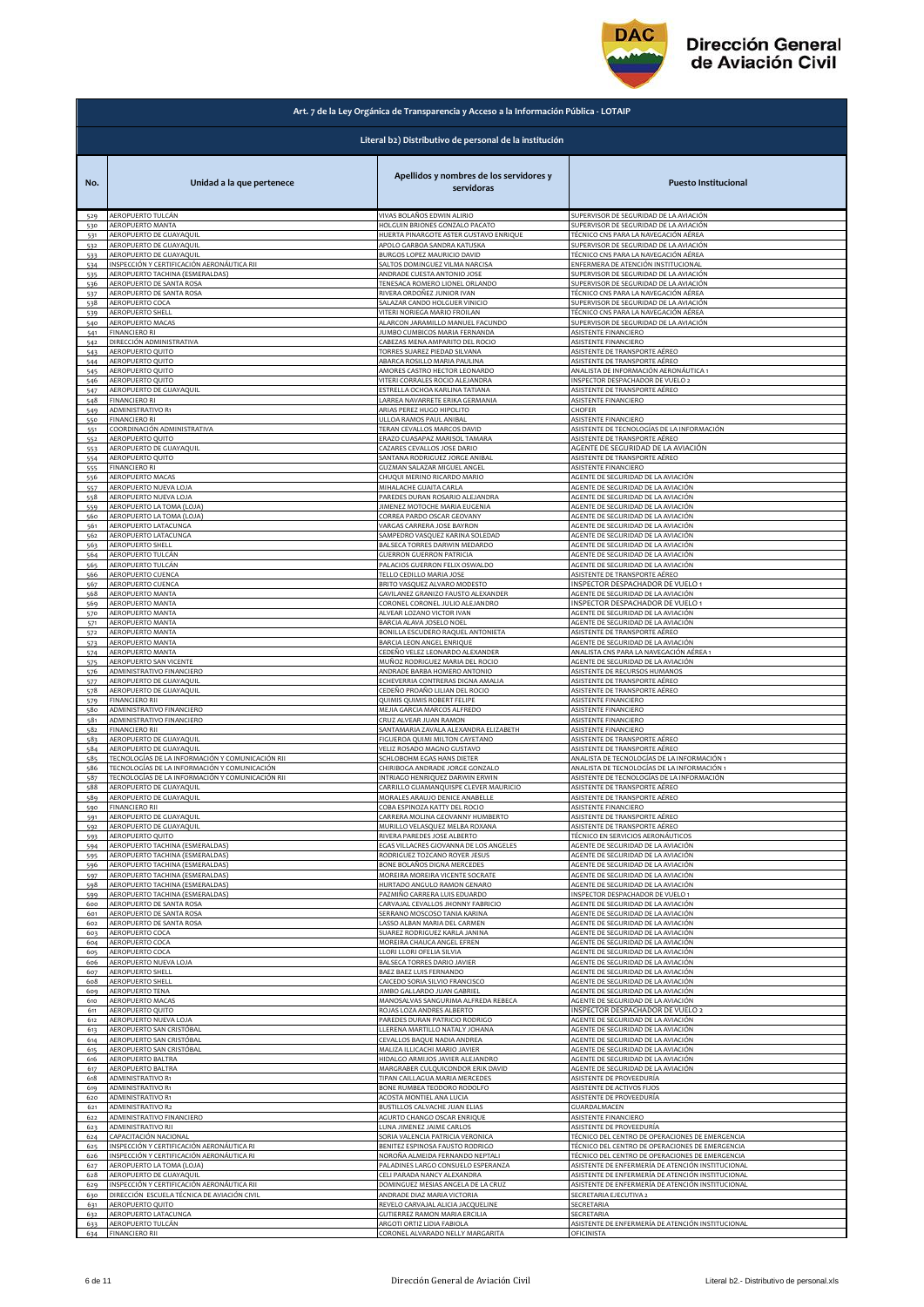

| Literal b2) Distributivo de personal de la institución<br>Apellidos y nombres de los servidores y<br>No.<br>Unidad a la que pertenece<br><b>Puesto Institucional</b><br>servidoras<br>MAQUILON GOMEZ SILVANA EUNICE<br>AEROPUERTO DE GUAYAQUIL<br>SECRETARIA<br>635<br>ADMINISTRATIVO RII<br>URBINA YAGUAL WALTER ANTONIO<br>OFICINISTA<br>636<br>INSPECCIÓN Y CERTIFICACIÓN AERONÁUTICA RII<br>AVILES ROSADO MARIA DEL CARMEN<br>SECRETARIA<br>637<br>ADMINISTRATIVO RII<br>LEON ZAMBRANO DILIA ELIZABETH<br>OFICINISTA<br>638<br>ADMINISTRATIVO FINANCIERO<br>VELEZ FAJARDO CECILIA MARIA<br>SECRETARIA<br>639<br>ASESORÍA JURÍDICA RII<br>HIDALGO MINDA BRENDA DEL PILAR<br>OFICINISTA<br>640<br>DIRECCIÓN REGIONAL II<br>SECRETARIA<br>IDROVO GRANIZO YOLANDA VERONICA<br>641<br>INSPECCIÓN Y CERTIFICACIÓN AERONÁUTICA RII<br>AGUILAR ORELLANA SANDRA GLORIA<br>SECRETARIA<br>642<br>TECNOLOGÍAS DE LA INFORMACIÓN Y COMUNICACIÓN RII<br>643<br>RUALES ESPINOZA JUANA ELIZABETH<br>SECRETARIA<br>RECURSOS HUMANOS RII<br>TORRES CANADAS ELSA LEONOR<br>SECRETARIA<br>644<br><b>FINANCIERO RII</b><br>MELENDREZ PEREZ DOLORES MERCEDES<br>ASISTENTE FINANCIERA<br>645<br>AEROPUERTO TACHINA (ESMERALDAS)<br>MARTINEZ BRAVO IRMA DEL ROCIO<br>SECRETARIA<br>646<br>AEROPUERTO TACHINA (ESMERALDAS)<br>PALACIOS MONTESDEOCA EDDWIN GABRIEL<br>CHOFER<br>647<br>GESTIÓN OPERATIVA EMPRESARIAL<br>CADENA CASTILLO EDISON ALBERTO<br>TÉCNICO DE MANTENIMIENTO<br>648<br>ADMINISTRATIVO R1<br>649<br>LOPEZ LAMA LUIS EFREN<br>CHOFER<br>NAVEGACIÓN AÉREA RI<br>LEVOYER RAMIREZ EDUARDO PATRICIO<br>CHOFER<br>650<br>ANALISTA CNS PARA LA NAVEGACIÓN AÉREA 1<br>NAVEGACIÓN AÉREA RI<br>BARRIGA CHICAIZA LUIS PAUL<br>651<br>NAVEGACIÓN AÉREA RI<br>CANCHIG COLA CARLOS FERNANDO<br>ANALISTA CNS PARA LA NAVEGACIÓN AÉREA 1<br>652<br>ADMINISTRATIVO R1<br>BAHAMONDE TIPAN NELSON OSWALDO<br>CHOFER<br>653<br><b>ADMINISTRATIVO R1</b><br>CHOFER<br>AYERVE TOBAR ARMANDO ALEXANDER<br>654<br>GESTIÓN OPERATIVA EMPRESARIAL<br>RAMIREZ TAPIA JORGE RAFAEL<br>TÉCNICO EN DESPACHO DE COMBUSTIBLE DE AVIACIÓN<br>655<br>GESTIÓN OPERATIVA EMPRESARIAL<br>PACHECO CALDERON MIGUEL PATRICIO<br>TÉCNICO EN DESPACHO DE COMBUSTIBLE DE AVIACIÓN<br>656<br>ADMINISTRATIVO R1<br>CRUZ GOMEZ FREDDY JESUS<br>CHOFER<br>657<br>AEROPUERTO SALINAS<br>RODRIGUEZ ROMERO KATIUSCA SORAYA<br>CONSERJE<br>658<br>ADMINISTRATIVO R1<br>VERA VINUEZA LUIS IVAN<br>CHOFER<br>659<br>SAN PEDRO MALAGON LETICIA CECIBEL<br>CONSERJE<br>ADMINISTRATIVO R1<br>660<br>GESTIÓN OPERATIVA EMPRESARIAL<br><b>GUZMAN QUIROZ LUIS ANDRES</b><br>TÉCNICO EN DESPACHO DE COMBUSTIBLE DE AVIACIÓN<br>661<br>AEROPUERTO DE GUAYAQUIL<br>ACUÑA SALAZAR MELANY VALERIA<br>CONTROLADOR DE AERÓDROMO 1<br>662<br>ADMINISTRATIVO R1<br>CHASILUISA ESCOBAR MARIO ROSENDO<br>TÉCNICO EN SERVICIOS DE MANTENIMIENTO 1<br>663<br>ADMINISTRATIVO R1<br>LINCANGO ALVARO JOSE LUIS<br>CHOFER<br>664<br>TÉCNICO EN SERVICIOS DE MANTENIMIENTO 2<br>ADMINISTRATIVO R1<br>ANDRADE AGUIRRE FRANKLIN IVAN<br>665<br>GESTIÓN OPERATIVA EMPRESARIAL<br>TÉCNICO EN DESPACHO DE COMBUSTIBLE DE AVIACIÓN<br>MEDINA VASQUEZ PAOLO CESAR<br>666<br>GESTIÓN OPERATIVA EMPRESARIAL<br>ROMERO TOLEDO PATRICIO TRAJANO<br>TÉCNICO EN DESPACHO DE COMBUSTIBLE DE AVIACIÓN<br>667<br>AEROPUERTO LA TOMA (LOJA)<br>NARVAEZ ROGELIO<br>BOMBERO AERONÁUTICO<br>668<br>AEROPUERTO LA TOMA (LOJA)<br>LOYOLA MORA LEONEL ALBERTO<br>BOMBERO AERONÁUTICO<br>669<br>AEROPUERTO LA TOMA (LOJA)<br>BOMBERO AERONÁUTICO<br>CORDOVA LUZURIAGA JUAN CARLOS<br>670<br>AEROPUERTO LA TOMA (LOJA)<br>CHAMBA RAMON EDUARDO BOLIVAR<br>BOMBERO AERONÁUTICO<br>671<br>ARMENDARIZ CAICEDO VICTOR HUGO<br>BOMBERO AERONÁUTICO<br>AEROPUERTO LATACUNGA<br>672<br>BOMBERO AERONÁUTICO<br>AEROPUERTO LATACUNGA<br>HIDALGO MORENO HUGO FERNANDO<br>673<br>BOMBERO AERONÁUTICO<br>674<br>AEROPUERTO LATACUNGA<br>MORENO RIOS WALTER GUILLERMO<br>AEROPUERTO LATACUNGA<br>MARTINEZ BUSTILLOS WILLIAM PATRICIO<br>BOMBERO AERONÁUTICO<br>675<br>SEGOVIA PAZMIÑO FLAVIO FERNANDO<br>AEROPUERTO LATACUNGA<br>BOMBERO AERONÁUTICO<br>676<br>AEROPUERTO LATACUNGA<br>QUINALUISA SHULCA IVAN ESTUARDO<br>BOMBERO AERONÁUTICO<br>677<br>AEROPUERTO LATACUNGA<br>ALBAN TOVAR EDMUNDO MARCELO<br>BOMBERO AERONÁUTICO<br>678<br>BOMBERO AERONÁUTICO<br>AEROPUERTO LATACUNGA<br>GUACHO SALAZAR JHON KLEBER<br>679<br>AEROPUERTO LATACUNGA<br>LEON ARROYO ROGHER IGNACIO<br>BOMBERO AERONÁUTICO<br>680<br>AEROPUERTO MACAS<br>CADENA PANTOJA JORDAN STALIN<br>BOMBERO AERONÁUTICO<br>681<br>AEROPUERTO LATACUNGA<br>GUANO TOAPANTA CARLOS PATRICIO<br>TÉCNICO EN DESPACHO DE COMBUSTIBLE DE AVIACIÓN<br>682<br>683<br>AEROPUERTO LATACUNGA<br>CUNALATA ASQUI LUIS ARMANDO<br>GUARDIÁN<br>TOAPANTA PILA ALVARO RODRIGO<br>ANALISTA CNS PARA LA NAVEGACIÓN AÉREA 1<br>684<br>AEROPUERTO LATACUNGA<br>PAREDES TAPIA GUIDO GIOVANI<br>TÉCNICO EN DESPACHO DE COMBUSTIBLE DE AVIACIÓN<br><b>GESTIÓN OPERATIVA EMPRESARIAL</b><br>685<br>GESTIÓN OPERATIVA EMPRESARIAL<br>MOREIRA GARCIA MARIO VEYROT<br>TÉCNICO EN DESPACHO DE COMBUSTIBLE DE AVIACIÓN<br>686<br>GESTIÓN OPERATIVA EMPRESARIAL<br>NAVEDA NARANJO FRANKLIN WLADIMIR<br>TÉCNICO EN DESPACHO DE COMBUSTIBLE DE AVIACIÓN<br>687<br>688<br>AEROPUERTO MANTA<br>PAZMIÑO CONRADO MARCO VINICIO<br>BOMBERO AERONÁUTICO<br>689<br>AEROPUERTO MANTA<br>MOLINA CAICEDO FRANCISCO JAVIER<br>CONTROLADOR DE AERÓDROMO 1<br>AEROPUERTO MACAS<br>FALCONY HIDALGO ROLANDO EUGENIO<br>BOMBERO AERONÁUTICO<br>690<br>BOMBERO AERONÁUTICO<br>AEROPUERTO LATACUNGA<br>DEFAZ CAJAS MARCO ANTONIO<br>691<br>AEROPUERTO LATACUNGA<br>CAMPAÑA CAICEDO VICTOR HUGO<br>BOMBERO AERONÁUTICO<br>692<br>AEROPUERTO LATACUNGA<br>CAIZA VEINTIMILLA JOSE LUIS<br>BOMBERO AERONÁUTICO<br>693<br>TÉCNICO EN SERVICIOS DE MANTENIMIENTO 2<br>AEROPUERTO LATACUNGA<br>ANCHATIPAN NAVAS LUIS ARTURO<br>694<br>AFROPUFRTO LATACUNGA<br>GUTIFRREZ BONILLA HUGO PATRICIO<br><b>BOMBERO AFRONÁLITICO</b><br>605<br>AEROPUERTO SHELI<br>RUIZ SOSA MARIO VINICIO<br>BOMBERO AERONÁUTICO<br>696<br>VILLARREAL YANDUN JOSE LUIS<br>BOMBERO AERONÁUTICO<br>AEROPUERTO TULCÁN<br>697<br>MORILLO BOLAÑOS AMILCAR EUGENIO<br>BOMBERO AERONÁUTICO<br>AEROPUERTO TULCÁN<br>698<br>AEROPUERTO TULCÁN<br>LIMA MEJIA SEGUNDO JOSE PEDRO<br>BOMBERO AERONÁUTICO<br>699<br>AEROPUERTO TULCÁN<br>DEL HIERRO ORTEGA GALO GERMAN<br>BOMBERO AERONÁUTICO<br>700<br>AEROPUERTO TULCÁN<br>MARTINEZ GUZMAN MANUEL MESIAS<br>CHOFER<br>701<br>AEROPUERTO TULCÁN<br>CHUGA VILLARREAL WILSON ALFREDO<br>CHOFER<br>702<br>BOMBERO AERONÁUTICO<br>AEROPUERTO TULCÁN<br>JATIVA GARCIA XAVIER FERNANDO<br>703<br>AEROPUERTO LA TOMA (LOJA)<br>SALTOS MOYANO BENJAMIN AURELIO<br>CHOFER<br>704<br>AEROPUERTO CUENCA<br>CHIMBO GRANDA SERGIO ANTONIO<br>CHOFER<br>705<br>AEROPUERTO MANTA<br>VIVANCO CALVA JORGE ALFREDO<br>BOMBERO AERONÁUTICO<br>706<br>AEROPUERTO LA TOMA (LOJA)<br>UCHUARI CAJILIMA MARIO BALTAZAR<br>BOMBERO AERONÁUTICO<br>707<br>AEROPUERTO MANTA<br>SANDOVAL LOPEZ OSCAR ALFREDO<br>BOMBERO AERONÁUTICO<br>708<br>IZA VIERA LEOPOLDO FERNANDO<br>BOMBERO AERONÁUTICO<br>AEROPUERTO QUITO<br>709<br>BOMBERO AERONÁUTICO<br><b>AEROPUERTO MANTA</b><br>CASTILLO RUEDA JUAN CARLOS<br>710<br>AGUILERA CARRILLO CARLOS MARCELO<br>BOMBERO AERONÁUTICO<br>AEROPUERTO MANTA<br>711<br>AEROPUERTO MANTA<br><b>GUZMAN FREIRE STALIN BLADIMIR</b><br>INSPECTOR DESPACHADOR DE VUELO 2<br>712<br>GESTIÓN OPERATIVA EMPRESARIAL<br>VELIZ CASTRO JAIME JAVIER<br>TÉCNICO EN DESPACHO DE COMBUSTIBLE DE AVIACIÓN<br>713<br>SALCEDO LEON JOB GUILLERMO<br>AEROPUERTO MANTA<br>CHOFER<br>714<br>GESTIÓN OPERATIVA EMPRESARIAL<br>QUIÑONEZ CORTEZ JUAN CARLOS<br>TÉCNICO EN DESPACHO DE COMBUSTIBLE DE AVIACIÓN<br>715<br>CHAVEZ NEVAREZ DINO RODOLFO AUGUSTO<br>BOMBERO AERONÁUTICO<br>AEROPUERTO MANTA<br>716<br>GESTIÓN OPERATIVA EMPRESARIAL<br>TÉCNICO EN DESPACHO DE COMBUSTIBLE DE AVIACIÓN<br>HERNANDEZ ZAMBRANO MARIO HONORIO<br>717<br>AEROPUERTO MANTA<br>INTRIAGO TORRES JUAN EFREN<br>BOMBERO AERONÁUTICO<br>718<br>AEROPUERTO MANTA<br>CHAVEZ VASQUEZ MANUEL ABELARDO<br>BOMBERO AERONÁUTICO<br>719<br>AEROPUERTO SAN VICENTE<br>QUIROZ BARRETO JOSE ANTONIO<br>BOMBERO AERONÁUTICO<br>720<br>AEROPUERTO MANTA<br>SALAZAR TELLO ANGEL JESUS<br>TÉCNICO EN SERVICIOS DE MANTENIMIENTO 1<br>721<br>GESTIÓN OPERATIVA EMPRESARIAL<br>TÉCNICO EN DESPACHO DE COMBUSTIBLE DE AVIACIÓN<br>LOPEZ MOREIRA JOSE SANTIAGO<br>722<br>NAVEGACIÓN AÉREA RII<br>QUIMIS INDACOCHEA FREDDY NARCISO<br>CHOFER<br>723<br>AEROPUERTO DE GUAYAQUIL<br>ESPINOZA ROMERO JOSE BOLIVAR<br>CHOFER<br>724<br>AEROPUERTO DE GUAYAQUIL<br>CAICEDO DE LA CRUZ RIGOBERTO JAVIER<br>TÉCNICO EN SERVICIOS DE MANTENIMIENTO 2<br>725<br><b>VEGA PIGUAVE ENRIQUE YARI</b><br>TÉCNICO EN SERVICIOS DE MANTENIMIENTO 1<br>AEROPUERTO DE GUAYAQUIL<br>726<br>INSPECCIÓN Y CERTIFICACIÓN AERONÁUTICA RII<br>ZUÑIGA ROSAS MANUEL EDUARDO<br>INTENDENTE INSPECTOR PILOTO DE CONTROL<br>727<br>COMERCIALIZACIÓN ESPACIOS AEROPORTUARIOS E INMUEBLES RII<br>SEGOVIA BONILLA CARLOS ALEJANDRO<br>ANALISTA DE COMERCIALIZACIÓN 1<br>728<br>AEROPUERTO DE SANTA ROSA<br>CERVANTES ENGRACIA JULIO AUGUSTO<br>BOMBERO AERONÁUTICO<br>729<br>AEROPUERTO DE GUAYAQUIL<br>AVILES SUAREZ JOHN WILLIAN<br>TÉCNICO EN SERVICIOS DE MANTENIMIENTO 1<br>730<br>AEROPUERTO DE GUAYAQUIL<br>FRANCO VICUÑA CESAR ERNESTO<br>TÉCNICO EN SERVICIOS DE MANTENIMIENTO 1<br>731<br>RAMIREZ ALCIVAR IVAN GIOVANNI<br><b>FINANCIERO RII</b><br>CONSERJE<br>732<br>AEROPUERTO DE GUAYAQUIL<br>BARRENO PARRA RAMON EDELBERTO<br>GUARDIÁN<br>733<br>PACHECO MOSQUERA COLON ELIAS<br>TÉCNICO EN SERVICIOS DE MANTENIMIENTO 1<br>ADMINISTRATIVO RII<br>734<br>VILLACIS MORA RODRIGO WILFRIDO<br>AEROPUERTO DE GUAYAQUIL<br>CHOFER<br>735<br>BOMBERO AERONÁUTICO<br>VIVANCO ESPINOZA ALEXANDER EFREN<br>AEROPUERTO DE SANTA ROSA<br>736<br>AEROPUERTO DE GUAYAQUIL<br>MEDINA YAGUAL WILSON GIOVANNI<br>TÉCNICO EN SERVICIOS DE MANTENIMIENTO 2<br>737<br>RAMOS BARBA ROGELIO RAMIRO<br>TÉCNICO EN SERVICIOS DE MANTENIMIENTO 2<br>AEROPUERTO DE GUAYAQUIL<br>738<br>AEROPUERTO DE GUAYAQUIL<br>SALAZAR ANDACHI HEYDI ARIEL<br>ASISTENTE DE TRANSPORTE AÉREO<br>739<br>FRANCO FERRUZOLA GABRIEL FERNANDO<br>CONTROLADOR DE AERÓDROMO 1<br>AEROPUERTO DE GUAYAQUIL<br>740 | Art. 7 de la Ley Orgánica de Transparencia y Acceso a la Información Pública - LOTAIP |  |  |  |
|--------------------------------------------------------------------------------------------------------------------------------------------------------------------------------------------------------------------------------------------------------------------------------------------------------------------------------------------------------------------------------------------------------------------------------------------------------------------------------------------------------------------------------------------------------------------------------------------------------------------------------------------------------------------------------------------------------------------------------------------------------------------------------------------------------------------------------------------------------------------------------------------------------------------------------------------------------------------------------------------------------------------------------------------------------------------------------------------------------------------------------------------------------------------------------------------------------------------------------------------------------------------------------------------------------------------------------------------------------------------------------------------------------------------------------------------------------------------------------------------------------------------------------------------------------------------------------------------------------------------------------------------------------------------------------------------------------------------------------------------------------------------------------------------------------------------------------------------------------------------------------------------------------------------------------------------------------------------------------------------------------------------------------------------------------------------------------------------------------------------------------------------------------------------------------------------------------------------------------------------------------------------------------------------------------------------------------------------------------------------------------------------------------------------------------------------------------------------------------------------------------------------------------------------------------------------------------------------------------------------------------------------------------------------------------------------------------------------------------------------------------------------------------------------------------------------------------------------------------------------------------------------------------------------------------------------------------------------------------------------------------------------------------------------------------------------------------------------------------------------------------------------------------------------------------------------------------------------------------------------------------------------------------------------------------------------------------------------------------------------------------------------------------------------------------------------------------------------------------------------------------------------------------------------------------------------------------------------------------------------------------------------------------------------------------------------------------------------------------------------------------------------------------------------------------------------------------------------------------------------------------------------------------------------------------------------------------------------------------------------------------------------------------------------------------------------------------------------------------------------------------------------------------------------------------------------------------------------------------------------------------------------------------------------------------------------------------------------------------------------------------------------------------------------------------------------------------------------------------------------------------------------------------------------------------------------------------------------------------------------------------------------------------------------------------------------------------------------------------------------------------------------------------------------------------------------------------------------------------------------------------------------------------------------------------------------------------------------------------------------------------------------------------------------------------------------------------------------------------------------------------------------------------------------------------------------------------------------------------------------------------------------------------------------------------------------------------------------------------------------------------------------------------------------------------------------------------------------------------------------------------------------------------------------------------------------------------------------------------------------------------------------------------------------------------------------------------------------------------------------------------------------------------------------------------------------------------------------------------------------------------------------------------------------------------------------------------------------------------------------------------------------------------------------------------------------------------------------------------------------------------------------------------------------------------------------------------------------------------------------------------------------------------------------------------------------------------------------------------------------------------------------------------------------------------------------------------------------------------------------------------------------------------------------------------------------------------------------------------------------------------------------------------------------------------------------------------------------------------------------------------------------------------------------------------------------------------------------------------------------------------------------------------------------------------------------------------------------------------------------------------------------------------------------------------------------------------------------------------------------------------------------------------------------------------------------------------------------------------------------------------------------------------------------------------------------------------------------------------------------------------------------------------------------------------------------------------------------------------------------------------------------------------------------------------------------------------------------------------------------------------------------------------------------------------------------------------------------------------------------------------------------------------------------------------------------------------------------------------------------------------------------------------------------------------------------------------------------------------------------------------------------------------------------------------------------------------------------------------------------------------------------------------------------------------------------------------------------------------------------------------------------------------------------------------------------------------------------------------------------------------------------------------------------------------------------------------------------------------------------------------------------------------------------------------------------------------------------------------------------------------------------------------------------------------------------------------------------------------------------------------------------------------------------------------------------------------------------------------------------------------------------------------------------------------------------------------------------------------------------------------------------------------------------------------------------------------------------------------------------------------------------------------------------------------------------------------------------------------------------------------------------------------------------------------------------------------------------------------------------------------------------------------------------------------------------------------------------------------------------------------------------------------------------------------------------------------------------------------------------------------------------------------------------------------------------------------------------------------------------------------------------------------------------------------------------------------------------------------------------------------------------------------------------------------------------------------------------------------------------------------------------------------------------------------------------------------------------------------------------------------------------------------------------------------------------------------------------------------------------------------------------------------------------------------------------------------------------------------------------------------------------------|---------------------------------------------------------------------------------------|--|--|--|
|                                                                                                                                                                                                                                                                                                                                                                                                                                                                                                                                                                                                                                                                                                                                                                                                                                                                                                                                                                                                                                                                                                                                                                                                                                                                                                                                                                                                                                                                                                                                                                                                                                                                                                                                                                                                                                                                                                                                                                                                                                                                                                                                                                                                                                                                                                                                                                                                                                                                                                                                                                                                                                                                                                                                                                                                                                                                                                                                                                                                                                                                                                                                                                                                                                                                                                                                                                                                                                                                                                                                                                                                                                                                                                                                                                                                                                                                                                                                                                                                                                                                                                                                                                                                                                                                                                                                                                                                                                                                                                                                                                                                                                                                                                                                                                                                                                                                                                                                                                                                                                                                                                                                                                                                                                                                                                                                                                                                                                                                                                                                                                                                                                                                                                                                                                                                                                                                                                                                                                                                                                                                                                                                                                                                                                                                                                                                                                                                                                                                                                                                                                                                                                                                                                                                                                                                                                                                                                                                                                                                                                                                                                                                                                                                                                                                                                                                                                                                                                                                                                                                                                                                                                                                                                                                                                                                                                                                                                                                                                                                                                                                                                                                                                                                                                                                                                                                                                                                                                                                                                                                                                                                                                                                                                                                                                                                                                                                                                                                                                                                                                                                                                                                                                                                                                                                                                                                                                                                                                                                                                                                                                                                                                                                                                                                                                                                                                                                                                                                                                                                                                                                                                                                                                                                                                                                                                                                                                                                  |                                                                                       |  |  |  |
|                                                                                                                                                                                                                                                                                                                                                                                                                                                                                                                                                                                                                                                                                                                                                                                                                                                                                                                                                                                                                                                                                                                                                                                                                                                                                                                                                                                                                                                                                                                                                                                                                                                                                                                                                                                                                                                                                                                                                                                                                                                                                                                                                                                                                                                                                                                                                                                                                                                                                                                                                                                                                                                                                                                                                                                                                                                                                                                                                                                                                                                                                                                                                                                                                                                                                                                                                                                                                                                                                                                                                                                                                                                                                                                                                                                                                                                                                                                                                                                                                                                                                                                                                                                                                                                                                                                                                                                                                                                                                                                                                                                                                                                                                                                                                                                                                                                                                                                                                                                                                                                                                                                                                                                                                                                                                                                                                                                                                                                                                                                                                                                                                                                                                                                                                                                                                                                                                                                                                                                                                                                                                                                                                                                                                                                                                                                                                                                                                                                                                                                                                                                                                                                                                                                                                                                                                                                                                                                                                                                                                                                                                                                                                                                                                                                                                                                                                                                                                                                                                                                                                                                                                                                                                                                                                                                                                                                                                                                                                                                                                                                                                                                                                                                                                                                                                                                                                                                                                                                                                                                                                                                                                                                                                                                                                                                                                                                                                                                                                                                                                                                                                                                                                                                                                                                                                                                                                                                                                                                                                                                                                                                                                                                                                                                                                                                                                                                                                                                                                                                                                                                                                                                                                                                                                                                                                                                                                                                                  |                                                                                       |  |  |  |
|                                                                                                                                                                                                                                                                                                                                                                                                                                                                                                                                                                                                                                                                                                                                                                                                                                                                                                                                                                                                                                                                                                                                                                                                                                                                                                                                                                                                                                                                                                                                                                                                                                                                                                                                                                                                                                                                                                                                                                                                                                                                                                                                                                                                                                                                                                                                                                                                                                                                                                                                                                                                                                                                                                                                                                                                                                                                                                                                                                                                                                                                                                                                                                                                                                                                                                                                                                                                                                                                                                                                                                                                                                                                                                                                                                                                                                                                                                                                                                                                                                                                                                                                                                                                                                                                                                                                                                                                                                                                                                                                                                                                                                                                                                                                                                                                                                                                                                                                                                                                                                                                                                                                                                                                                                                                                                                                                                                                                                                                                                                                                                                                                                                                                                                                                                                                                                                                                                                                                                                                                                                                                                                                                                                                                                                                                                                                                                                                                                                                                                                                                                                                                                                                                                                                                                                                                                                                                                                                                                                                                                                                                                                                                                                                                                                                                                                                                                                                                                                                                                                                                                                                                                                                                                                                                                                                                                                                                                                                                                                                                                                                                                                                                                                                                                                                                                                                                                                                                                                                                                                                                                                                                                                                                                                                                                                                                                                                                                                                                                                                                                                                                                                                                                                                                                                                                                                                                                                                                                                                                                                                                                                                                                                                                                                                                                                                                                                                                                                                                                                                                                                                                                                                                                                                                                                                                                                                                                                                  |                                                                                       |  |  |  |
|                                                                                                                                                                                                                                                                                                                                                                                                                                                                                                                                                                                                                                                                                                                                                                                                                                                                                                                                                                                                                                                                                                                                                                                                                                                                                                                                                                                                                                                                                                                                                                                                                                                                                                                                                                                                                                                                                                                                                                                                                                                                                                                                                                                                                                                                                                                                                                                                                                                                                                                                                                                                                                                                                                                                                                                                                                                                                                                                                                                                                                                                                                                                                                                                                                                                                                                                                                                                                                                                                                                                                                                                                                                                                                                                                                                                                                                                                                                                                                                                                                                                                                                                                                                                                                                                                                                                                                                                                                                                                                                                                                                                                                                                                                                                                                                                                                                                                                                                                                                                                                                                                                                                                                                                                                                                                                                                                                                                                                                                                                                                                                                                                                                                                                                                                                                                                                                                                                                                                                                                                                                                                                                                                                                                                                                                                                                                                                                                                                                                                                                                                                                                                                                                                                                                                                                                                                                                                                                                                                                                                                                                                                                                                                                                                                                                                                                                                                                                                                                                                                                                                                                                                                                                                                                                                                                                                                                                                                                                                                                                                                                                                                                                                                                                                                                                                                                                                                                                                                                                                                                                                                                                                                                                                                                                                                                                                                                                                                                                                                                                                                                                                                                                                                                                                                                                                                                                                                                                                                                                                                                                                                                                                                                                                                                                                                                                                                                                                                                                                                                                                                                                                                                                                                                                                                                                                                                                                                                                  |                                                                                       |  |  |  |
|                                                                                                                                                                                                                                                                                                                                                                                                                                                                                                                                                                                                                                                                                                                                                                                                                                                                                                                                                                                                                                                                                                                                                                                                                                                                                                                                                                                                                                                                                                                                                                                                                                                                                                                                                                                                                                                                                                                                                                                                                                                                                                                                                                                                                                                                                                                                                                                                                                                                                                                                                                                                                                                                                                                                                                                                                                                                                                                                                                                                                                                                                                                                                                                                                                                                                                                                                                                                                                                                                                                                                                                                                                                                                                                                                                                                                                                                                                                                                                                                                                                                                                                                                                                                                                                                                                                                                                                                                                                                                                                                                                                                                                                                                                                                                                                                                                                                                                                                                                                                                                                                                                                                                                                                                                                                                                                                                                                                                                                                                                                                                                                                                                                                                                                                                                                                                                                                                                                                                                                                                                                                                                                                                                                                                                                                                                                                                                                                                                                                                                                                                                                                                                                                                                                                                                                                                                                                                                                                                                                                                                                                                                                                                                                                                                                                                                                                                                                                                                                                                                                                                                                                                                                                                                                                                                                                                                                                                                                                                                                                                                                                                                                                                                                                                                                                                                                                                                                                                                                                                                                                                                                                                                                                                                                                                                                                                                                                                                                                                                                                                                                                                                                                                                                                                                                                                                                                                                                                                                                                                                                                                                                                                                                                                                                                                                                                                                                                                                                                                                                                                                                                                                                                                                                                                                                                                                                                                                                                  |                                                                                       |  |  |  |
|                                                                                                                                                                                                                                                                                                                                                                                                                                                                                                                                                                                                                                                                                                                                                                                                                                                                                                                                                                                                                                                                                                                                                                                                                                                                                                                                                                                                                                                                                                                                                                                                                                                                                                                                                                                                                                                                                                                                                                                                                                                                                                                                                                                                                                                                                                                                                                                                                                                                                                                                                                                                                                                                                                                                                                                                                                                                                                                                                                                                                                                                                                                                                                                                                                                                                                                                                                                                                                                                                                                                                                                                                                                                                                                                                                                                                                                                                                                                                                                                                                                                                                                                                                                                                                                                                                                                                                                                                                                                                                                                                                                                                                                                                                                                                                                                                                                                                                                                                                                                                                                                                                                                                                                                                                                                                                                                                                                                                                                                                                                                                                                                                                                                                                                                                                                                                                                                                                                                                                                                                                                                                                                                                                                                                                                                                                                                                                                                                                                                                                                                                                                                                                                                                                                                                                                                                                                                                                                                                                                                                                                                                                                                                                                                                                                                                                                                                                                                                                                                                                                                                                                                                                                                                                                                                                                                                                                                                                                                                                                                                                                                                                                                                                                                                                                                                                                                                                                                                                                                                                                                                                                                                                                                                                                                                                                                                                                                                                                                                                                                                                                                                                                                                                                                                                                                                                                                                                                                                                                                                                                                                                                                                                                                                                                                                                                                                                                                                                                                                                                                                                                                                                                                                                                                                                                                                                                                                                                                  |                                                                                       |  |  |  |
|                                                                                                                                                                                                                                                                                                                                                                                                                                                                                                                                                                                                                                                                                                                                                                                                                                                                                                                                                                                                                                                                                                                                                                                                                                                                                                                                                                                                                                                                                                                                                                                                                                                                                                                                                                                                                                                                                                                                                                                                                                                                                                                                                                                                                                                                                                                                                                                                                                                                                                                                                                                                                                                                                                                                                                                                                                                                                                                                                                                                                                                                                                                                                                                                                                                                                                                                                                                                                                                                                                                                                                                                                                                                                                                                                                                                                                                                                                                                                                                                                                                                                                                                                                                                                                                                                                                                                                                                                                                                                                                                                                                                                                                                                                                                                                                                                                                                                                                                                                                                                                                                                                                                                                                                                                                                                                                                                                                                                                                                                                                                                                                                                                                                                                                                                                                                                                                                                                                                                                                                                                                                                                                                                                                                                                                                                                                                                                                                                                                                                                                                                                                                                                                                                                                                                                                                                                                                                                                                                                                                                                                                                                                                                                                                                                                                                                                                                                                                                                                                                                                                                                                                                                                                                                                                                                                                                                                                                                                                                                                                                                                                                                                                                                                                                                                                                                                                                                                                                                                                                                                                                                                                                                                                                                                                                                                                                                                                                                                                                                                                                                                                                                                                                                                                                                                                                                                                                                                                                                                                                                                                                                                                                                                                                                                                                                                                                                                                                                                                                                                                                                                                                                                                                                                                                                                                                                                                                                                                  |                                                                                       |  |  |  |
|                                                                                                                                                                                                                                                                                                                                                                                                                                                                                                                                                                                                                                                                                                                                                                                                                                                                                                                                                                                                                                                                                                                                                                                                                                                                                                                                                                                                                                                                                                                                                                                                                                                                                                                                                                                                                                                                                                                                                                                                                                                                                                                                                                                                                                                                                                                                                                                                                                                                                                                                                                                                                                                                                                                                                                                                                                                                                                                                                                                                                                                                                                                                                                                                                                                                                                                                                                                                                                                                                                                                                                                                                                                                                                                                                                                                                                                                                                                                                                                                                                                                                                                                                                                                                                                                                                                                                                                                                                                                                                                                                                                                                                                                                                                                                                                                                                                                                                                                                                                                                                                                                                                                                                                                                                                                                                                                                                                                                                                                                                                                                                                                                                                                                                                                                                                                                                                                                                                                                                                                                                                                                                                                                                                                                                                                                                                                                                                                                                                                                                                                                                                                                                                                                                                                                                                                                                                                                                                                                                                                                                                                                                                                                                                                                                                                                                                                                                                                                                                                                                                                                                                                                                                                                                                                                                                                                                                                                                                                                                                                                                                                                                                                                                                                                                                                                                                                                                                                                                                                                                                                                                                                                                                                                                                                                                                                                                                                                                                                                                                                                                                                                                                                                                                                                                                                                                                                                                                                                                                                                                                                                                                                                                                                                                                                                                                                                                                                                                                                                                                                                                                                                                                                                                                                                                                                                                                                                                                                  |                                                                                       |  |  |  |
|                                                                                                                                                                                                                                                                                                                                                                                                                                                                                                                                                                                                                                                                                                                                                                                                                                                                                                                                                                                                                                                                                                                                                                                                                                                                                                                                                                                                                                                                                                                                                                                                                                                                                                                                                                                                                                                                                                                                                                                                                                                                                                                                                                                                                                                                                                                                                                                                                                                                                                                                                                                                                                                                                                                                                                                                                                                                                                                                                                                                                                                                                                                                                                                                                                                                                                                                                                                                                                                                                                                                                                                                                                                                                                                                                                                                                                                                                                                                                                                                                                                                                                                                                                                                                                                                                                                                                                                                                                                                                                                                                                                                                                                                                                                                                                                                                                                                                                                                                                                                                                                                                                                                                                                                                                                                                                                                                                                                                                                                                                                                                                                                                                                                                                                                                                                                                                                                                                                                                                                                                                                                                                                                                                                                                                                                                                                                                                                                                                                                                                                                                                                                                                                                                                                                                                                                                                                                                                                                                                                                                                                                                                                                                                                                                                                                                                                                                                                                                                                                                                                                                                                                                                                                                                                                                                                                                                                                                                                                                                                                                                                                                                                                                                                                                                                                                                                                                                                                                                                                                                                                                                                                                                                                                                                                                                                                                                                                                                                                                                                                                                                                                                                                                                                                                                                                                                                                                                                                                                                                                                                                                                                                                                                                                                                                                                                                                                                                                                                                                                                                                                                                                                                                                                                                                                                                                                                                                                                                  |                                                                                       |  |  |  |
|                                                                                                                                                                                                                                                                                                                                                                                                                                                                                                                                                                                                                                                                                                                                                                                                                                                                                                                                                                                                                                                                                                                                                                                                                                                                                                                                                                                                                                                                                                                                                                                                                                                                                                                                                                                                                                                                                                                                                                                                                                                                                                                                                                                                                                                                                                                                                                                                                                                                                                                                                                                                                                                                                                                                                                                                                                                                                                                                                                                                                                                                                                                                                                                                                                                                                                                                                                                                                                                                                                                                                                                                                                                                                                                                                                                                                                                                                                                                                                                                                                                                                                                                                                                                                                                                                                                                                                                                                                                                                                                                                                                                                                                                                                                                                                                                                                                                                                                                                                                                                                                                                                                                                                                                                                                                                                                                                                                                                                                                                                                                                                                                                                                                                                                                                                                                                                                                                                                                                                                                                                                                                                                                                                                                                                                                                                                                                                                                                                                                                                                                                                                                                                                                                                                                                                                                                                                                                                                                                                                                                                                                                                                                                                                                                                                                                                                                                                                                                                                                                                                                                                                                                                                                                                                                                                                                                                                                                                                                                                                                                                                                                                                                                                                                                                                                                                                                                                                                                                                                                                                                                                                                                                                                                                                                                                                                                                                                                                                                                                                                                                                                                                                                                                                                                                                                                                                                                                                                                                                                                                                                                                                                                                                                                                                                                                                                                                                                                                                                                                                                                                                                                                                                                                                                                                                                                                                                                                                                  |                                                                                       |  |  |  |
|                                                                                                                                                                                                                                                                                                                                                                                                                                                                                                                                                                                                                                                                                                                                                                                                                                                                                                                                                                                                                                                                                                                                                                                                                                                                                                                                                                                                                                                                                                                                                                                                                                                                                                                                                                                                                                                                                                                                                                                                                                                                                                                                                                                                                                                                                                                                                                                                                                                                                                                                                                                                                                                                                                                                                                                                                                                                                                                                                                                                                                                                                                                                                                                                                                                                                                                                                                                                                                                                                                                                                                                                                                                                                                                                                                                                                                                                                                                                                                                                                                                                                                                                                                                                                                                                                                                                                                                                                                                                                                                                                                                                                                                                                                                                                                                                                                                                                                                                                                                                                                                                                                                                                                                                                                                                                                                                                                                                                                                                                                                                                                                                                                                                                                                                                                                                                                                                                                                                                                                                                                                                                                                                                                                                                                                                                                                                                                                                                                                                                                                                                                                                                                                                                                                                                                                                                                                                                                                                                                                                                                                                                                                                                                                                                                                                                                                                                                                                                                                                                                                                                                                                                                                                                                                                                                                                                                                                                                                                                                                                                                                                                                                                                                                                                                                                                                                                                                                                                                                                                                                                                                                                                                                                                                                                                                                                                                                                                                                                                                                                                                                                                                                                                                                                                                                                                                                                                                                                                                                                                                                                                                                                                                                                                                                                                                                                                                                                                                                                                                                                                                                                                                                                                                                                                                                                                                                                                                                                  |                                                                                       |  |  |  |
|                                                                                                                                                                                                                                                                                                                                                                                                                                                                                                                                                                                                                                                                                                                                                                                                                                                                                                                                                                                                                                                                                                                                                                                                                                                                                                                                                                                                                                                                                                                                                                                                                                                                                                                                                                                                                                                                                                                                                                                                                                                                                                                                                                                                                                                                                                                                                                                                                                                                                                                                                                                                                                                                                                                                                                                                                                                                                                                                                                                                                                                                                                                                                                                                                                                                                                                                                                                                                                                                                                                                                                                                                                                                                                                                                                                                                                                                                                                                                                                                                                                                                                                                                                                                                                                                                                                                                                                                                                                                                                                                                                                                                                                                                                                                                                                                                                                                                                                                                                                                                                                                                                                                                                                                                                                                                                                                                                                                                                                                                                                                                                                                                                                                                                                                                                                                                                                                                                                                                                                                                                                                                                                                                                                                                                                                                                                                                                                                                                                                                                                                                                                                                                                                                                                                                                                                                                                                                                                                                                                                                                                                                                                                                                                                                                                                                                                                                                                                                                                                                                                                                                                                                                                                                                                                                                                                                                                                                                                                                                                                                                                                                                                                                                                                                                                                                                                                                                                                                                                                                                                                                                                                                                                                                                                                                                                                                                                                                                                                                                                                                                                                                                                                                                                                                                                                                                                                                                                                                                                                                                                                                                                                                                                                                                                                                                                                                                                                                                                                                                                                                                                                                                                                                                                                                                                                                                                                                                                                  |                                                                                       |  |  |  |
|                                                                                                                                                                                                                                                                                                                                                                                                                                                                                                                                                                                                                                                                                                                                                                                                                                                                                                                                                                                                                                                                                                                                                                                                                                                                                                                                                                                                                                                                                                                                                                                                                                                                                                                                                                                                                                                                                                                                                                                                                                                                                                                                                                                                                                                                                                                                                                                                                                                                                                                                                                                                                                                                                                                                                                                                                                                                                                                                                                                                                                                                                                                                                                                                                                                                                                                                                                                                                                                                                                                                                                                                                                                                                                                                                                                                                                                                                                                                                                                                                                                                                                                                                                                                                                                                                                                                                                                                                                                                                                                                                                                                                                                                                                                                                                                                                                                                                                                                                                                                                                                                                                                                                                                                                                                                                                                                                                                                                                                                                                                                                                                                                                                                                                                                                                                                                                                                                                                                                                                                                                                                                                                                                                                                                                                                                                                                                                                                                                                                                                                                                                                                                                                                                                                                                                                                                                                                                                                                                                                                                                                                                                                                                                                                                                                                                                                                                                                                                                                                                                                                                                                                                                                                                                                                                                                                                                                                                                                                                                                                                                                                                                                                                                                                                                                                                                                                                                                                                                                                                                                                                                                                                                                                                                                                                                                                                                                                                                                                                                                                                                                                                                                                                                                                                                                                                                                                                                                                                                                                                                                                                                                                                                                                                                                                                                                                                                                                                                                                                                                                                                                                                                                                                                                                                                                                                                                                                                                                  |                                                                                       |  |  |  |
|                                                                                                                                                                                                                                                                                                                                                                                                                                                                                                                                                                                                                                                                                                                                                                                                                                                                                                                                                                                                                                                                                                                                                                                                                                                                                                                                                                                                                                                                                                                                                                                                                                                                                                                                                                                                                                                                                                                                                                                                                                                                                                                                                                                                                                                                                                                                                                                                                                                                                                                                                                                                                                                                                                                                                                                                                                                                                                                                                                                                                                                                                                                                                                                                                                                                                                                                                                                                                                                                                                                                                                                                                                                                                                                                                                                                                                                                                                                                                                                                                                                                                                                                                                                                                                                                                                                                                                                                                                                                                                                                                                                                                                                                                                                                                                                                                                                                                                                                                                                                                                                                                                                                                                                                                                                                                                                                                                                                                                                                                                                                                                                                                                                                                                                                                                                                                                                                                                                                                                                                                                                                                                                                                                                                                                                                                                                                                                                                                                                                                                                                                                                                                                                                                                                                                                                                                                                                                                                                                                                                                                                                                                                                                                                                                                                                                                                                                                                                                                                                                                                                                                                                                                                                                                                                                                                                                                                                                                                                                                                                                                                                                                                                                                                                                                                                                                                                                                                                                                                                                                                                                                                                                                                                                                                                                                                                                                                                                                                                                                                                                                                                                                                                                                                                                                                                                                                                                                                                                                                                                                                                                                                                                                                                                                                                                                                                                                                                                                                                                                                                                                                                                                                                                                                                                                                                                                                                                                                                  |                                                                                       |  |  |  |
|                                                                                                                                                                                                                                                                                                                                                                                                                                                                                                                                                                                                                                                                                                                                                                                                                                                                                                                                                                                                                                                                                                                                                                                                                                                                                                                                                                                                                                                                                                                                                                                                                                                                                                                                                                                                                                                                                                                                                                                                                                                                                                                                                                                                                                                                                                                                                                                                                                                                                                                                                                                                                                                                                                                                                                                                                                                                                                                                                                                                                                                                                                                                                                                                                                                                                                                                                                                                                                                                                                                                                                                                                                                                                                                                                                                                                                                                                                                                                                                                                                                                                                                                                                                                                                                                                                                                                                                                                                                                                                                                                                                                                                                                                                                                                                                                                                                                                                                                                                                                                                                                                                                                                                                                                                                                                                                                                                                                                                                                                                                                                                                                                                                                                                                                                                                                                                                                                                                                                                                                                                                                                                                                                                                                                                                                                                                                                                                                                                                                                                                                                                                                                                                                                                                                                                                                                                                                                                                                                                                                                                                                                                                                                                                                                                                                                                                                                                                                                                                                                                                                                                                                                                                                                                                                                                                                                                                                                                                                                                                                                                                                                                                                                                                                                                                                                                                                                                                                                                                                                                                                                                                                                                                                                                                                                                                                                                                                                                                                                                                                                                                                                                                                                                                                                                                                                                                                                                                                                                                                                                                                                                                                                                                                                                                                                                                                                                                                                                                                                                                                                                                                                                                                                                                                                                                                                                                                                                                                  |                                                                                       |  |  |  |
|                                                                                                                                                                                                                                                                                                                                                                                                                                                                                                                                                                                                                                                                                                                                                                                                                                                                                                                                                                                                                                                                                                                                                                                                                                                                                                                                                                                                                                                                                                                                                                                                                                                                                                                                                                                                                                                                                                                                                                                                                                                                                                                                                                                                                                                                                                                                                                                                                                                                                                                                                                                                                                                                                                                                                                                                                                                                                                                                                                                                                                                                                                                                                                                                                                                                                                                                                                                                                                                                                                                                                                                                                                                                                                                                                                                                                                                                                                                                                                                                                                                                                                                                                                                                                                                                                                                                                                                                                                                                                                                                                                                                                                                                                                                                                                                                                                                                                                                                                                                                                                                                                                                                                                                                                                                                                                                                                                                                                                                                                                                                                                                                                                                                                                                                                                                                                                                                                                                                                                                                                                                                                                                                                                                                                                                                                                                                                                                                                                                                                                                                                                                                                                                                                                                                                                                                                                                                                                                                                                                                                                                                                                                                                                                                                                                                                                                                                                                                                                                                                                                                                                                                                                                                                                                                                                                                                                                                                                                                                                                                                                                                                                                                                                                                                                                                                                                                                                                                                                                                                                                                                                                                                                                                                                                                                                                                                                                                                                                                                                                                                                                                                                                                                                                                                                                                                                                                                                                                                                                                                                                                                                                                                                                                                                                                                                                                                                                                                                                                                                                                                                                                                                                                                                                                                                                                                                                                                                                                  |                                                                                       |  |  |  |
|                                                                                                                                                                                                                                                                                                                                                                                                                                                                                                                                                                                                                                                                                                                                                                                                                                                                                                                                                                                                                                                                                                                                                                                                                                                                                                                                                                                                                                                                                                                                                                                                                                                                                                                                                                                                                                                                                                                                                                                                                                                                                                                                                                                                                                                                                                                                                                                                                                                                                                                                                                                                                                                                                                                                                                                                                                                                                                                                                                                                                                                                                                                                                                                                                                                                                                                                                                                                                                                                                                                                                                                                                                                                                                                                                                                                                                                                                                                                                                                                                                                                                                                                                                                                                                                                                                                                                                                                                                                                                                                                                                                                                                                                                                                                                                                                                                                                                                                                                                                                                                                                                                                                                                                                                                                                                                                                                                                                                                                                                                                                                                                                                                                                                                                                                                                                                                                                                                                                                                                                                                                                                                                                                                                                                                                                                                                                                                                                                                                                                                                                                                                                                                                                                                                                                                                                                                                                                                                                                                                                                                                                                                                                                                                                                                                                                                                                                                                                                                                                                                                                                                                                                                                                                                                                                                                                                                                                                                                                                                                                                                                                                                                                                                                                                                                                                                                                                                                                                                                                                                                                                                                                                                                                                                                                                                                                                                                                                                                                                                                                                                                                                                                                                                                                                                                                                                                                                                                                                                                                                                                                                                                                                                                                                                                                                                                                                                                                                                                                                                                                                                                                                                                                                                                                                                                                                                                                                                                                  |                                                                                       |  |  |  |
|                                                                                                                                                                                                                                                                                                                                                                                                                                                                                                                                                                                                                                                                                                                                                                                                                                                                                                                                                                                                                                                                                                                                                                                                                                                                                                                                                                                                                                                                                                                                                                                                                                                                                                                                                                                                                                                                                                                                                                                                                                                                                                                                                                                                                                                                                                                                                                                                                                                                                                                                                                                                                                                                                                                                                                                                                                                                                                                                                                                                                                                                                                                                                                                                                                                                                                                                                                                                                                                                                                                                                                                                                                                                                                                                                                                                                                                                                                                                                                                                                                                                                                                                                                                                                                                                                                                                                                                                                                                                                                                                                                                                                                                                                                                                                                                                                                                                                                                                                                                                                                                                                                                                                                                                                                                                                                                                                                                                                                                                                                                                                                                                                                                                                                                                                                                                                                                                                                                                                                                                                                                                                                                                                                                                                                                                                                                                                                                                                                                                                                                                                                                                                                                                                                                                                                                                                                                                                                                                                                                                                                                                                                                                                                                                                                                                                                                                                                                                                                                                                                                                                                                                                                                                                                                                                                                                                                                                                                                                                                                                                                                                                                                                                                                                                                                                                                                                                                                                                                                                                                                                                                                                                                                                                                                                                                                                                                                                                                                                                                                                                                                                                                                                                                                                                                                                                                                                                                                                                                                                                                                                                                                                                                                                                                                                                                                                                                                                                                                                                                                                                                                                                                                                                                                                                                                                                                                                                                                                  |                                                                                       |  |  |  |
|                                                                                                                                                                                                                                                                                                                                                                                                                                                                                                                                                                                                                                                                                                                                                                                                                                                                                                                                                                                                                                                                                                                                                                                                                                                                                                                                                                                                                                                                                                                                                                                                                                                                                                                                                                                                                                                                                                                                                                                                                                                                                                                                                                                                                                                                                                                                                                                                                                                                                                                                                                                                                                                                                                                                                                                                                                                                                                                                                                                                                                                                                                                                                                                                                                                                                                                                                                                                                                                                                                                                                                                                                                                                                                                                                                                                                                                                                                                                                                                                                                                                                                                                                                                                                                                                                                                                                                                                                                                                                                                                                                                                                                                                                                                                                                                                                                                                                                                                                                                                                                                                                                                                                                                                                                                                                                                                                                                                                                                                                                                                                                                                                                                                                                                                                                                                                                                                                                                                                                                                                                                                                                                                                                                                                                                                                                                                                                                                                                                                                                                                                                                                                                                                                                                                                                                                                                                                                                                                                                                                                                                                                                                                                                                                                                                                                                                                                                                                                                                                                                                                                                                                                                                                                                                                                                                                                                                                                                                                                                                                                                                                                                                                                                                                                                                                                                                                                                                                                                                                                                                                                                                                                                                                                                                                                                                                                                                                                                                                                                                                                                                                                                                                                                                                                                                                                                                                                                                                                                                                                                                                                                                                                                                                                                                                                                                                                                                                                                                                                                                                                                                                                                                                                                                                                                                                                                                                                                                                  |                                                                                       |  |  |  |
|                                                                                                                                                                                                                                                                                                                                                                                                                                                                                                                                                                                                                                                                                                                                                                                                                                                                                                                                                                                                                                                                                                                                                                                                                                                                                                                                                                                                                                                                                                                                                                                                                                                                                                                                                                                                                                                                                                                                                                                                                                                                                                                                                                                                                                                                                                                                                                                                                                                                                                                                                                                                                                                                                                                                                                                                                                                                                                                                                                                                                                                                                                                                                                                                                                                                                                                                                                                                                                                                                                                                                                                                                                                                                                                                                                                                                                                                                                                                                                                                                                                                                                                                                                                                                                                                                                                                                                                                                                                                                                                                                                                                                                                                                                                                                                                                                                                                                                                                                                                                                                                                                                                                                                                                                                                                                                                                                                                                                                                                                                                                                                                                                                                                                                                                                                                                                                                                                                                                                                                                                                                                                                                                                                                                                                                                                                                                                                                                                                                                                                                                                                                                                                                                                                                                                                                                                                                                                                                                                                                                                                                                                                                                                                                                                                                                                                                                                                                                                                                                                                                                                                                                                                                                                                                                                                                                                                                                                                                                                                                                                                                                                                                                                                                                                                                                                                                                                                                                                                                                                                                                                                                                                                                                                                                                                                                                                                                                                                                                                                                                                                                                                                                                                                                                                                                                                                                                                                                                                                                                                                                                                                                                                                                                                                                                                                                                                                                                                                                                                                                                                                                                                                                                                                                                                                                                                                                                                                                                  |                                                                                       |  |  |  |
|                                                                                                                                                                                                                                                                                                                                                                                                                                                                                                                                                                                                                                                                                                                                                                                                                                                                                                                                                                                                                                                                                                                                                                                                                                                                                                                                                                                                                                                                                                                                                                                                                                                                                                                                                                                                                                                                                                                                                                                                                                                                                                                                                                                                                                                                                                                                                                                                                                                                                                                                                                                                                                                                                                                                                                                                                                                                                                                                                                                                                                                                                                                                                                                                                                                                                                                                                                                                                                                                                                                                                                                                                                                                                                                                                                                                                                                                                                                                                                                                                                                                                                                                                                                                                                                                                                                                                                                                                                                                                                                                                                                                                                                                                                                                                                                                                                                                                                                                                                                                                                                                                                                                                                                                                                                                                                                                                                                                                                                                                                                                                                                                                                                                                                                                                                                                                                                                                                                                                                                                                                                                                                                                                                                                                                                                                                                                                                                                                                                                                                                                                                                                                                                                                                                                                                                                                                                                                                                                                                                                                                                                                                                                                                                                                                                                                                                                                                                                                                                                                                                                                                                                                                                                                                                                                                                                                                                                                                                                                                                                                                                                                                                                                                                                                                                                                                                                                                                                                                                                                                                                                                                                                                                                                                                                                                                                                                                                                                                                                                                                                                                                                                                                                                                                                                                                                                                                                                                                                                                                                                                                                                                                                                                                                                                                                                                                                                                                                                                                                                                                                                                                                                                                                                                                                                                                                                                                                                                                  |                                                                                       |  |  |  |
|                                                                                                                                                                                                                                                                                                                                                                                                                                                                                                                                                                                                                                                                                                                                                                                                                                                                                                                                                                                                                                                                                                                                                                                                                                                                                                                                                                                                                                                                                                                                                                                                                                                                                                                                                                                                                                                                                                                                                                                                                                                                                                                                                                                                                                                                                                                                                                                                                                                                                                                                                                                                                                                                                                                                                                                                                                                                                                                                                                                                                                                                                                                                                                                                                                                                                                                                                                                                                                                                                                                                                                                                                                                                                                                                                                                                                                                                                                                                                                                                                                                                                                                                                                                                                                                                                                                                                                                                                                                                                                                                                                                                                                                                                                                                                                                                                                                                                                                                                                                                                                                                                                                                                                                                                                                                                                                                                                                                                                                                                                                                                                                                                                                                                                                                                                                                                                                                                                                                                                                                                                                                                                                                                                                                                                                                                                                                                                                                                                                                                                                                                                                                                                                                                                                                                                                                                                                                                                                                                                                                                                                                                                                                                                                                                                                                                                                                                                                                                                                                                                                                                                                                                                                                                                                                                                                                                                                                                                                                                                                                                                                                                                                                                                                                                                                                                                                                                                                                                                                                                                                                                                                                                                                                                                                                                                                                                                                                                                                                                                                                                                                                                                                                                                                                                                                                                                                                                                                                                                                                                                                                                                                                                                                                                                                                                                                                                                                                                                                                                                                                                                                                                                                                                                                                                                                                                                                                                                                                  |                                                                                       |  |  |  |
|                                                                                                                                                                                                                                                                                                                                                                                                                                                                                                                                                                                                                                                                                                                                                                                                                                                                                                                                                                                                                                                                                                                                                                                                                                                                                                                                                                                                                                                                                                                                                                                                                                                                                                                                                                                                                                                                                                                                                                                                                                                                                                                                                                                                                                                                                                                                                                                                                                                                                                                                                                                                                                                                                                                                                                                                                                                                                                                                                                                                                                                                                                                                                                                                                                                                                                                                                                                                                                                                                                                                                                                                                                                                                                                                                                                                                                                                                                                                                                                                                                                                                                                                                                                                                                                                                                                                                                                                                                                                                                                                                                                                                                                                                                                                                                                                                                                                                                                                                                                                                                                                                                                                                                                                                                                                                                                                                                                                                                                                                                                                                                                                                                                                                                                                                                                                                                                                                                                                                                                                                                                                                                                                                                                                                                                                                                                                                                                                                                                                                                                                                                                                                                                                                                                                                                                                                                                                                                                                                                                                                                                                                                                                                                                                                                                                                                                                                                                                                                                                                                                                                                                                                                                                                                                                                                                                                                                                                                                                                                                                                                                                                                                                                                                                                                                                                                                                                                                                                                                                                                                                                                                                                                                                                                                                                                                                                                                                                                                                                                                                                                                                                                                                                                                                                                                                                                                                                                                                                                                                                                                                                                                                                                                                                                                                                                                                                                                                                                                                                                                                                                                                                                                                                                                                                                                                                                                                                                                                  |                                                                                       |  |  |  |
|                                                                                                                                                                                                                                                                                                                                                                                                                                                                                                                                                                                                                                                                                                                                                                                                                                                                                                                                                                                                                                                                                                                                                                                                                                                                                                                                                                                                                                                                                                                                                                                                                                                                                                                                                                                                                                                                                                                                                                                                                                                                                                                                                                                                                                                                                                                                                                                                                                                                                                                                                                                                                                                                                                                                                                                                                                                                                                                                                                                                                                                                                                                                                                                                                                                                                                                                                                                                                                                                                                                                                                                                                                                                                                                                                                                                                                                                                                                                                                                                                                                                                                                                                                                                                                                                                                                                                                                                                                                                                                                                                                                                                                                                                                                                                                                                                                                                                                                                                                                                                                                                                                                                                                                                                                                                                                                                                                                                                                                                                                                                                                                                                                                                                                                                                                                                                                                                                                                                                                                                                                                                                                                                                                                                                                                                                                                                                                                                                                                                                                                                                                                                                                                                                                                                                                                                                                                                                                                                                                                                                                                                                                                                                                                                                                                                                                                                                                                                                                                                                                                                                                                                                                                                                                                                                                                                                                                                                                                                                                                                                                                                                                                                                                                                                                                                                                                                                                                                                                                                                                                                                                                                                                                                                                                                                                                                                                                                                                                                                                                                                                                                                                                                                                                                                                                                                                                                                                                                                                                                                                                                                                                                                                                                                                                                                                                                                                                                                                                                                                                                                                                                                                                                                                                                                                                                                                                                                                                                  |                                                                                       |  |  |  |
|                                                                                                                                                                                                                                                                                                                                                                                                                                                                                                                                                                                                                                                                                                                                                                                                                                                                                                                                                                                                                                                                                                                                                                                                                                                                                                                                                                                                                                                                                                                                                                                                                                                                                                                                                                                                                                                                                                                                                                                                                                                                                                                                                                                                                                                                                                                                                                                                                                                                                                                                                                                                                                                                                                                                                                                                                                                                                                                                                                                                                                                                                                                                                                                                                                                                                                                                                                                                                                                                                                                                                                                                                                                                                                                                                                                                                                                                                                                                                                                                                                                                                                                                                                                                                                                                                                                                                                                                                                                                                                                                                                                                                                                                                                                                                                                                                                                                                                                                                                                                                                                                                                                                                                                                                                                                                                                                                                                                                                                                                                                                                                                                                                                                                                                                                                                                                                                                                                                                                                                                                                                                                                                                                                                                                                                                                                                                                                                                                                                                                                                                                                                                                                                                                                                                                                                                                                                                                                                                                                                                                                                                                                                                                                                                                                                                                                                                                                                                                                                                                                                                                                                                                                                                                                                                                                                                                                                                                                                                                                                                                                                                                                                                                                                                                                                                                                                                                                                                                                                                                                                                                                                                                                                                                                                                                                                                                                                                                                                                                                                                                                                                                                                                                                                                                                                                                                                                                                                                                                                                                                                                                                                                                                                                                                                                                                                                                                                                                                                                                                                                                                                                                                                                                                                                                                                                                                                                                                                                  |                                                                                       |  |  |  |
|                                                                                                                                                                                                                                                                                                                                                                                                                                                                                                                                                                                                                                                                                                                                                                                                                                                                                                                                                                                                                                                                                                                                                                                                                                                                                                                                                                                                                                                                                                                                                                                                                                                                                                                                                                                                                                                                                                                                                                                                                                                                                                                                                                                                                                                                                                                                                                                                                                                                                                                                                                                                                                                                                                                                                                                                                                                                                                                                                                                                                                                                                                                                                                                                                                                                                                                                                                                                                                                                                                                                                                                                                                                                                                                                                                                                                                                                                                                                                                                                                                                                                                                                                                                                                                                                                                                                                                                                                                                                                                                                                                                                                                                                                                                                                                                                                                                                                                                                                                                                                                                                                                                                                                                                                                                                                                                                                                                                                                                                                                                                                                                                                                                                                                                                                                                                                                                                                                                                                                                                                                                                                                                                                                                                                                                                                                                                                                                                                                                                                                                                                                                                                                                                                                                                                                                                                                                                                                                                                                                                                                                                                                                                                                                                                                                                                                                                                                                                                                                                                                                                                                                                                                                                                                                                                                                                                                                                                                                                                                                                                                                                                                                                                                                                                                                                                                                                                                                                                                                                                                                                                                                                                                                                                                                                                                                                                                                                                                                                                                                                                                                                                                                                                                                                                                                                                                                                                                                                                                                                                                                                                                                                                                                                                                                                                                                                                                                                                                                                                                                                                                                                                                                                                                                                                                                                                                                                                                                                  |                                                                                       |  |  |  |
|                                                                                                                                                                                                                                                                                                                                                                                                                                                                                                                                                                                                                                                                                                                                                                                                                                                                                                                                                                                                                                                                                                                                                                                                                                                                                                                                                                                                                                                                                                                                                                                                                                                                                                                                                                                                                                                                                                                                                                                                                                                                                                                                                                                                                                                                                                                                                                                                                                                                                                                                                                                                                                                                                                                                                                                                                                                                                                                                                                                                                                                                                                                                                                                                                                                                                                                                                                                                                                                                                                                                                                                                                                                                                                                                                                                                                                                                                                                                                                                                                                                                                                                                                                                                                                                                                                                                                                                                                                                                                                                                                                                                                                                                                                                                                                                                                                                                                                                                                                                                                                                                                                                                                                                                                                                                                                                                                                                                                                                                                                                                                                                                                                                                                                                                                                                                                                                                                                                                                                                                                                                                                                                                                                                                                                                                                                                                                                                                                                                                                                                                                                                                                                                                                                                                                                                                                                                                                                                                                                                                                                                                                                                                                                                                                                                                                                                                                                                                                                                                                                                                                                                                                                                                                                                                                                                                                                                                                                                                                                                                                                                                                                                                                                                                                                                                                                                                                                                                                                                                                                                                                                                                                                                                                                                                                                                                                                                                                                                                                                                                                                                                                                                                                                                                                                                                                                                                                                                                                                                                                                                                                                                                                                                                                                                                                                                                                                                                                                                                                                                                                                                                                                                                                                                                                                                                                                                                                                                                  |                                                                                       |  |  |  |
|                                                                                                                                                                                                                                                                                                                                                                                                                                                                                                                                                                                                                                                                                                                                                                                                                                                                                                                                                                                                                                                                                                                                                                                                                                                                                                                                                                                                                                                                                                                                                                                                                                                                                                                                                                                                                                                                                                                                                                                                                                                                                                                                                                                                                                                                                                                                                                                                                                                                                                                                                                                                                                                                                                                                                                                                                                                                                                                                                                                                                                                                                                                                                                                                                                                                                                                                                                                                                                                                                                                                                                                                                                                                                                                                                                                                                                                                                                                                                                                                                                                                                                                                                                                                                                                                                                                                                                                                                                                                                                                                                                                                                                                                                                                                                                                                                                                                                                                                                                                                                                                                                                                                                                                                                                                                                                                                                                                                                                                                                                                                                                                                                                                                                                                                                                                                                                                                                                                                                                                                                                                                                                                                                                                                                                                                                                                                                                                                                                                                                                                                                                                                                                                                                                                                                                                                                                                                                                                                                                                                                                                                                                                                                                                                                                                                                                                                                                                                                                                                                                                                                                                                                                                                                                                                                                                                                                                                                                                                                                                                                                                                                                                                                                                                                                                                                                                                                                                                                                                                                                                                                                                                                                                                                                                                                                                                                                                                                                                                                                                                                                                                                                                                                                                                                                                                                                                                                                                                                                                                                                                                                                                                                                                                                                                                                                                                                                                                                                                                                                                                                                                                                                                                                                                                                                                                                                                                                                                                  |                                                                                       |  |  |  |
|                                                                                                                                                                                                                                                                                                                                                                                                                                                                                                                                                                                                                                                                                                                                                                                                                                                                                                                                                                                                                                                                                                                                                                                                                                                                                                                                                                                                                                                                                                                                                                                                                                                                                                                                                                                                                                                                                                                                                                                                                                                                                                                                                                                                                                                                                                                                                                                                                                                                                                                                                                                                                                                                                                                                                                                                                                                                                                                                                                                                                                                                                                                                                                                                                                                                                                                                                                                                                                                                                                                                                                                                                                                                                                                                                                                                                                                                                                                                                                                                                                                                                                                                                                                                                                                                                                                                                                                                                                                                                                                                                                                                                                                                                                                                                                                                                                                                                                                                                                                                                                                                                                                                                                                                                                                                                                                                                                                                                                                                                                                                                                                                                                                                                                                                                                                                                                                                                                                                                                                                                                                                                                                                                                                                                                                                                                                                                                                                                                                                                                                                                                                                                                                                                                                                                                                                                                                                                                                                                                                                                                                                                                                                                                                                                                                                                                                                                                                                                                                                                                                                                                                                                                                                                                                                                                                                                                                                                                                                                                                                                                                                                                                                                                                                                                                                                                                                                                                                                                                                                                                                                                                                                                                                                                                                                                                                                                                                                                                                                                                                                                                                                                                                                                                                                                                                                                                                                                                                                                                                                                                                                                                                                                                                                                                                                                                                                                                                                                                                                                                                                                                                                                                                                                                                                                                                                                                                                                                                  |                                                                                       |  |  |  |
|                                                                                                                                                                                                                                                                                                                                                                                                                                                                                                                                                                                                                                                                                                                                                                                                                                                                                                                                                                                                                                                                                                                                                                                                                                                                                                                                                                                                                                                                                                                                                                                                                                                                                                                                                                                                                                                                                                                                                                                                                                                                                                                                                                                                                                                                                                                                                                                                                                                                                                                                                                                                                                                                                                                                                                                                                                                                                                                                                                                                                                                                                                                                                                                                                                                                                                                                                                                                                                                                                                                                                                                                                                                                                                                                                                                                                                                                                                                                                                                                                                                                                                                                                                                                                                                                                                                                                                                                                                                                                                                                                                                                                                                                                                                                                                                                                                                                                                                                                                                                                                                                                                                                                                                                                                                                                                                                                                                                                                                                                                                                                                                                                                                                                                                                                                                                                                                                                                                                                                                                                                                                                                                                                                                                                                                                                                                                                                                                                                                                                                                                                                                                                                                                                                                                                                                                                                                                                                                                                                                                                                                                                                                                                                                                                                                                                                                                                                                                                                                                                                                                                                                                                                                                                                                                                                                                                                                                                                                                                                                                                                                                                                                                                                                                                                                                                                                                                                                                                                                                                                                                                                                                                                                                                                                                                                                                                                                                                                                                                                                                                                                                                                                                                                                                                                                                                                                                                                                                                                                                                                                                                                                                                                                                                                                                                                                                                                                                                                                                                                                                                                                                                                                                                                                                                                                                                                                                                                                                  |                                                                                       |  |  |  |
|                                                                                                                                                                                                                                                                                                                                                                                                                                                                                                                                                                                                                                                                                                                                                                                                                                                                                                                                                                                                                                                                                                                                                                                                                                                                                                                                                                                                                                                                                                                                                                                                                                                                                                                                                                                                                                                                                                                                                                                                                                                                                                                                                                                                                                                                                                                                                                                                                                                                                                                                                                                                                                                                                                                                                                                                                                                                                                                                                                                                                                                                                                                                                                                                                                                                                                                                                                                                                                                                                                                                                                                                                                                                                                                                                                                                                                                                                                                                                                                                                                                                                                                                                                                                                                                                                                                                                                                                                                                                                                                                                                                                                                                                                                                                                                                                                                                                                                                                                                                                                                                                                                                                                                                                                                                                                                                                                                                                                                                                                                                                                                                                                                                                                                                                                                                                                                                                                                                                                                                                                                                                                                                                                                                                                                                                                                                                                                                                                                                                                                                                                                                                                                                                                                                                                                                                                                                                                                                                                                                                                                                                                                                                                                                                                                                                                                                                                                                                                                                                                                                                                                                                                                                                                                                                                                                                                                                                                                                                                                                                                                                                                                                                                                                                                                                                                                                                                                                                                                                                                                                                                                                                                                                                                                                                                                                                                                                                                                                                                                                                                                                                                                                                                                                                                                                                                                                                                                                                                                                                                                                                                                                                                                                                                                                                                                                                                                                                                                                                                                                                                                                                                                                                                                                                                                                                                                                                                                                                  |                                                                                       |  |  |  |
|                                                                                                                                                                                                                                                                                                                                                                                                                                                                                                                                                                                                                                                                                                                                                                                                                                                                                                                                                                                                                                                                                                                                                                                                                                                                                                                                                                                                                                                                                                                                                                                                                                                                                                                                                                                                                                                                                                                                                                                                                                                                                                                                                                                                                                                                                                                                                                                                                                                                                                                                                                                                                                                                                                                                                                                                                                                                                                                                                                                                                                                                                                                                                                                                                                                                                                                                                                                                                                                                                                                                                                                                                                                                                                                                                                                                                                                                                                                                                                                                                                                                                                                                                                                                                                                                                                                                                                                                                                                                                                                                                                                                                                                                                                                                                                                                                                                                                                                                                                                                                                                                                                                                                                                                                                                                                                                                                                                                                                                                                                                                                                                                                                                                                                                                                                                                                                                                                                                                                                                                                                                                                                                                                                                                                                                                                                                                                                                                                                                                                                                                                                                                                                                                                                                                                                                                                                                                                                                                                                                                                                                                                                                                                                                                                                                                                                                                                                                                                                                                                                                                                                                                                                                                                                                                                                                                                                                                                                                                                                                                                                                                                                                                                                                                                                                                                                                                                                                                                                                                                                                                                                                                                                                                                                                                                                                                                                                                                                                                                                                                                                                                                                                                                                                                                                                                                                                                                                                                                                                                                                                                                                                                                                                                                                                                                                                                                                                                                                                                                                                                                                                                                                                                                                                                                                                                                                                                                                                                  |                                                                                       |  |  |  |
|                                                                                                                                                                                                                                                                                                                                                                                                                                                                                                                                                                                                                                                                                                                                                                                                                                                                                                                                                                                                                                                                                                                                                                                                                                                                                                                                                                                                                                                                                                                                                                                                                                                                                                                                                                                                                                                                                                                                                                                                                                                                                                                                                                                                                                                                                                                                                                                                                                                                                                                                                                                                                                                                                                                                                                                                                                                                                                                                                                                                                                                                                                                                                                                                                                                                                                                                                                                                                                                                                                                                                                                                                                                                                                                                                                                                                                                                                                                                                                                                                                                                                                                                                                                                                                                                                                                                                                                                                                                                                                                                                                                                                                                                                                                                                                                                                                                                                                                                                                                                                                                                                                                                                                                                                                                                                                                                                                                                                                                                                                                                                                                                                                                                                                                                                                                                                                                                                                                                                                                                                                                                                                                                                                                                                                                                                                                                                                                                                                                                                                                                                                                                                                                                                                                                                                                                                                                                                                                                                                                                                                                                                                                                                                                                                                                                                                                                                                                                                                                                                                                                                                                                                                                                                                                                                                                                                                                                                                                                                                                                                                                                                                                                                                                                                                                                                                                                                                                                                                                                                                                                                                                                                                                                                                                                                                                                                                                                                                                                                                                                                                                                                                                                                                                                                                                                                                                                                                                                                                                                                                                                                                                                                                                                                                                                                                                                                                                                                                                                                                                                                                                                                                                                                                                                                                                                                                                                                                                                  |                                                                                       |  |  |  |
|                                                                                                                                                                                                                                                                                                                                                                                                                                                                                                                                                                                                                                                                                                                                                                                                                                                                                                                                                                                                                                                                                                                                                                                                                                                                                                                                                                                                                                                                                                                                                                                                                                                                                                                                                                                                                                                                                                                                                                                                                                                                                                                                                                                                                                                                                                                                                                                                                                                                                                                                                                                                                                                                                                                                                                                                                                                                                                                                                                                                                                                                                                                                                                                                                                                                                                                                                                                                                                                                                                                                                                                                                                                                                                                                                                                                                                                                                                                                                                                                                                                                                                                                                                                                                                                                                                                                                                                                                                                                                                                                                                                                                                                                                                                                                                                                                                                                                                                                                                                                                                                                                                                                                                                                                                                                                                                                                                                                                                                                                                                                                                                                                                                                                                                                                                                                                                                                                                                                                                                                                                                                                                                                                                                                                                                                                                                                                                                                                                                                                                                                                                                                                                                                                                                                                                                                                                                                                                                                                                                                                                                                                                                                                                                                                                                                                                                                                                                                                                                                                                                                                                                                                                                                                                                                                                                                                                                                                                                                                                                                                                                                                                                                                                                                                                                                                                                                                                                                                                                                                                                                                                                                                                                                                                                                                                                                                                                                                                                                                                                                                                                                                                                                                                                                                                                                                                                                                                                                                                                                                                                                                                                                                                                                                                                                                                                                                                                                                                                                                                                                                                                                                                                                                                                                                                                                                                                                                                                                  |                                                                                       |  |  |  |
|                                                                                                                                                                                                                                                                                                                                                                                                                                                                                                                                                                                                                                                                                                                                                                                                                                                                                                                                                                                                                                                                                                                                                                                                                                                                                                                                                                                                                                                                                                                                                                                                                                                                                                                                                                                                                                                                                                                                                                                                                                                                                                                                                                                                                                                                                                                                                                                                                                                                                                                                                                                                                                                                                                                                                                                                                                                                                                                                                                                                                                                                                                                                                                                                                                                                                                                                                                                                                                                                                                                                                                                                                                                                                                                                                                                                                                                                                                                                                                                                                                                                                                                                                                                                                                                                                                                                                                                                                                                                                                                                                                                                                                                                                                                                                                                                                                                                                                                                                                                                                                                                                                                                                                                                                                                                                                                                                                                                                                                                                                                                                                                                                                                                                                                                                                                                                                                                                                                                                                                                                                                                                                                                                                                                                                                                                                                                                                                                                                                                                                                                                                                                                                                                                                                                                                                                                                                                                                                                                                                                                                                                                                                                                                                                                                                                                                                                                                                                                                                                                                                                                                                                                                                                                                                                                                                                                                                                                                                                                                                                                                                                                                                                                                                                                                                                                                                                                                                                                                                                                                                                                                                                                                                                                                                                                                                                                                                                                                                                                                                                                                                                                                                                                                                                                                                                                                                                                                                                                                                                                                                                                                                                                                                                                                                                                                                                                                                                                                                                                                                                                                                                                                                                                                                                                                                                                                                                                                                                  |                                                                                       |  |  |  |
|                                                                                                                                                                                                                                                                                                                                                                                                                                                                                                                                                                                                                                                                                                                                                                                                                                                                                                                                                                                                                                                                                                                                                                                                                                                                                                                                                                                                                                                                                                                                                                                                                                                                                                                                                                                                                                                                                                                                                                                                                                                                                                                                                                                                                                                                                                                                                                                                                                                                                                                                                                                                                                                                                                                                                                                                                                                                                                                                                                                                                                                                                                                                                                                                                                                                                                                                                                                                                                                                                                                                                                                                                                                                                                                                                                                                                                                                                                                                                                                                                                                                                                                                                                                                                                                                                                                                                                                                                                                                                                                                                                                                                                                                                                                                                                                                                                                                                                                                                                                                                                                                                                                                                                                                                                                                                                                                                                                                                                                                                                                                                                                                                                                                                                                                                                                                                                                                                                                                                                                                                                                                                                                                                                                                                                                                                                                                                                                                                                                                                                                                                                                                                                                                                                                                                                                                                                                                                                                                                                                                                                                                                                                                                                                                                                                                                                                                                                                                                                                                                                                                                                                                                                                                                                                                                                                                                                                                                                                                                                                                                                                                                                                                                                                                                                                                                                                                                                                                                                                                                                                                                                                                                                                                                                                                                                                                                                                                                                                                                                                                                                                                                                                                                                                                                                                                                                                                                                                                                                                                                                                                                                                                                                                                                                                                                                                                                                                                                                                                                                                                                                                                                                                                                                                                                                                                                                                                                                                                  |                                                                                       |  |  |  |
|                                                                                                                                                                                                                                                                                                                                                                                                                                                                                                                                                                                                                                                                                                                                                                                                                                                                                                                                                                                                                                                                                                                                                                                                                                                                                                                                                                                                                                                                                                                                                                                                                                                                                                                                                                                                                                                                                                                                                                                                                                                                                                                                                                                                                                                                                                                                                                                                                                                                                                                                                                                                                                                                                                                                                                                                                                                                                                                                                                                                                                                                                                                                                                                                                                                                                                                                                                                                                                                                                                                                                                                                                                                                                                                                                                                                                                                                                                                                                                                                                                                                                                                                                                                                                                                                                                                                                                                                                                                                                                                                                                                                                                                                                                                                                                                                                                                                                                                                                                                                                                                                                                                                                                                                                                                                                                                                                                                                                                                                                                                                                                                                                                                                                                                                                                                                                                                                                                                                                                                                                                                                                                                                                                                                                                                                                                                                                                                                                                                                                                                                                                                                                                                                                                                                                                                                                                                                                                                                                                                                                                                                                                                                                                                                                                                                                                                                                                                                                                                                                                                                                                                                                                                                                                                                                                                                                                                                                                                                                                                                                                                                                                                                                                                                                                                                                                                                                                                                                                                                                                                                                                                                                                                                                                                                                                                                                                                                                                                                                                                                                                                                                                                                                                                                                                                                                                                                                                                                                                                                                                                                                                                                                                                                                                                                                                                                                                                                                                                                                                                                                                                                                                                                                                                                                                                                                                                                                                                                  |                                                                                       |  |  |  |
|                                                                                                                                                                                                                                                                                                                                                                                                                                                                                                                                                                                                                                                                                                                                                                                                                                                                                                                                                                                                                                                                                                                                                                                                                                                                                                                                                                                                                                                                                                                                                                                                                                                                                                                                                                                                                                                                                                                                                                                                                                                                                                                                                                                                                                                                                                                                                                                                                                                                                                                                                                                                                                                                                                                                                                                                                                                                                                                                                                                                                                                                                                                                                                                                                                                                                                                                                                                                                                                                                                                                                                                                                                                                                                                                                                                                                                                                                                                                                                                                                                                                                                                                                                                                                                                                                                                                                                                                                                                                                                                                                                                                                                                                                                                                                                                                                                                                                                                                                                                                                                                                                                                                                                                                                                                                                                                                                                                                                                                                                                                                                                                                                                                                                                                                                                                                                                                                                                                                                                                                                                                                                                                                                                                                                                                                                                                                                                                                                                                                                                                                                                                                                                                                                                                                                                                                                                                                                                                                                                                                                                                                                                                                                                                                                                                                                                                                                                                                                                                                                                                                                                                                                                                                                                                                                                                                                                                                                                                                                                                                                                                                                                                                                                                                                                                                                                                                                                                                                                                                                                                                                                                                                                                                                                                                                                                                                                                                                                                                                                                                                                                                                                                                                                                                                                                                                                                                                                                                                                                                                                                                                                                                                                                                                                                                                                                                                                                                                                                                                                                                                                                                                                                                                                                                                                                                                                                                                                                                  |                                                                                       |  |  |  |
|                                                                                                                                                                                                                                                                                                                                                                                                                                                                                                                                                                                                                                                                                                                                                                                                                                                                                                                                                                                                                                                                                                                                                                                                                                                                                                                                                                                                                                                                                                                                                                                                                                                                                                                                                                                                                                                                                                                                                                                                                                                                                                                                                                                                                                                                                                                                                                                                                                                                                                                                                                                                                                                                                                                                                                                                                                                                                                                                                                                                                                                                                                                                                                                                                                                                                                                                                                                                                                                                                                                                                                                                                                                                                                                                                                                                                                                                                                                                                                                                                                                                                                                                                                                                                                                                                                                                                                                                                                                                                                                                                                                                                                                                                                                                                                                                                                                                                                                                                                                                                                                                                                                                                                                                                                                                                                                                                                                                                                                                                                                                                                                                                                                                                                                                                                                                                                                                                                                                                                                                                                                                                                                                                                                                                                                                                                                                                                                                                                                                                                                                                                                                                                                                                                                                                                                                                                                                                                                                                                                                                                                                                                                                                                                                                                                                                                                                                                                                                                                                                                                                                                                                                                                                                                                                                                                                                                                                                                                                                                                                                                                                                                                                                                                                                                                                                                                                                                                                                                                                                                                                                                                                                                                                                                                                                                                                                                                                                                                                                                                                                                                                                                                                                                                                                                                                                                                                                                                                                                                                                                                                                                                                                                                                                                                                                                                                                                                                                                                                                                                                                                                                                                                                                                                                                                                                                                                                                                                                  |                                                                                       |  |  |  |
|                                                                                                                                                                                                                                                                                                                                                                                                                                                                                                                                                                                                                                                                                                                                                                                                                                                                                                                                                                                                                                                                                                                                                                                                                                                                                                                                                                                                                                                                                                                                                                                                                                                                                                                                                                                                                                                                                                                                                                                                                                                                                                                                                                                                                                                                                                                                                                                                                                                                                                                                                                                                                                                                                                                                                                                                                                                                                                                                                                                                                                                                                                                                                                                                                                                                                                                                                                                                                                                                                                                                                                                                                                                                                                                                                                                                                                                                                                                                                                                                                                                                                                                                                                                                                                                                                                                                                                                                                                                                                                                                                                                                                                                                                                                                                                                                                                                                                                                                                                                                                                                                                                                                                                                                                                                                                                                                                                                                                                                                                                                                                                                                                                                                                                                                                                                                                                                                                                                                                                                                                                                                                                                                                                                                                                                                                                                                                                                                                                                                                                                                                                                                                                                                                                                                                                                                                                                                                                                                                                                                                                                                                                                                                                                                                                                                                                                                                                                                                                                                                                                                                                                                                                                                                                                                                                                                                                                                                                                                                                                                                                                                                                                                                                                                                                                                                                                                                                                                                                                                                                                                                                                                                                                                                                                                                                                                                                                                                                                                                                                                                                                                                                                                                                                                                                                                                                                                                                                                                                                                                                                                                                                                                                                                                                                                                                                                                                                                                                                                                                                                                                                                                                                                                                                                                                                                                                                                                                                                  |                                                                                       |  |  |  |
|                                                                                                                                                                                                                                                                                                                                                                                                                                                                                                                                                                                                                                                                                                                                                                                                                                                                                                                                                                                                                                                                                                                                                                                                                                                                                                                                                                                                                                                                                                                                                                                                                                                                                                                                                                                                                                                                                                                                                                                                                                                                                                                                                                                                                                                                                                                                                                                                                                                                                                                                                                                                                                                                                                                                                                                                                                                                                                                                                                                                                                                                                                                                                                                                                                                                                                                                                                                                                                                                                                                                                                                                                                                                                                                                                                                                                                                                                                                                                                                                                                                                                                                                                                                                                                                                                                                                                                                                                                                                                                                                                                                                                                                                                                                                                                                                                                                                                                                                                                                                                                                                                                                                                                                                                                                                                                                                                                                                                                                                                                                                                                                                                                                                                                                                                                                                                                                                                                                                                                                                                                                                                                                                                                                                                                                                                                                                                                                                                                                                                                                                                                                                                                                                                                                                                                                                                                                                                                                                                                                                                                                                                                                                                                                                                                                                                                                                                                                                                                                                                                                                                                                                                                                                                                                                                                                                                                                                                                                                                                                                                                                                                                                                                                                                                                                                                                                                                                                                                                                                                                                                                                                                                                                                                                                                                                                                                                                                                                                                                                                                                                                                                                                                                                                                                                                                                                                                                                                                                                                                                                                                                                                                                                                                                                                                                                                                                                                                                                                                                                                                                                                                                                                                                                                                                                                                                                                                                                                                  |                                                                                       |  |  |  |
|                                                                                                                                                                                                                                                                                                                                                                                                                                                                                                                                                                                                                                                                                                                                                                                                                                                                                                                                                                                                                                                                                                                                                                                                                                                                                                                                                                                                                                                                                                                                                                                                                                                                                                                                                                                                                                                                                                                                                                                                                                                                                                                                                                                                                                                                                                                                                                                                                                                                                                                                                                                                                                                                                                                                                                                                                                                                                                                                                                                                                                                                                                                                                                                                                                                                                                                                                                                                                                                                                                                                                                                                                                                                                                                                                                                                                                                                                                                                                                                                                                                                                                                                                                                                                                                                                                                                                                                                                                                                                                                                                                                                                                                                                                                                                                                                                                                                                                                                                                                                                                                                                                                                                                                                                                                                                                                                                                                                                                                                                                                                                                                                                                                                                                                                                                                                                                                                                                                                                                                                                                                                                                                                                                                                                                                                                                                                                                                                                                                                                                                                                                                                                                                                                                                                                                                                                                                                                                                                                                                                                                                                                                                                                                                                                                                                                                                                                                                                                                                                                                                                                                                                                                                                                                                                                                                                                                                                                                                                                                                                                                                                                                                                                                                                                                                                                                                                                                                                                                                                                                                                                                                                                                                                                                                                                                                                                                                                                                                                                                                                                                                                                                                                                                                                                                                                                                                                                                                                                                                                                                                                                                                                                                                                                                                                                                                                                                                                                                                                                                                                                                                                                                                                                                                                                                                                                                                                                                                                  |                                                                                       |  |  |  |
|                                                                                                                                                                                                                                                                                                                                                                                                                                                                                                                                                                                                                                                                                                                                                                                                                                                                                                                                                                                                                                                                                                                                                                                                                                                                                                                                                                                                                                                                                                                                                                                                                                                                                                                                                                                                                                                                                                                                                                                                                                                                                                                                                                                                                                                                                                                                                                                                                                                                                                                                                                                                                                                                                                                                                                                                                                                                                                                                                                                                                                                                                                                                                                                                                                                                                                                                                                                                                                                                                                                                                                                                                                                                                                                                                                                                                                                                                                                                                                                                                                                                                                                                                                                                                                                                                                                                                                                                                                                                                                                                                                                                                                                                                                                                                                                                                                                                                                                                                                                                                                                                                                                                                                                                                                                                                                                                                                                                                                                                                                                                                                                                                                                                                                                                                                                                                                                                                                                                                                                                                                                                                                                                                                                                                                                                                                                                                                                                                                                                                                                                                                                                                                                                                                                                                                                                                                                                                                                                                                                                                                                                                                                                                                                                                                                                                                                                                                                                                                                                                                                                                                                                                                                                                                                                                                                                                                                                                                                                                                                                                                                                                                                                                                                                                                                                                                                                                                                                                                                                                                                                                                                                                                                                                                                                                                                                                                                                                                                                                                                                                                                                                                                                                                                                                                                                                                                                                                                                                                                                                                                                                                                                                                                                                                                                                                                                                                                                                                                                                                                                                                                                                                                                                                                                                                                                                                                                                                                                  |                                                                                       |  |  |  |
|                                                                                                                                                                                                                                                                                                                                                                                                                                                                                                                                                                                                                                                                                                                                                                                                                                                                                                                                                                                                                                                                                                                                                                                                                                                                                                                                                                                                                                                                                                                                                                                                                                                                                                                                                                                                                                                                                                                                                                                                                                                                                                                                                                                                                                                                                                                                                                                                                                                                                                                                                                                                                                                                                                                                                                                                                                                                                                                                                                                                                                                                                                                                                                                                                                                                                                                                                                                                                                                                                                                                                                                                                                                                                                                                                                                                                                                                                                                                                                                                                                                                                                                                                                                                                                                                                                                                                                                                                                                                                                                                                                                                                                                                                                                                                                                                                                                                                                                                                                                                                                                                                                                                                                                                                                                                                                                                                                                                                                                                                                                                                                                                                                                                                                                                                                                                                                                                                                                                                                                                                                                                                                                                                                                                                                                                                                                                                                                                                                                                                                                                                                                                                                                                                                                                                                                                                                                                                                                                                                                                                                                                                                                                                                                                                                                                                                                                                                                                                                                                                                                                                                                                                                                                                                                                                                                                                                                                                                                                                                                                                                                                                                                                                                                                                                                                                                                                                                                                                                                                                                                                                                                                                                                                                                                                                                                                                                                                                                                                                                                                                                                                                                                                                                                                                                                                                                                                                                                                                                                                                                                                                                                                                                                                                                                                                                                                                                                                                                                                                                                                                                                                                                                                                                                                                                                                                                                                                                                                  |                                                                                       |  |  |  |
|                                                                                                                                                                                                                                                                                                                                                                                                                                                                                                                                                                                                                                                                                                                                                                                                                                                                                                                                                                                                                                                                                                                                                                                                                                                                                                                                                                                                                                                                                                                                                                                                                                                                                                                                                                                                                                                                                                                                                                                                                                                                                                                                                                                                                                                                                                                                                                                                                                                                                                                                                                                                                                                                                                                                                                                                                                                                                                                                                                                                                                                                                                                                                                                                                                                                                                                                                                                                                                                                                                                                                                                                                                                                                                                                                                                                                                                                                                                                                                                                                                                                                                                                                                                                                                                                                                                                                                                                                                                                                                                                                                                                                                                                                                                                                                                                                                                                                                                                                                                                                                                                                                                                                                                                                                                                                                                                                                                                                                                                                                                                                                                                                                                                                                                                                                                                                                                                                                                                                                                                                                                                                                                                                                                                                                                                                                                                                                                                                                                                                                                                                                                                                                                                                                                                                                                                                                                                                                                                                                                                                                                                                                                                                                                                                                                                                                                                                                                                                                                                                                                                                                                                                                                                                                                                                                                                                                                                                                                                                                                                                                                                                                                                                                                                                                                                                                                                                                                                                                                                                                                                                                                                                                                                                                                                                                                                                                                                                                                                                                                                                                                                                                                                                                                                                                                                                                                                                                                                                                                                                                                                                                                                                                                                                                                                                                                                                                                                                                                                                                                                                                                                                                                                                                                                                                                                                                                                                                                                  |                                                                                       |  |  |  |
|                                                                                                                                                                                                                                                                                                                                                                                                                                                                                                                                                                                                                                                                                                                                                                                                                                                                                                                                                                                                                                                                                                                                                                                                                                                                                                                                                                                                                                                                                                                                                                                                                                                                                                                                                                                                                                                                                                                                                                                                                                                                                                                                                                                                                                                                                                                                                                                                                                                                                                                                                                                                                                                                                                                                                                                                                                                                                                                                                                                                                                                                                                                                                                                                                                                                                                                                                                                                                                                                                                                                                                                                                                                                                                                                                                                                                                                                                                                                                                                                                                                                                                                                                                                                                                                                                                                                                                                                                                                                                                                                                                                                                                                                                                                                                                                                                                                                                                                                                                                                                                                                                                                                                                                                                                                                                                                                                                                                                                                                                                                                                                                                                                                                                                                                                                                                                                                                                                                                                                                                                                                                                                                                                                                                                                                                                                                                                                                                                                                                                                                                                                                                                                                                                                                                                                                                                                                                                                                                                                                                                                                                                                                                                                                                                                                                                                                                                                                                                                                                                                                                                                                                                                                                                                                                                                                                                                                                                                                                                                                                                                                                                                                                                                                                                                                                                                                                                                                                                                                                                                                                                                                                                                                                                                                                                                                                                                                                                                                                                                                                                                                                                                                                                                                                                                                                                                                                                                                                                                                                                                                                                                                                                                                                                                                                                                                                                                                                                                                                                                                                                                                                                                                                                                                                                                                                                                                                                                                                  |                                                                                       |  |  |  |
|                                                                                                                                                                                                                                                                                                                                                                                                                                                                                                                                                                                                                                                                                                                                                                                                                                                                                                                                                                                                                                                                                                                                                                                                                                                                                                                                                                                                                                                                                                                                                                                                                                                                                                                                                                                                                                                                                                                                                                                                                                                                                                                                                                                                                                                                                                                                                                                                                                                                                                                                                                                                                                                                                                                                                                                                                                                                                                                                                                                                                                                                                                                                                                                                                                                                                                                                                                                                                                                                                                                                                                                                                                                                                                                                                                                                                                                                                                                                                                                                                                                                                                                                                                                                                                                                                                                                                                                                                                                                                                                                                                                                                                                                                                                                                                                                                                                                                                                                                                                                                                                                                                                                                                                                                                                                                                                                                                                                                                                                                                                                                                                                                                                                                                                                                                                                                                                                                                                                                                                                                                                                                                                                                                                                                                                                                                                                                                                                                                                                                                                                                                                                                                                                                                                                                                                                                                                                                                                                                                                                                                                                                                                                                                                                                                                                                                                                                                                                                                                                                                                                                                                                                                                                                                                                                                                                                                                                                                                                                                                                                                                                                                                                                                                                                                                                                                                                                                                                                                                                                                                                                                                                                                                                                                                                                                                                                                                                                                                                                                                                                                                                                                                                                                                                                                                                                                                                                                                                                                                                                                                                                                                                                                                                                                                                                                                                                                                                                                                                                                                                                                                                                                                                                                                                                                                                                                                                                                                                  |                                                                                       |  |  |  |
|                                                                                                                                                                                                                                                                                                                                                                                                                                                                                                                                                                                                                                                                                                                                                                                                                                                                                                                                                                                                                                                                                                                                                                                                                                                                                                                                                                                                                                                                                                                                                                                                                                                                                                                                                                                                                                                                                                                                                                                                                                                                                                                                                                                                                                                                                                                                                                                                                                                                                                                                                                                                                                                                                                                                                                                                                                                                                                                                                                                                                                                                                                                                                                                                                                                                                                                                                                                                                                                                                                                                                                                                                                                                                                                                                                                                                                                                                                                                                                                                                                                                                                                                                                                                                                                                                                                                                                                                                                                                                                                                                                                                                                                                                                                                                                                                                                                                                                                                                                                                                                                                                                                                                                                                                                                                                                                                                                                                                                                                                                                                                                                                                                                                                                                                                                                                                                                                                                                                                                                                                                                                                                                                                                                                                                                                                                                                                                                                                                                                                                                                                                                                                                                                                                                                                                                                                                                                                                                                                                                                                                                                                                                                                                                                                                                                                                                                                                                                                                                                                                                                                                                                                                                                                                                                                                                                                                                                                                                                                                                                                                                                                                                                                                                                                                                                                                                                                                                                                                                                                                                                                                                                                                                                                                                                                                                                                                                                                                                                                                                                                                                                                                                                                                                                                                                                                                                                                                                                                                                                                                                                                                                                                                                                                                                                                                                                                                                                                                                                                                                                                                                                                                                                                                                                                                                                                                                                                                                                  |                                                                                       |  |  |  |
|                                                                                                                                                                                                                                                                                                                                                                                                                                                                                                                                                                                                                                                                                                                                                                                                                                                                                                                                                                                                                                                                                                                                                                                                                                                                                                                                                                                                                                                                                                                                                                                                                                                                                                                                                                                                                                                                                                                                                                                                                                                                                                                                                                                                                                                                                                                                                                                                                                                                                                                                                                                                                                                                                                                                                                                                                                                                                                                                                                                                                                                                                                                                                                                                                                                                                                                                                                                                                                                                                                                                                                                                                                                                                                                                                                                                                                                                                                                                                                                                                                                                                                                                                                                                                                                                                                                                                                                                                                                                                                                                                                                                                                                                                                                                                                                                                                                                                                                                                                                                                                                                                                                                                                                                                                                                                                                                                                                                                                                                                                                                                                                                                                                                                                                                                                                                                                                                                                                                                                                                                                                                                                                                                                                                                                                                                                                                                                                                                                                                                                                                                                                                                                                                                                                                                                                                                                                                                                                                                                                                                                                                                                                                                                                                                                                                                                                                                                                                                                                                                                                                                                                                                                                                                                                                                                                                                                                                                                                                                                                                                                                                                                                                                                                                                                                                                                                                                                                                                                                                                                                                                                                                                                                                                                                                                                                                                                                                                                                                                                                                                                                                                                                                                                                                                                                                                                                                                                                                                                                                                                                                                                                                                                                                                                                                                                                                                                                                                                                                                                                                                                                                                                                                                                                                                                                                                                                                                                                                  |                                                                                       |  |  |  |
|                                                                                                                                                                                                                                                                                                                                                                                                                                                                                                                                                                                                                                                                                                                                                                                                                                                                                                                                                                                                                                                                                                                                                                                                                                                                                                                                                                                                                                                                                                                                                                                                                                                                                                                                                                                                                                                                                                                                                                                                                                                                                                                                                                                                                                                                                                                                                                                                                                                                                                                                                                                                                                                                                                                                                                                                                                                                                                                                                                                                                                                                                                                                                                                                                                                                                                                                                                                                                                                                                                                                                                                                                                                                                                                                                                                                                                                                                                                                                                                                                                                                                                                                                                                                                                                                                                                                                                                                                                                                                                                                                                                                                                                                                                                                                                                                                                                                                                                                                                                                                                                                                                                                                                                                                                                                                                                                                                                                                                                                                                                                                                                                                                                                                                                                                                                                                                                                                                                                                                                                                                                                                                                                                                                                                                                                                                                                                                                                                                                                                                                                                                                                                                                                                                                                                                                                                                                                                                                                                                                                                                                                                                                                                                                                                                                                                                                                                                                                                                                                                                                                                                                                                                                                                                                                                                                                                                                                                                                                                                                                                                                                                                                                                                                                                                                                                                                                                                                                                                                                                                                                                                                                                                                                                                                                                                                                                                                                                                                                                                                                                                                                                                                                                                                                                                                                                                                                                                                                                                                                                                                                                                                                                                                                                                                                                                                                                                                                                                                                                                                                                                                                                                                                                                                                                                                                                                                                                                                                  |                                                                                       |  |  |  |
|                                                                                                                                                                                                                                                                                                                                                                                                                                                                                                                                                                                                                                                                                                                                                                                                                                                                                                                                                                                                                                                                                                                                                                                                                                                                                                                                                                                                                                                                                                                                                                                                                                                                                                                                                                                                                                                                                                                                                                                                                                                                                                                                                                                                                                                                                                                                                                                                                                                                                                                                                                                                                                                                                                                                                                                                                                                                                                                                                                                                                                                                                                                                                                                                                                                                                                                                                                                                                                                                                                                                                                                                                                                                                                                                                                                                                                                                                                                                                                                                                                                                                                                                                                                                                                                                                                                                                                                                                                                                                                                                                                                                                                                                                                                                                                                                                                                                                                                                                                                                                                                                                                                                                                                                                                                                                                                                                                                                                                                                                                                                                                                                                                                                                                                                                                                                                                                                                                                                                                                                                                                                                                                                                                                                                                                                                                                                                                                                                                                                                                                                                                                                                                                                                                                                                                                                                                                                                                                                                                                                                                                                                                                                                                                                                                                                                                                                                                                                                                                                                                                                                                                                                                                                                                                                                                                                                                                                                                                                                                                                                                                                                                                                                                                                                                                                                                                                                                                                                                                                                                                                                                                                                                                                                                                                                                                                                                                                                                                                                                                                                                                                                                                                                                                                                                                                                                                                                                                                                                                                                                                                                                                                                                                                                                                                                                                                                                                                                                                                                                                                                                                                                                                                                                                                                                                                                                                                                                                                  |                                                                                       |  |  |  |
|                                                                                                                                                                                                                                                                                                                                                                                                                                                                                                                                                                                                                                                                                                                                                                                                                                                                                                                                                                                                                                                                                                                                                                                                                                                                                                                                                                                                                                                                                                                                                                                                                                                                                                                                                                                                                                                                                                                                                                                                                                                                                                                                                                                                                                                                                                                                                                                                                                                                                                                                                                                                                                                                                                                                                                                                                                                                                                                                                                                                                                                                                                                                                                                                                                                                                                                                                                                                                                                                                                                                                                                                                                                                                                                                                                                                                                                                                                                                                                                                                                                                                                                                                                                                                                                                                                                                                                                                                                                                                                                                                                                                                                                                                                                                                                                                                                                                                                                                                                                                                                                                                                                                                                                                                                                                                                                                                                                                                                                                                                                                                                                                                                                                                                                                                                                                                                                                                                                                                                                                                                                                                                                                                                                                                                                                                                                                                                                                                                                                                                                                                                                                                                                                                                                                                                                                                                                                                                                                                                                                                                                                                                                                                                                                                                                                                                                                                                                                                                                                                                                                                                                                                                                                                                                                                                                                                                                                                                                                                                                                                                                                                                                                                                                                                                                                                                                                                                                                                                                                                                                                                                                                                                                                                                                                                                                                                                                                                                                                                                                                                                                                                                                                                                                                                                                                                                                                                                                                                                                                                                                                                                                                                                                                                                                                                                                                                                                                                                                                                                                                                                                                                                                                                                                                                                                                                                                                                                                                  |                                                                                       |  |  |  |
|                                                                                                                                                                                                                                                                                                                                                                                                                                                                                                                                                                                                                                                                                                                                                                                                                                                                                                                                                                                                                                                                                                                                                                                                                                                                                                                                                                                                                                                                                                                                                                                                                                                                                                                                                                                                                                                                                                                                                                                                                                                                                                                                                                                                                                                                                                                                                                                                                                                                                                                                                                                                                                                                                                                                                                                                                                                                                                                                                                                                                                                                                                                                                                                                                                                                                                                                                                                                                                                                                                                                                                                                                                                                                                                                                                                                                                                                                                                                                                                                                                                                                                                                                                                                                                                                                                                                                                                                                                                                                                                                                                                                                                                                                                                                                                                                                                                                                                                                                                                                                                                                                                                                                                                                                                                                                                                                                                                                                                                                                                                                                                                                                                                                                                                                                                                                                                                                                                                                                                                                                                                                                                                                                                                                                                                                                                                                                                                                                                                                                                                                                                                                                                                                                                                                                                                                                                                                                                                                                                                                                                                                                                                                                                                                                                                                                                                                                                                                                                                                                                                                                                                                                                                                                                                                                                                                                                                                                                                                                                                                                                                                                                                                                                                                                                                                                                                                                                                                                                                                                                                                                                                                                                                                                                                                                                                                                                                                                                                                                                                                                                                                                                                                                                                                                                                                                                                                                                                                                                                                                                                                                                                                                                                                                                                                                                                                                                                                                                                                                                                                                                                                                                                                                                                                                                                                                                                                                                                                  |                                                                                       |  |  |  |
|                                                                                                                                                                                                                                                                                                                                                                                                                                                                                                                                                                                                                                                                                                                                                                                                                                                                                                                                                                                                                                                                                                                                                                                                                                                                                                                                                                                                                                                                                                                                                                                                                                                                                                                                                                                                                                                                                                                                                                                                                                                                                                                                                                                                                                                                                                                                                                                                                                                                                                                                                                                                                                                                                                                                                                                                                                                                                                                                                                                                                                                                                                                                                                                                                                                                                                                                                                                                                                                                                                                                                                                                                                                                                                                                                                                                                                                                                                                                                                                                                                                                                                                                                                                                                                                                                                                                                                                                                                                                                                                                                                                                                                                                                                                                                                                                                                                                                                                                                                                                                                                                                                                                                                                                                                                                                                                                                                                                                                                                                                                                                                                                                                                                                                                                                                                                                                                                                                                                                                                                                                                                                                                                                                                                                                                                                                                                                                                                                                                                                                                                                                                                                                                                                                                                                                                                                                                                                                                                                                                                                                                                                                                                                                                                                                                                                                                                                                                                                                                                                                                                                                                                                                                                                                                                                                                                                                                                                                                                                                                                                                                                                                                                                                                                                                                                                                                                                                                                                                                                                                                                                                                                                                                                                                                                                                                                                                                                                                                                                                                                                                                                                                                                                                                                                                                                                                                                                                                                                                                                                                                                                                                                                                                                                                                                                                                                                                                                                                                                                                                                                                                                                                                                                                                                                                                                                                                                                                                                  |                                                                                       |  |  |  |
|                                                                                                                                                                                                                                                                                                                                                                                                                                                                                                                                                                                                                                                                                                                                                                                                                                                                                                                                                                                                                                                                                                                                                                                                                                                                                                                                                                                                                                                                                                                                                                                                                                                                                                                                                                                                                                                                                                                                                                                                                                                                                                                                                                                                                                                                                                                                                                                                                                                                                                                                                                                                                                                                                                                                                                                                                                                                                                                                                                                                                                                                                                                                                                                                                                                                                                                                                                                                                                                                                                                                                                                                                                                                                                                                                                                                                                                                                                                                                                                                                                                                                                                                                                                                                                                                                                                                                                                                                                                                                                                                                                                                                                                                                                                                                                                                                                                                                                                                                                                                                                                                                                                                                                                                                                                                                                                                                                                                                                                                                                                                                                                                                                                                                                                                                                                                                                                                                                                                                                                                                                                                                                                                                                                                                                                                                                                                                                                                                                                                                                                                                                                                                                                                                                                                                                                                                                                                                                                                                                                                                                                                                                                                                                                                                                                                                                                                                                                                                                                                                                                                                                                                                                                                                                                                                                                                                                                                                                                                                                                                                                                                                                                                                                                                                                                                                                                                                                                                                                                                                                                                                                                                                                                                                                                                                                                                                                                                                                                                                                                                                                                                                                                                                                                                                                                                                                                                                                                                                                                                                                                                                                                                                                                                                                                                                                                                                                                                                                                                                                                                                                                                                                                                                                                                                                                                                                                                                                                                  |                                                                                       |  |  |  |
|                                                                                                                                                                                                                                                                                                                                                                                                                                                                                                                                                                                                                                                                                                                                                                                                                                                                                                                                                                                                                                                                                                                                                                                                                                                                                                                                                                                                                                                                                                                                                                                                                                                                                                                                                                                                                                                                                                                                                                                                                                                                                                                                                                                                                                                                                                                                                                                                                                                                                                                                                                                                                                                                                                                                                                                                                                                                                                                                                                                                                                                                                                                                                                                                                                                                                                                                                                                                                                                                                                                                                                                                                                                                                                                                                                                                                                                                                                                                                                                                                                                                                                                                                                                                                                                                                                                                                                                                                                                                                                                                                                                                                                                                                                                                                                                                                                                                                                                                                                                                                                                                                                                                                                                                                                                                                                                                                                                                                                                                                                                                                                                                                                                                                                                                                                                                                                                                                                                                                                                                                                                                                                                                                                                                                                                                                                                                                                                                                                                                                                                                                                                                                                                                                                                                                                                                                                                                                                                                                                                                                                                                                                                                                                                                                                                                                                                                                                                                                                                                                                                                                                                                                                                                                                                                                                                                                                                                                                                                                                                                                                                                                                                                                                                                                                                                                                                                                                                                                                                                                                                                                                                                                                                                                                                                                                                                                                                                                                                                                                                                                                                                                                                                                                                                                                                                                                                                                                                                                                                                                                                                                                                                                                                                                                                                                                                                                                                                                                                                                                                                                                                                                                                                                                                                                                                                                                                                                                                                  |                                                                                       |  |  |  |
|                                                                                                                                                                                                                                                                                                                                                                                                                                                                                                                                                                                                                                                                                                                                                                                                                                                                                                                                                                                                                                                                                                                                                                                                                                                                                                                                                                                                                                                                                                                                                                                                                                                                                                                                                                                                                                                                                                                                                                                                                                                                                                                                                                                                                                                                                                                                                                                                                                                                                                                                                                                                                                                                                                                                                                                                                                                                                                                                                                                                                                                                                                                                                                                                                                                                                                                                                                                                                                                                                                                                                                                                                                                                                                                                                                                                                                                                                                                                                                                                                                                                                                                                                                                                                                                                                                                                                                                                                                                                                                                                                                                                                                                                                                                                                                                                                                                                                                                                                                                                                                                                                                                                                                                                                                                                                                                                                                                                                                                                                                                                                                                                                                                                                                                                                                                                                                                                                                                                                                                                                                                                                                                                                                                                                                                                                                                                                                                                                                                                                                                                                                                                                                                                                                                                                                                                                                                                                                                                                                                                                                                                                                                                                                                                                                                                                                                                                                                                                                                                                                                                                                                                                                                                                                                                                                                                                                                                                                                                                                                                                                                                                                                                                                                                                                                                                                                                                                                                                                                                                                                                                                                                                                                                                                                                                                                                                                                                                                                                                                                                                                                                                                                                                                                                                                                                                                                                                                                                                                                                                                                                                                                                                                                                                                                                                                                                                                                                                                                                                                                                                                                                                                                                                                                                                                                                                                                                                                                                  |                                                                                       |  |  |  |
|                                                                                                                                                                                                                                                                                                                                                                                                                                                                                                                                                                                                                                                                                                                                                                                                                                                                                                                                                                                                                                                                                                                                                                                                                                                                                                                                                                                                                                                                                                                                                                                                                                                                                                                                                                                                                                                                                                                                                                                                                                                                                                                                                                                                                                                                                                                                                                                                                                                                                                                                                                                                                                                                                                                                                                                                                                                                                                                                                                                                                                                                                                                                                                                                                                                                                                                                                                                                                                                                                                                                                                                                                                                                                                                                                                                                                                                                                                                                                                                                                                                                                                                                                                                                                                                                                                                                                                                                                                                                                                                                                                                                                                                                                                                                                                                                                                                                                                                                                                                                                                                                                                                                                                                                                                                                                                                                                                                                                                                                                                                                                                                                                                                                                                                                                                                                                                                                                                                                                                                                                                                                                                                                                                                                                                                                                                                                                                                                                                                                                                                                                                                                                                                                                                                                                                                                                                                                                                                                                                                                                                                                                                                                                                                                                                                                                                                                                                                                                                                                                                                                                                                                                                                                                                                                                                                                                                                                                                                                                                                                                                                                                                                                                                                                                                                                                                                                                                                                                                                                                                                                                                                                                                                                                                                                                                                                                                                                                                                                                                                                                                                                                                                                                                                                                                                                                                                                                                                                                                                                                                                                                                                                                                                                                                                                                                                                                                                                                                                                                                                                                                                                                                                                                                                                                                                                                                                                                                                                  |                                                                                       |  |  |  |
|                                                                                                                                                                                                                                                                                                                                                                                                                                                                                                                                                                                                                                                                                                                                                                                                                                                                                                                                                                                                                                                                                                                                                                                                                                                                                                                                                                                                                                                                                                                                                                                                                                                                                                                                                                                                                                                                                                                                                                                                                                                                                                                                                                                                                                                                                                                                                                                                                                                                                                                                                                                                                                                                                                                                                                                                                                                                                                                                                                                                                                                                                                                                                                                                                                                                                                                                                                                                                                                                                                                                                                                                                                                                                                                                                                                                                                                                                                                                                                                                                                                                                                                                                                                                                                                                                                                                                                                                                                                                                                                                                                                                                                                                                                                                                                                                                                                                                                                                                                                                                                                                                                                                                                                                                                                                                                                                                                                                                                                                                                                                                                                                                                                                                                                                                                                                                                                                                                                                                                                                                                                                                                                                                                                                                                                                                                                                                                                                                                                                                                                                                                                                                                                                                                                                                                                                                                                                                                                                                                                                                                                                                                                                                                                                                                                                                                                                                                                                                                                                                                                                                                                                                                                                                                                                                                                                                                                                                                                                                                                                                                                                                                                                                                                                                                                                                                                                                                                                                                                                                                                                                                                                                                                                                                                                                                                                                                                                                                                                                                                                                                                                                                                                                                                                                                                                                                                                                                                                                                                                                                                                                                                                                                                                                                                                                                                                                                                                                                                                                                                                                                                                                                                                                                                                                                                                                                                                                                                                  |                                                                                       |  |  |  |
|                                                                                                                                                                                                                                                                                                                                                                                                                                                                                                                                                                                                                                                                                                                                                                                                                                                                                                                                                                                                                                                                                                                                                                                                                                                                                                                                                                                                                                                                                                                                                                                                                                                                                                                                                                                                                                                                                                                                                                                                                                                                                                                                                                                                                                                                                                                                                                                                                                                                                                                                                                                                                                                                                                                                                                                                                                                                                                                                                                                                                                                                                                                                                                                                                                                                                                                                                                                                                                                                                                                                                                                                                                                                                                                                                                                                                                                                                                                                                                                                                                                                                                                                                                                                                                                                                                                                                                                                                                                                                                                                                                                                                                                                                                                                                                                                                                                                                                                                                                                                                                                                                                                                                                                                                                                                                                                                                                                                                                                                                                                                                                                                                                                                                                                                                                                                                                                                                                                                                                                                                                                                                                                                                                                                                                                                                                                                                                                                                                                                                                                                                                                                                                                                                                                                                                                                                                                                                                                                                                                                                                                                                                                                                                                                                                                                                                                                                                                                                                                                                                                                                                                                                                                                                                                                                                                                                                                                                                                                                                                                                                                                                                                                                                                                                                                                                                                                                                                                                                                                                                                                                                                                                                                                                                                                                                                                                                                                                                                                                                                                                                                                                                                                                                                                                                                                                                                                                                                                                                                                                                                                                                                                                                                                                                                                                                                                                                                                                                                                                                                                                                                                                                                                                                                                                                                                                                                                                                                                  |                                                                                       |  |  |  |
|                                                                                                                                                                                                                                                                                                                                                                                                                                                                                                                                                                                                                                                                                                                                                                                                                                                                                                                                                                                                                                                                                                                                                                                                                                                                                                                                                                                                                                                                                                                                                                                                                                                                                                                                                                                                                                                                                                                                                                                                                                                                                                                                                                                                                                                                                                                                                                                                                                                                                                                                                                                                                                                                                                                                                                                                                                                                                                                                                                                                                                                                                                                                                                                                                                                                                                                                                                                                                                                                                                                                                                                                                                                                                                                                                                                                                                                                                                                                                                                                                                                                                                                                                                                                                                                                                                                                                                                                                                                                                                                                                                                                                                                                                                                                                                                                                                                                                                                                                                                                                                                                                                                                                                                                                                                                                                                                                                                                                                                                                                                                                                                                                                                                                                                                                                                                                                                                                                                                                                                                                                                                                                                                                                                                                                                                                                                                                                                                                                                                                                                                                                                                                                                                                                                                                                                                                                                                                                                                                                                                                                                                                                                                                                                                                                                                                                                                                                                                                                                                                                                                                                                                                                                                                                                                                                                                                                                                                                                                                                                                                                                                                                                                                                                                                                                                                                                                                                                                                                                                                                                                                                                                                                                                                                                                                                                                                                                                                                                                                                                                                                                                                                                                                                                                                                                                                                                                                                                                                                                                                                                                                                                                                                                                                                                                                                                                                                                                                                                                                                                                                                                                                                                                                                                                                                                                                                                                                                                                  |                                                                                       |  |  |  |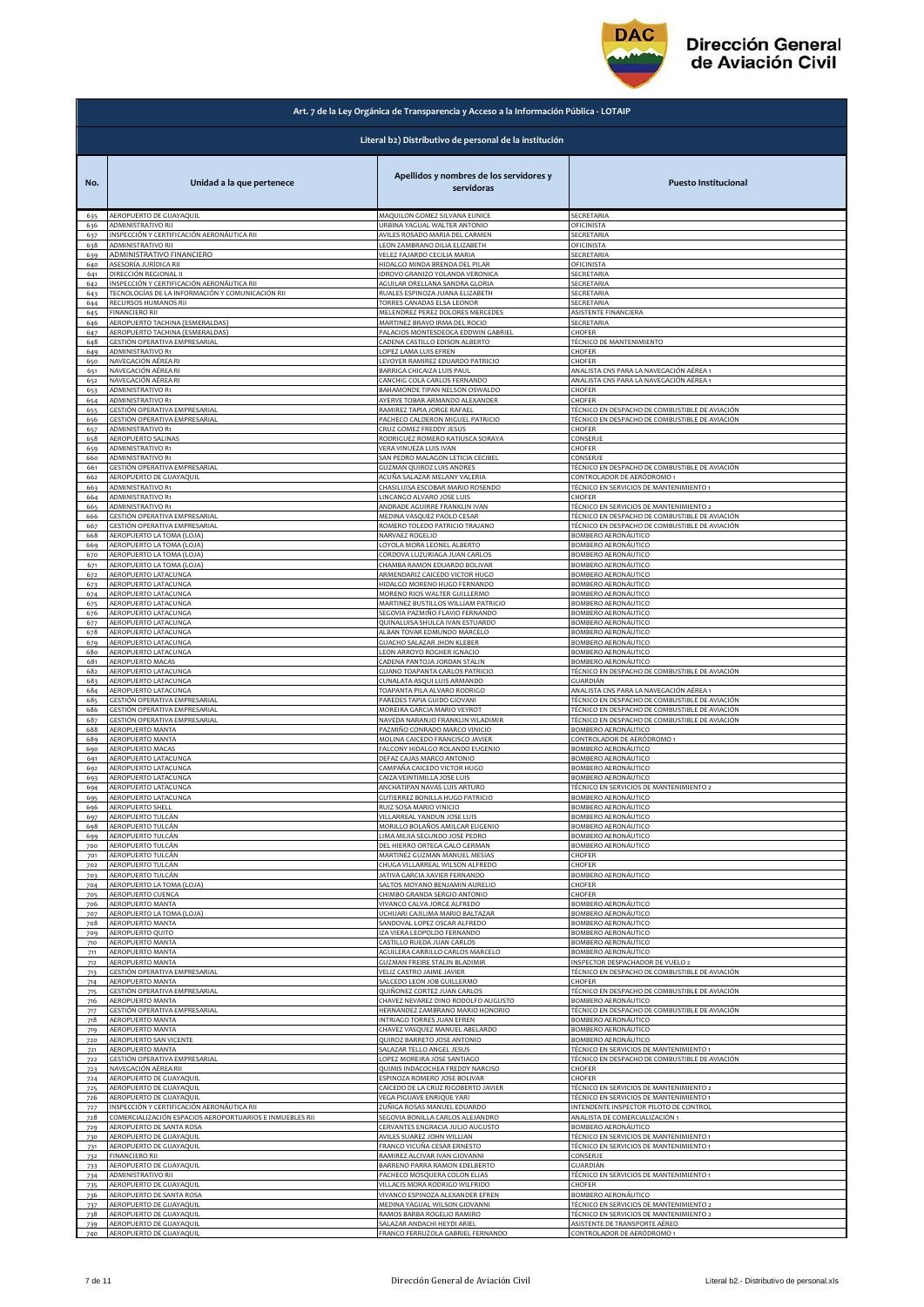

|            | Art. 7 de la Ley Orgánica de Transparencia y Acceso a la Información Pública - LOTAIP |                                                                |                                                                                                        |
|------------|---------------------------------------------------------------------------------------|----------------------------------------------------------------|--------------------------------------------------------------------------------------------------------|
|            |                                                                                       | Literal b2) Distributivo de personal de la institución         |                                                                                                        |
| No.        | Unidad a la que pertenece                                                             | Apellidos y nombres de los servidores y<br>servidoras          | <b>Puesto Institucional</b>                                                                            |
| 741        | DIRECCIÓN REGIONAL II                                                                 | COELLO CABRERA LUIS JOHN                                       | CONSERJE                                                                                               |
| 742        | RECURSOS HUMANOS RIII                                                                 | REYES RODAS MONICA BALBINA                                     | ASISTENTE DE RECURSOS HUMANOS                                                                          |
| 743        | EGURIDAD Y PREVENCIÓN AERONÁUTICA RI                                                  | CARRERA CORO CRISTIAN JAVIER                                   | TÉCNICO EN SERVICIO EN MANTENIMIENTO 1                                                                 |
| 744        | NAVEGACIÓN AÉREA RI                                                                   | CAÑADAS ORTIZ FRANKLIN XAVIER                                  | ANALISTA CNS PARA LA NAVEGACIÓN AÉREA 1                                                                |
| 745        | AEROPUERTO LA TOMA (LOJA)                                                             | CASTILLO CARRION DARWIN ALBERTO                                | BOMBERO AERONÁUTICO                                                                                    |
| 746        | AEROPUERTO DE GUAYAQUIL                                                               | ALMEIDA CASTRO JOFFRE ANTONIO                                  | BOMBERO AERONÁUTICO                                                                                    |
| 747        | AEROPUERTO TACHINA (ESMERALDAS)                                                       | BAUTISTA VELASCO CRISTHIAN YOVANY                              | GUARDIÁN                                                                                               |
| 748        | AEROPUERTO TACHINA (ESMERALDAS)                                                       | LASSO RODRIGUEZ JUAN JOSE                                      | BOMBERO AERONÁUTICO                                                                                    |
| 749        | AEROPUERTO TACHINA (ESMERALDAS)                                                       | <b>GARZON POZO ERICK RITCHARI</b>                              | BOMBERO AERONÁUTICO                                                                                    |
| 750        | AEROPUERTO TACHINA (ESMERALDAS)                                                       | PARRA MORALES ALEX SANTIAGO                                    | BOMBERO AERONÁUTICO                                                                                    |
|            | AEROPUERTO TACHINA (ESMERALDAS)                                                       | SIMBA DE LA CRUZ JHONN JAIRO                                   | BOMBERO AERONÁUTICO                                                                                    |
| 751<br>752 | AEROPUERTO TACHINA (ESMERALDAS)                                                       | CANCIO CHEME EXON CLARD                                        | GUARDIÁN                                                                                               |
| 753        | AEROPUERTO MACAS                                                                      | MATAMOROS ESPINOZA JOSE ALEXANDER                              | GUARDIÁN                                                                                               |
| 754        | AEROPUERTO COCA                                                                       | PALADINES ALAVA JOHN ALFREDO                                   | AGENTE DE SEGURIDAD DE LA AVIACIÓN                                                                     |
| 755        | AEROPUERTO COCA                                                                       | CHAMBA ALBERCA JAIRO JOSE                                      | CONTROLADOR DE AERÓDROMO 1                                                                             |
| 756        | AEROPUERTO DE SANTA ROSA                                                              | JIMENEZ BENITEZ SEGUNDO ALEJANDRO                              | BOMBERO AERONÁUTICO                                                                                    |
| 757        | AEROPUERTO DE SANTA ROSA                                                              | LEON LOZANO ANDERSON MAX                                       | BOMBERO AERONÁUTICO                                                                                    |
| 758        | AEROPUERTO DE SANTA ROSA                                                              | VASQUEZ LAINES WILSON JAVIER                                   | BOMBERO AERONÁUTICO                                                                                    |
| 759        | SEGURIDAD Y PREVENCIÓN AERONÁUTICA RI                                                 | ALOMOTO ANALUISA FREDY FABIAN                                  | SUPERVISOR DE SEGURIDAD DE LA AVIACIÓN                                                                 |
| 760        | AEROPUERTO DE SANTA ROSA                                                              | RODAS ORELLANA ENRIQUE JONAS ALEJANDRO                         | BOMBERO AERONÁUTICO                                                                                    |
| 761        | AEROPUERTO DE SANTA ROSA<br>AEROPUERTO DE SANTA ROSA                                  | ARBOLEDA BRIONES LEOPOLDO ERNESTO<br>URDIN SURIAGA ELDER ERMEL | BOMBERO AERONÁUTICO                                                                                    |
| 762<br>763 | <b>AEROPUERTO SHELL</b>                                                               | ROMERO CONSTANTE OSCAR RODRIGO                                 | BOMBERO AERONÁUTICO<br>BOMBERO AERONÁUTICO                                                             |
| 764        | AEROPUERTO COCA                                                                       | CONDO NOA CARLIN LIBERATO                                      | GUARDIÁN                                                                                               |
| 765        | AEROPUERTO COCA                                                                       | DUMAN LLIGUICHUZHCA JOSE CARLOS JULIO                          | BOMBERO AERONÁUTICO                                                                                    |
| 766        | AEROPUERTO COCA                                                                       | TOSCANO SANCHEZ JORGE ALEJANDRO                                | BOMBERO AERONÁUTICO                                                                                    |
| 767        | AEROPUERTO COCA                                                                       | REYES VARGAS JOSE LUIS                                         | BOMBERO AERONÁUTICO                                                                                    |
| 768        | <b>AEROPUERTO COCA</b>                                                                | DALGO UQUILLAS FAUSTO RUFINO                                   | BOMBERO AERONÁUTICO                                                                                    |
| 769        | <b>AEROPUERTO COCA</b>                                                                | CASTRO GUERRERO SEGUNDO RENE                                   | BOMBERO AERONÁUTICO                                                                                    |
| 770        | AEROPUERTO COCA                                                                       | LINCANGO ALVARO NELSON RODRIGO                                 | BOMBERO AERONÁUTICO                                                                                    |
| 771        | AEROPUERTO COCA                                                                       | ALEMAN CRIOLLO ALFREDO EFRAIN                                  | BOMBERO AERONÁUTICO                                                                                    |
| 772        | AEROPUERTO COCA                                                                       | JIMENEZ PARDO JULIO CESAR<br>CHASI MERA ANGEL EDUARDO          | BOMBERO AERONÁUTICO                                                                                    |
| 773        | AEROPUERTO COCA                                                                       | GUERRERO JIMENEZ RAMIRO GUSTAVO                                | AGENTE DE SEGURIDAD DE LA AVIACIÓN                                                                     |
| 774        | AEROPUERTO NUEVA LOJA                                                                 |                                                                | BOMBERO AERONÁUTICO                                                                                    |
| 775        | AEROPUERTO NUEVA LOJA                                                                 | BONE CARVAJAL HERMINIO VLADIMIR                                | BOMBERO AERONÁUTICO                                                                                    |
| 776        | AEROPUERTO NUEVA LOJA                                                                 | CALDERON CHIMBO MARCO FLORENTINO                               | BOMBERO AERONÁUTICO                                                                                    |
| 778        | AEROPUERTO NUEVA LOJA                                                                 | GUAMAN PAGUAY ERALDO HOMERO                                    | BOMBERO AERONÁUTICO                                                                                    |
|            | AEROPUERTO NUEVA LOJA                                                                 | NUÑEZ SILVA DANILO AGAPITO                                     | <b>BOMBERO AERONÁUTICO</b>                                                                             |
| 779        | AEROPUERTO NUEVA LOJA                                                                 | ALVARADO ALVARADO NORMAN OSWALDO                               | BOMBERO AERONÁUTICO                                                                                    |
| 780        | AEROPUERTO NUEVA LOJA                                                                 | LOAYZA OCHOA JORGE VISMAR                                      | BOMBERO AERONÁUTICO                                                                                    |
| 781        | AEROPUERTO NUEVA LOJA                                                                 | OÑATE LAZO CARLOS ALFREDO                                      | ANALISTA CNS PARA LA NAVEGACIÓN AÉREA 1                                                                |
| 782        | <b>AEROPUERTO SHELL</b>                                                               | GAVIDIA ROBALINO MARCO VICENTE                                 | BOMBERO AERONÁUTICO                                                                                    |
| 783        | AEROPUERTO SHELL                                                                      | ORTIZ SUAREZ HECTOR GONZALO                                    | GUARDIÁN                                                                                               |
|            | AEROPUERTO TENA                                                                       | <b>GUAMAN MENDOZA POLIVIO MESIAS</b>                           | BOMBERO AERONÁUTICO                                                                                    |
| 784<br>785 | AEROPUERTO SHELL                                                                      | ARIAS VELASCO WILLIAN EDUARDO                                  | BOMBERO AERONÁUTICO                                                                                    |
| 786        | <b>AEROPUERTO SHELL</b>                                                               | CHANCUSIG CHANCUSIG MARIO FERNANDO                             | ANALISTA CNS PARA LA NAVEGACIÓN AÉREA 1                                                                |
| 787        | AEROPUERTO LATACUNGA                                                                  | ALVAREZ MOLINA CARLOS GILBERTO                                 | BOMBERO AERONÁUTICO                                                                                    |
| 788        | <b>AEROPUERTO TENA</b>                                                                | MIRANDA CASTRO GALO FAVIAN                                     | BOMBERO AERONÁUTICO                                                                                    |
| 789        | <b>AEROPUERTO TENA</b>                                                                | GREFA RIVADENEYRA HECTOR MARCELO                               | GUARDIÁN                                                                                               |
| 790        | AEROPUERTO MACAS                                                                      | GRANDA ALARCON RODRIGO VINICIO                                 | <b>BOMBERO AERONÁUTICO</b>                                                                             |
| 791        | <b><i>AEROPUERTO MACAS</i></b>                                                        | PALACIOS JARAMILLO GONZALO WILLAN                              | BOMBERO AERONÁUTICO                                                                                    |
| 792        | AEROPUERTO MACAS                                                                      | MOLINA ESPINOZA JORGE WILFRIDO                                 | BOMBERO AERONÁUTICO                                                                                    |
| 793        | AEROPUERTO TENA                                                                       | GAVILANES ALTAMIRANO EDISON XAVIER                             | BOMBERO AERONÁUTICO                                                                                    |
| 794        | <b>AEROPUERTO MACAS</b>                                                               | LASCANO FREIRE CARLOS RAUL                                     | BOMBERO AERONÁUTICO                                                                                    |
| 795        | AEROPUERTO SAN CRISTÓBAL                                                              | ALVARADO CELI ANGEL BENIGNO                                    | BOMBERO AERONÁUTICO                                                                                    |
| 796        | AEROPUERTO SAN CRISTÓBAL                                                              | ORTEGA SANDOVAL JHONNY PAUL                                    | BOMBERO AERONÁUTICO                                                                                    |
| 797        | AEROPUERTO SAN CRISTÓBAL                                                              | CHAUCA PALLO CARLOS MAURICIO                                   | BOMBERO AERONÁUTICO                                                                                    |
| 798        | AEROPUERTO DE ISABELA                                                                 | CONTRERAS DELGADO PEDRO JAVIER                                 | BOMBERO AERONÁUTICO                                                                                    |
| 799        | AEROPUERTO DE SANTA ROSA                                                              | STERLING HERNANDEZ ERWIN ULIANOV                               | BOMBERO AERONÁUTICO                                                                                    |
| 800        | DIRECCION DE ESCUELA TÉCNICA DE AVIACIÓN CIVIL                                        | MALDONADO PAZMIÑO MARCIA SEMIRAMIS                             | ANALISTA DE PLANIFICACIÓN Y CALIDAD 2                                                                  |
| 801        | AFROPLIERTO SAN CRISTÓRAL                                                             | YANGARE TORRES ABEL DARIO                                      | ACENTE DE SECURIDAD DE LA AVIACIÓN                                                                     |
| 802        | AEROPUERTO SALINAS                                                                    | MAYORGA BERMEO DAISY LORENA                                    | AGENTE DE SEGURIDAD DE LA AVIACIÓN                                                                     |
| 803        | AEROPUERTO SAN CRISTÓBAL                                                              | BUENAÑO ZAVALA HENRRY ANDRES                                   | BOMBERO AERONÁUTICO                                                                                    |
| 804        | AEROPUERTO NUEVA LOJA                                                                 | TOSCANO BORJA MARCELO ANDRES                                   | CONTROLADOR DE AERÓDROMO 1                                                                             |
| 805        | AEROPUERTO COCA                                                                       | MUÑOZ CERDA CARLOS ROBERTO                                     | CONTROLADOR DE AERÓDROMO 1                                                                             |
| 806        | AEROPUERTO MACAS                                                                      | ANDINO GAVIDIA KARLA SABRINA                                   | ONTROLADOR DE AERÓDROMO 1                                                                              |
| 807        | <b>AEROPUERTO MACAS</b>                                                               | CANTOS BORJA DIEGO ALBERTO                                     | ONTROLADOR DE AERÓDROMO 1                                                                              |
| 808        | AEROPUERTO TACHINA (ESMERALDAS)                                                       | VERA GARCIA JOSE VICENTE                                       | ONTROLADOR DE AERÓDROMO 1                                                                              |
| 809        | AEROPUERTO TENA                                                                       | HARO FLORES SLENDY VANESSA                                     | ANALISTA CNS PARA LA NAVEGACIÓN AÉREA 1                                                                |
| 810        | AEROPUERTO TENA                                                                       | TOAPANTA SANTOS SHOGO XAVIER                                   | ANALISTA CNS PARA LA NAVEGACIÓN AÉREA 1                                                                |
| 811        | <b>AEROPUERTO TENA</b>                                                                | CALUCHO LOPEZ RONALD ALEXANDER                                 | CHOFER                                                                                                 |
| 812        | TECNOLOGÍAS DE LA INFORMACIÓN Y COMUNICACIÓN RIII                                     | CARRILLO ROBALINO EULALIA XIMENA                               | ANALISTA DE TECNOLOGÍAS DE LA INFORMACIÓN 1                                                            |
| 813        | AEROPUERTO TACHINA (ESMERALDAS)                                                       | ZUÑIGA TAMAYO MARLON MAURICIO                                  | ANALISTA CNS PARA LA NAVEGACIÓN AÉREA 1                                                                |
| 814        | COORDINACIÓN ADMINISTRATIVA                                                           | VALENCIA QUIROZ JENNY ADRIANA                                  | OFICINISTA                                                                                             |
| 815        | AEROPUERTO QUITO                                                                      | BONILLA CUADRADO ALEX JAVIER                                   | ANALISTA CNS PARA LA NAVEGACIÓN AÉREA 1                                                                |
| 816        | INSPECCIÓN Y CERTIFICACIÓN AERONÁUTICA RI                                             | SANCHEZ VALLEJO NELLY FERNANDA                                 | INSPECTOR AUXILIAR DE CABINA                                                                           |
| 817        | <b>AEROPUERTO QUITO</b>                                                               | ZAPATA NARANJO SANDRA VERONICA                                 | ASISTENTE DE TRANSPORTE AÉREO                                                                          |
| 818        | AEROPUERTO QUITO                                                                      | JIMENEZ RIVAS EVELYN DAYANA                                    | ASISTENTE DE TRANSPORTE AÉREO                                                                          |
| 819        | <b>AEROPUERTO QUITO</b>                                                               | DARQUEA REVELO MARCOS ALEXANDER                                | CONTROLADOR DE AERÓDROMO 1                                                                             |
| 820        | AEROPUERTO QUITO                                                                      | PIALES BUNCI DARWIN ROLANDO                                    | ANALISTA CNS PARA LA NAVEGACIÓN AÉREA 1                                                                |
| 821        | ADMINISTRATIVO R1                                                                     | TACO TAIPE JORGE ENRIQUE                                       | GUARDIÁN                                                                                               |
| 822        | GESTIÓN OPERATIVA EMPRESARIAL                                                         | CEPEDA CELA WASHINGTON FERNANDO                                | TÉCNICO EN DESPACHO DE COMBUSTIBLE DE AVIACIÓN                                                         |
| 823        | GESTIÓN OPERATIVA EMPRESARIAL                                                         | MERO MERA PATRICIO ROBERTO                                     | TÉCNICO EN DESPACHO DE COMBUSTIBLE DE AVIACIÓN                                                         |
| 824        | GESTIÓN OPERATIVA EMPRESARIAL                                                         | ALVAREZ SOLORZANO JAIME JAVIER<br>GARCIA SANCHEZ CARLOS DANIEL | TÉCNICO EN DESPACHO DE COMBUSTIBLE DE AVIACIÓN<br>SUPERVISOR DE OPERACIONES DE COMBUSTIBLE DE AVIACIÓN |
| 825<br>826 | GESTIÓN OPERATIVA EMPRESARIAL<br>ADMINISTRATIVO FINANCIERO                            | ALVARADO ROSADO KATHERINE ELIZABETH                            | OFICINISTA                                                                                             |
| 827        | AEROPUERTO DE GUAYAQUIL                                                               | WBRASLERS ENDARA AARON DAMIAN                                  | ANALISTA CNS PARA LA NAVEGACIÓN AÉREA 1                                                                |
| 828        | AEROPUERTO DE GUAYAQUIL                                                               | RUGEL ANCHUNDIA MARIA MAGDALENA                                | ANALISTA CNS PARA LA NAVEGACIÓN AÉREA 1                                                                |
| 829        | AEROPUERTO DE GUAYAQUIL                                                               | ZUÑIGA FARIÑO GUIDO FABRICIO                                   | ANALISTA CNS PARA LA NAVEGACIÓN AÉREA 1                                                                |
| 830        | AEROPUERTO DE GUAYAQUIL                                                               | BARAHONA VEGA PLACIDO JESUS                                    | SUPERVISOR DE SEGURIDAD DE LA AVIACIÓN                                                                 |
| 831        | <b>AEROPUERTO DE GUAYAQUIL</b>                                                        | <b>TURRALDE GARCIA PAULINA ANDREA</b>                          | NSPECTOR DE AERÓDROMO                                                                                  |
| 832        | AEROPUERTO SALINAS                                                                    | SALAZAR BEJEGUEN LUIS ENRIQUE                                  | TÉCNICO EN SERVICIOS AERONÁUTICOS                                                                      |
| 833        | AEROPUERTO SALINAS                                                                    | TIPANTIZA PATIÑO ARMANDO ALIPIO                                | TÉCNICO EN SERVICIOS AERONÁUTICOS                                                                      |
| 834        | ADMINISTRATIVO FINANCIERO                                                             | VILLON CASTRO PATRICIO ALFREDO                                 | ASISTENTE FINANCIERO                                                                                   |
| 835        | FINANCIERO RII                                                                        | VILLAVICENCIO PALMA JULIA DEL CARMEN                           | ANALISTA FINANCIERO 1                                                                                  |
| 836        | ADMINISTRATIVO RII                                                                    | ROSERO RUILOVA EYBEL PRISCILLA                                 | ABOGADO 2                                                                                              |
| 837        | AEROPUERTO SAN CRISTÓBAL                                                              | SANTANA SANCHEZ LUIS ARMANDO                                   | AGENTE DE SEGURIDAD DE LA AVIACIÓN                                                                     |
| 838        | NAVEGACIÓN AÉREA RI                                                                   | BUENAÑO OROZCO SANDRA CECILIA                                  | ANALISTA EN COMUNICACIONES AFS 1                                                                       |
| 8a         | AEROPUERTO CUENCA                                                                     | GUILLEN IGLESIAS BYRON GUSTAVO                                 | SUPERVISOR DE SEGURIDAD DE LA AVIACIÓN                                                                 |
| 840        | AEROPUERTO CUENCA                                                                     | BONILLA YUCAILLA DIEGO FERNANDO                                | CONTROLADOR DE AERÓDROMO                                                                               |
| 841        | AEROPUERTO CUENCA                                                                     | ROMERO INGA MARIA FERNANDA                                     | ASISTENTE DE TRANSPORTE AÉREO                                                                          |
| 842        | AEROPUERTO CUENCA                                                                     | BERNAL PULLA VERONICA ALEXANDRA                                | OFICINISTA                                                                                             |
| 843        | GESTIÓN OPERATIVA EMPRESARIAL                                                         | ZARUMA HEREDIA SEGUNDO                                         | TÉCNICO EN DESPACHO DE COMBUSTIBLE DE AVIACIÓN                                                         |
| 844        | GESTIÓN OPERATIVA EMPRESARIAL                                                         | MOSQUERA ROMERO JOEL GUILLERMO                                 | TÉCNICO EN DESPACHO DE COMBUSTIBLE DE AVIACIÓN                                                         |
| 845        | AEROPUERTO LATACUNGA                                                                  | VILLALVA BARRIGA JAIME MIGUEL                                  | AGENTE DE SEGURIDAD DE LA AVIACIÓN                                                                     |
| 846        | RECURSOS HUMANOS RI                                                                   | CHICAIZA CHAUCA FELIX DE JESUS                                 | CHOFER                                                                                                 |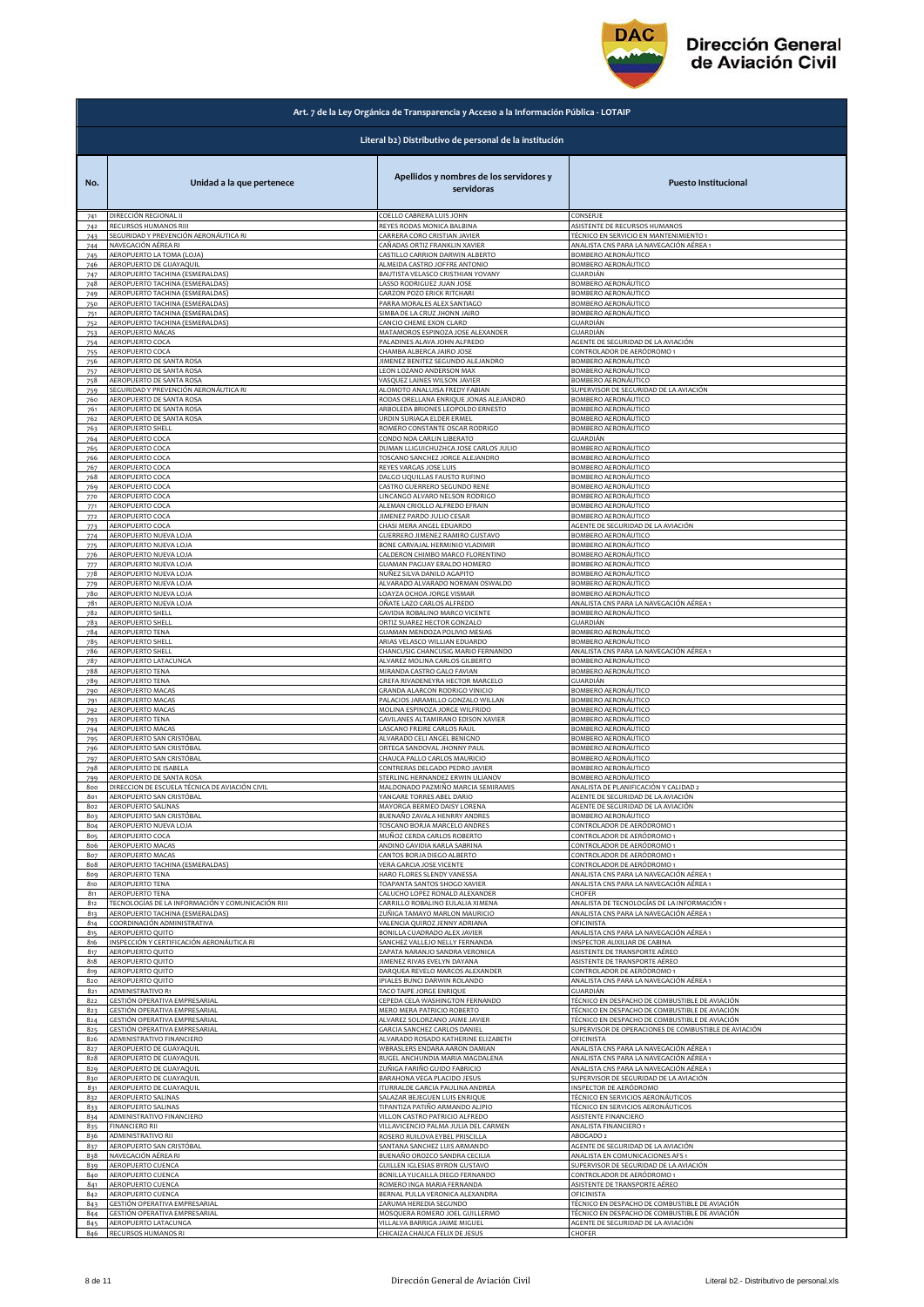

|                 | Art. 7 de la Ley Orgánica de Transparencia y Acceso a la Información Pública - LOTAIP |                                                                  |                                                       |
|-----------------|---------------------------------------------------------------------------------------|------------------------------------------------------------------|-------------------------------------------------------|
|                 |                                                                                       | Literal b2) Distributivo de personal de la institución           |                                                       |
| No.             | Unidad a la que pertenece                                                             | Apellidos y nombres de los servidores y<br>servidoras            | <b>Puesto Institucional</b>                           |
| 847             | AEROPUERTO LATACUNGA                                                                  | CHANCUSIG CASA SEGUNDO DANIEL                                    | CHOFER                                                |
| 848             | AEROPUERTO LATACUNGA                                                                  | ALMEIDA PASTRANO DIEGO FRANCISCO                                 | <b>HOFER</b>                                          |
| 849             | AEROPUERTO LATACUNGA<br>AEROPUERTO SHELL                                              | ORTIZ MENA DARWIN ISRAEL                                         | AGENTE DE SEGURIDAD DE LA AVIACIÓN<br>CHOFER          |
| 850<br>851      | AEROPUERTO LA TOMA (LOJA)                                                             | HIDALGO MARQUEZ JOSE RAFAEL<br>PALADINES BRAVO CESAR AUGUSTO     | ANALISTA CNS PARA LA NAVEGACIÓN AÉREA 1               |
| 852             | AEROPUERTO LA TOMA (LOJA)                                                             | CORDOVA CORDOVA JOSE LUIS                                        | AGENTE DE SEGURIDAD DE LA AVIACIÓN                    |
| 853             | NAVEGACIÓN AÉREA RI                                                                   | ESTRELLA MENA JENNIFER PAULINA                                   | ONTROLADOR DE AERÓDROMO 1                             |
| 854             | AEROPUERTO MANTA                                                                      | ECHEVERRIA LUCERO CARLOS FERNANDO                                | CONTROLADOR DE AERÓDROMO 1                            |
| 855             | AEROPUERTO MANTA                                                                      | NOLE CURIMILMA MANUEL ENRIQUE                                    | ONTROLADOR DE AERÓDROMO 1                             |
| 856             | <b>AEROPUERTO MANTA</b>                                                               | ESCALANTE CODENA MIREYA ELIZABETH                                | ONTROLADOR DE AERÓDROMO 1                             |
| 857             | AEROPUERTO MANTA                                                                      | MERA CAMACHO MARIA JOSE                                          | AGENTE DE SEGURIDAD DE LA AVIACIÓN                    |
| 858             | AEROPUERTO MANTA                                                                      | ANDRADE LEON DAVID FERNANDO                                      | ONTROLADOR DE AERÓDROMO 1                             |
| 859             | NAVEGACIÓN AÉREA RI                                                                   | CARDENAS AULESTIA LEONARDO ANDRES                                | ONTROLADOR DE AERÓDROMO 1                             |
| 860             | AEROPUERTO TACHINA (ESMERALDAS)                                                       | MACIAS MARIN LUIS EMILIO                                         | BOMBERO AERONÁUTICO                                   |
| 861             | GESTIÓN OPERATIVA EMPRESARIAL                                                         | VANEGAS VALLE DARIO JAVIER                                       | <u>FÉCNICO EN DESPACHO DE COMBUSTIBLE DE AVIACIÓN</u> |
| 862             | GESTIÓN OPERATIVA EMPRESARIAL                                                         | GRANDA VALAREZO MARLON HALAIN                                    | FÉCNICO EN DESPACHO DE COMBUSTIBLE DE AVIACIÓN        |
| 863             | AEROPUERTO DE SANTA ROSA                                                              | CARRION LAM ANTONY JOSUE                                         | BOMBERO AERONÁUTICO                                   |
| 864             | AEROPUERTO SALINAS                                                                    | MANCHENO MUÑOZ JONATHAN OMAR                                     | AGENTE DE SEGURIDAD DE LA AVIACIÓN                    |
| 865             | AEROPUERTO DE GUAYAQUIL                                                               | PADILLA MORA GEOVANNI FRANCISCO                                  | TÉCNICO CNS PARA LA NAVEGACIÓN AÉREA                  |
| 866             | AEROPUERTO SALINAS                                                                    | ORRALA PITA KAREN TATIANA                                        | AGENTE DE SEGURIDAD DE LA AVIACIÓN                    |
| 867             | AEROPUERTO COCA                                                                       | CABEZAS GUAYASAMIN LUIS DAVID                                    | INSPECTOR DESPACHADOR DE VUELO 1                      |
| 868             | AEROPUERTO LA TOMA (LOJA)                                                             | CORDOVA VILLAVICENCIO IVONE MARGOHT                              | AGENTE DE SEGURIDAD DE LA AVIACIÓN                    |
| 869             | AEROPUERTO DE SANTA ROSA                                                              | CAISAGUANO USHIÑA MARCO ANTONIO                                  | INSPECTOR DESPACHADOR DE VUELO 2                      |
| 870             | AEROPUERTO DE SANTA ROSA                                                              | MARCA ALEX ELADIO                                                | CONSERJE                                              |
| 871             | AEROPUERTO COCA                                                                       | DULCE GRANDA EDMUNDO JAVIER                                      | AGENTE DE SEGURIDAD DE LA AVIACIÓN                    |
| 872             | AEROPUERTO MANTA                                                                      | MORA CURIPOMA EDER DANILO                                        | AGENTE DE SEGURIDAD DE LA AVIACIÓN                    |
| 873             | ADMINISTRATIVO RII                                                                    | ORTIZ VILLACIS EDUARDO ALBERTO                                   | ONSERJE                                               |
| 874             | AEROPUERTO DE SANTA ROSA                                                              | FEIJOO LOAYZA JAVIER MANRIQUE                                    | <b>BOMBERO AERONÁUTICO</b>                            |
| 875             | AEROPUERTO DE SANTA ROSA                                                              | SUAREZ QUIMI ALEX PAOLO                                          | TÉCNICO CNS PARA LA NAVEGACIÓN AÉREA                  |
| 876             | SEGURIDAD Y PREVENCIÓN AERONÁUTICA RIII                                               | PULLAS GUZMAN PAMELA MICHELLE                                    | AGENTE DE SEGURIDAD DE LA AVIACIÓN                    |
| 877             | AEROPUERTO LA TOMA (LOJA)                                                             | VERDESOTO RODRIGUEZ MIJAIL ALEJANDRO                             | BOMBERO AERONÁUTICO                                   |
| 878             | AEROPUERTO LA TOMA (LOJA)                                                             | GRANDA OCAMPOS KLEVER FERNANDO                                   | AGENTE DE SEGURIDAD DE LA AVIACIÓN                    |
| 879             | AEROPUERTO MANTA                                                                      | SANTILLAN LARA WILLIAM FERNANDO                                  | CONTROLADOR DE AERÓDROMO 1                            |
| 880             | NAVEGACIÓN AÉREA RI                                                                   | HIDALGO PROAÑO ORLANDO MARCELO                                   | ANALISTA DE METEOROLOGÍA AERONÁUTICA 1                |
| 88 <sub>1</sub> | CAPACITACIÓN NACIONAL                                                                 | RUIZ CHAVEZ VERONICA ALICIA                                      | INSTRUCTOR TÉCNICO DE CAPACITACIÓN AERONÁUTICA        |
| 882             | AEROPUERTO LA TOMA (LOJA)                                                             | CORDOVA LOAIZA CESAR AUGUSTO                                     | BOMBERO AERONÁUTICO                                   |
| 883             | NAVEGACIÓN AÉREA RI                                                                   | QUINGA MEZA ANGELA ELIZABETH                                     | ANALISTA CNS PARA LA NAVEGACIÓN AÉREA 1               |
| 884             | GESTIÓN OPERATIVA EMPRESARIAL                                                         | PALACIOS ZABALA SAUL                                             | TÉCNICO EN DESPACHO DE COMBUSTIBLE DE AVIACIÓN        |
| 885             | GESTIÓN OPERATIVA EMPRESARIAL                                                         | AREVALO GUARTATANGA JUAN EZEQUIEL                                | TÉCNICO EN DESPACHO DE COMBUSTIBLE DE AVIACIÓN        |
| 886             | GESTIÓN OPERATIVA EMPRESARIAL                                                         | MENDOZA CASA LUIS WASHINGTON                                     | FÉCNICO EN DESPACHO DE COMBUSTIBLE DE AVIACIÓN        |
| 887             | GESTIÓN OPERATIVA EMPRESARIAL                                                         | CHICAIZA GUAYTA WALTER LUIS                                      | TÉCNICO EN DESPACHO DE COMBUSTIBLE DE AVIACIÓN        |
| 888             | AEROPUERTO MANTA                                                                      | CEVALLOS PONCE JOSE EPIMENIDES                                   | AGENTE DE SEGURIDAD DE LA AVIACIÓN                    |
| 889             | AEROPUERTO MANTA                                                                      | INTRIAGO CASANOVA RODY JOSE                                      | AGENTE DE SEGURIDAD DE LA AVIACIÓN                    |
| 890             | AEROPUERTO DE GUAYAQUIL                                                               | AGUIRRE FREIRE OSCAR RAUL                                        | CONTROLADOR DE AERÓDROMO 1                            |
| 8q1             | AEROPUERTO DE GUAYAQUIL                                                               | PINO SOLEDISPA MARLON JAVIER                                     | ANALISTA DE METEOROLOGÍA AERONÁUTICA 1                |
| 892             | AEROPUERTO DE SANTA ROSA                                                              | ZAMBRANO SILVA JUAN FABRICIO                                     | ONTROLADOR DE AERÓDROMO 1                             |
| 893             | AEROPUERTO BALTRA                                                                     | DIAZ TORRES ROSA BEATRIZ                                         | AGENTE DE SEGURIDAD DE LA AVIACIÓN                    |
| 894             | GESTIÓN OPERATIVA EMPRESARIAL                                                         | ENCALADA SANCHEZ RICHARD PABLO                                   | TÉCNICO EN DESPACHO DE COMBUSTIBLE DE AVIACIÓN        |
| 895             | GESTIÓN OPERATIVA EMPRESARIAL                                                         | TOAPANTA ALMACHI VICTOR OCTAVIO                                  | TÉCNICO EN DESPACHO DE COMBUSTIBLE DE AVIACIÓN        |
| 896             | ADMINISTRATIVO RII                                                                    | DELGADO MUÑOZ RUBEN DARIO                                        | <b>CHOFER</b>                                         |
| 897             | GESTIÓN OPERATIVA EMPRESARIAL                                                         | MEJIA PARRA FRANKLIN JAVIER                                      | TÉCNICO EN DESPACHO DE COMBUSTIBLE DE AVIACIÓN        |
| 898             | GESTIÓN OPERATIVA EMPRESARIAL                                                         | RONQUILLO VARGAS DANNY COLON                                     | FÉCNICO EN DESPACHO DE COMBUSTIBLE DE AVIACIÓN        |
| 899             | AEROPUERTO LATACUNGA                                                                  | QUIJANO ERAZO CARLOS ROBERTO                                     | AGENTE DE SEGURIDAD DE LA AVIACIÓN                    |
| 900             | AEROPUERTO DE SANTA ROSA                                                              | ROSALES ALAÑA RONALD PATRICIO                                    | CONTROLADOR DE APROXIMACIÓN NO RADAR                  |
| 901             | ADMINISTRATIVO R1<br><b>FINANCIERO RI</b>                                             | CATUCUAMBA NICOLALDE FAUSTO WILIAN<br>VIVAS SIMBAÑA JULIO CESAR  | GUARDIÁN                                              |
| 902<br>903      | <b>FINANCIERO RI</b>                                                                  | PROAÑO VALDOSPINOS MARIA FERNANDA                                | ASISTENTE FINANCIERO<br>ANALISTA FINANCIERO 1         |
| 904             | <b>FINANCIERO RI</b>                                                                  | QUILUMBA SAMUEZA DANIEL ESTEBAN                                  | ANALISTA FINANCIERO 2                                 |
| 905             | AEROPUERTO DE GUAYAQUIL                                                               | ORTIZ TAPIA ISMAEL FERNANDO                                      | CONTROLADOR DE AERÓDROMO 1                            |
| 906             | NAVEGACIÓN AÉREA RI                                                                   | QUEVEDO ESPINOZA NELSON MARCELO                                  | ANALISTA DE INFORMACIÓN AERONÁUTICA 1                 |
| 907             | AEROPUERTO TACHINA (ESMERALDAS)                                                       | CANTOS VERA CESAR AUGUSTO                                        | ANALISTA CNS PARA LA NAVEGACIÓN AÉREA 1               |
| 908             | AEROPUERTO TACHINA (ESMERALDAS)                                                       | PADILLA QUIÑONEZ LUIS GERARDO                                    | BOMBERO AERONÁUTICO                                   |
| 909             | AEROPUERTO DE GUAYAQUIL                                                               | SANDOVAL PUGA DAISY MABEL                                        | ANALISTA DE METEOROLOGÍA AERONÁUTICA 1                |
| 910             | AEROPUERTO DE GUAYAQUIL                                                               | LLIGUISACA HIDALGO JORGE RICARDO                                 | ANALISTA DE METEOROLOGÍA AERONÁUTICA 1                |
| 911             | <b>ADMINISTRATIVO R1</b>                                                              | GARZON SANDOVAL EDISON FABIAN                                    | <b>CHOFER</b>                                         |
| 912             | AEROPUERTO NUEVA LOJA                                                                 | OJEDA CANO HERNAN JORGE                                          | AGENTE DE SEGURIDAD DE LA AVIACIÓN                    |
| 913             | AEROPUERTO COCA                                                                       | MOYA QUINATOA ARTURO JAVIER                                      | AGENTE DE SEGURIDAD DE LA AVIACIÓN                    |
| 914             | FINANCIERO RI                                                                         | TAPIA LUNA TANIA LORENA                                          | SECRETARIA EJECUTIVA 1                                |
| 915             | <b>AEROPUERTO SHELI</b>                                                               | CAMPOS NAULA MARITZA ELIZABETH                                   | ANALISTA CNS PARA LA NAVEGACIÓN AÉREA 1               |
| 916             | AEROPUERTO COCA                                                                       | CABEZAS MANZANO RAUL VINICIO                                     | ANALISTA CNS PARA LA NAVEGACIÓN AÉREA 1               |
| 917             | <b>FINANCIERO RII</b>                                                                 | ROJAS PINCAY MARIA MAGDALENA                                     | ASISTENTE FINANCIERA                                  |
| 918             | INGENIERÍA AEROPORTUARIA RII                                                          | LOZANO SANTANA EDGAR XAVIER                                      | ANALISTA DE INGENIERÍA AEROPORTUARIA 1                |
| 919             | ADMINISTRATIVO RII                                                                    | VILLAGOMEZ ROCA FRANKLIN GERMAN                                  | ASISTENTE DE PROVEEDURÍA                              |
| 920             | COORDINACIÓN ADMINISTRATIVA                                                           | TOSCANO POZO PAOLA ALEJANDRA                                     | ANALISTA DE RECURSOS HUMANOS 2                        |
| 921             | AEROPUERTO SAN CRISTÓBAL<br>AEROPUERTO QUITO                                          | ESPINOZA VERA JHOVANNY FARID<br>CAICEDO MIRANDA VALERIA KATERINE | NSPECTOR DESPACHADOR DE VUELO 1                       |
| 922<br>923      | AEROPUERTO QUITO                                                                      | MELENDEZ SUAREZ MERCEDES CRISTINA                                | NSPECTOR OPERACIONES DE VUELO<br><b>SECRETARIA</b>    |
| 924             | ADMINISTRATIVO R1                                                                     | MUÑOZ CHISAGUANO WILMAN PATRICIO                                 | <b>CONSERJE</b>                                       |
| 925             | <b>ADMINISTRATIVO R1</b>                                                              | BARAHONA LOPEZ STALIN GERMAN                                     | ASISTENTE DE PROVEEDURÍA                              |
| 926             | <b>ADMINISTRATIVO R1</b>                                                              | ANDRADE CARRION CARLOS ANDRES                                    | CONSERJE                                              |
| 927             | NAVEGACIÓN AÉREA RI                                                                   | PAREDES ATIENCIA ROBERTO CARLOS                                  | ANALISTA CNS PARA LA NAVEGACIÓN AÉREA 1               |
| 928             | AEROPUERTO DE GUAYAQUIL                                                               | SEGURA LAMOTA HJALMAR PAUL                                       | CONTROLADOR DE AERÓDROMO 1                            |
| 929             | AEROPUERTO DE GUAYAQUIL                                                               | VASQUEZ CEVALLOS EDGAR WILMER                                    | INSPECTOR DE AERÓDROMO                                |
| 930             | CAPACITACIÓN NACIONAL                                                                 | NOBOA MALDONADO MARIA GABRIELA                                   | INSTRUCTOR TÉCNICO DE CAPACITACIÓN AERONÁUTICA        |
| 931             | <b>FINANCIERO RII</b>                                                                 | VANONI SANTOS MARIA SOL                                          | ANALISTA FINANCIERO 2                                 |
| 932             | <b>FINANCIERO RI</b>                                                                  | ALMEIDA RUIZ ANA LUCIA                                           | ANALISTA FINANCIERO 2                                 |
| 933             | <b>FINANCIERO RI</b>                                                                  | ANDRADE MENA XAVIER WALTER                                       | ASISTENTE FINANCIERO                                  |
| 934             | INGENIERÍA AEROPORTUARIA RII                                                          | MARIN MURILLO WASHINGTON LEONARDO                                | ANALISTA DE INGENIERÍA AEROPORTUARIA 1                |
| 935             | INGENIERÍA AEROPORTUARIA RIII                                                         | PALACIOS OBANDO MARIA ELIZABETH                                  | ANALISTA DE INGENIERÍA AEROPORTUARIA 1                |
| 936             | AEROPUERTO LATACUNGA                                                                  | TOBAR ATIAGA MARTIN GUSTAVO DE JESUS                             | INSPECTOR DESPACHADOR DE VUELO 2                      |
| 937             | AEROPUERTO LATACUNGA                                                                  | VASQUEZ CASTRO DARIO XAVIER                                      | ANALISTA CNS PARA LA NAVEGACIÓN AÉREA 1               |
| 938             | <b>AEROPUERTO MANTA</b>                                                               | VILLACRES PINCAY ANGEL MARCELO                                   | ANALISTA DE INFORMACIÓN AERONÁUTICA 1                 |
| 939             | AEROPUERTO MANTA                                                                      | LIMA TORRES DEMETRIO WLADIMIR                                    | INSPECTOR DESPACHADOR DE VUELO 2                      |
| 940             | AEROPUERTO MANTA                                                                      | AVEIGA VERA MARIA GABRIELA                                       | ASISTENTE DE TRANSPORTE AÉREO                         |
| 941             | AEROPUERTO MANTA                                                                      | LOPEZ MUÑOZ DAVID FABRICIO                                       | CONTROLADOR DE AERÓDROMO 1                            |
|                 | AEROPUERTO MANTA                                                                      | POMA COSTA JUAN PABLO                                            | ONTROLADOR DE AERÓDROMO 1                             |
| 942<br>943      | AEROPUERTO MANTA                                                                      | ROLDAN FARFAN GENNY JASMIN                                       | AGENTE DE SEGURIDAD DE LA AVIACIÓN                    |
| 944             | <b>AEROPUERTO DE SANTA ROSA</b>                                                       | SARMIENTO CABANILLA RONALD JAVIER                                | ANALISTA DE METEOROLOGÍA AERONÁUTICA 1                |
| 945             | AEROPUERTO LATACUNGA                                                                  | MALDONADO ORTIZ MARCO VINICIO                                    | ANALISTA CNS PARA LA NAVEGACIÓN AÉREA 1               |
| 946             | RECURSOS HUMANOS RII                                                                  | GUEVARA MENA JORGE FABRICIO                                      | ANALISTA DE RECURSOS HUMANOS 1                        |
| 947             | AEROPUERTO TENA                                                                       | <b>GUZMAN GUZMAN EDWIN</b>                                       | ANALISTA DE COMERCIALIZACIÓN 1                        |
| 948             | ASESORÍA JURÍDICA RII                                                                 | QUINDE PAREJA XIMENA CRISTINA                                    | ABOGADO 3                                             |
| 949             | ASESORÍA JURÍDICA RII                                                                 | MORGAN AGURTO KENYA PRISCILA                                     | ABOGADO 1                                             |
| 950             | ASESORÍA JURÍDICA RII                                                                 | ALVAREZ TOAQUIZA STEFANO GUILLERMO                               | ASISTENTE DE ABOGACÍA                                 |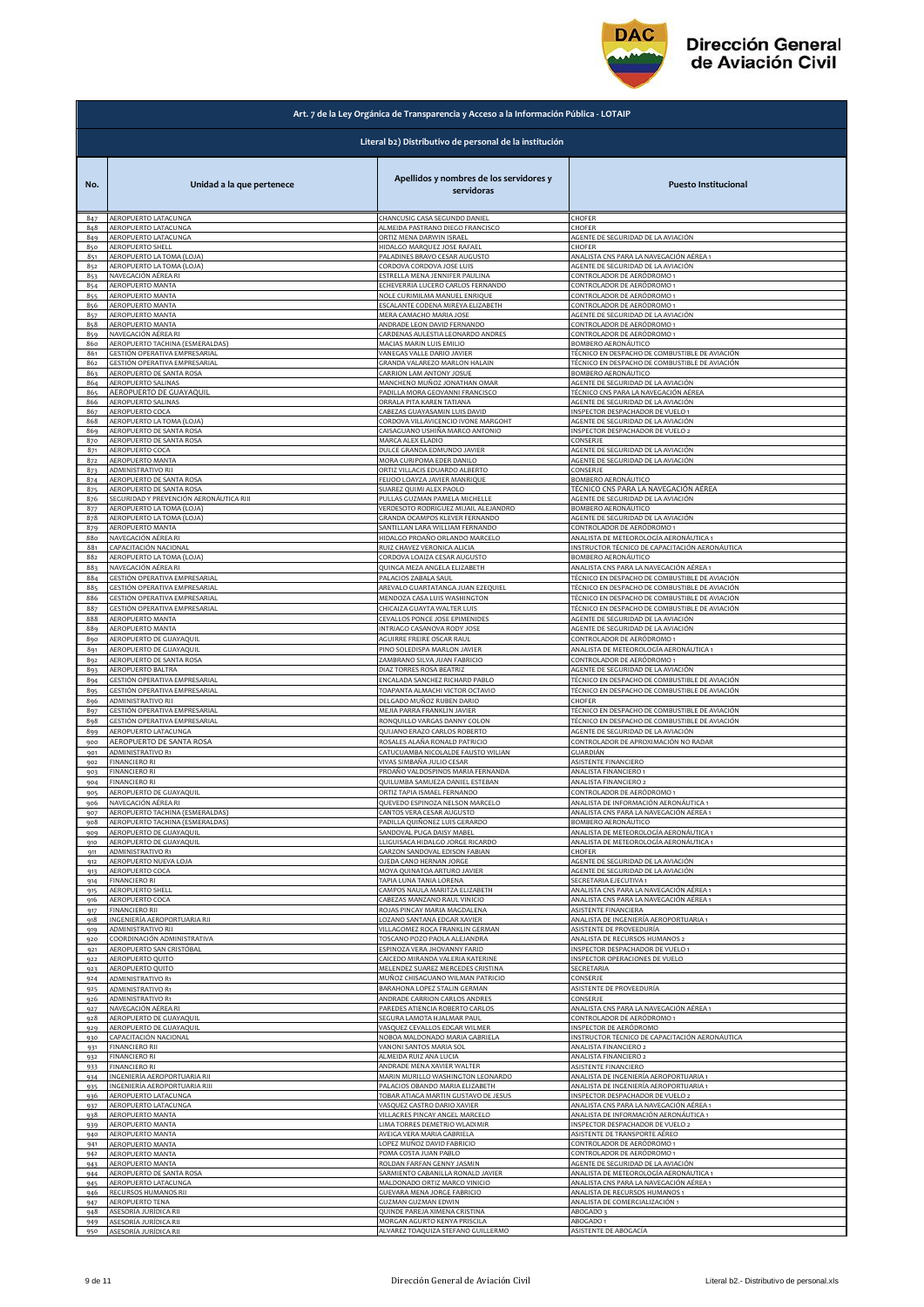

| Literal b2) Distributivo de personal de la institución<br>Apellidos y nombres de los servidores y<br>Unidad a la que pertenece<br><b>Puesto Institucional</b><br>No.<br>servidoras<br>INSPECCIÓN Y CERTIFICACIÓN AERONÁUTICA RII<br>ANCHUNDIA GARCIA CARLOS LUIS<br>ASISTENTE DE TRANSPORTE AÉREO<br>951<br>GONZALEZ MORALES CHARLES EMIGDIO<br>INTENDENTE INSPECTOR PILOTO DE CONTROL<br>INSPECCIÓN Y CERTIFICACIÓN AERONÁUTICA RII<br>952<br>LARRIVA DUEÑAS PATICIO ALEJANDRO<br>INTENDENTE INSPECTOR PILOTO DE CONTROL<br>DIRECCION DE SEGURIDAD OPERACIONAL<br>953<br>AEROPUERTO QUITO<br>CARRERA ARANCIBIA HERNAN EDMUNDO<br>INTENDENTE INSPECTOR PILOTO DE CONTROL<br>954<br>ASISTENTE FINANCIERO<br>COORDINACIÓN ADMINISTRATIVA<br>SALGADO LOMAS JUANA JEANNETH<br>955<br>AEROPUERTO TENA<br>RIOS CASTRO ERIKA KATERINE<br>ASISTENTE DE ACTIVOS FIJOS<br>956<br>CALVOPIÑA ANDRADE ANDREA ALEJANDRA<br>RECURSOS HUMANOS RI<br>ANALISTA DE RECURSOS HUMANOS 2<br>957<br>RECURSOS HUMANOS RI<br>CARDOSO AVALOS MERY ELIZABETH<br>ANALISTA DE RECURSOS HUMANOS 1<br>958<br>RECURSOS HUMANOS RI<br>RODRIGUEZ AMORES CARLOS FERNANDO<br>ASISTENTE DE RECURSOS HUMANOS<br>959<br><b>GUARDALMACÉN 1</b><br>ADMINISTRATIVO RII<br>ZAMBRANO MERCHAN PAMELA MILENA<br>960<br>RECURSOS HUMANOS RII<br>BRIONES JARAMILLO TANIA CONSUELO<br>OFICINISTA<br>961<br>AEROPUERTO QUITO<br>PEREZ TAPIA VICTOR ANDRES<br>CONTROLADOR DE AERÓDROMO 1<br>962<br>ADMINISTRATIVO R1<br>FLORES LARA EDGAR ANDRES<br>ANALISTA DE SEGUROS AERONÁUTICOS 3<br>963<br>AEROPUERTO QUITO<br>ACARO LEON EDGAR PATRICIO<br>TÉCNICO EN SERVICIOS EN MANTENIMIENTO 1<br>964<br><b>ASESORIA / NIVEL DE APOYO</b><br>DIRECCIÓN DE CERTIFICACIÓN DOCUMENTACIÓN Y ARCHIVO<br>HUILCA COBOS RITA MILA<br>DIRECTOR / A DE SECRETARIA GENERAL<br>965<br>DIRECCIÓN DE ASUNTOS REGULATORIOS DEL TRANSPORTE AÉREO<br>VINUEZA ARMIJOS MARLON ROBERTO<br>DIRECTOR / A DE ASUNTOS REGULATORIOS DEL TRANSPORTE AÉREO<br>966<br>DIRECCIÓN FINANCIERA<br>SILVA CASTAÑEDA SANDRA MARIELA<br><b>TESORERO /A GENERAL</b><br>967<br>DIRECTOR / A DE ASESORÍA JURÍDICA<br>DIRECCIÓN DE ASESORÍA JURÍDICA<br>ALVAREZ RIVERA ROSA HERMINIA<br>968<br>DIRECCIÓN DE COMUNICACIÓN SOCIAL<br>DIRECTOR / A DE COMUNICACIÓN SOCIAL<br>GONZALEZ SALCEDO MARIA PAULINA<br>969<br>DIRECCIÓN DE TECNOLOGÍAS DE LA INFORMACIÓN Y COMUNICACIÓN<br>CASTRO QUINDE CARLOS OSWALDO<br>DIRECTOR /A DE TECNOLOGÍAS DE INFORMACIÓN Y COMUNICACIÓN<br>970<br>DIRECCIÓN ESCUELA TÉCNICA DE AVIACIÓN CIVIL<br>ROBAYO ARAQUE RUBEN FRANCISCO<br>DIRECTOR /A DE LA ESCUELA TÉCNICA DE AVIACIÓN CIVIL<br>971<br>)IRECCIÓN DE ASESORÍA JURÍDICA<br><u>DÑATE CUNALATA DORIS ARIANA</u><br><b>ABOGADO3</b><br>972<br>DIRECCIÓN DE ASESORÍA JURÍDICA<br>TINTIN AVILA ARTURO ADOLFO<br><b>ABOGADO 3</b><br>973<br>DIRECCIÓN DE ASESORÍA JURÍDICA<br>HIDALGO BARQUET PRISCILLA FRANCHESKA<br><b>ABOGADO 3</b><br>974<br>DIRECCIÓN DE ASESORÍA JURÍDICA<br>VALLE TORO RUTH ELIZABETH<br>ABOGADO 2<br>975<br>DIRECCIÓN DE ASESORÍA JURÍDICA<br>QUIMBITA PELAEZ MAYRA ALEJANDRA<br>ABOGADO 2<br>976<br>DIRECCIÓN DE ASESORÍA JURÍDICA<br>AGUILA BARRAGAN TELMO ITALO<br>ABOGADO 2<br>977<br>DIRECCIÓN DE ASESORÍA JURÍDICA<br>CASTILLO CELIN JUAN CARLOS<br>978<br>ABOGADO 2<br>LARREA VERGARA MELINA NATHALIA<br>DIRECCIÓN DE ASESORÍA JURÍDICA<br>ABOGADO 2<br>979<br>DIRECCIÓN DE ASESORÍA JURÍDICA<br>LANDAZURI MORALES GUILLERMO XAVIER<br>ABOGADO 2<br>980<br>DIRECCIÓN DE ASESORÍA JURÍDICA<br>ZAMBRANO CAMPOVERDE VICENTE YOBANI<br>ABOGADO 2<br>981<br>REGISTRO AERONÁUTICO<br>VELOZ JIMENEZ JAIME OSWALDO<br>REGISTRADOR AERONÁUTICO<br>982<br>VALENCIA GONZALEZ CECILIA JANNETH<br>REGISTRO AERONÁUTICO<br>ABOGADO 2<br>983<br>ASISTENTE DE PERIODISMO<br>DIRECCIÓN DE COMUNICACIÓN SOCIAL<br>JURADO VEGA JAVIER ALEJANDRO<br>984<br>DIRECCIÓN DE COMUNICACIÓN SOCIAL<br>TOAPANTA TAPIA LIDIA MARGOT<br>SECRETARIA<br>985<br>GESTIÓN DE TRÁNSITO AÉREO<br>QUIJANO GUERRERO GINA JUDITH<br>SECRETARIA EJECUTIVA 2<br>986<br>SEGURIDAD, BIENESTAR Y SALUD OCUPACIONAL<br>VALLEJO CABADIANA YOLANDA DEL ROCIO<br>TRABAJADORA SOCIAL<br>987<br>DIRECCIÓN DE TECNOLOGÍAS DE LA INFORMACIÓN Y COMUNICACIÓN<br>BASANTES MEJIA ALDO FABIO<br>ANALISTA DE TECNOLOGÍAS DE LA INFORMACIÓN 3<br>988<br>DIRECCIÓN DE TECNOLOGÍAS DE LA INFORMACIÓN Y COMUNICACIÓN<br>CARDENAS QUENGUAN JUAN CARLOS<br>ANALISTA DE TECNOLOGÍAS DE LA INFORMACIÓN 1<br>989<br>ANALISTA ADMINISTRATIVO 3<br>DIRECCIÓN ADMINISTRATIVA<br>VILLARRUEL PONCE EDISON DANILO<br>990<br>RUBIO MERIZALDE SANDRA DEL CARMEN<br>ANALISTA DE ACTIVOS FIJOS 2<br><b>CONTABILIDAD</b><br>991<br>MARTINEZ VILLAGOMEZ GRACE MARGOTH<br>ABASTECIMIENTOS<br>OFICINISTA<br>992<br>ANALISTA DE PROVEEDURIA 2<br>GARZON CARDENAS GEOVANNY JAVIER<br>ABASTECIMIENTOS<br>993<br>DIRECCIÓN DE CERTIFICACIÓN DOCUMENTACIÓN Y ARCHIVO<br>ALMACHE SOLIS ANGELICA DEL ROCIO<br>OFICINISTA<br>994<br>DIRECCIÓN DE CERTIFICACIÓN DOCUMENTACIÓN Y ARCHIVO<br>IÑIGUEZ ORELLANA ROCIO LORENA<br>SECRETARIA<br>995<br>EGURIDAD, BIENESTAR Y SALUD OCUPACIONAL<br>VARGAS JARAMILLO FREDDY ALEJANDRO<br>ANALISTA DE RECURSOS HUMANOS 2<br>996<br>EGURIDAD, BIENESTAR Y SALUD OCUPACIONAL<br>DUARTE CEDEÑO DORA PATRICIA FERNANDA<br>ODONTÓLOGO DE ATENCIÓN INSTITUCIONAL<br>997<br>EGURIDAD, BIENESTAR Y SALUD OCUPACIONAL<br>SALAZAR CERDA GERMAN ALBERTO<br>MÉDICO ESPECIALISTA DE ATENCIÓN INSTITUCIONAL<br>998<br>ADMINISTRACIÓN DEL TALENTO HUMANO<br>ALMEIDA HERRERA TANIA ALEJANDRA<br>ANALISTA DE RECURSOS HUMANOS 2<br>999<br>ADMINISTRACIÓN DEL TALENTO HUMANO<br>MORA LARREA VANEZA ALEXANDRA<br>ANALISTA DE RECURSOS HUMANOS 2<br>1000<br>DIRECCIÓN DE TECNOLOGÍAS DE LA INFORMACIÓN Y COMUNICACIÓN<br>CHICAIZA CHAUCA EDISON XAVIER<br>ANALISTA DE TECNOLOGÍAS DE LA INFORMACIÓN 2<br>1001<br>ANALISTA DE RECURSOS HUMANOS 1<br>ADMINISTRACIÓN DEL TALENTO HUMANO<br>ESPINOZA ROMAN CARLOS MARCELO<br>1002<br>DIRECCIÓN DE ASESORÍA JURÍDICA<br>FUENTES LUCERO JAIME ERNESTO<br>ABOGADO 1<br>1003<br>DIRECCIÓN DE PLANIFICACIÓN Y CALIDAD<br>ANALISTA DE PLANIFICACIÓN Y CALIDAD 2<br>PADILLA JIMENEZ SILVIA ELIZABETH<br>1004<br>DIRECCIÓN DE ASESORÍA JURÍDICA<br>1005<br>RODRIGUEZ BERMEO MIRIAM PATRICIA<br>ABOGADO 2<br>ASISTENTE DE ABOGACÍA<br>DIRECCIÓN DE ASESORÍA JURÍDICA<br>SALVADOR JARAMILLO MARGIE IVONNE<br>1006<br>DIRECCIÓN DE ASESORÍA JURÍDICA<br>EGAS DE LA TORRE MONICA ELIZABETH<br>ASISTENTE<br>1007<br>DELGADO GUDIÑO FERNANDO XAVIER<br>ADMINISTRACIÓN DEL TALENTO HUMANO<br>ANALISTA DE RECURSOS HUMANOS 3<br>1008<br>DIRECCIÓN DE CERTIFICACIÓN DOCUMENTACIÓN Y ARCHIVO<br><b>LEON SALAZAR SILVIA VERONICA</b><br>ANALISTA DOCUMENTACIÓN Y ARCHIVO<br>1009<br>DIRECCIÓN DE CERTIFICACIÓN DOCUMENTACIÓN Y ARCHIVO<br>BENALCAZAR VIZCAINO KARLA STEFANIA<br>OFICINISTA<br>1010<br>DIRECCIÓN DE PLANIFICACIÓN Y CALIDAD<br>ALBUJA DELGADO HELENA ALEXANDRA<br>ANALISTA DE PLANIFICACIÓN Y CALIDAD 2<br>1011<br>DIRECCIÓN DE INSPECCIÓN Y CERTIFICACIÓN AERONÁUTICA<br>VALENCIA GUERRON MIREYA CECIBEL<br>1012<br><b>OFICINISTA</b><br>ADMINISTRACIÓN DEL TALENTO HUMANO<br>BASTIDAS MORALES YUSETH DE LOS ANGELES<br>SECRETARIA<br>1013<br>DIRECCIÓN DE ADMINISTRACIÓN DE TALENTO HUMANO<br>MORALES CEVALLOS JUAN CARLOS<br>ASISTENTE DE RECURSOS HUMANOS<br>1014<br>CORREA LOPEZ MISHEL VERONICA<br>ASISTENTE FINANCIERO<br><b>DIRECCIÓN FINANCIERA</b><br>1015<br>COLOMA GALLO JOHANA ROSALIA<br>)IRECCIÓN FINANCIERA<br>OFICINISTA<br>1016<br><u>DIRECCIÓN DE ADMINISTRACIÓN DE TALENTO HUMANO</u><br>MONTEROS VIZCAINO ERIKA ELIZABETH<br>ANALISTA FINANCIERO 2<br>1017<br>DIRECCIÓN DE ASESORÍA JURÍDICA<br>PALACIOS ZUMBA LUZ MARINA<br>ASISTENTE DE ABOGACÍA<br>1018<br>ANALISTA DE PLANIFICACIÓN Y CALIDAD 2<br>DIRECCIÓN DE PLANIFICACIÓN Y CALIDAD<br>FONSECA VILLACIS FAUSTO PATRICIO<br>1019<br>GUZMAN MIÑO VERONICA DE LOURDES<br>ASISTENTE DE PLANIFICACIÓN Y CALIDAD<br>1020<br>DIRECCIÓN DE PLANIFICACIÓN Y CALIDAD<br>DIRECCIÓN DE CERTIFICACIÓN DOCUMENTACIÓN Y ARCHIVO<br>SANCHEZ SANCHEZ MARY ALEXANDRA<br>SECRETARIA<br>1021<br>DIRECCIÓN DE CERTIFICACIÓN DOCUMENTACIÓN Y ARCHIVO<br>AYALA CORONEL MARIANELA DEL ROSARIO<br>OFICINISTA<br>1022<br>DIRECCIÓN FINANCIERA<br>RAMIREZ MINCHALA LAURA LORENA<br>SECRETARIA<br>1023<br>DIRECCIÓN AUDITORIA INTERNA<br>CHAVES ULLOA VERONICA ELIZABETH<br>SECRETARIA<br>1024<br>DIRECCIÓN DE RELACIONES INTERNACIONALES OACI<br>AGUIRRE CHAVEZ VERONICA ALEXANDRA<br>ANALISTA DE RELACIONES INTERNACIONALES 3<br>102 <sup>6</sup><br>DESARROLLO TÉCNICO DE RECURSOS HUMANOS<br>SALME PAREDES EMMA CECILIA<br>CONSERJE<br>1026<br>ADMINISTRACIÓN DEL TALENTO HUMANO<br>MANOSALVAS NARVAEZ ADEMAR AUGUSTO<br>ANALISTA DE RECURSOS HUMANOS 3<br>1027<br>DIRECCIÓN DE ADMINISTRACIÓN DE TALENTO HUMANO<br>CHAVEZ MEDINA ARMANDO MAURICIO<br>ANALISTA DE RECURSOS HUMANOS :<br>1028<br>DIRECCIÓN DE ADMINISTRACIÓN DE TALENTO HUMANO<br>CARVAJAL CEVALLOS DANIEL ALEJANDRO<br>ASISTENTE DE RECURSOS HUMANOS<br>1029<br>ASISTENTE DE RECURSOS HUMANOS<br>DIRECCIÓN DE ADMINISTRACIÓN DE TALENTO HUMANO<br>BORJA ARAUJO ANDREA ESTEFANIA<br>1030<br>FLORES ALMACHE NATHALY CRISTINA<br>ANALISTA DE RECURSOS HUMANOS 2<br>ADMINISTRACIÓN DEL TALENTO HUMANO<br>1031<br>ANALISTA DE RECURSOS HUMANOS 3<br>SESTIÓN DE REMUNERACIONES Y NOMINA<br>ERAZO VALLEJO SORAYA ELIZABETH<br>1032<br>DIRECCIÓN DE ASESORÍA JURÍDICA<br>PAREDES MARQUEZ MONICA PATRICIA<br>ABOGADO 2<br>1033<br>DIRECCIÓN DE CERTIFICACIÓN DOCUMENTACIÓN Y ARCHIVO<br>RENTERIA ESTRELLA ROSA ELENA<br>SECRETARIA<br>1034<br>DIRECCIÓN DE CERTIFICACIÓN DOCUMENTACIÓN Y ARCHIVO<br>ESPINOSA LOPEZ DIEGO ALEJANDRO<br>OFICINISTA<br>1035<br>DIRECCIÓN DE CERTIFICACIÓN DOCUMENTACIÓN Y ARCHIVO<br>ABAD CORREA ELVIA ISABEL<br>CONSERJE<br>1036<br>DIRECCIÓN DE CERTIFICACIÓN DOCUMENTACIÓN Y ARCHIVO<br>CUEVA OJEDA GLORIA PATRICIA<br>OFICINISTA<br>1037<br>DIRECCIÓN AUDITORIA INTERNA<br>JARRIN JURADO GALO FERNANDO<br>CONSERJE<br>1038<br>ADMINISTRACIÓN DEL TALENTO HUMANO<br>MARURI REVELO XIMENA KARINA<br>ANALISTA DE RECURSOS HUMANOS 1<br>1039<br>EGURIDAD, BIENESTAR Y SALUD OCUPACIONAL<br>ZEVALLOS BOZA GIANNELLA FABIOLA<br>ANALISTA DE RECURSOS HUMANOS 3<br>1040<br>DIRECCIÓN DE COMUNICACIÓN SOCIAL<br>GUZMAN CACPATA JENNY SUSANA<br>1041<br>PERIODISTA 2<br>DIRECCIÓN DE COMUNICACIÓN SOCIAL<br>BARRERA VILAÑEZ DIEGO MAURICIO<br>PERIODISTA 2<br>1042<br>ANALISTA DE TECNOLOGÍAS DE LA INFORMACIÓN Y COMUNICACIÓN 2<br>DESARROLLO DE PROYECTOS TICS<br>MARTINEZ ORTEGA RICHARD PAUL<br>1043<br>DESARROLLO DE PROYECTOS TICS<br>MALDONADO ALMEIDA STALIN MARCELO<br>ANALISTA DE TECNOLOGÍAS DE LA INFORMACIÓN Y COMUNICACIÓN 2<br>1044<br>BENITEZ PAREDES MARCO VINICIO<br>ASISTENTE DE PERIODISMO<br>DIRECCIÓN DE COMUNICACIÓN SOCIAL<br>1045<br>DIRECCIÓN DE INGENIERÍA AEROPORTUARIA<br>MATUTE SAVICKAS ELENA<br>ANALISTA DE COMERCIALIZACIÓN 3<br>1046<br>ABASTECIMIENTOS<br>JIMENEZ RAMON OSCAR IVAN<br>ANALISTA ADMINISTRATIVO 3<br>1047<br>ANALISTA DE PROVEEDURÍA 2<br>ABASTECIMIENTOS<br>VEGA DARQUEA WENDY VANESSA<br>1048<br>ADMINISTRACIÓN DE SERVICIOS DE RED<br>LEMA PAZMIÑO GUSTAVO XAVIER<br>ANALISTA DE TECNOLOGÍAS DE LA INFORMACIÓN :<br>1049<br>DIRECCIÓN DE TECNOLOGÍAS DE LA INFORMACIÓN Y COMUNICACIÓN<br>PIEDRA RODRIGUEZ JHAMPIER FABRICIO<br>ASISTENTE DE TECNOLOGÍAS DE LA INFORMACIÓN<br>1050<br>SARAGURO CAMACHO CATTY AMPARITO<br>1051<br>CONTABILIDAD<br>CONTADOR GENERAL<br>ABASTECIMIENTOS<br>PANCHI TIPAN MARTHA ALICIA<br>ANALISTA FINANCIERO 1<br>1052<br>ROJAS JARAMILLO MARIA JOSE<br>ANALISTA FINANCIERO 2<br>CONTABILIDAD<br>1053 | Art. 7 de la Ley Orgánica de Transparencia y Acceso a la Información Pública - LOTAIP |  |  |
|-------------------------------------------------------------------------------------------------------------------------------------------------------------------------------------------------------------------------------------------------------------------------------------------------------------------------------------------------------------------------------------------------------------------------------------------------------------------------------------------------------------------------------------------------------------------------------------------------------------------------------------------------------------------------------------------------------------------------------------------------------------------------------------------------------------------------------------------------------------------------------------------------------------------------------------------------------------------------------------------------------------------------------------------------------------------------------------------------------------------------------------------------------------------------------------------------------------------------------------------------------------------------------------------------------------------------------------------------------------------------------------------------------------------------------------------------------------------------------------------------------------------------------------------------------------------------------------------------------------------------------------------------------------------------------------------------------------------------------------------------------------------------------------------------------------------------------------------------------------------------------------------------------------------------------------------------------------------------------------------------------------------------------------------------------------------------------------------------------------------------------------------------------------------------------------------------------------------------------------------------------------------------------------------------------------------------------------------------------------------------------------------------------------------------------------------------------------------------------------------------------------------------------------------------------------------------------------------------------------------------------------------------------------------------------------------------------------------------------------------------------------------------------------------------------------------------------------------------------------------------------------------------------------------------------------------------------------------------------------------------------------------------------------------------------------------------------------------------------------------------------------------------------------------------------------------------------------------------------------------------------------------------------------------------------------------------------------------------------------------------------------------------------------------------------------------------------------------------------------------------------------------------------------------------------------------------------------------------------------------------------------------------------------------------------------------------------------------------------------------------------------------------------------------------------------------------------------------------------------------------------------------------------------------------------------------------------------------------------------------------------------------------------------------------------------------------------------------------------------------------------------------------------------------------------------------------------------------------------------------------------------------------------------------------------------------------------------------------------------------------------------------------------------------------------------------------------------------------------------------------------------------------------------------------------------------------------------------------------------------------------------------------------------------------------------------------------------------------------------------------------------------------------------------------------------------------------------------------------------------------------------------------------------------------------------------------------------------------------------------------------------------------------------------------------------------------------------------------------------------------------------------------------------------------------------------------------------------------------------------------------------------------------------------------------------------------------------------------------------------------------------------------------------------------------------------------------------------------------------------------------------------------------------------------------------------------------------------------------------------------------------------------------------------------------------------------------------------------------------------------------------------------------------------------------------------------------------------------------------------------------------------------------------------------------------------------------------------------------------------------------------------------------------------------------------------------------------------------------------------------------------------------------------------------------------------------------------------------------------------------------------------------------------------------------------------------------------------------------------------------------------------------------------------------------------------------------------------------------------------------------------------------------------------------------------------------------------------------------------------------------------------------------------------------------------------------------------------------------------------------------------------------------------------------------------------------------------------------------------------------------------------------------------------------------------------------------------------------------------------------------------------------------------------------------------------------------------------------------------------------------------------------------------------------------------------------------------------------------------------------------------------------------------------------------------------------------------------------------------------------------------------------------------------------------------------------------------------------------------------------------------------------------------------------------------------------------------------------------------------------------------------------------------------------------------------------------------------------------------------------------------------------------------------------------------------------------------------------------------------------------------------------------------------------------------------------------------------------------------------------------------------------------------------------------------------------------------------------------------------------------------------------------------------------------------------------------------------------------------------------------------------------------------------------------------------------------------------------------------------------------------------------------------------------------------------------------------------------------------------------------------------------------------------------------------------------------------------------------------------------------------------------------------------------------------------------------------------------------------------------------------------------------------------------------------------------------------------------------------------------------------------------------------------------------------------------------------------------------------------------------------------------------------------------------------------------------------------------------------------------------------------------------------------------------------------------------------------------------------------------------------------------------------------------------------------------------------------------------------------------------------------------------------------------------------------------------------------------------------------------------------------------------------------------------------------------------------------------------------------------------------------------------------------------------------------------------------------------------------------------------------------------------------------------------------------------------------------------------------------------------------------------------------------------------------------------------------------------------------------------------------------------------------------------------------------------------------------------------------------------------------------------------------------------------------------------------------------------------------------------------------------------------------------------------------------------------------------------------------------------------------------------------------------------------------------------------------------------------------------------------------------------------------------------------------------------------------------------------------------------------------------------------------------------------------------------------------------------------------------------------------------------------------------------------------------------------------------------------------------------------------------------------------------------------------------------------------------------------------------------------------------------------------------------------------------------------------------------------------------------------------------------------------------------------------------------------------------------------------------------------------------------------------------------------------------------------------------------------------------------------------------------------------------------------------------------------------------------------------------------------------------------------------------------------------------------------------------------------------------------------------------------------------------------------------------------------------|---------------------------------------------------------------------------------------|--|--|
|                                                                                                                                                                                                                                                                                                                                                                                                                                                                                                                                                                                                                                                                                                                                                                                                                                                                                                                                                                                                                                                                                                                                                                                                                                                                                                                                                                                                                                                                                                                                                                                                                                                                                                                                                                                                                                                                                                                                                                                                                                                                                                                                                                                                                                                                                                                                                                                                                                                                                                                                                                                                                                                                                                                                                                                                                                                                                                                                                                                                                                                                                                                                                                                                                                                                                                                                                                                                                                                                                                                                                                                                                                                                                                                                                                                                                                                                                                                                                                                                                                                                                                                                                                                                                                                                                                                                                                                                                                                                                                                                                                                                                                                                                                                                                                                                                                                                                                                                                                                                                                                                                                                                                                                                                                                                                                                                                                                                                                                                                                                                                                                                                                                                                                                                                                                                                                                                                                                                                                                                                                                                                                                                                                                                                                                                                                                                                                                                                                                                                                                                                                                                                                                                                                                                                                                                                                                                                                                                                                                                                                                                                                                                                                                                                                                                                                                                                                                                                                                                                                                                                                                                                                                                                                                                                                                                                                                                                                                                                                                                                                                                                                                                                                                                                                                                                                                                                                                                                                                                                                                                                                                                                                                                                                                                                                                                                                                                                                                                                                                                                                                                                                                                                                                                                                                                                                                                                                                                                                                                                                                                                                                                                                                                                                                                                                                                                                                                                                                                                                                                                                                                                                                                                                                                                                                                                                                                                                                                                                                                                                                                                                                                                                                                                                                                                                                                                                                                                                                                                                                                                                                                                                                                                                                                                                                                                                                                                                                                                                                                                                                                                                                                                                                                                                             |                                                                                       |  |  |
|                                                                                                                                                                                                                                                                                                                                                                                                                                                                                                                                                                                                                                                                                                                                                                                                                                                                                                                                                                                                                                                                                                                                                                                                                                                                                                                                                                                                                                                                                                                                                                                                                                                                                                                                                                                                                                                                                                                                                                                                                                                                                                                                                                                                                                                                                                                                                                                                                                                                                                                                                                                                                                                                                                                                                                                                                                                                                                                                                                                                                                                                                                                                                                                                                                                                                                                                                                                                                                                                                                                                                                                                                                                                                                                                                                                                                                                                                                                                                                                                                                                                                                                                                                                                                                                                                                                                                                                                                                                                                                                                                                                                                                                                                                                                                                                                                                                                                                                                                                                                                                                                                                                                                                                                                                                                                                                                                                                                                                                                                                                                                                                                                                                                                                                                                                                                                                                                                                                                                                                                                                                                                                                                                                                                                                                                                                                                                                                                                                                                                                                                                                                                                                                                                                                                                                                                                                                                                                                                                                                                                                                                                                                                                                                                                                                                                                                                                                                                                                                                                                                                                                                                                                                                                                                                                                                                                                                                                                                                                                                                                                                                                                                                                                                                                                                                                                                                                                                                                                                                                                                                                                                                                                                                                                                                                                                                                                                                                                                                                                                                                                                                                                                                                                                                                                                                                                                                                                                                                                                                                                                                                                                                                                                                                                                                                                                                                                                                                                                                                                                                                                                                                                                                                                                                                                                                                                                                                                                                                                                                                                                                                                                                                                                                                                                                                                                                                                                                                                                                                                                                                                                                                                                                                                                                                                                                                                                                                                                                                                                                                                                                                                                                                                                                                                             |                                                                                       |  |  |
|                                                                                                                                                                                                                                                                                                                                                                                                                                                                                                                                                                                                                                                                                                                                                                                                                                                                                                                                                                                                                                                                                                                                                                                                                                                                                                                                                                                                                                                                                                                                                                                                                                                                                                                                                                                                                                                                                                                                                                                                                                                                                                                                                                                                                                                                                                                                                                                                                                                                                                                                                                                                                                                                                                                                                                                                                                                                                                                                                                                                                                                                                                                                                                                                                                                                                                                                                                                                                                                                                                                                                                                                                                                                                                                                                                                                                                                                                                                                                                                                                                                                                                                                                                                                                                                                                                                                                                                                                                                                                                                                                                                                                                                                                                                                                                                                                                                                                                                                                                                                                                                                                                                                                                                                                                                                                                                                                                                                                                                                                                                                                                                                                                                                                                                                                                                                                                                                                                                                                                                                                                                                                                                                                                                                                                                                                                                                                                                                                                                                                                                                                                                                                                                                                                                                                                                                                                                                                                                                                                                                                                                                                                                                                                                                                                                                                                                                                                                                                                                                                                                                                                                                                                                                                                                                                                                                                                                                                                                                                                                                                                                                                                                                                                                                                                                                                                                                                                                                                                                                                                                                                                                                                                                                                                                                                                                                                                                                                                                                                                                                                                                                                                                                                                                                                                                                                                                                                                                                                                                                                                                                                                                                                                                                                                                                                                                                                                                                                                                                                                                                                                                                                                                                                                                                                                                                                                                                                                                                                                                                                                                                                                                                                                                                                                                                                                                                                                                                                                                                                                                                                                                                                                                                                                                                                                                                                                                                                                                                                                                                                                                                                                                                                                                                                                             |                                                                                       |  |  |
|                                                                                                                                                                                                                                                                                                                                                                                                                                                                                                                                                                                                                                                                                                                                                                                                                                                                                                                                                                                                                                                                                                                                                                                                                                                                                                                                                                                                                                                                                                                                                                                                                                                                                                                                                                                                                                                                                                                                                                                                                                                                                                                                                                                                                                                                                                                                                                                                                                                                                                                                                                                                                                                                                                                                                                                                                                                                                                                                                                                                                                                                                                                                                                                                                                                                                                                                                                                                                                                                                                                                                                                                                                                                                                                                                                                                                                                                                                                                                                                                                                                                                                                                                                                                                                                                                                                                                                                                                                                                                                                                                                                                                                                                                                                                                                                                                                                                                                                                                                                                                                                                                                                                                                                                                                                                                                                                                                                                                                                                                                                                                                                                                                                                                                                                                                                                                                                                                                                                                                                                                                                                                                                                                                                                                                                                                                                                                                                                                                                                                                                                                                                                                                                                                                                                                                                                                                                                                                                                                                                                                                                                                                                                                                                                                                                                                                                                                                                                                                                                                                                                                                                                                                                                                                                                                                                                                                                                                                                                                                                                                                                                                                                                                                                                                                                                                                                                                                                                                                                                                                                                                                                                                                                                                                                                                                                                                                                                                                                                                                                                                                                                                                                                                                                                                                                                                                                                                                                                                                                                                                                                                                                                                                                                                                                                                                                                                                                                                                                                                                                                                                                                                                                                                                                                                                                                                                                                                                                                                                                                                                                                                                                                                                                                                                                                                                                                                                                                                                                                                                                                                                                                                                                                                                                                                                                                                                                                                                                                                                                                                                                                                                                                                                                                                                             |                                                                                       |  |  |
|                                                                                                                                                                                                                                                                                                                                                                                                                                                                                                                                                                                                                                                                                                                                                                                                                                                                                                                                                                                                                                                                                                                                                                                                                                                                                                                                                                                                                                                                                                                                                                                                                                                                                                                                                                                                                                                                                                                                                                                                                                                                                                                                                                                                                                                                                                                                                                                                                                                                                                                                                                                                                                                                                                                                                                                                                                                                                                                                                                                                                                                                                                                                                                                                                                                                                                                                                                                                                                                                                                                                                                                                                                                                                                                                                                                                                                                                                                                                                                                                                                                                                                                                                                                                                                                                                                                                                                                                                                                                                                                                                                                                                                                                                                                                                                                                                                                                                                                                                                                                                                                                                                                                                                                                                                                                                                                                                                                                                                                                                                                                                                                                                                                                                                                                                                                                                                                                                                                                                                                                                                                                                                                                                                                                                                                                                                                                                                                                                                                                                                                                                                                                                                                                                                                                                                                                                                                                                                                                                                                                                                                                                                                                                                                                                                                                                                                                                                                                                                                                                                                                                                                                                                                                                                                                                                                                                                                                                                                                                                                                                                                                                                                                                                                                                                                                                                                                                                                                                                                                                                                                                                                                                                                                                                                                                                                                                                                                                                                                                                                                                                                                                                                                                                                                                                                                                                                                                                                                                                                                                                                                                                                                                                                                                                                                                                                                                                                                                                                                                                                                                                                                                                                                                                                                                                                                                                                                                                                                                                                                                                                                                                                                                                                                                                                                                                                                                                                                                                                                                                                                                                                                                                                                                                                                                                                                                                                                                                                                                                                                                                                                                                                                                                                                                                             |                                                                                       |  |  |
|                                                                                                                                                                                                                                                                                                                                                                                                                                                                                                                                                                                                                                                                                                                                                                                                                                                                                                                                                                                                                                                                                                                                                                                                                                                                                                                                                                                                                                                                                                                                                                                                                                                                                                                                                                                                                                                                                                                                                                                                                                                                                                                                                                                                                                                                                                                                                                                                                                                                                                                                                                                                                                                                                                                                                                                                                                                                                                                                                                                                                                                                                                                                                                                                                                                                                                                                                                                                                                                                                                                                                                                                                                                                                                                                                                                                                                                                                                                                                                                                                                                                                                                                                                                                                                                                                                                                                                                                                                                                                                                                                                                                                                                                                                                                                                                                                                                                                                                                                                                                                                                                                                                                                                                                                                                                                                                                                                                                                                                                                                                                                                                                                                                                                                                                                                                                                                                                                                                                                                                                                                                                                                                                                                                                                                                                                                                                                                                                                                                                                                                                                                                                                                                                                                                                                                                                                                                                                                                                                                                                                                                                                                                                                                                                                                                                                                                                                                                                                                                                                                                                                                                                                                                                                                                                                                                                                                                                                                                                                                                                                                                                                                                                                                                                                                                                                                                                                                                                                                                                                                                                                                                                                                                                                                                                                                                                                                                                                                                                                                                                                                                                                                                                                                                                                                                                                                                                                                                                                                                                                                                                                                                                                                                                                                                                                                                                                                                                                                                                                                                                                                                                                                                                                                                                                                                                                                                                                                                                                                                                                                                                                                                                                                                                                                                                                                                                                                                                                                                                                                                                                                                                                                                                                                                                                                                                                                                                                                                                                                                                                                                                                                                                                                                                                                             |                                                                                       |  |  |
|                                                                                                                                                                                                                                                                                                                                                                                                                                                                                                                                                                                                                                                                                                                                                                                                                                                                                                                                                                                                                                                                                                                                                                                                                                                                                                                                                                                                                                                                                                                                                                                                                                                                                                                                                                                                                                                                                                                                                                                                                                                                                                                                                                                                                                                                                                                                                                                                                                                                                                                                                                                                                                                                                                                                                                                                                                                                                                                                                                                                                                                                                                                                                                                                                                                                                                                                                                                                                                                                                                                                                                                                                                                                                                                                                                                                                                                                                                                                                                                                                                                                                                                                                                                                                                                                                                                                                                                                                                                                                                                                                                                                                                                                                                                                                                                                                                                                                                                                                                                                                                                                                                                                                                                                                                                                                                                                                                                                                                                                                                                                                                                                                                                                                                                                                                                                                                                                                                                                                                                                                                                                                                                                                                                                                                                                                                                                                                                                                                                                                                                                                                                                                                                                                                                                                                                                                                                                                                                                                                                                                                                                                                                                                                                                                                                                                                                                                                                                                                                                                                                                                                                                                                                                                                                                                                                                                                                                                                                                                                                                                                                                                                                                                                                                                                                                                                                                                                                                                                                                                                                                                                                                                                                                                                                                                                                                                                                                                                                                                                                                                                                                                                                                                                                                                                                                                                                                                                                                                                                                                                                                                                                                                                                                                                                                                                                                                                                                                                                                                                                                                                                                                                                                                                                                                                                                                                                                                                                                                                                                                                                                                                                                                                                                                                                                                                                                                                                                                                                                                                                                                                                                                                                                                                                                                                                                                                                                                                                                                                                                                                                                                                                                                                                                                                             |                                                                                       |  |  |
|                                                                                                                                                                                                                                                                                                                                                                                                                                                                                                                                                                                                                                                                                                                                                                                                                                                                                                                                                                                                                                                                                                                                                                                                                                                                                                                                                                                                                                                                                                                                                                                                                                                                                                                                                                                                                                                                                                                                                                                                                                                                                                                                                                                                                                                                                                                                                                                                                                                                                                                                                                                                                                                                                                                                                                                                                                                                                                                                                                                                                                                                                                                                                                                                                                                                                                                                                                                                                                                                                                                                                                                                                                                                                                                                                                                                                                                                                                                                                                                                                                                                                                                                                                                                                                                                                                                                                                                                                                                                                                                                                                                                                                                                                                                                                                                                                                                                                                                                                                                                                                                                                                                                                                                                                                                                                                                                                                                                                                                                                                                                                                                                                                                                                                                                                                                                                                                                                                                                                                                                                                                                                                                                                                                                                                                                                                                                                                                                                                                                                                                                                                                                                                                                                                                                                                                                                                                                                                                                                                                                                                                                                                                                                                                                                                                                                                                                                                                                                                                                                                                                                                                                                                                                                                                                                                                                                                                                                                                                                                                                                                                                                                                                                                                                                                                                                                                                                                                                                                                                                                                                                                                                                                                                                                                                                                                                                                                                                                                                                                                                                                                                                                                                                                                                                                                                                                                                                                                                                                                                                                                                                                                                                                                                                                                                                                                                                                                                                                                                                                                                                                                                                                                                                                                                                                                                                                                                                                                                                                                                                                                                                                                                                                                                                                                                                                                                                                                                                                                                                                                                                                                                                                                                                                                                                                                                                                                                                                                                                                                                                                                                                                                                                                                                                                             |                                                                                       |  |  |
|                                                                                                                                                                                                                                                                                                                                                                                                                                                                                                                                                                                                                                                                                                                                                                                                                                                                                                                                                                                                                                                                                                                                                                                                                                                                                                                                                                                                                                                                                                                                                                                                                                                                                                                                                                                                                                                                                                                                                                                                                                                                                                                                                                                                                                                                                                                                                                                                                                                                                                                                                                                                                                                                                                                                                                                                                                                                                                                                                                                                                                                                                                                                                                                                                                                                                                                                                                                                                                                                                                                                                                                                                                                                                                                                                                                                                                                                                                                                                                                                                                                                                                                                                                                                                                                                                                                                                                                                                                                                                                                                                                                                                                                                                                                                                                                                                                                                                                                                                                                                                                                                                                                                                                                                                                                                                                                                                                                                                                                                                                                                                                                                                                                                                                                                                                                                                                                                                                                                                                                                                                                                                                                                                                                                                                                                                                                                                                                                                                                                                                                                                                                                                                                                                                                                                                                                                                                                                                                                                                                                                                                                                                                                                                                                                                                                                                                                                                                                                                                                                                                                                                                                                                                                                                                                                                                                                                                                                                                                                                                                                                                                                                                                                                                                                                                                                                                                                                                                                                                                                                                                                                                                                                                                                                                                                                                                                                                                                                                                                                                                                                                                                                                                                                                                                                                                                                                                                                                                                                                                                                                                                                                                                                                                                                                                                                                                                                                                                                                                                                                                                                                                                                                                                                                                                                                                                                                                                                                                                                                                                                                                                                                                                                                                                                                                                                                                                                                                                                                                                                                                                                                                                                                                                                                                                                                                                                                                                                                                                                                                                                                                                                                                                                                                                                             |                                                                                       |  |  |
|                                                                                                                                                                                                                                                                                                                                                                                                                                                                                                                                                                                                                                                                                                                                                                                                                                                                                                                                                                                                                                                                                                                                                                                                                                                                                                                                                                                                                                                                                                                                                                                                                                                                                                                                                                                                                                                                                                                                                                                                                                                                                                                                                                                                                                                                                                                                                                                                                                                                                                                                                                                                                                                                                                                                                                                                                                                                                                                                                                                                                                                                                                                                                                                                                                                                                                                                                                                                                                                                                                                                                                                                                                                                                                                                                                                                                                                                                                                                                                                                                                                                                                                                                                                                                                                                                                                                                                                                                                                                                                                                                                                                                                                                                                                                                                                                                                                                                                                                                                                                                                                                                                                                                                                                                                                                                                                                                                                                                                                                                                                                                                                                                                                                                                                                                                                                                                                                                                                                                                                                                                                                                                                                                                                                                                                                                                                                                                                                                                                                                                                                                                                                                                                                                                                                                                                                                                                                                                                                                                                                                                                                                                                                                                                                                                                                                                                                                                                                                                                                                                                                                                                                                                                                                                                                                                                                                                                                                                                                                                                                                                                                                                                                                                                                                                                                                                                                                                                                                                                                                                                                                                                                                                                                                                                                                                                                                                                                                                                                                                                                                                                                                                                                                                                                                                                                                                                                                                                                                                                                                                                                                                                                                                                                                                                                                                                                                                                                                                                                                                                                                                                                                                                                                                                                                                                                                                                                                                                                                                                                                                                                                                                                                                                                                                                                                                                                                                                                                                                                                                                                                                                                                                                                                                                                                                                                                                                                                                                                                                                                                                                                                                                                                                                                                                             |                                                                                       |  |  |
|                                                                                                                                                                                                                                                                                                                                                                                                                                                                                                                                                                                                                                                                                                                                                                                                                                                                                                                                                                                                                                                                                                                                                                                                                                                                                                                                                                                                                                                                                                                                                                                                                                                                                                                                                                                                                                                                                                                                                                                                                                                                                                                                                                                                                                                                                                                                                                                                                                                                                                                                                                                                                                                                                                                                                                                                                                                                                                                                                                                                                                                                                                                                                                                                                                                                                                                                                                                                                                                                                                                                                                                                                                                                                                                                                                                                                                                                                                                                                                                                                                                                                                                                                                                                                                                                                                                                                                                                                                                                                                                                                                                                                                                                                                                                                                                                                                                                                                                                                                                                                                                                                                                                                                                                                                                                                                                                                                                                                                                                                                                                                                                                                                                                                                                                                                                                                                                                                                                                                                                                                                                                                                                                                                                                                                                                                                                                                                                                                                                                                                                                                                                                                                                                                                                                                                                                                                                                                                                                                                                                                                                                                                                                                                                                                                                                                                                                                                                                                                                                                                                                                                                                                                                                                                                                                                                                                                                                                                                                                                                                                                                                                                                                                                                                                                                                                                                                                                                                                                                                                                                                                                                                                                                                                                                                                                                                                                                                                                                                                                                                                                                                                                                                                                                                                                                                                                                                                                                                                                                                                                                                                                                                                                                                                                                                                                                                                                                                                                                                                                                                                                                                                                                                                                                                                                                                                                                                                                                                                                                                                                                                                                                                                                                                                                                                                                                                                                                                                                                                                                                                                                                                                                                                                                                                                                                                                                                                                                                                                                                                                                                                                                                                                                                                                                             |                                                                                       |  |  |
|                                                                                                                                                                                                                                                                                                                                                                                                                                                                                                                                                                                                                                                                                                                                                                                                                                                                                                                                                                                                                                                                                                                                                                                                                                                                                                                                                                                                                                                                                                                                                                                                                                                                                                                                                                                                                                                                                                                                                                                                                                                                                                                                                                                                                                                                                                                                                                                                                                                                                                                                                                                                                                                                                                                                                                                                                                                                                                                                                                                                                                                                                                                                                                                                                                                                                                                                                                                                                                                                                                                                                                                                                                                                                                                                                                                                                                                                                                                                                                                                                                                                                                                                                                                                                                                                                                                                                                                                                                                                                                                                                                                                                                                                                                                                                                                                                                                                                                                                                                                                                                                                                                                                                                                                                                                                                                                                                                                                                                                                                                                                                                                                                                                                                                                                                                                                                                                                                                                                                                                                                                                                                                                                                                                                                                                                                                                                                                                                                                                                                                                                                                                                                                                                                                                                                                                                                                                                                                                                                                                                                                                                                                                                                                                                                                                                                                                                                                                                                                                                                                                                                                                                                                                                                                                                                                                                                                                                                                                                                                                                                                                                                                                                                                                                                                                                                                                                                                                                                                                                                                                                                                                                                                                                                                                                                                                                                                                                                                                                                                                                                                                                                                                                                                                                                                                                                                                                                                                                                                                                                                                                                                                                                                                                                                                                                                                                                                                                                                                                                                                                                                                                                                                                                                                                                                                                                                                                                                                                                                                                                                                                                                                                                                                                                                                                                                                                                                                                                                                                                                                                                                                                                                                                                                                                                                                                                                                                                                                                                                                                                                                                                                                                                                                                                                             |                                                                                       |  |  |
|                                                                                                                                                                                                                                                                                                                                                                                                                                                                                                                                                                                                                                                                                                                                                                                                                                                                                                                                                                                                                                                                                                                                                                                                                                                                                                                                                                                                                                                                                                                                                                                                                                                                                                                                                                                                                                                                                                                                                                                                                                                                                                                                                                                                                                                                                                                                                                                                                                                                                                                                                                                                                                                                                                                                                                                                                                                                                                                                                                                                                                                                                                                                                                                                                                                                                                                                                                                                                                                                                                                                                                                                                                                                                                                                                                                                                                                                                                                                                                                                                                                                                                                                                                                                                                                                                                                                                                                                                                                                                                                                                                                                                                                                                                                                                                                                                                                                                                                                                                                                                                                                                                                                                                                                                                                                                                                                                                                                                                                                                                                                                                                                                                                                                                                                                                                                                                                                                                                                                                                                                                                                                                                                                                                                                                                                                                                                                                                                                                                                                                                                                                                                                                                                                                                                                                                                                                                                                                                                                                                                                                                                                                                                                                                                                                                                                                                                                                                                                                                                                                                                                                                                                                                                                                                                                                                                                                                                                                                                                                                                                                                                                                                                                                                                                                                                                                                                                                                                                                                                                                                                                                                                                                                                                                                                                                                                                                                                                                                                                                                                                                                                                                                                                                                                                                                                                                                                                                                                                                                                                                                                                                                                                                                                                                                                                                                                                                                                                                                                                                                                                                                                                                                                                                                                                                                                                                                                                                                                                                                                                                                                                                                                                                                                                                                                                                                                                                                                                                                                                                                                                                                                                                                                                                                                                                                                                                                                                                                                                                                                                                                                                                                                                                                                                                             |                                                                                       |  |  |
|                                                                                                                                                                                                                                                                                                                                                                                                                                                                                                                                                                                                                                                                                                                                                                                                                                                                                                                                                                                                                                                                                                                                                                                                                                                                                                                                                                                                                                                                                                                                                                                                                                                                                                                                                                                                                                                                                                                                                                                                                                                                                                                                                                                                                                                                                                                                                                                                                                                                                                                                                                                                                                                                                                                                                                                                                                                                                                                                                                                                                                                                                                                                                                                                                                                                                                                                                                                                                                                                                                                                                                                                                                                                                                                                                                                                                                                                                                                                                                                                                                                                                                                                                                                                                                                                                                                                                                                                                                                                                                                                                                                                                                                                                                                                                                                                                                                                                                                                                                                                                                                                                                                                                                                                                                                                                                                                                                                                                                                                                                                                                                                                                                                                                                                                                                                                                                                                                                                                                                                                                                                                                                                                                                                                                                                                                                                                                                                                                                                                                                                                                                                                                                                                                                                                                                                                                                                                                                                                                                                                                                                                                                                                                                                                                                                                                                                                                                                                                                                                                                                                                                                                                                                                                                                                                                                                                                                                                                                                                                                                                                                                                                                                                                                                                                                                                                                                                                                                                                                                                                                                                                                                                                                                                                                                                                                                                                                                                                                                                                                                                                                                                                                                                                                                                                                                                                                                                                                                                                                                                                                                                                                                                                                                                                                                                                                                                                                                                                                                                                                                                                                                                                                                                                                                                                                                                                                                                                                                                                                                                                                                                                                                                                                                                                                                                                                                                                                                                                                                                                                                                                                                                                                                                                                                                                                                                                                                                                                                                                                                                                                                                                                                                                                                                                             |                                                                                       |  |  |
|                                                                                                                                                                                                                                                                                                                                                                                                                                                                                                                                                                                                                                                                                                                                                                                                                                                                                                                                                                                                                                                                                                                                                                                                                                                                                                                                                                                                                                                                                                                                                                                                                                                                                                                                                                                                                                                                                                                                                                                                                                                                                                                                                                                                                                                                                                                                                                                                                                                                                                                                                                                                                                                                                                                                                                                                                                                                                                                                                                                                                                                                                                                                                                                                                                                                                                                                                                                                                                                                                                                                                                                                                                                                                                                                                                                                                                                                                                                                                                                                                                                                                                                                                                                                                                                                                                                                                                                                                                                                                                                                                                                                                                                                                                                                                                                                                                                                                                                                                                                                                                                                                                                                                                                                                                                                                                                                                                                                                                                                                                                                                                                                                                                                                                                                                                                                                                                                                                                                                                                                                                                                                                                                                                                                                                                                                                                                                                                                                                                                                                                                                                                                                                                                                                                                                                                                                                                                                                                                                                                                                                                                                                                                                                                                                                                                                                                                                                                                                                                                                                                                                                                                                                                                                                                                                                                                                                                                                                                                                                                                                                                                                                                                                                                                                                                                                                                                                                                                                                                                                                                                                                                                                                                                                                                                                                                                                                                                                                                                                                                                                                                                                                                                                                                                                                                                                                                                                                                                                                                                                                                                                                                                                                                                                                                                                                                                                                                                                                                                                                                                                                                                                                                                                                                                                                                                                                                                                                                                                                                                                                                                                                                                                                                                                                                                                                                                                                                                                                                                                                                                                                                                                                                                                                                                                                                                                                                                                                                                                                                                                                                                                                                                                                                                                                             |                                                                                       |  |  |
|                                                                                                                                                                                                                                                                                                                                                                                                                                                                                                                                                                                                                                                                                                                                                                                                                                                                                                                                                                                                                                                                                                                                                                                                                                                                                                                                                                                                                                                                                                                                                                                                                                                                                                                                                                                                                                                                                                                                                                                                                                                                                                                                                                                                                                                                                                                                                                                                                                                                                                                                                                                                                                                                                                                                                                                                                                                                                                                                                                                                                                                                                                                                                                                                                                                                                                                                                                                                                                                                                                                                                                                                                                                                                                                                                                                                                                                                                                                                                                                                                                                                                                                                                                                                                                                                                                                                                                                                                                                                                                                                                                                                                                                                                                                                                                                                                                                                                                                                                                                                                                                                                                                                                                                                                                                                                                                                                                                                                                                                                                                                                                                                                                                                                                                                                                                                                                                                                                                                                                                                                                                                                                                                                                                                                                                                                                                                                                                                                                                                                                                                                                                                                                                                                                                                                                                                                                                                                                                                                                                                                                                                                                                                                                                                                                                                                                                                                                                                                                                                                                                                                                                                                                                                                                                                                                                                                                                                                                                                                                                                                                                                                                                                                                                                                                                                                                                                                                                                                                                                                                                                                                                                                                                                                                                                                                                                                                                                                                                                                                                                                                                                                                                                                                                                                                                                                                                                                                                                                                                                                                                                                                                                                                                                                                                                                                                                                                                                                                                                                                                                                                                                                                                                                                                                                                                                                                                                                                                                                                                                                                                                                                                                                                                                                                                                                                                                                                                                                                                                                                                                                                                                                                                                                                                                                                                                                                                                                                                                                                                                                                                                                                                                                                                                                                             |                                                                                       |  |  |
|                                                                                                                                                                                                                                                                                                                                                                                                                                                                                                                                                                                                                                                                                                                                                                                                                                                                                                                                                                                                                                                                                                                                                                                                                                                                                                                                                                                                                                                                                                                                                                                                                                                                                                                                                                                                                                                                                                                                                                                                                                                                                                                                                                                                                                                                                                                                                                                                                                                                                                                                                                                                                                                                                                                                                                                                                                                                                                                                                                                                                                                                                                                                                                                                                                                                                                                                                                                                                                                                                                                                                                                                                                                                                                                                                                                                                                                                                                                                                                                                                                                                                                                                                                                                                                                                                                                                                                                                                                                                                                                                                                                                                                                                                                                                                                                                                                                                                                                                                                                                                                                                                                                                                                                                                                                                                                                                                                                                                                                                                                                                                                                                                                                                                                                                                                                                                                                                                                                                                                                                                                                                                                                                                                                                                                                                                                                                                                                                                                                                                                                                                                                                                                                                                                                                                                                                                                                                                                                                                                                                                                                                                                                                                                                                                                                                                                                                                                                                                                                                                                                                                                                                                                                                                                                                                                                                                                                                                                                                                                                                                                                                                                                                                                                                                                                                                                                                                                                                                                                                                                                                                                                                                                                                                                                                                                                                                                                                                                                                                                                                                                                                                                                                                                                                                                                                                                                                                                                                                                                                                                                                                                                                                                                                                                                                                                                                                                                                                                                                                                                                                                                                                                                                                                                                                                                                                                                                                                                                                                                                                                                                                                                                                                                                                                                                                                                                                                                                                                                                                                                                                                                                                                                                                                                                                                                                                                                                                                                                                                                                                                                                                                                                                                                                                                             |                                                                                       |  |  |
|                                                                                                                                                                                                                                                                                                                                                                                                                                                                                                                                                                                                                                                                                                                                                                                                                                                                                                                                                                                                                                                                                                                                                                                                                                                                                                                                                                                                                                                                                                                                                                                                                                                                                                                                                                                                                                                                                                                                                                                                                                                                                                                                                                                                                                                                                                                                                                                                                                                                                                                                                                                                                                                                                                                                                                                                                                                                                                                                                                                                                                                                                                                                                                                                                                                                                                                                                                                                                                                                                                                                                                                                                                                                                                                                                                                                                                                                                                                                                                                                                                                                                                                                                                                                                                                                                                                                                                                                                                                                                                                                                                                                                                                                                                                                                                                                                                                                                                                                                                                                                                                                                                                                                                                                                                                                                                                                                                                                                                                                                                                                                                                                                                                                                                                                                                                                                                                                                                                                                                                                                                                                                                                                                                                                                                                                                                                                                                                                                                                                                                                                                                                                                                                                                                                                                                                                                                                                                                                                                                                                                                                                                                                                                                                                                                                                                                                                                                                                                                                                                                                                                                                                                                                                                                                                                                                                                                                                                                                                                                                                                                                                                                                                                                                                                                                                                                                                                                                                                                                                                                                                                                                                                                                                                                                                                                                                                                                                                                                                                                                                                                                                                                                                                                                                                                                                                                                                                                                                                                                                                                                                                                                                                                                                                                                                                                                                                                                                                                                                                                                                                                                                                                                                                                                                                                                                                                                                                                                                                                                                                                                                                                                                                                                                                                                                                                                                                                                                                                                                                                                                                                                                                                                                                                                                                                                                                                                                                                                                                                                                                                                                                                                                                                                                                                             |                                                                                       |  |  |
|                                                                                                                                                                                                                                                                                                                                                                                                                                                                                                                                                                                                                                                                                                                                                                                                                                                                                                                                                                                                                                                                                                                                                                                                                                                                                                                                                                                                                                                                                                                                                                                                                                                                                                                                                                                                                                                                                                                                                                                                                                                                                                                                                                                                                                                                                                                                                                                                                                                                                                                                                                                                                                                                                                                                                                                                                                                                                                                                                                                                                                                                                                                                                                                                                                                                                                                                                                                                                                                                                                                                                                                                                                                                                                                                                                                                                                                                                                                                                                                                                                                                                                                                                                                                                                                                                                                                                                                                                                                                                                                                                                                                                                                                                                                                                                                                                                                                                                                                                                                                                                                                                                                                                                                                                                                                                                                                                                                                                                                                                                                                                                                                                                                                                                                                                                                                                                                                                                                                                                                                                                                                                                                                                                                                                                                                                                                                                                                                                                                                                                                                                                                                                                                                                                                                                                                                                                                                                                                                                                                                                                                                                                                                                                                                                                                                                                                                                                                                                                                                                                                                                                                                                                                                                                                                                                                                                                                                                                                                                                                                                                                                                                                                                                                                                                                                                                                                                                                                                                                                                                                                                                                                                                                                                                                                                                                                                                                                                                                                                                                                                                                                                                                                                                                                                                                                                                                                                                                                                                                                                                                                                                                                                                                                                                                                                                                                                                                                                                                                                                                                                                                                                                                                                                                                                                                                                                                                                                                                                                                                                                                                                                                                                                                                                                                                                                                                                                                                                                                                                                                                                                                                                                                                                                                                                                                                                                                                                                                                                                                                                                                                                                                                                                                                                                             |                                                                                       |  |  |
|                                                                                                                                                                                                                                                                                                                                                                                                                                                                                                                                                                                                                                                                                                                                                                                                                                                                                                                                                                                                                                                                                                                                                                                                                                                                                                                                                                                                                                                                                                                                                                                                                                                                                                                                                                                                                                                                                                                                                                                                                                                                                                                                                                                                                                                                                                                                                                                                                                                                                                                                                                                                                                                                                                                                                                                                                                                                                                                                                                                                                                                                                                                                                                                                                                                                                                                                                                                                                                                                                                                                                                                                                                                                                                                                                                                                                                                                                                                                                                                                                                                                                                                                                                                                                                                                                                                                                                                                                                                                                                                                                                                                                                                                                                                                                                                                                                                                                                                                                                                                                                                                                                                                                                                                                                                                                                                                                                                                                                                                                                                                                                                                                                                                                                                                                                                                                                                                                                                                                                                                                                                                                                                                                                                                                                                                                                                                                                                                                                                                                                                                                                                                                                                                                                                                                                                                                                                                                                                                                                                                                                                                                                                                                                                                                                                                                                                                                                                                                                                                                                                                                                                                                                                                                                                                                                                                                                                                                                                                                                                                                                                                                                                                                                                                                                                                                                                                                                                                                                                                                                                                                                                                                                                                                                                                                                                                                                                                                                                                                                                                                                                                                                                                                                                                                                                                                                                                                                                                                                                                                                                                                                                                                                                                                                                                                                                                                                                                                                                                                                                                                                                                                                                                                                                                                                                                                                                                                                                                                                                                                                                                                                                                                                                                                                                                                                                                                                                                                                                                                                                                                                                                                                                                                                                                                                                                                                                                                                                                                                                                                                                                                                                                                                                                                                             |                                                                                       |  |  |
|                                                                                                                                                                                                                                                                                                                                                                                                                                                                                                                                                                                                                                                                                                                                                                                                                                                                                                                                                                                                                                                                                                                                                                                                                                                                                                                                                                                                                                                                                                                                                                                                                                                                                                                                                                                                                                                                                                                                                                                                                                                                                                                                                                                                                                                                                                                                                                                                                                                                                                                                                                                                                                                                                                                                                                                                                                                                                                                                                                                                                                                                                                                                                                                                                                                                                                                                                                                                                                                                                                                                                                                                                                                                                                                                                                                                                                                                                                                                                                                                                                                                                                                                                                                                                                                                                                                                                                                                                                                                                                                                                                                                                                                                                                                                                                                                                                                                                                                                                                                                                                                                                                                                                                                                                                                                                                                                                                                                                                                                                                                                                                                                                                                                                                                                                                                                                                                                                                                                                                                                                                                                                                                                                                                                                                                                                                                                                                                                                                                                                                                                                                                                                                                                                                                                                                                                                                                                                                                                                                                                                                                                                                                                                                                                                                                                                                                                                                                                                                                                                                                                                                                                                                                                                                                                                                                                                                                                                                                                                                                                                                                                                                                                                                                                                                                                                                                                                                                                                                                                                                                                                                                                                                                                                                                                                                                                                                                                                                                                                                                                                                                                                                                                                                                                                                                                                                                                                                                                                                                                                                                                                                                                                                                                                                                                                                                                                                                                                                                                                                                                                                                                                                                                                                                                                                                                                                                                                                                                                                                                                                                                                                                                                                                                                                                                                                                                                                                                                                                                                                                                                                                                                                                                                                                                                                                                                                                                                                                                                                                                                                                                                                                                                                                                                                             |                                                                                       |  |  |
|                                                                                                                                                                                                                                                                                                                                                                                                                                                                                                                                                                                                                                                                                                                                                                                                                                                                                                                                                                                                                                                                                                                                                                                                                                                                                                                                                                                                                                                                                                                                                                                                                                                                                                                                                                                                                                                                                                                                                                                                                                                                                                                                                                                                                                                                                                                                                                                                                                                                                                                                                                                                                                                                                                                                                                                                                                                                                                                                                                                                                                                                                                                                                                                                                                                                                                                                                                                                                                                                                                                                                                                                                                                                                                                                                                                                                                                                                                                                                                                                                                                                                                                                                                                                                                                                                                                                                                                                                                                                                                                                                                                                                                                                                                                                                                                                                                                                                                                                                                                                                                                                                                                                                                                                                                                                                                                                                                                                                                                                                                                                                                                                                                                                                                                                                                                                                                                                                                                                                                                                                                                                                                                                                                                                                                                                                                                                                                                                                                                                                                                                                                                                                                                                                                                                                                                                                                                                                                                                                                                                                                                                                                                                                                                                                                                                                                                                                                                                                                                                                                                                                                                                                                                                                                                                                                                                                                                                                                                                                                                                                                                                                                                                                                                                                                                                                                                                                                                                                                                                                                                                                                                                                                                                                                                                                                                                                                                                                                                                                                                                                                                                                                                                                                                                                                                                                                                                                                                                                                                                                                                                                                                                                                                                                                                                                                                                                                                                                                                                                                                                                                                                                                                                                                                                                                                                                                                                                                                                                                                                                                                                                                                                                                                                                                                                                                                                                                                                                                                                                                                                                                                                                                                                                                                                                                                                                                                                                                                                                                                                                                                                                                                                                                                                                                             |                                                                                       |  |  |
|                                                                                                                                                                                                                                                                                                                                                                                                                                                                                                                                                                                                                                                                                                                                                                                                                                                                                                                                                                                                                                                                                                                                                                                                                                                                                                                                                                                                                                                                                                                                                                                                                                                                                                                                                                                                                                                                                                                                                                                                                                                                                                                                                                                                                                                                                                                                                                                                                                                                                                                                                                                                                                                                                                                                                                                                                                                                                                                                                                                                                                                                                                                                                                                                                                                                                                                                                                                                                                                                                                                                                                                                                                                                                                                                                                                                                                                                                                                                                                                                                                                                                                                                                                                                                                                                                                                                                                                                                                                                                                                                                                                                                                                                                                                                                                                                                                                                                                                                                                                                                                                                                                                                                                                                                                                                                                                                                                                                                                                                                                                                                                                                                                                                                                                                                                                                                                                                                                                                                                                                                                                                                                                                                                                                                                                                                                                                                                                                                                                                                                                                                                                                                                                                                                                                                                                                                                                                                                                                                                                                                                                                                                                                                                                                                                                                                                                                                                                                                                                                                                                                                                                                                                                                                                                                                                                                                                                                                                                                                                                                                                                                                                                                                                                                                                                                                                                                                                                                                                                                                                                                                                                                                                                                                                                                                                                                                                                                                                                                                                                                                                                                                                                                                                                                                                                                                                                                                                                                                                                                                                                                                                                                                                                                                                                                                                                                                                                                                                                                                                                                                                                                                                                                                                                                                                                                                                                                                                                                                                                                                                                                                                                                                                                                                                                                                                                                                                                                                                                                                                                                                                                                                                                                                                                                                                                                                                                                                                                                                                                                                                                                                                                                                                                                                                             |                                                                                       |  |  |
|                                                                                                                                                                                                                                                                                                                                                                                                                                                                                                                                                                                                                                                                                                                                                                                                                                                                                                                                                                                                                                                                                                                                                                                                                                                                                                                                                                                                                                                                                                                                                                                                                                                                                                                                                                                                                                                                                                                                                                                                                                                                                                                                                                                                                                                                                                                                                                                                                                                                                                                                                                                                                                                                                                                                                                                                                                                                                                                                                                                                                                                                                                                                                                                                                                                                                                                                                                                                                                                                                                                                                                                                                                                                                                                                                                                                                                                                                                                                                                                                                                                                                                                                                                                                                                                                                                                                                                                                                                                                                                                                                                                                                                                                                                                                                                                                                                                                                                                                                                                                                                                                                                                                                                                                                                                                                                                                                                                                                                                                                                                                                                                                                                                                                                                                                                                                                                                                                                                                                                                                                                                                                                                                                                                                                                                                                                                                                                                                                                                                                                                                                                                                                                                                                                                                                                                                                                                                                                                                                                                                                                                                                                                                                                                                                                                                                                                                                                                                                                                                                                                                                                                                                                                                                                                                                                                                                                                                                                                                                                                                                                                                                                                                                                                                                                                                                                                                                                                                                                                                                                                                                                                                                                                                                                                                                                                                                                                                                                                                                                                                                                                                                                                                                                                                                                                                                                                                                                                                                                                                                                                                                                                                                                                                                                                                                                                                                                                                                                                                                                                                                                                                                                                                                                                                                                                                                                                                                                                                                                                                                                                                                                                                                                                                                                                                                                                                                                                                                                                                                                                                                                                                                                                                                                                                                                                                                                                                                                                                                                                                                                                                                                                                                                                                                                             |                                                                                       |  |  |
|                                                                                                                                                                                                                                                                                                                                                                                                                                                                                                                                                                                                                                                                                                                                                                                                                                                                                                                                                                                                                                                                                                                                                                                                                                                                                                                                                                                                                                                                                                                                                                                                                                                                                                                                                                                                                                                                                                                                                                                                                                                                                                                                                                                                                                                                                                                                                                                                                                                                                                                                                                                                                                                                                                                                                                                                                                                                                                                                                                                                                                                                                                                                                                                                                                                                                                                                                                                                                                                                                                                                                                                                                                                                                                                                                                                                                                                                                                                                                                                                                                                                                                                                                                                                                                                                                                                                                                                                                                                                                                                                                                                                                                                                                                                                                                                                                                                                                                                                                                                                                                                                                                                                                                                                                                                                                                                                                                                                                                                                                                                                                                                                                                                                                                                                                                                                                                                                                                                                                                                                                                                                                                                                                                                                                                                                                                                                                                                                                                                                                                                                                                                                                                                                                                                                                                                                                                                                                                                                                                                                                                                                                                                                                                                                                                                                                                                                                                                                                                                                                                                                                                                                                                                                                                                                                                                                                                                                                                                                                                                                                                                                                                                                                                                                                                                                                                                                                                                                                                                                                                                                                                                                                                                                                                                                                                                                                                                                                                                                                                                                                                                                                                                                                                                                                                                                                                                                                                                                                                                                                                                                                                                                                                                                                                                                                                                                                                                                                                                                                                                                                                                                                                                                                                                                                                                                                                                                                                                                                                                                                                                                                                                                                                                                                                                                                                                                                                                                                                                                                                                                                                                                                                                                                                                                                                                                                                                                                                                                                                                                                                                                                                                                                                                                                                             |                                                                                       |  |  |
|                                                                                                                                                                                                                                                                                                                                                                                                                                                                                                                                                                                                                                                                                                                                                                                                                                                                                                                                                                                                                                                                                                                                                                                                                                                                                                                                                                                                                                                                                                                                                                                                                                                                                                                                                                                                                                                                                                                                                                                                                                                                                                                                                                                                                                                                                                                                                                                                                                                                                                                                                                                                                                                                                                                                                                                                                                                                                                                                                                                                                                                                                                                                                                                                                                                                                                                                                                                                                                                                                                                                                                                                                                                                                                                                                                                                                                                                                                                                                                                                                                                                                                                                                                                                                                                                                                                                                                                                                                                                                                                                                                                                                                                                                                                                                                                                                                                                                                                                                                                                                                                                                                                                                                                                                                                                                                                                                                                                                                                                                                                                                                                                                                                                                                                                                                                                                                                                                                                                                                                                                                                                                                                                                                                                                                                                                                                                                                                                                                                                                                                                                                                                                                                                                                                                                                                                                                                                                                                                                                                                                                                                                                                                                                                                                                                                                                                                                                                                                                                                                                                                                                                                                                                                                                                                                                                                                                                                                                                                                                                                                                                                                                                                                                                                                                                                                                                                                                                                                                                                                                                                                                                                                                                                                                                                                                                                                                                                                                                                                                                                                                                                                                                                                                                                                                                                                                                                                                                                                                                                                                                                                                                                                                                                                                                                                                                                                                                                                                                                                                                                                                                                                                                                                                                                                                                                                                                                                                                                                                                                                                                                                                                                                                                                                                                                                                                                                                                                                                                                                                                                                                                                                                                                                                                                                                                                                                                                                                                                                                                                                                                                                                                                                                                                                                             |                                                                                       |  |  |
|                                                                                                                                                                                                                                                                                                                                                                                                                                                                                                                                                                                                                                                                                                                                                                                                                                                                                                                                                                                                                                                                                                                                                                                                                                                                                                                                                                                                                                                                                                                                                                                                                                                                                                                                                                                                                                                                                                                                                                                                                                                                                                                                                                                                                                                                                                                                                                                                                                                                                                                                                                                                                                                                                                                                                                                                                                                                                                                                                                                                                                                                                                                                                                                                                                                                                                                                                                                                                                                                                                                                                                                                                                                                                                                                                                                                                                                                                                                                                                                                                                                                                                                                                                                                                                                                                                                                                                                                                                                                                                                                                                                                                                                                                                                                                                                                                                                                                                                                                                                                                                                                                                                                                                                                                                                                                                                                                                                                                                                                                                                                                                                                                                                                                                                                                                                                                                                                                                                                                                                                                                                                                                                                                                                                                                                                                                                                                                                                                                                                                                                                                                                                                                                                                                                                                                                                                                                                                                                                                                                                                                                                                                                                                                                                                                                                                                                                                                                                                                                                                                                                                                                                                                                                                                                                                                                                                                                                                                                                                                                                                                                                                                                                                                                                                                                                                                                                                                                                                                                                                                                                                                                                                                                                                                                                                                                                                                                                                                                                                                                                                                                                                                                                                                                                                                                                                                                                                                                                                                                                                                                                                                                                                                                                                                                                                                                                                                                                                                                                                                                                                                                                                                                                                                                                                                                                                                                                                                                                                                                                                                                                                                                                                                                                                                                                                                                                                                                                                                                                                                                                                                                                                                                                                                                                                                                                                                                                                                                                                                                                                                                                                                                                                                                                                                             |                                                                                       |  |  |
|                                                                                                                                                                                                                                                                                                                                                                                                                                                                                                                                                                                                                                                                                                                                                                                                                                                                                                                                                                                                                                                                                                                                                                                                                                                                                                                                                                                                                                                                                                                                                                                                                                                                                                                                                                                                                                                                                                                                                                                                                                                                                                                                                                                                                                                                                                                                                                                                                                                                                                                                                                                                                                                                                                                                                                                                                                                                                                                                                                                                                                                                                                                                                                                                                                                                                                                                                                                                                                                                                                                                                                                                                                                                                                                                                                                                                                                                                                                                                                                                                                                                                                                                                                                                                                                                                                                                                                                                                                                                                                                                                                                                                                                                                                                                                                                                                                                                                                                                                                                                                                                                                                                                                                                                                                                                                                                                                                                                                                                                                                                                                                                                                                                                                                                                                                                                                                                                                                                                                                                                                                                                                                                                                                                                                                                                                                                                                                                                                                                                                                                                                                                                                                                                                                                                                                                                                                                                                                                                                                                                                                                                                                                                                                                                                                                                                                                                                                                                                                                                                                                                                                                                                                                                                                                                                                                                                                                                                                                                                                                                                                                                                                                                                                                                                                                                                                                                                                                                                                                                                                                                                                                                                                                                                                                                                                                                                                                                                                                                                                                                                                                                                                                                                                                                                                                                                                                                                                                                                                                                                                                                                                                                                                                                                                                                                                                                                                                                                                                                                                                                                                                                                                                                                                                                                                                                                                                                                                                                                                                                                                                                                                                                                                                                                                                                                                                                                                                                                                                                                                                                                                                                                                                                                                                                                                                                                                                                                                                                                                                                                                                                                                                                                                                                                                             |                                                                                       |  |  |
|                                                                                                                                                                                                                                                                                                                                                                                                                                                                                                                                                                                                                                                                                                                                                                                                                                                                                                                                                                                                                                                                                                                                                                                                                                                                                                                                                                                                                                                                                                                                                                                                                                                                                                                                                                                                                                                                                                                                                                                                                                                                                                                                                                                                                                                                                                                                                                                                                                                                                                                                                                                                                                                                                                                                                                                                                                                                                                                                                                                                                                                                                                                                                                                                                                                                                                                                                                                                                                                                                                                                                                                                                                                                                                                                                                                                                                                                                                                                                                                                                                                                                                                                                                                                                                                                                                                                                                                                                                                                                                                                                                                                                                                                                                                                                                                                                                                                                                                                                                                                                                                                                                                                                                                                                                                                                                                                                                                                                                                                                                                                                                                                                                                                                                                                                                                                                                                                                                                                                                                                                                                                                                                                                                                                                                                                                                                                                                                                                                                                                                                                                                                                                                                                                                                                                                                                                                                                                                                                                                                                                                                                                                                                                                                                                                                                                                                                                                                                                                                                                                                                                                                                                                                                                                                                                                                                                                                                                                                                                                                                                                                                                                                                                                                                                                                                                                                                                                                                                                                                                                                                                                                                                                                                                                                                                                                                                                                                                                                                                                                                                                                                                                                                                                                                                                                                                                                                                                                                                                                                                                                                                                                                                                                                                                                                                                                                                                                                                                                                                                                                                                                                                                                                                                                                                                                                                                                                                                                                                                                                                                                                                                                                                                                                                                                                                                                                                                                                                                                                                                                                                                                                                                                                                                                                                                                                                                                                                                                                                                                                                                                                                                                                                                                                                                             |                                                                                       |  |  |
|                                                                                                                                                                                                                                                                                                                                                                                                                                                                                                                                                                                                                                                                                                                                                                                                                                                                                                                                                                                                                                                                                                                                                                                                                                                                                                                                                                                                                                                                                                                                                                                                                                                                                                                                                                                                                                                                                                                                                                                                                                                                                                                                                                                                                                                                                                                                                                                                                                                                                                                                                                                                                                                                                                                                                                                                                                                                                                                                                                                                                                                                                                                                                                                                                                                                                                                                                                                                                                                                                                                                                                                                                                                                                                                                                                                                                                                                                                                                                                                                                                                                                                                                                                                                                                                                                                                                                                                                                                                                                                                                                                                                                                                                                                                                                                                                                                                                                                                                                                                                                                                                                                                                                                                                                                                                                                                                                                                                                                                                                                                                                                                                                                                                                                                                                                                                                                                                                                                                                                                                                                                                                                                                                                                                                                                                                                                                                                                                                                                                                                                                                                                                                                                                                                                                                                                                                                                                                                                                                                                                                                                                                                                                                                                                                                                                                                                                                                                                                                                                                                                                                                                                                                                                                                                                                                                                                                                                                                                                                                                                                                                                                                                                                                                                                                                                                                                                                                                                                                                                                                                                                                                                                                                                                                                                                                                                                                                                                                                                                                                                                                                                                                                                                                                                                                                                                                                                                                                                                                                                                                                                                                                                                                                                                                                                                                                                                                                                                                                                                                                                                                                                                                                                                                                                                                                                                                                                                                                                                                                                                                                                                                                                                                                                                                                                                                                                                                                                                                                                                                                                                                                                                                                                                                                                                                                                                                                                                                                                                                                                                                                                                                                                                                                                                                             |                                                                                       |  |  |
|                                                                                                                                                                                                                                                                                                                                                                                                                                                                                                                                                                                                                                                                                                                                                                                                                                                                                                                                                                                                                                                                                                                                                                                                                                                                                                                                                                                                                                                                                                                                                                                                                                                                                                                                                                                                                                                                                                                                                                                                                                                                                                                                                                                                                                                                                                                                                                                                                                                                                                                                                                                                                                                                                                                                                                                                                                                                                                                                                                                                                                                                                                                                                                                                                                                                                                                                                                                                                                                                                                                                                                                                                                                                                                                                                                                                                                                                                                                                                                                                                                                                                                                                                                                                                                                                                                                                                                                                                                                                                                                                                                                                                                                                                                                                                                                                                                                                                                                                                                                                                                                                                                                                                                                                                                                                                                                                                                                                                                                                                                                                                                                                                                                                                                                                                                                                                                                                                                                                                                                                                                                                                                                                                                                                                                                                                                                                                                                                                                                                                                                                                                                                                                                                                                                                                                                                                                                                                                                                                                                                                                                                                                                                                                                                                                                                                                                                                                                                                                                                                                                                                                                                                                                                                                                                                                                                                                                                                                                                                                                                                                                                                                                                                                                                                                                                                                                                                                                                                                                                                                                                                                                                                                                                                                                                                                                                                                                                                                                                                                                                                                                                                                                                                                                                                                                                                                                                                                                                                                                                                                                                                                                                                                                                                                                                                                                                                                                                                                                                                                                                                                                                                                                                                                                                                                                                                                                                                                                                                                                                                                                                                                                                                                                                                                                                                                                                                                                                                                                                                                                                                                                                                                                                                                                                                                                                                                                                                                                                                                                                                                                                                                                                                                                                                                             |                                                                                       |  |  |
|                                                                                                                                                                                                                                                                                                                                                                                                                                                                                                                                                                                                                                                                                                                                                                                                                                                                                                                                                                                                                                                                                                                                                                                                                                                                                                                                                                                                                                                                                                                                                                                                                                                                                                                                                                                                                                                                                                                                                                                                                                                                                                                                                                                                                                                                                                                                                                                                                                                                                                                                                                                                                                                                                                                                                                                                                                                                                                                                                                                                                                                                                                                                                                                                                                                                                                                                                                                                                                                                                                                                                                                                                                                                                                                                                                                                                                                                                                                                                                                                                                                                                                                                                                                                                                                                                                                                                                                                                                                                                                                                                                                                                                                                                                                                                                                                                                                                                                                                                                                                                                                                                                                                                                                                                                                                                                                                                                                                                                                                                                                                                                                                                                                                                                                                                                                                                                                                                                                                                                                                                                                                                                                                                                                                                                                                                                                                                                                                                                                                                                                                                                                                                                                                                                                                                                                                                                                                                                                                                                                                                                                                                                                                                                                                                                                                                                                                                                                                                                                                                                                                                                                                                                                                                                                                                                                                                                                                                                                                                                                                                                                                                                                                                                                                                                                                                                                                                                                                                                                                                                                                                                                                                                                                                                                                                                                                                                                                                                                                                                                                                                                                                                                                                                                                                                                                                                                                                                                                                                                                                                                                                                                                                                                                                                                                                                                                                                                                                                                                                                                                                                                                                                                                                                                                                                                                                                                                                                                                                                                                                                                                                                                                                                                                                                                                                                                                                                                                                                                                                                                                                                                                                                                                                                                                                                                                                                                                                                                                                                                                                                                                                                                                                                                                                                             |                                                                                       |  |  |
|                                                                                                                                                                                                                                                                                                                                                                                                                                                                                                                                                                                                                                                                                                                                                                                                                                                                                                                                                                                                                                                                                                                                                                                                                                                                                                                                                                                                                                                                                                                                                                                                                                                                                                                                                                                                                                                                                                                                                                                                                                                                                                                                                                                                                                                                                                                                                                                                                                                                                                                                                                                                                                                                                                                                                                                                                                                                                                                                                                                                                                                                                                                                                                                                                                                                                                                                                                                                                                                                                                                                                                                                                                                                                                                                                                                                                                                                                                                                                                                                                                                                                                                                                                                                                                                                                                                                                                                                                                                                                                                                                                                                                                                                                                                                                                                                                                                                                                                                                                                                                                                                                                                                                                                                                                                                                                                                                                                                                                                                                                                                                                                                                                                                                                                                                                                                                                                                                                                                                                                                                                                                                                                                                                                                                                                                                                                                                                                                                                                                                                                                                                                                                                                                                                                                                                                                                                                                                                                                                                                                                                                                                                                                                                                                                                                                                                                                                                                                                                                                                                                                                                                                                                                                                                                                                                                                                                                                                                                                                                                                                                                                                                                                                                                                                                                                                                                                                                                                                                                                                                                                                                                                                                                                                                                                                                                                                                                                                                                                                                                                                                                                                                                                                                                                                                                                                                                                                                                                                                                                                                                                                                                                                                                                                                                                                                                                                                                                                                                                                                                                                                                                                                                                                                                                                                                                                                                                                                                                                                                                                                                                                                                                                                                                                                                                                                                                                                                                                                                                                                                                                                                                                                                                                                                                                                                                                                                                                                                                                                                                                                                                                                                                                                                                                                             |                                                                                       |  |  |
|                                                                                                                                                                                                                                                                                                                                                                                                                                                                                                                                                                                                                                                                                                                                                                                                                                                                                                                                                                                                                                                                                                                                                                                                                                                                                                                                                                                                                                                                                                                                                                                                                                                                                                                                                                                                                                                                                                                                                                                                                                                                                                                                                                                                                                                                                                                                                                                                                                                                                                                                                                                                                                                                                                                                                                                                                                                                                                                                                                                                                                                                                                                                                                                                                                                                                                                                                                                                                                                                                                                                                                                                                                                                                                                                                                                                                                                                                                                                                                                                                                                                                                                                                                                                                                                                                                                                                                                                                                                                                                                                                                                                                                                                                                                                                                                                                                                                                                                                                                                                                                                                                                                                                                                                                                                                                                                                                                                                                                                                                                                                                                                                                                                                                                                                                                                                                                                                                                                                                                                                                                                                                                                                                                                                                                                                                                                                                                                                                                                                                                                                                                                                                                                                                                                                                                                                                                                                                                                                                                                                                                                                                                                                                                                                                                                                                                                                                                                                                                                                                                                                                                                                                                                                                                                                                                                                                                                                                                                                                                                                                                                                                                                                                                                                                                                                                                                                                                                                                                                                                                                                                                                                                                                                                                                                                                                                                                                                                                                                                                                                                                                                                                                                                                                                                                                                                                                                                                                                                                                                                                                                                                                                                                                                                                                                                                                                                                                                                                                                                                                                                                                                                                                                                                                                                                                                                                                                                                                                                                                                                                                                                                                                                                                                                                                                                                                                                                                                                                                                                                                                                                                                                                                                                                                                                                                                                                                                                                                                                                                                                                                                                                                                                                                                                                             |                                                                                       |  |  |
|                                                                                                                                                                                                                                                                                                                                                                                                                                                                                                                                                                                                                                                                                                                                                                                                                                                                                                                                                                                                                                                                                                                                                                                                                                                                                                                                                                                                                                                                                                                                                                                                                                                                                                                                                                                                                                                                                                                                                                                                                                                                                                                                                                                                                                                                                                                                                                                                                                                                                                                                                                                                                                                                                                                                                                                                                                                                                                                                                                                                                                                                                                                                                                                                                                                                                                                                                                                                                                                                                                                                                                                                                                                                                                                                                                                                                                                                                                                                                                                                                                                                                                                                                                                                                                                                                                                                                                                                                                                                                                                                                                                                                                                                                                                                                                                                                                                                                                                                                                                                                                                                                                                                                                                                                                                                                                                                                                                                                                                                                                                                                                                                                                                                                                                                                                                                                                                                                                                                                                                                                                                                                                                                                                                                                                                                                                                                                                                                                                                                                                                                                                                                                                                                                                                                                                                                                                                                                                                                                                                                                                                                                                                                                                                                                                                                                                                                                                                                                                                                                                                                                                                                                                                                                                                                                                                                                                                                                                                                                                                                                                                                                                                                                                                                                                                                                                                                                                                                                                                                                                                                                                                                                                                                                                                                                                                                                                                                                                                                                                                                                                                                                                                                                                                                                                                                                                                                                                                                                                                                                                                                                                                                                                                                                                                                                                                                                                                                                                                                                                                                                                                                                                                                                                                                                                                                                                                                                                                                                                                                                                                                                                                                                                                                                                                                                                                                                                                                                                                                                                                                                                                                                                                                                                                                                                                                                                                                                                                                                                                                                                                                                                                                                                                                                                             |                                                                                       |  |  |
|                                                                                                                                                                                                                                                                                                                                                                                                                                                                                                                                                                                                                                                                                                                                                                                                                                                                                                                                                                                                                                                                                                                                                                                                                                                                                                                                                                                                                                                                                                                                                                                                                                                                                                                                                                                                                                                                                                                                                                                                                                                                                                                                                                                                                                                                                                                                                                                                                                                                                                                                                                                                                                                                                                                                                                                                                                                                                                                                                                                                                                                                                                                                                                                                                                                                                                                                                                                                                                                                                                                                                                                                                                                                                                                                                                                                                                                                                                                                                                                                                                                                                                                                                                                                                                                                                                                                                                                                                                                                                                                                                                                                                                                                                                                                                                                                                                                                                                                                                                                                                                                                                                                                                                                                                                                                                                                                                                                                                                                                                                                                                                                                                                                                                                                                                                                                                                                                                                                                                                                                                                                                                                                                                                                                                                                                                                                                                                                                                                                                                                                                                                                                                                                                                                                                                                                                                                                                                                                                                                                                                                                                                                                                                                                                                                                                                                                                                                                                                                                                                                                                                                                                                                                                                                                                                                                                                                                                                                                                                                                                                                                                                                                                                                                                                                                                                                                                                                                                                                                                                                                                                                                                                                                                                                                                                                                                                                                                                                                                                                                                                                                                                                                                                                                                                                                                                                                                                                                                                                                                                                                                                                                                                                                                                                                                                                                                                                                                                                                                                                                                                                                                                                                                                                                                                                                                                                                                                                                                                                                                                                                                                                                                                                                                                                                                                                                                                                                                                                                                                                                                                                                                                                                                                                                                                                                                                                                                                                                                                                                                                                                                                                                                                                                                                                             |                                                                                       |  |  |
|                                                                                                                                                                                                                                                                                                                                                                                                                                                                                                                                                                                                                                                                                                                                                                                                                                                                                                                                                                                                                                                                                                                                                                                                                                                                                                                                                                                                                                                                                                                                                                                                                                                                                                                                                                                                                                                                                                                                                                                                                                                                                                                                                                                                                                                                                                                                                                                                                                                                                                                                                                                                                                                                                                                                                                                                                                                                                                                                                                                                                                                                                                                                                                                                                                                                                                                                                                                                                                                                                                                                                                                                                                                                                                                                                                                                                                                                                                                                                                                                                                                                                                                                                                                                                                                                                                                                                                                                                                                                                                                                                                                                                                                                                                                                                                                                                                                                                                                                                                                                                                                                                                                                                                                                                                                                                                                                                                                                                                                                                                                                                                                                                                                                                                                                                                                                                                                                                                                                                                                                                                                                                                                                                                                                                                                                                                                                                                                                                                                                                                                                                                                                                                                                                                                                                                                                                                                                                                                                                                                                                                                                                                                                                                                                                                                                                                                                                                                                                                                                                                                                                                                                                                                                                                                                                                                                                                                                                                                                                                                                                                                                                                                                                                                                                                                                                                                                                                                                                                                                                                                                                                                                                                                                                                                                                                                                                                                                                                                                                                                                                                                                                                                                                                                                                                                                                                                                                                                                                                                                                                                                                                                                                                                                                                                                                                                                                                                                                                                                                                                                                                                                                                                                                                                                                                                                                                                                                                                                                                                                                                                                                                                                                                                                                                                                                                                                                                                                                                                                                                                                                                                                                                                                                                                                                                                                                                                                                                                                                                                                                                                                                                                                                                                                                                             |                                                                                       |  |  |
|                                                                                                                                                                                                                                                                                                                                                                                                                                                                                                                                                                                                                                                                                                                                                                                                                                                                                                                                                                                                                                                                                                                                                                                                                                                                                                                                                                                                                                                                                                                                                                                                                                                                                                                                                                                                                                                                                                                                                                                                                                                                                                                                                                                                                                                                                                                                                                                                                                                                                                                                                                                                                                                                                                                                                                                                                                                                                                                                                                                                                                                                                                                                                                                                                                                                                                                                                                                                                                                                                                                                                                                                                                                                                                                                                                                                                                                                                                                                                                                                                                                                                                                                                                                                                                                                                                                                                                                                                                                                                                                                                                                                                                                                                                                                                                                                                                                                                                                                                                                                                                                                                                                                                                                                                                                                                                                                                                                                                                                                                                                                                                                                                                                                                                                                                                                                                                                                                                                                                                                                                                                                                                                                                                                                                                                                                                                                                                                                                                                                                                                                                                                                                                                                                                                                                                                                                                                                                                                                                                                                                                                                                                                                                                                                                                                                                                                                                                                                                                                                                                                                                                                                                                                                                                                                                                                                                                                                                                                                                                                                                                                                                                                                                                                                                                                                                                                                                                                                                                                                                                                                                                                                                                                                                                                                                                                                                                                                                                                                                                                                                                                                                                                                                                                                                                                                                                                                                                                                                                                                                                                                                                                                                                                                                                                                                                                                                                                                                                                                                                                                                                                                                                                                                                                                                                                                                                                                                                                                                                                                                                                                                                                                                                                                                                                                                                                                                                                                                                                                                                                                                                                                                                                                                                                                                                                                                                                                                                                                                                                                                                                                                                                                                                                                                                             |                                                                                       |  |  |
|                                                                                                                                                                                                                                                                                                                                                                                                                                                                                                                                                                                                                                                                                                                                                                                                                                                                                                                                                                                                                                                                                                                                                                                                                                                                                                                                                                                                                                                                                                                                                                                                                                                                                                                                                                                                                                                                                                                                                                                                                                                                                                                                                                                                                                                                                                                                                                                                                                                                                                                                                                                                                                                                                                                                                                                                                                                                                                                                                                                                                                                                                                                                                                                                                                                                                                                                                                                                                                                                                                                                                                                                                                                                                                                                                                                                                                                                                                                                                                                                                                                                                                                                                                                                                                                                                                                                                                                                                                                                                                                                                                                                                                                                                                                                                                                                                                                                                                                                                                                                                                                                                                                                                                                                                                                                                                                                                                                                                                                                                                                                                                                                                                                                                                                                                                                                                                                                                                                                                                                                                                                                                                                                                                                                                                                                                                                                                                                                                                                                                                                                                                                                                                                                                                                                                                                                                                                                                                                                                                                                                                                                                                                                                                                                                                                                                                                                                                                                                                                                                                                                                                                                                                                                                                                                                                                                                                                                                                                                                                                                                                                                                                                                                                                                                                                                                                                                                                                                                                                                                                                                                                                                                                                                                                                                                                                                                                                                                                                                                                                                                                                                                                                                                                                                                                                                                                                                                                                                                                                                                                                                                                                                                                                                                                                                                                                                                                                                                                                                                                                                                                                                                                                                                                                                                                                                                                                                                                                                                                                                                                                                                                                                                                                                                                                                                                                                                                                                                                                                                                                                                                                                                                                                                                                                                                                                                                                                                                                                                                                                                                                                                                                                                                                                                                             |                                                                                       |  |  |
|                                                                                                                                                                                                                                                                                                                                                                                                                                                                                                                                                                                                                                                                                                                                                                                                                                                                                                                                                                                                                                                                                                                                                                                                                                                                                                                                                                                                                                                                                                                                                                                                                                                                                                                                                                                                                                                                                                                                                                                                                                                                                                                                                                                                                                                                                                                                                                                                                                                                                                                                                                                                                                                                                                                                                                                                                                                                                                                                                                                                                                                                                                                                                                                                                                                                                                                                                                                                                                                                                                                                                                                                                                                                                                                                                                                                                                                                                                                                                                                                                                                                                                                                                                                                                                                                                                                                                                                                                                                                                                                                                                                                                                                                                                                                                                                                                                                                                                                                                                                                                                                                                                                                                                                                                                                                                                                                                                                                                                                                                                                                                                                                                                                                                                                                                                                                                                                                                                                                                                                                                                                                                                                                                                                                                                                                                                                                                                                                                                                                                                                                                                                                                                                                                                                                                                                                                                                                                                                                                                                                                                                                                                                                                                                                                                                                                                                                                                                                                                                                                                                                                                                                                                                                                                                                                                                                                                                                                                                                                                                                                                                                                                                                                                                                                                                                                                                                                                                                                                                                                                                                                                                                                                                                                                                                                                                                                                                                                                                                                                                                                                                                                                                                                                                                                                                                                                                                                                                                                                                                                                                                                                                                                                                                                                                                                                                                                                                                                                                                                                                                                                                                                                                                                                                                                                                                                                                                                                                                                                                                                                                                                                                                                                                                                                                                                                                                                                                                                                                                                                                                                                                                                                                                                                                                                                                                                                                                                                                                                                                                                                                                                                                                                                                                                                             |                                                                                       |  |  |
|                                                                                                                                                                                                                                                                                                                                                                                                                                                                                                                                                                                                                                                                                                                                                                                                                                                                                                                                                                                                                                                                                                                                                                                                                                                                                                                                                                                                                                                                                                                                                                                                                                                                                                                                                                                                                                                                                                                                                                                                                                                                                                                                                                                                                                                                                                                                                                                                                                                                                                                                                                                                                                                                                                                                                                                                                                                                                                                                                                                                                                                                                                                                                                                                                                                                                                                                                                                                                                                                                                                                                                                                                                                                                                                                                                                                                                                                                                                                                                                                                                                                                                                                                                                                                                                                                                                                                                                                                                                                                                                                                                                                                                                                                                                                                                                                                                                                                                                                                                                                                                                                                                                                                                                                                                                                                                                                                                                                                                                                                                                                                                                                                                                                                                                                                                                                                                                                                                                                                                                                                                                                                                                                                                                                                                                                                                                                                                                                                                                                                                                                                                                                                                                                                                                                                                                                                                                                                                                                                                                                                                                                                                                                                                                                                                                                                                                                                                                                                                                                                                                                                                                                                                                                                                                                                                                                                                                                                                                                                                                                                                                                                                                                                                                                                                                                                                                                                                                                                                                                                                                                                                                                                                                                                                                                                                                                                                                                                                                                                                                                                                                                                                                                                                                                                                                                                                                                                                                                                                                                                                                                                                                                                                                                                                                                                                                                                                                                                                                                                                                                                                                                                                                                                                                                                                                                                                                                                                                                                                                                                                                                                                                                                                                                                                                                                                                                                                                                                                                                                                                                                                                                                                                                                                                                                                                                                                                                                                                                                                                                                                                                                                                                                                                                                                             |                                                                                       |  |  |
|                                                                                                                                                                                                                                                                                                                                                                                                                                                                                                                                                                                                                                                                                                                                                                                                                                                                                                                                                                                                                                                                                                                                                                                                                                                                                                                                                                                                                                                                                                                                                                                                                                                                                                                                                                                                                                                                                                                                                                                                                                                                                                                                                                                                                                                                                                                                                                                                                                                                                                                                                                                                                                                                                                                                                                                                                                                                                                                                                                                                                                                                                                                                                                                                                                                                                                                                                                                                                                                                                                                                                                                                                                                                                                                                                                                                                                                                                                                                                                                                                                                                                                                                                                                                                                                                                                                                                                                                                                                                                                                                                                                                                                                                                                                                                                                                                                                                                                                                                                                                                                                                                                                                                                                                                                                                                                                                                                                                                                                                                                                                                                                                                                                                                                                                                                                                                                                                                                                                                                                                                                                                                                                                                                                                                                                                                                                                                                                                                                                                                                                                                                                                                                                                                                                                                                                                                                                                                                                                                                                                                                                                                                                                                                                                                                                                                                                                                                                                                                                                                                                                                                                                                                                                                                                                                                                                                                                                                                                                                                                                                                                                                                                                                                                                                                                                                                                                                                                                                                                                                                                                                                                                                                                                                                                                                                                                                                                                                                                                                                                                                                                                                                                                                                                                                                                                                                                                                                                                                                                                                                                                                                                                                                                                                                                                                                                                                                                                                                                                                                                                                                                                                                                                                                                                                                                                                                                                                                                                                                                                                                                                                                                                                                                                                                                                                                                                                                                                                                                                                                                                                                                                                                                                                                                                                                                                                                                                                                                                                                                                                                                                                                                                                                                                                                             |                                                                                       |  |  |
|                                                                                                                                                                                                                                                                                                                                                                                                                                                                                                                                                                                                                                                                                                                                                                                                                                                                                                                                                                                                                                                                                                                                                                                                                                                                                                                                                                                                                                                                                                                                                                                                                                                                                                                                                                                                                                                                                                                                                                                                                                                                                                                                                                                                                                                                                                                                                                                                                                                                                                                                                                                                                                                                                                                                                                                                                                                                                                                                                                                                                                                                                                                                                                                                                                                                                                                                                                                                                                                                                                                                                                                                                                                                                                                                                                                                                                                                                                                                                                                                                                                                                                                                                                                                                                                                                                                                                                                                                                                                                                                                                                                                                                                                                                                                                                                                                                                                                                                                                                                                                                                                                                                                                                                                                                                                                                                                                                                                                                                                                                                                                                                                                                                                                                                                                                                                                                                                                                                                                                                                                                                                                                                                                                                                                                                                                                                                                                                                                                                                                                                                                                                                                                                                                                                                                                                                                                                                                                                                                                                                                                                                                                                                                                                                                                                                                                                                                                                                                                                                                                                                                                                                                                                                                                                                                                                                                                                                                                                                                                                                                                                                                                                                                                                                                                                                                                                                                                                                                                                                                                                                                                                                                                                                                                                                                                                                                                                                                                                                                                                                                                                                                                                                                                                                                                                                                                                                                                                                                                                                                                                                                                                                                                                                                                                                                                                                                                                                                                                                                                                                                                                                                                                                                                                                                                                                                                                                                                                                                                                                                                                                                                                                                                                                                                                                                                                                                                                                                                                                                                                                                                                                                                                                                                                                                                                                                                                                                                                                                                                                                                                                                                                                                                                                                                             |                                                                                       |  |  |
|                                                                                                                                                                                                                                                                                                                                                                                                                                                                                                                                                                                                                                                                                                                                                                                                                                                                                                                                                                                                                                                                                                                                                                                                                                                                                                                                                                                                                                                                                                                                                                                                                                                                                                                                                                                                                                                                                                                                                                                                                                                                                                                                                                                                                                                                                                                                                                                                                                                                                                                                                                                                                                                                                                                                                                                                                                                                                                                                                                                                                                                                                                                                                                                                                                                                                                                                                                                                                                                                                                                                                                                                                                                                                                                                                                                                                                                                                                                                                                                                                                                                                                                                                                                                                                                                                                                                                                                                                                                                                                                                                                                                                                                                                                                                                                                                                                                                                                                                                                                                                                                                                                                                                                                                                                                                                                                                                                                                                                                                                                                                                                                                                                                                                                                                                                                                                                                                                                                                                                                                                                                                                                                                                                                                                                                                                                                                                                                                                                                                                                                                                                                                                                                                                                                                                                                                                                                                                                                                                                                                                                                                                                                                                                                                                                                                                                                                                                                                                                                                                                                                                                                                                                                                                                                                                                                                                                                                                                                                                                                                                                                                                                                                                                                                                                                                                                                                                                                                                                                                                                                                                                                                                                                                                                                                                                                                                                                                                                                                                                                                                                                                                                                                                                                                                                                                                                                                                                                                                                                                                                                                                                                                                                                                                                                                                                                                                                                                                                                                                                                                                                                                                                                                                                                                                                                                                                                                                                                                                                                                                                                                                                                                                                                                                                                                                                                                                                                                                                                                                                                                                                                                                                                                                                                                                                                                                                                                                                                                                                                                                                                                                                                                                                                                                                             |                                                                                       |  |  |
|                                                                                                                                                                                                                                                                                                                                                                                                                                                                                                                                                                                                                                                                                                                                                                                                                                                                                                                                                                                                                                                                                                                                                                                                                                                                                                                                                                                                                                                                                                                                                                                                                                                                                                                                                                                                                                                                                                                                                                                                                                                                                                                                                                                                                                                                                                                                                                                                                                                                                                                                                                                                                                                                                                                                                                                                                                                                                                                                                                                                                                                                                                                                                                                                                                                                                                                                                                                                                                                                                                                                                                                                                                                                                                                                                                                                                                                                                                                                                                                                                                                                                                                                                                                                                                                                                                                                                                                                                                                                                                                                                                                                                                                                                                                                                                                                                                                                                                                                                                                                                                                                                                                                                                                                                                                                                                                                                                                                                                                                                                                                                                                                                                                                                                                                                                                                                                                                                                                                                                                                                                                                                                                                                                                                                                                                                                                                                                                                                                                                                                                                                                                                                                                                                                                                                                                                                                                                                                                                                                                                                                                                                                                                                                                                                                                                                                                                                                                                                                                                                                                                                                                                                                                                                                                                                                                                                                                                                                                                                                                                                                                                                                                                                                                                                                                                                                                                                                                                                                                                                                                                                                                                                                                                                                                                                                                                                                                                                                                                                                                                                                                                                                                                                                                                                                                                                                                                                                                                                                                                                                                                                                                                                                                                                                                                                                                                                                                                                                                                                                                                                                                                                                                                                                                                                                                                                                                                                                                                                                                                                                                                                                                                                                                                                                                                                                                                                                                                                                                                                                                                                                                                                                                                                                                                                                                                                                                                                                                                                                                                                                                                                                                                                                                                                                             |                                                                                       |  |  |
|                                                                                                                                                                                                                                                                                                                                                                                                                                                                                                                                                                                                                                                                                                                                                                                                                                                                                                                                                                                                                                                                                                                                                                                                                                                                                                                                                                                                                                                                                                                                                                                                                                                                                                                                                                                                                                                                                                                                                                                                                                                                                                                                                                                                                                                                                                                                                                                                                                                                                                                                                                                                                                                                                                                                                                                                                                                                                                                                                                                                                                                                                                                                                                                                                                                                                                                                                                                                                                                                                                                                                                                                                                                                                                                                                                                                                                                                                                                                                                                                                                                                                                                                                                                                                                                                                                                                                                                                                                                                                                                                                                                                                                                                                                                                                                                                                                                                                                                                                                                                                                                                                                                                                                                                                                                                                                                                                                                                                                                                                                                                                                                                                                                                                                                                                                                                                                                                                                                                                                                                                                                                                                                                                                                                                                                                                                                                                                                                                                                                                                                                                                                                                                                                                                                                                                                                                                                                                                                                                                                                                                                                                                                                                                                                                                                                                                                                                                                                                                                                                                                                                                                                                                                                                                                                                                                                                                                                                                                                                                                                                                                                                                                                                                                                                                                                                                                                                                                                                                                                                                                                                                                                                                                                                                                                                                                                                                                                                                                                                                                                                                                                                                                                                                                                                                                                                                                                                                                                                                                                                                                                                                                                                                                                                                                                                                                                                                                                                                                                                                                                                                                                                                                                                                                                                                                                                                                                                                                                                                                                                                                                                                                                                                                                                                                                                                                                                                                                                                                                                                                                                                                                                                                                                                                                                                                                                                                                                                                                                                                                                                                                                                                                                                                                                                             |                                                                                       |  |  |
|                                                                                                                                                                                                                                                                                                                                                                                                                                                                                                                                                                                                                                                                                                                                                                                                                                                                                                                                                                                                                                                                                                                                                                                                                                                                                                                                                                                                                                                                                                                                                                                                                                                                                                                                                                                                                                                                                                                                                                                                                                                                                                                                                                                                                                                                                                                                                                                                                                                                                                                                                                                                                                                                                                                                                                                                                                                                                                                                                                                                                                                                                                                                                                                                                                                                                                                                                                                                                                                                                                                                                                                                                                                                                                                                                                                                                                                                                                                                                                                                                                                                                                                                                                                                                                                                                                                                                                                                                                                                                                                                                                                                                                                                                                                                                                                                                                                                                                                                                                                                                                                                                                                                                                                                                                                                                                                                                                                                                                                                                                                                                                                                                                                                                                                                                                                                                                                                                                                                                                                                                                                                                                                                                                                                                                                                                                                                                                                                                                                                                                                                                                                                                                                                                                                                                                                                                                                                                                                                                                                                                                                                                                                                                                                                                                                                                                                                                                                                                                                                                                                                                                                                                                                                                                                                                                                                                                                                                                                                                                                                                                                                                                                                                                                                                                                                                                                                                                                                                                                                                                                                                                                                                                                                                                                                                                                                                                                                                                                                                                                                                                                                                                                                                                                                                                                                                                                                                                                                                                                                                                                                                                                                                                                                                                                                                                                                                                                                                                                                                                                                                                                                                                                                                                                                                                                                                                                                                                                                                                                                                                                                                                                                                                                                                                                                                                                                                                                                                                                                                                                                                                                                                                                                                                                                                                                                                                                                                                                                                                                                                                                                                                                                                                                                                                             |                                                                                       |  |  |
|                                                                                                                                                                                                                                                                                                                                                                                                                                                                                                                                                                                                                                                                                                                                                                                                                                                                                                                                                                                                                                                                                                                                                                                                                                                                                                                                                                                                                                                                                                                                                                                                                                                                                                                                                                                                                                                                                                                                                                                                                                                                                                                                                                                                                                                                                                                                                                                                                                                                                                                                                                                                                                                                                                                                                                                                                                                                                                                                                                                                                                                                                                                                                                                                                                                                                                                                                                                                                                                                                                                                                                                                                                                                                                                                                                                                                                                                                                                                                                                                                                                                                                                                                                                                                                                                                                                                                                                                                                                                                                                                                                                                                                                                                                                                                                                                                                                                                                                                                                                                                                                                                                                                                                                                                                                                                                                                                                                                                                                                                                                                                                                                                                                                                                                                                                                                                                                                                                                                                                                                                                                                                                                                                                                                                                                                                                                                                                                                                                                                                                                                                                                                                                                                                                                                                                                                                                                                                                                                                                                                                                                                                                                                                                                                                                                                                                                                                                                                                                                                                                                                                                                                                                                                                                                                                                                                                                                                                                                                                                                                                                                                                                                                                                                                                                                                                                                                                                                                                                                                                                                                                                                                                                                                                                                                                                                                                                                                                                                                                                                                                                                                                                                                                                                                                                                                                                                                                                                                                                                                                                                                                                                                                                                                                                                                                                                                                                                                                                                                                                                                                                                                                                                                                                                                                                                                                                                                                                                                                                                                                                                                                                                                                                                                                                                                                                                                                                                                                                                                                                                                                                                                                                                                                                                                                                                                                                                                                                                                                                                                                                                                                                                                                                                                                                             |                                                                                       |  |  |
|                                                                                                                                                                                                                                                                                                                                                                                                                                                                                                                                                                                                                                                                                                                                                                                                                                                                                                                                                                                                                                                                                                                                                                                                                                                                                                                                                                                                                                                                                                                                                                                                                                                                                                                                                                                                                                                                                                                                                                                                                                                                                                                                                                                                                                                                                                                                                                                                                                                                                                                                                                                                                                                                                                                                                                                                                                                                                                                                                                                                                                                                                                                                                                                                                                                                                                                                                                                                                                                                                                                                                                                                                                                                                                                                                                                                                                                                                                                                                                                                                                                                                                                                                                                                                                                                                                                                                                                                                                                                                                                                                                                                                                                                                                                                                                                                                                                                                                                                                                                                                                                                                                                                                                                                                                                                                                                                                                                                                                                                                                                                                                                                                                                                                                                                                                                                                                                                                                                                                                                                                                                                                                                                                                                                                                                                                                                                                                                                                                                                                                                                                                                                                                                                                                                                                                                                                                                                                                                                                                                                                                                                                                                                                                                                                                                                                                                                                                                                                                                                                                                                                                                                                                                                                                                                                                                                                                                                                                                                                                                                                                                                                                                                                                                                                                                                                                                                                                                                                                                                                                                                                                                                                                                                                                                                                                                                                                                                                                                                                                                                                                                                                                                                                                                                                                                                                                                                                                                                                                                                                                                                                                                                                                                                                                                                                                                                                                                                                                                                                                                                                                                                                                                                                                                                                                                                                                                                                                                                                                                                                                                                                                                                                                                                                                                                                                                                                                                                                                                                                                                                                                                                                                                                                                                                                                                                                                                                                                                                                                                                                                                                                                                                                                                                                                             |                                                                                       |  |  |
|                                                                                                                                                                                                                                                                                                                                                                                                                                                                                                                                                                                                                                                                                                                                                                                                                                                                                                                                                                                                                                                                                                                                                                                                                                                                                                                                                                                                                                                                                                                                                                                                                                                                                                                                                                                                                                                                                                                                                                                                                                                                                                                                                                                                                                                                                                                                                                                                                                                                                                                                                                                                                                                                                                                                                                                                                                                                                                                                                                                                                                                                                                                                                                                                                                                                                                                                                                                                                                                                                                                                                                                                                                                                                                                                                                                                                                                                                                                                                                                                                                                                                                                                                                                                                                                                                                                                                                                                                                                                                                                                                                                                                                                                                                                                                                                                                                                                                                                                                                                                                                                                                                                                                                                                                                                                                                                                                                                                                                                                                                                                                                                                                                                                                                                                                                                                                                                                                                                                                                                                                                                                                                                                                                                                                                                                                                                                                                                                                                                                                                                                                                                                                                                                                                                                                                                                                                                                                                                                                                                                                                                                                                                                                                                                                                                                                                                                                                                                                                                                                                                                                                                                                                                                                                                                                                                                                                                                                                                                                                                                                                                                                                                                                                                                                                                                                                                                                                                                                                                                                                                                                                                                                                                                                                                                                                                                                                                                                                                                                                                                                                                                                                                                                                                                                                                                                                                                                                                                                                                                                                                                                                                                                                                                                                                                                                                                                                                                                                                                                                                                                                                                                                                                                                                                                                                                                                                                                                                                                                                                                                                                                                                                                                                                                                                                                                                                                                                                                                                                                                                                                                                                                                                                                                                                                                                                                                                                                                                                                                                                                                                                                                                                                                                                                                             |                                                                                       |  |  |
|                                                                                                                                                                                                                                                                                                                                                                                                                                                                                                                                                                                                                                                                                                                                                                                                                                                                                                                                                                                                                                                                                                                                                                                                                                                                                                                                                                                                                                                                                                                                                                                                                                                                                                                                                                                                                                                                                                                                                                                                                                                                                                                                                                                                                                                                                                                                                                                                                                                                                                                                                                                                                                                                                                                                                                                                                                                                                                                                                                                                                                                                                                                                                                                                                                                                                                                                                                                                                                                                                                                                                                                                                                                                                                                                                                                                                                                                                                                                                                                                                                                                                                                                                                                                                                                                                                                                                                                                                                                                                                                                                                                                                                                                                                                                                                                                                                                                                                                                                                                                                                                                                                                                                                                                                                                                                                                                                                                                                                                                                                                                                                                                                                                                                                                                                                                                                                                                                                                                                                                                                                                                                                                                                                                                                                                                                                                                                                                                                                                                                                                                                                                                                                                                                                                                                                                                                                                                                                                                                                                                                                                                                                                                                                                                                                                                                                                                                                                                                                                                                                                                                                                                                                                                                                                                                                                                                                                                                                                                                                                                                                                                                                                                                                                                                                                                                                                                                                                                                                                                                                                                                                                                                                                                                                                                                                                                                                                                                                                                                                                                                                                                                                                                                                                                                                                                                                                                                                                                                                                                                                                                                                                                                                                                                                                                                                                                                                                                                                                                                                                                                                                                                                                                                                                                                                                                                                                                                                                                                                                                                                                                                                                                                                                                                                                                                                                                                                                                                                                                                                                                                                                                                                                                                                                                                                                                                                                                                                                                                                                                                                                                                                                                                                                                                                             |                                                                                       |  |  |
|                                                                                                                                                                                                                                                                                                                                                                                                                                                                                                                                                                                                                                                                                                                                                                                                                                                                                                                                                                                                                                                                                                                                                                                                                                                                                                                                                                                                                                                                                                                                                                                                                                                                                                                                                                                                                                                                                                                                                                                                                                                                                                                                                                                                                                                                                                                                                                                                                                                                                                                                                                                                                                                                                                                                                                                                                                                                                                                                                                                                                                                                                                                                                                                                                                                                                                                                                                                                                                                                                                                                                                                                                                                                                                                                                                                                                                                                                                                                                                                                                                                                                                                                                                                                                                                                                                                                                                                                                                                                                                                                                                                                                                                                                                                                                                                                                                                                                                                                                                                                                                                                                                                                                                                                                                                                                                                                                                                                                                                                                                                                                                                                                                                                                                                                                                                                                                                                                                                                                                                                                                                                                                                                                                                                                                                                                                                                                                                                                                                                                                                                                                                                                                                                                                                                                                                                                                                                                                                                                                                                                                                                                                                                                                                                                                                                                                                                                                                                                                                                                                                                                                                                                                                                                                                                                                                                                                                                                                                                                                                                                                                                                                                                                                                                                                                                                                                                                                                                                                                                                                                                                                                                                                                                                                                                                                                                                                                                                                                                                                                                                                                                                                                                                                                                                                                                                                                                                                                                                                                                                                                                                                                                                                                                                                                                                                                                                                                                                                                                                                                                                                                                                                                                                                                                                                                                                                                                                                                                                                                                                                                                                                                                                                                                                                                                                                                                                                                                                                                                                                                                                                                                                                                                                                                                                                                                                                                                                                                                                                                                                                                                                                                                                                                                                                             |                                                                                       |  |  |
|                                                                                                                                                                                                                                                                                                                                                                                                                                                                                                                                                                                                                                                                                                                                                                                                                                                                                                                                                                                                                                                                                                                                                                                                                                                                                                                                                                                                                                                                                                                                                                                                                                                                                                                                                                                                                                                                                                                                                                                                                                                                                                                                                                                                                                                                                                                                                                                                                                                                                                                                                                                                                                                                                                                                                                                                                                                                                                                                                                                                                                                                                                                                                                                                                                                                                                                                                                                                                                                                                                                                                                                                                                                                                                                                                                                                                                                                                                                                                                                                                                                                                                                                                                                                                                                                                                                                                                                                                                                                                                                                                                                                                                                                                                                                                                                                                                                                                                                                                                                                                                                                                                                                                                                                                                                                                                                                                                                                                                                                                                                                                                                                                                                                                                                                                                                                                                                                                                                                                                                                                                                                                                                                                                                                                                                                                                                                                                                                                                                                                                                                                                                                                                                                                                                                                                                                                                                                                                                                                                                                                                                                                                                                                                                                                                                                                                                                                                                                                                                                                                                                                                                                                                                                                                                                                                                                                                                                                                                                                                                                                                                                                                                                                                                                                                                                                                                                                                                                                                                                                                                                                                                                                                                                                                                                                                                                                                                                                                                                                                                                                                                                                                                                                                                                                                                                                                                                                                                                                                                                                                                                                                                                                                                                                                                                                                                                                                                                                                                                                                                                                                                                                                                                                                                                                                                                                                                                                                                                                                                                                                                                                                                                                                                                                                                                                                                                                                                                                                                                                                                                                                                                                                                                                                                                                                                                                                                                                                                                                                                                                                                                                                                                                                                                                                             |                                                                                       |  |  |
|                                                                                                                                                                                                                                                                                                                                                                                                                                                                                                                                                                                                                                                                                                                                                                                                                                                                                                                                                                                                                                                                                                                                                                                                                                                                                                                                                                                                                                                                                                                                                                                                                                                                                                                                                                                                                                                                                                                                                                                                                                                                                                                                                                                                                                                                                                                                                                                                                                                                                                                                                                                                                                                                                                                                                                                                                                                                                                                                                                                                                                                                                                                                                                                                                                                                                                                                                                                                                                                                                                                                                                                                                                                                                                                                                                                                                                                                                                                                                                                                                                                                                                                                                                                                                                                                                                                                                                                                                                                                                                                                                                                                                                                                                                                                                                                                                                                                                                                                                                                                                                                                                                                                                                                                                                                                                                                                                                                                                                                                                                                                                                                                                                                                                                                                                                                                                                                                                                                                                                                                                                                                                                                                                                                                                                                                                                                                                                                                                                                                                                                                                                                                                                                                                                                                                                                                                                                                                                                                                                                                                                                                                                                                                                                                                                                                                                                                                                                                                                                                                                                                                                                                                                                                                                                                                                                                                                                                                                                                                                                                                                                                                                                                                                                                                                                                                                                                                                                                                                                                                                                                                                                                                                                                                                                                                                                                                                                                                                                                                                                                                                                                                                                                                                                                                                                                                                                                                                                                                                                                                                                                                                                                                                                                                                                                                                                                                                                                                                                                                                                                                                                                                                                                                                                                                                                                                                                                                                                                                                                                                                                                                                                                                                                                                                                                                                                                                                                                                                                                                                                                                                                                                                                                                                                                                                                                                                                                                                                                                                                                                                                                                                                                                                                                                                             |                                                                                       |  |  |
|                                                                                                                                                                                                                                                                                                                                                                                                                                                                                                                                                                                                                                                                                                                                                                                                                                                                                                                                                                                                                                                                                                                                                                                                                                                                                                                                                                                                                                                                                                                                                                                                                                                                                                                                                                                                                                                                                                                                                                                                                                                                                                                                                                                                                                                                                                                                                                                                                                                                                                                                                                                                                                                                                                                                                                                                                                                                                                                                                                                                                                                                                                                                                                                                                                                                                                                                                                                                                                                                                                                                                                                                                                                                                                                                                                                                                                                                                                                                                                                                                                                                                                                                                                                                                                                                                                                                                                                                                                                                                                                                                                                                                                                                                                                                                                                                                                                                                                                                                                                                                                                                                                                                                                                                                                                                                                                                                                                                                                                                                                                                                                                                                                                                                                                                                                                                                                                                                                                                                                                                                                                                                                                                                                                                                                                                                                                                                                                                                                                                                                                                                                                                                                                                                                                                                                                                                                                                                                                                                                                                                                                                                                                                                                                                                                                                                                                                                                                                                                                                                                                                                                                                                                                                                                                                                                                                                                                                                                                                                                                                                                                                                                                                                                                                                                                                                                                                                                                                                                                                                                                                                                                                                                                                                                                                                                                                                                                                                                                                                                                                                                                                                                                                                                                                                                                                                                                                                                                                                                                                                                                                                                                                                                                                                                                                                                                                                                                                                                                                                                                                                                                                                                                                                                                                                                                                                                                                                                                                                                                                                                                                                                                                                                                                                                                                                                                                                                                                                                                                                                                                                                                                                                                                                                                                                                                                                                                                                                                                                                                                                                                                                                                                                                                                                                             |                                                                                       |  |  |
|                                                                                                                                                                                                                                                                                                                                                                                                                                                                                                                                                                                                                                                                                                                                                                                                                                                                                                                                                                                                                                                                                                                                                                                                                                                                                                                                                                                                                                                                                                                                                                                                                                                                                                                                                                                                                                                                                                                                                                                                                                                                                                                                                                                                                                                                                                                                                                                                                                                                                                                                                                                                                                                                                                                                                                                                                                                                                                                                                                                                                                                                                                                                                                                                                                                                                                                                                                                                                                                                                                                                                                                                                                                                                                                                                                                                                                                                                                                                                                                                                                                                                                                                                                                                                                                                                                                                                                                                                                                                                                                                                                                                                                                                                                                                                                                                                                                                                                                                                                                                                                                                                                                                                                                                                                                                                                                                                                                                                                                                                                                                                                                                                                                                                                                                                                                                                                                                                                                                                                                                                                                                                                                                                                                                                                                                                                                                                                                                                                                                                                                                                                                                                                                                                                                                                                                                                                                                                                                                                                                                                                                                                                                                                                                                                                                                                                                                                                                                                                                                                                                                                                                                                                                                                                                                                                                                                                                                                                                                                                                                                                                                                                                                                                                                                                                                                                                                                                                                                                                                                                                                                                                                                                                                                                                                                                                                                                                                                                                                                                                                                                                                                                                                                                                                                                                                                                                                                                                                                                                                                                                                                                                                                                                                                                                                                                                                                                                                                                                                                                                                                                                                                                                                                                                                                                                                                                                                                                                                                                                                                                                                                                                                                                                                                                                                                                                                                                                                                                                                                                                                                                                                                                                                                                                                                                                                                                                                                                                                                                                                                                                                                                                                                                                                                                             |                                                                                       |  |  |
|                                                                                                                                                                                                                                                                                                                                                                                                                                                                                                                                                                                                                                                                                                                                                                                                                                                                                                                                                                                                                                                                                                                                                                                                                                                                                                                                                                                                                                                                                                                                                                                                                                                                                                                                                                                                                                                                                                                                                                                                                                                                                                                                                                                                                                                                                                                                                                                                                                                                                                                                                                                                                                                                                                                                                                                                                                                                                                                                                                                                                                                                                                                                                                                                                                                                                                                                                                                                                                                                                                                                                                                                                                                                                                                                                                                                                                                                                                                                                                                                                                                                                                                                                                                                                                                                                                                                                                                                                                                                                                                                                                                                                                                                                                                                                                                                                                                                                                                                                                                                                                                                                                                                                                                                                                                                                                                                                                                                                                                                                                                                                                                                                                                                                                                                                                                                                                                                                                                                                                                                                                                                                                                                                                                                                                                                                                                                                                                                                                                                                                                                                                                                                                                                                                                                                                                                                                                                                                                                                                                                                                                                                                                                                                                                                                                                                                                                                                                                                                                                                                                                                                                                                                                                                                                                                                                                                                                                                                                                                                                                                                                                                                                                                                                                                                                                                                                                                                                                                                                                                                                                                                                                                                                                                                                                                                                                                                                                                                                                                                                                                                                                                                                                                                                                                                                                                                                                                                                                                                                                                                                                                                                                                                                                                                                                                                                                                                                                                                                                                                                                                                                                                                                                                                                                                                                                                                                                                                                                                                                                                                                                                                                                                                                                                                                                                                                                                                                                                                                                                                                                                                                                                                                                                                                                                                                                                                                                                                                                                                                                                                                                                                                                                                                                                                             |                                                                                       |  |  |
|                                                                                                                                                                                                                                                                                                                                                                                                                                                                                                                                                                                                                                                                                                                                                                                                                                                                                                                                                                                                                                                                                                                                                                                                                                                                                                                                                                                                                                                                                                                                                                                                                                                                                                                                                                                                                                                                                                                                                                                                                                                                                                                                                                                                                                                                                                                                                                                                                                                                                                                                                                                                                                                                                                                                                                                                                                                                                                                                                                                                                                                                                                                                                                                                                                                                                                                                                                                                                                                                                                                                                                                                                                                                                                                                                                                                                                                                                                                                                                                                                                                                                                                                                                                                                                                                                                                                                                                                                                                                                                                                                                                                                                                                                                                                                                                                                                                                                                                                                                                                                                                                                                                                                                                                                                                                                                                                                                                                                                                                                                                                                                                                                                                                                                                                                                                                                                                                                                                                                                                                                                                                                                                                                                                                                                                                                                                                                                                                                                                                                                                                                                                                                                                                                                                                                                                                                                                                                                                                                                                                                                                                                                                                                                                                                                                                                                                                                                                                                                                                                                                                                                                                                                                                                                                                                                                                                                                                                                                                                                                                                                                                                                                                                                                                                                                                                                                                                                                                                                                                                                                                                                                                                                                                                                                                                                                                                                                                                                                                                                                                                                                                                                                                                                                                                                                                                                                                                                                                                                                                                                                                                                                                                                                                                                                                                                                                                                                                                                                                                                                                                                                                                                                                                                                                                                                                                                                                                                                                                                                                                                                                                                                                                                                                                                                                                                                                                                                                                                                                                                                                                                                                                                                                                                                                                                                                                                                                                                                                                                                                                                                                                                                                                                                                                                             |                                                                                       |  |  |
|                                                                                                                                                                                                                                                                                                                                                                                                                                                                                                                                                                                                                                                                                                                                                                                                                                                                                                                                                                                                                                                                                                                                                                                                                                                                                                                                                                                                                                                                                                                                                                                                                                                                                                                                                                                                                                                                                                                                                                                                                                                                                                                                                                                                                                                                                                                                                                                                                                                                                                                                                                                                                                                                                                                                                                                                                                                                                                                                                                                                                                                                                                                                                                                                                                                                                                                                                                                                                                                                                                                                                                                                                                                                                                                                                                                                                                                                                                                                                                                                                                                                                                                                                                                                                                                                                                                                                                                                                                                                                                                                                                                                                                                                                                                                                                                                                                                                                                                                                                                                                                                                                                                                                                                                                                                                                                                                                                                                                                                                                                                                                                                                                                                                                                                                                                                                                                                                                                                                                                                                                                                                                                                                                                                                                                                                                                                                                                                                                                                                                                                                                                                                                                                                                                                                                                                                                                                                                                                                                                                                                                                                                                                                                                                                                                                                                                                                                                                                                                                                                                                                                                                                                                                                                                                                                                                                                                                                                                                                                                                                                                                                                                                                                                                                                                                                                                                                                                                                                                                                                                                                                                                                                                                                                                                                                                                                                                                                                                                                                                                                                                                                                                                                                                                                                                                                                                                                                                                                                                                                                                                                                                                                                                                                                                                                                                                                                                                                                                                                                                                                                                                                                                                                                                                                                                                                                                                                                                                                                                                                                                                                                                                                                                                                                                                                                                                                                                                                                                                                                                                                                                                                                                                                                                                                                                                                                                                                                                                                                                                                                                                                                                                                                                                                                                             |                                                                                       |  |  |
|                                                                                                                                                                                                                                                                                                                                                                                                                                                                                                                                                                                                                                                                                                                                                                                                                                                                                                                                                                                                                                                                                                                                                                                                                                                                                                                                                                                                                                                                                                                                                                                                                                                                                                                                                                                                                                                                                                                                                                                                                                                                                                                                                                                                                                                                                                                                                                                                                                                                                                                                                                                                                                                                                                                                                                                                                                                                                                                                                                                                                                                                                                                                                                                                                                                                                                                                                                                                                                                                                                                                                                                                                                                                                                                                                                                                                                                                                                                                                                                                                                                                                                                                                                                                                                                                                                                                                                                                                                                                                                                                                                                                                                                                                                                                                                                                                                                                                                                                                                                                                                                                                                                                                                                                                                                                                                                                                                                                                                                                                                                                                                                                                                                                                                                                                                                                                                                                                                                                                                                                                                                                                                                                                                                                                                                                                                                                                                                                                                                                                                                                                                                                                                                                                                                                                                                                                                                                                                                                                                                                                                                                                                                                                                                                                                                                                                                                                                                                                                                                                                                                                                                                                                                                                                                                                                                                                                                                                                                                                                                                                                                                                                                                                                                                                                                                                                                                                                                                                                                                                                                                                                                                                                                                                                                                                                                                                                                                                                                                                                                                                                                                                                                                                                                                                                                                                                                                                                                                                                                                                                                                                                                                                                                                                                                                                                                                                                                                                                                                                                                                                                                                                                                                                                                                                                                                                                                                                                                                                                                                                                                                                                                                                                                                                                                                                                                                                                                                                                                                                                                                                                                                                                                                                                                                                                                                                                                                                                                                                                                                                                                                                                                                                                                                                                             |                                                                                       |  |  |
|                                                                                                                                                                                                                                                                                                                                                                                                                                                                                                                                                                                                                                                                                                                                                                                                                                                                                                                                                                                                                                                                                                                                                                                                                                                                                                                                                                                                                                                                                                                                                                                                                                                                                                                                                                                                                                                                                                                                                                                                                                                                                                                                                                                                                                                                                                                                                                                                                                                                                                                                                                                                                                                                                                                                                                                                                                                                                                                                                                                                                                                                                                                                                                                                                                                                                                                                                                                                                                                                                                                                                                                                                                                                                                                                                                                                                                                                                                                                                                                                                                                                                                                                                                                                                                                                                                                                                                                                                                                                                                                                                                                                                                                                                                                                                                                                                                                                                                                                                                                                                                                                                                                                                                                                                                                                                                                                                                                                                                                                                                                                                                                                                                                                                                                                                                                                                                                                                                                                                                                                                                                                                                                                                                                                                                                                                                                                                                                                                                                                                                                                                                                                                                                                                                                                                                                                                                                                                                                                                                                                                                                                                                                                                                                                                                                                                                                                                                                                                                                                                                                                                                                                                                                                                                                                                                                                                                                                                                                                                                                                                                                                                                                                                                                                                                                                                                                                                                                                                                                                                                                                                                                                                                                                                                                                                                                                                                                                                                                                                                                                                                                                                                                                                                                                                                                                                                                                                                                                                                                                                                                                                                                                                                                                                                                                                                                                                                                                                                                                                                                                                                                                                                                                                                                                                                                                                                                                                                                                                                                                                                                                                                                                                                                                                                                                                                                                                                                                                                                                                                                                                                                                                                                                                                                                                                                                                                                                                                                                                                                                                                                                                                                                                                                                                                             |                                                                                       |  |  |